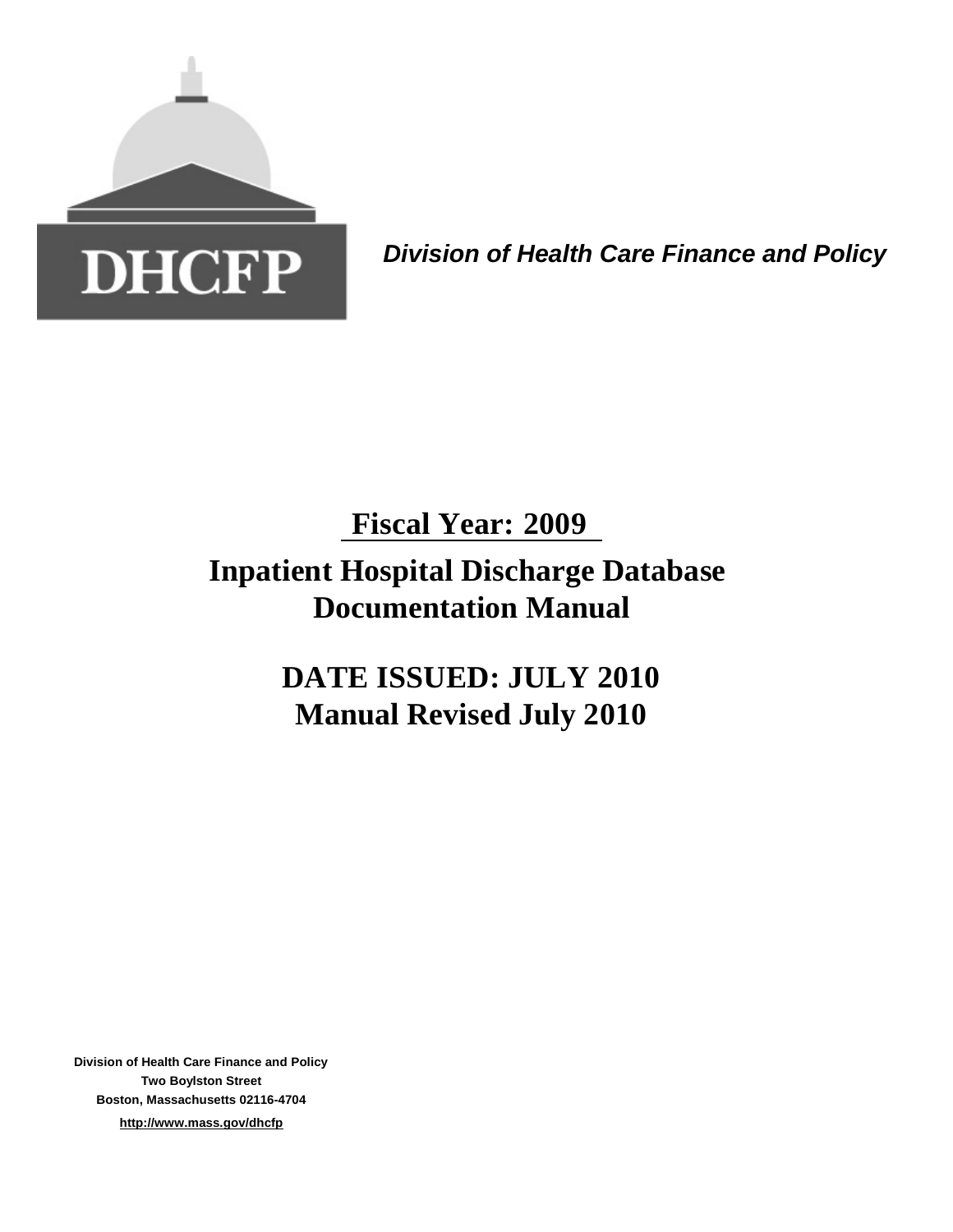### **INTRODUCTION**

This documentation manual consists of two sections, General Documentation and Technical Documentation. This documentation manual is for use with the HDD FY2009 database. The FY2009 HDD data reflected in this manual is based on the February 2010 refresh date.

### **Section I. General Documentation**

The General Documentation for the Fiscal Year 2009 Hospital Discharge Database includes background on its development and the DRG Groupers, and is intended to provide users with an understanding of the data quality issues connected with the data elements they may decide to examine. This document contains hospital-reported discrepancies received in response to the data verification process.

# **Section II. Technical Documentation**

The Technical Documentation includes information on the fields calculated by the Division of Health Care Finance and Policy (DHCFP), and a data file summary section describing the hospital data that is contained in the file. The data file section contains the Discharge File Table (formerly the record layout), Revenue File Table, and Data Code Tables. Also included are revenue code mappings.

For your reference, CD Specifications are listed in the following section to provide the necessary information to enable users to access files.

Copies of Regulation 114.1 CMR 17.00: Requirement for the Submission of Hospital Case Mix and Charge Data and Regulation 114.5 CMR 2.00: Disclosure of Hospital Case Mix and Charge Data may be obtained by logging on to the Division's web site at http://www.mass.gov/dhcfp/, or by faxing a request to the Division at 617-727-7662, or by emailing a request to the Division at Public.Records@state.ma.us.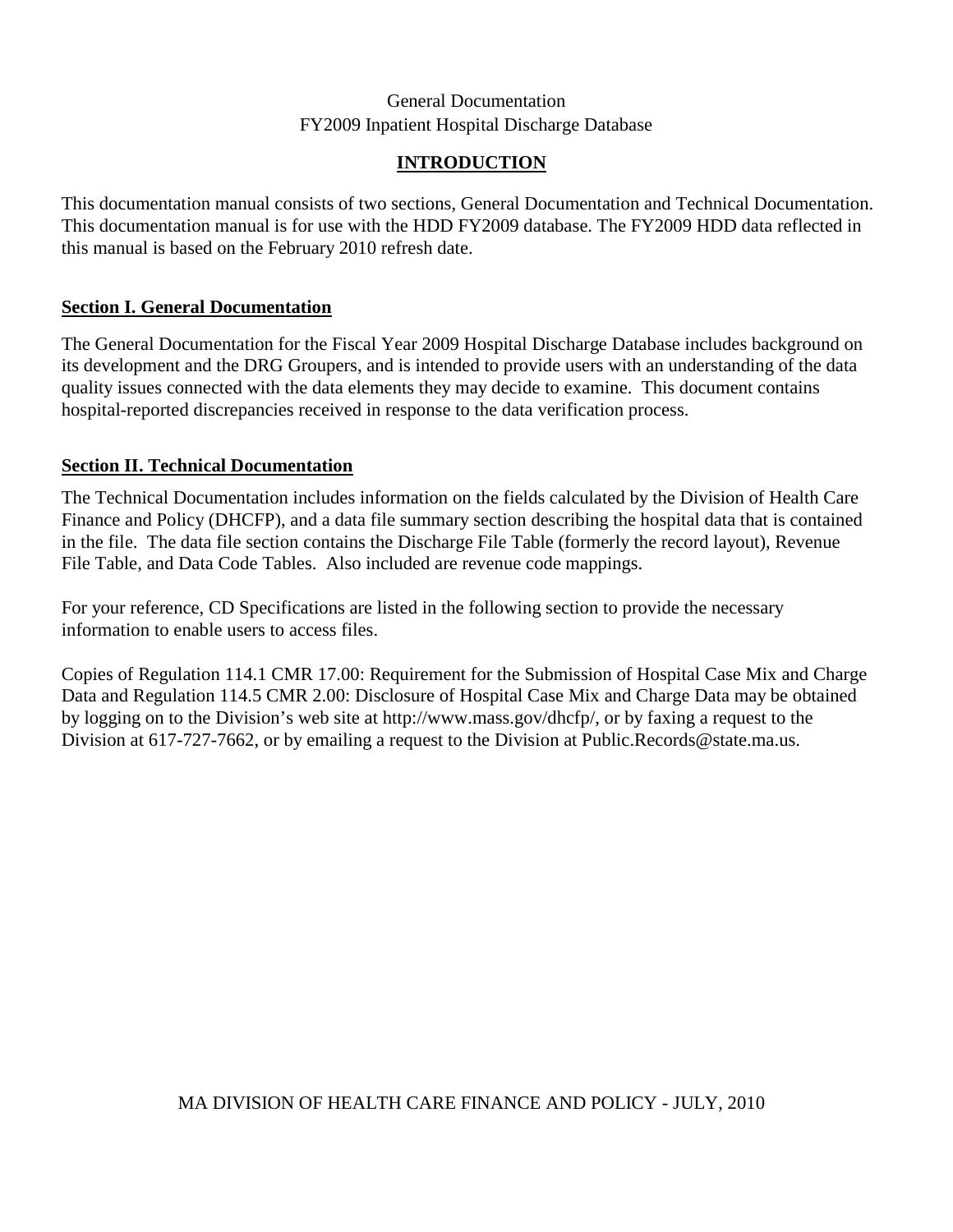# **CD SPECIFICATIONS**

### **Hardware Requirements:**

### \* CD ROM Device

\* Hard Drive with 1.60 GB of space available

### **CD Contents:**

\*This CD contains the Final / Full Year 2009 Hospital Inpatient Discharge Data Product. It contains two Microsoft Access data base (MDB) files. The first file is the Discharge Table and contains one record per discharge. The second file is the Revenue Code Table that contains one record per revenue code reported for each discharge. The ProviderControlID and DischargeID are key fields on both tables to be utilized for linkage purposes.

Starting with FY2009, the DRG data will be part of the grouper data files. The grouper file may be linked back to the discharge table using the RecordType20 ID.

As an approved applicant, or its agent, you are reminded that you are bound by your application and confidentiality agreement to secure this data in a sufficient manner, so as to protect the confidentiality of the data subjects.

### **File Naming Conventions:**

This CD contains self-extracting compressed files, using the file-naming convention below.

a) Hosp\_Inpatient\_Discharge\_2009\_L1\_zipped.exe will expand out to Hosp\_Inpatient\_Discharge\_2009\_L1.mdb

b) Hosp\_Inpatient\_Services\_2009\_zipped.exe will expand out to Hosp\_Inpatient\_Services\_2009.mdb

c) FIPA\_HDD\_APD210\_2009\_Full\_zipped.exe will expand out to APD version 21.0 DRG

In the above example, 2009 represents Hospital Fiscal Year and L1 represents Level 1.

To extract data from the CD and put it on your hard drive, select the CD file you need and double click on it. You will be prompted to enter the name of the target destination.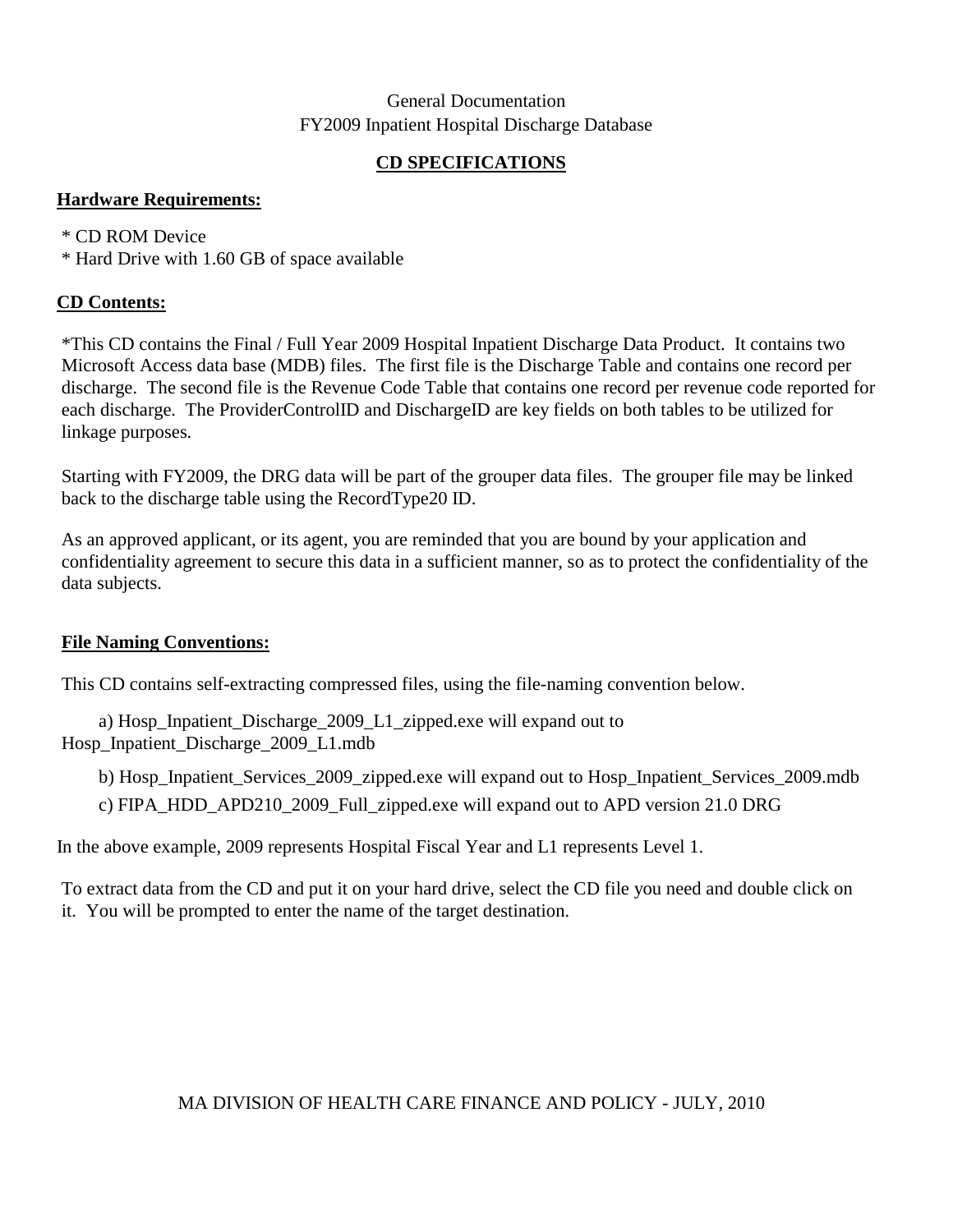### **PART A. BACKGROUND INFORMATION**

### **1. GENERAL DOCUMENTATION OVERVIEW**

The General Documentation consists of six sections:

**PART A. BACKGROUND INFORMATION:** Provides information on the quarterly reporting periods, the development of the FY2009 hospital case mix database, and the DRG methodology used.

**PART B. DATA**: Describes the basic data quality standards as contained in *Regulation 114.1 CMR 17.00: Requirement for the Submission of Hospital Case Mix and Charge Data*, some general data definitions, general data caveats, and information on specific data elements.

Case mix data plays a vital and growing role in health care research and analysis. To ensure the database is as accurate as possible, the DHCFP strongly encourages hospitals to verify the accuracy of their data. A standard *Verification Report Response Form* is issued by the Division, and is used by each hospital to verify the accuracy of their data as it appears on their FY2009 Final Case-mix Verification Report. If a hospital finds data discrepancies, the DHCFP requests that the hospital submit written corrections that provide an accurate profile of that hospital's discharges.

**PART C. HOSPITAL RESPONSES:** Details hospital responses received as a result of the data verification process. From this section users can also learn which hospitals did not verify their data. This section contains the following lists and charts:

- 1. Summary of Hospitals' FY2009 Verification Report Responses
- 2. Summary of Reported Discrepancies by Category
- 3. Individual Hospital Discrepancy Documentation

PART D. CAUTIONARY USE HOSPITALS: Lists the hospitals for which the Division did not receive four (4) quarters of acceptable hospital discharge data, as specified under Regulation 114.1 CMR 17.00.

**PART E. HOSPITALS SUBMITTING DATA:** Lists all hospitals submitting data for FY2009, and those that failed to provide any FY2009 data. Also lists hospital discharge and charge totals by quarter for data submissions.

**PART F. SUPPLEMENTARY INFORMATION**: Provides Supplements I through VI listed in the Table of Contents. Contains specific information on types of errors, hospital locations, and identification numbers.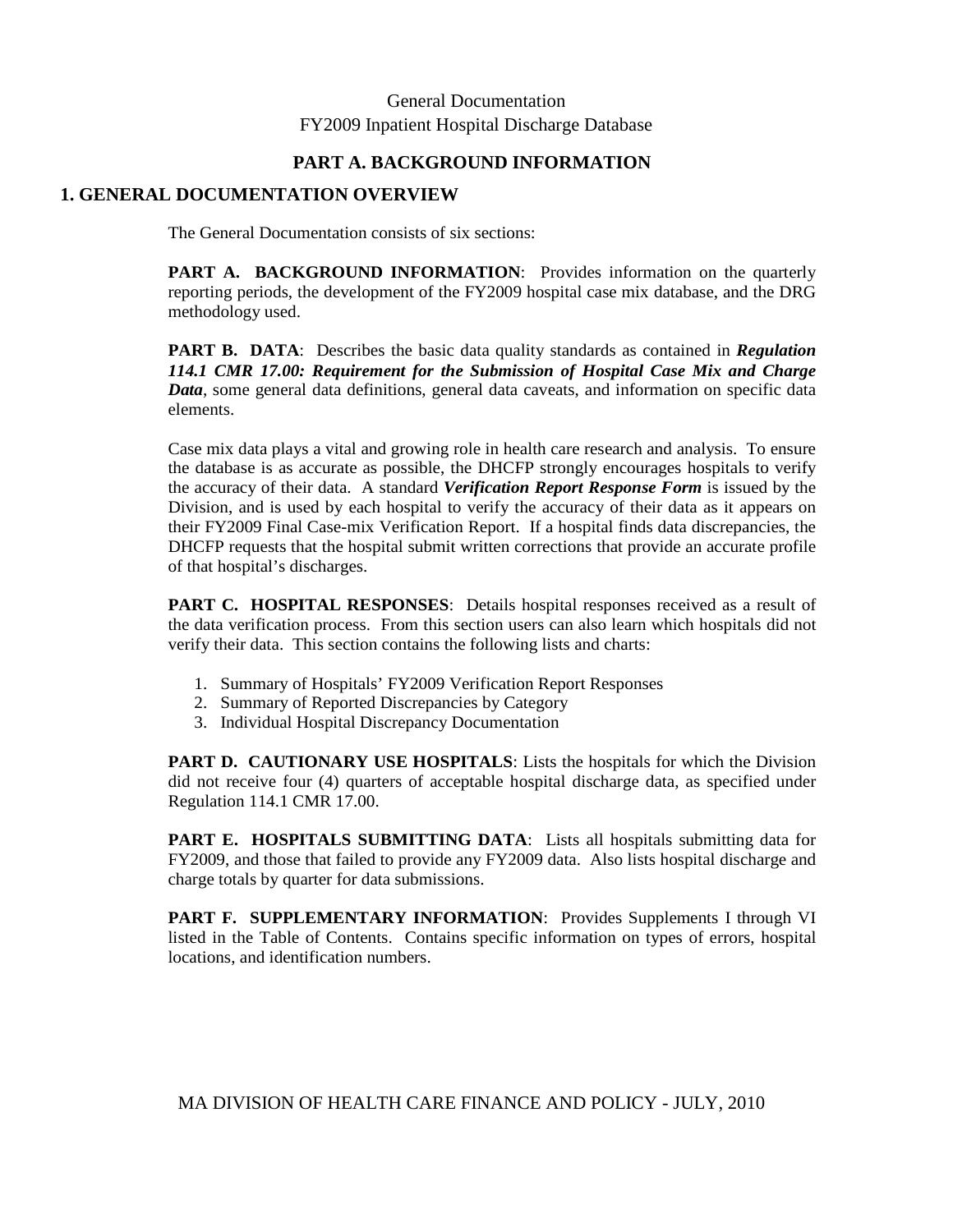### **PART A. BACKGROUND INFORMATION**

### **2. QUARTERLY REPORTING PERIODS**

Massachusetts hospitals are required to file case-mix data which describes various characteristics of their patient population, as well as the charges for services provided to their patients in accordance with Regulation 114.1 CMR 17.00. Hospitals report data to the Division on a quarterly basis. For the 2009 period, these quarterly reporting intervals were as follows:

| <b>Quarter 1:</b> | October 1, 2008 – December 31, 2008     |
|-------------------|-----------------------------------------|
| <b>Quarter 2:</b> | <b>January 1, 2009 – March 31, 2009</b> |
| <b>Quarter 3:</b> | April 1, 2009 – June 30, 2009           |
| <b>Quarter 4:</b> | July 1, 2009 – September 30, 2009       |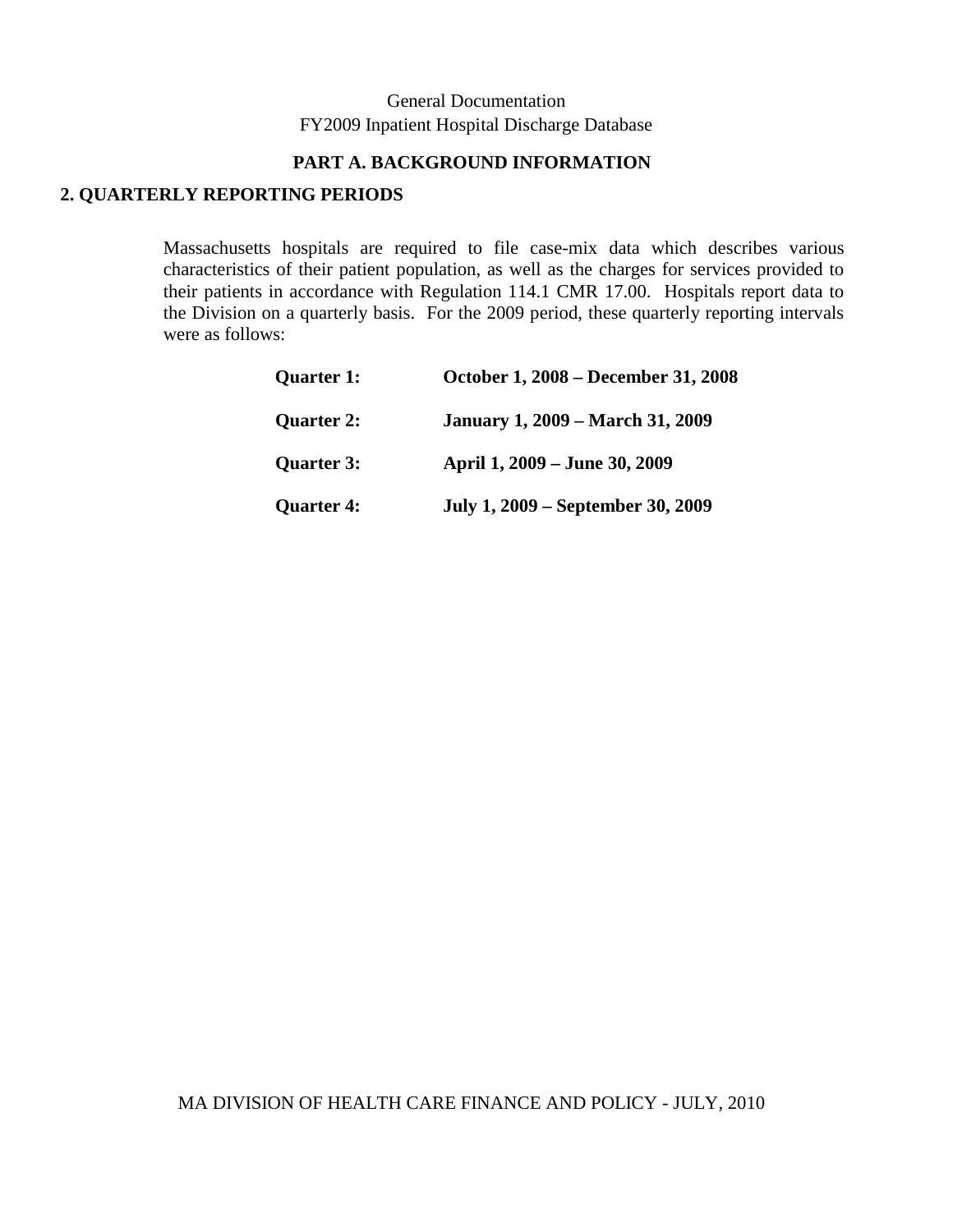# **PART A. BACKGROUND INFORMATION**

### **3. DEVELOPMENT OF THE FISCAL YEAR DATABASE**

Please note that the Division issued new submission specifications that took effect on October 1, 2006 for submissions starting with the FY2009data base. The new specifications changed the database significantly. There are new fields and new code values, as well as changes to certain existing code values. Further details are provided under the Data File contents section.

### Six Fiscal Year 2009 data levels have been created to correspond to the levels in *Regulation 114.5 CMR 2.00; "Disclosure of Hospital Case Mix and Charge Data*".

(Please note that in the past, for the lower levels of data, deniable elements were not included in the database at all. This year, the deniable elements will merely be suppressed.) The user will have access to deniable data elements depending on the level of data for which they have been approved, and as specified for the various levels below.

Higher levels contain an increasing number of the data elements defined as "Deniable Data Elements" in Regulation 114.5 CMR 2.00. The deniable data elements include: medical record number, billing number, Medicaid Claim Certificate Number (Medicaid Recipient ID number), unique health information (UHIN) number, date of admission, date of discharge, date of birth, date(s) of surgery, and the unique physician number (UPN). The six levels include:

| <b>LEVEL I</b>   | Contains all case mix data elements, except the deniable data elements                                                                                                                                                                |
|------------------|---------------------------------------------------------------------------------------------------------------------------------------------------------------------------------------------------------------------------------------|
| <b>LEVEL II</b>  | Contains all Level I data elements, plus the UPN                                                                                                                                                                                      |
| <b>LEVEL III</b> | Contains all Level I data elements, plus the patient UHIN, the mother's                                                                                                                                                               |
|                  | UHIN, an admission sequence number for each UHIN admission record,<br>and may include the number of days between inpatient stays for each<br>UHIN record.                                                                             |
| <b>LEVEL IV</b>  | Contains all Level I data elements, plus the UPN, the UHIN, the<br>mother's UHIN, an admission sequence number for each UHIN<br>admission record, and may include the number of days between inpatient<br>stays for each UHIN record. |
| <b>LEVEL V</b>   | Contains all Level IV data elements, plus the date of admission, date of<br>discharge, and the date(s) of surgery.                                                                                                                    |
| <b>LEVEL VI</b>  | Contains all of the deniable data elements except the patient identifier<br>component of the Medicaid recipient ID number.                                                                                                            |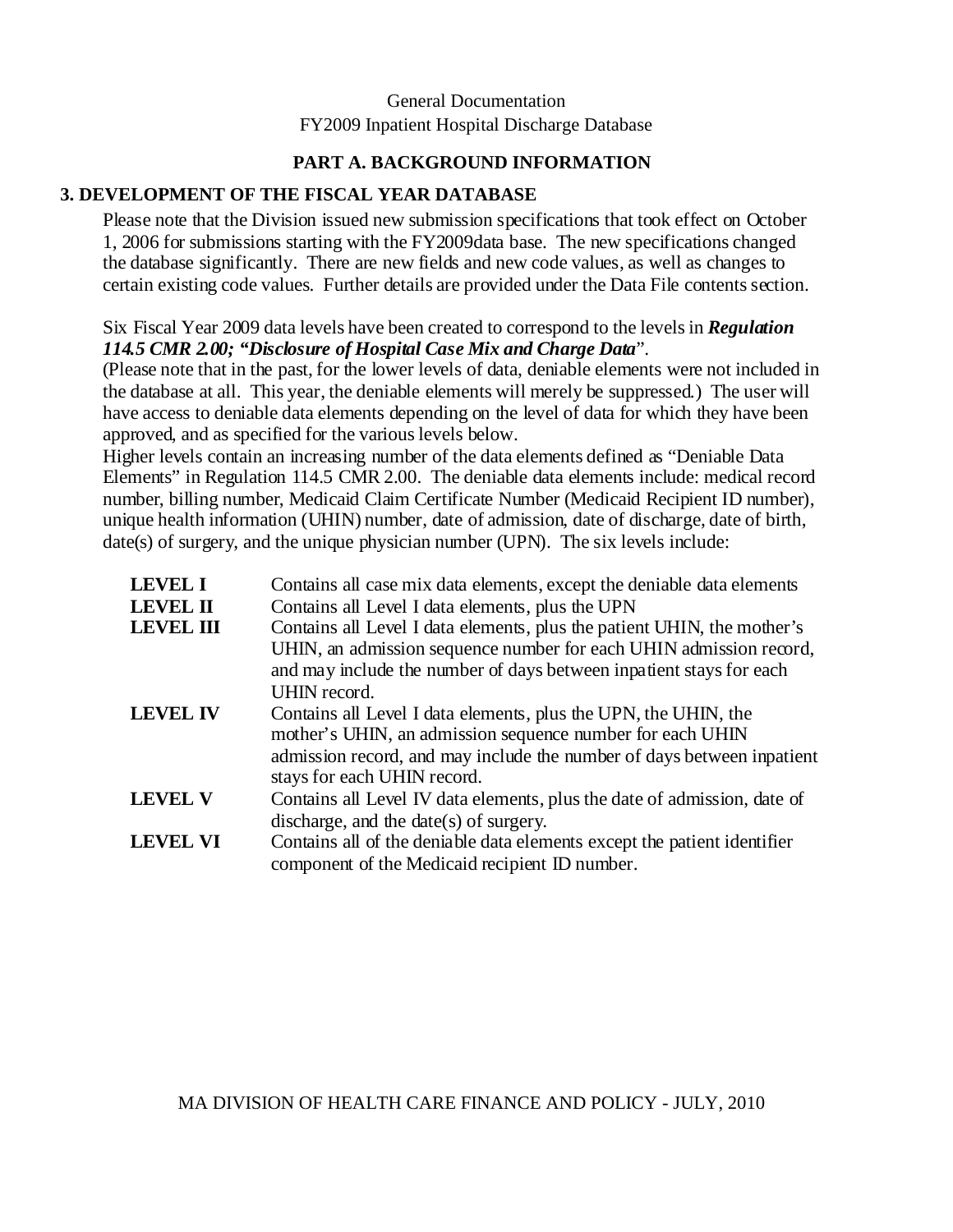### **PART A. BACKGROUND INFORMATION**

### **4. DRG GROUPERS**

The FY2009 Hospital Discharge database has been grouped with 4 groupers:

- 1) All Patient Version 25.1
- 2) All Patient Version 21.0
- 3) All Patient Refined Version 26.1
- 4) MS-DRG V26.0

Beginning in October 1991, the DHCFP began using 3M's All-Patient Grouper to classify all patient discharges for hospital's profiles of discharges and for the yearly database. This change in the grouping methodology was made because the All-Patient DRG better represented the general population and provided improvements in areas such as Newborns and the HIV population.

As part of the landmark health care reform legislation passed in April 2006, as well as careful consideration of the analytic work the Division is mandated to perform, the following was changed:

1. The All Patient Refined Grouper V20.0 was replaced by a newer All Patient Grouper – Version 26.1. In addition to discharge DRG and MDC, the admit DRG and MDC is also provided. The logic for assigning the base APR DRG, severity of illness subclass and risk of mortality subclass is identical for both the discharge and admission APR DRG. The one difference is that a reduced set of diagnoses and procedures are used to assign the admission APR DRG assignment logic.

2. The Centers for Medicare and Medicaid Services (CMS) grouper, MS-DRG Version 26.0, has replaced Version 25. In addition to discharge DRG, the initial DRG is also provided. The initial DRG is assigned before CMS HAC (hospital acquired conditions) is considered.

3. The All Patient Version 12.0 grouper was replaced by a newer All Patient grouper (Version 25.1).

In order to allow customers to perform trend analysis, with prior releases of the hospital discharge data, the All Patient Version 21.0 grouper has been maintained on the database.

The All Patient-DRG methodology as well as the All Patient Refined DRG methodology is not totally congruent with the ICD-9-CM procedure and diagnosis codes in effect for this fiscal year. Therefore, it was necessary to convert some ICD-9-CM codes into a clinically representative code using the historical mapper utility provided by 3M Health Information Systems. This conversion was done internally for the purpose of DRG assignment and in no way alters the original ICD-9-CM codes that appear on the database. These codes remain on the database as they were reported by the hospitals. The Division uses the version of the CMS grouper compatible with the fiscal year. Consequently, mapping ICD-9-CM codes is not necessary for this grouping system.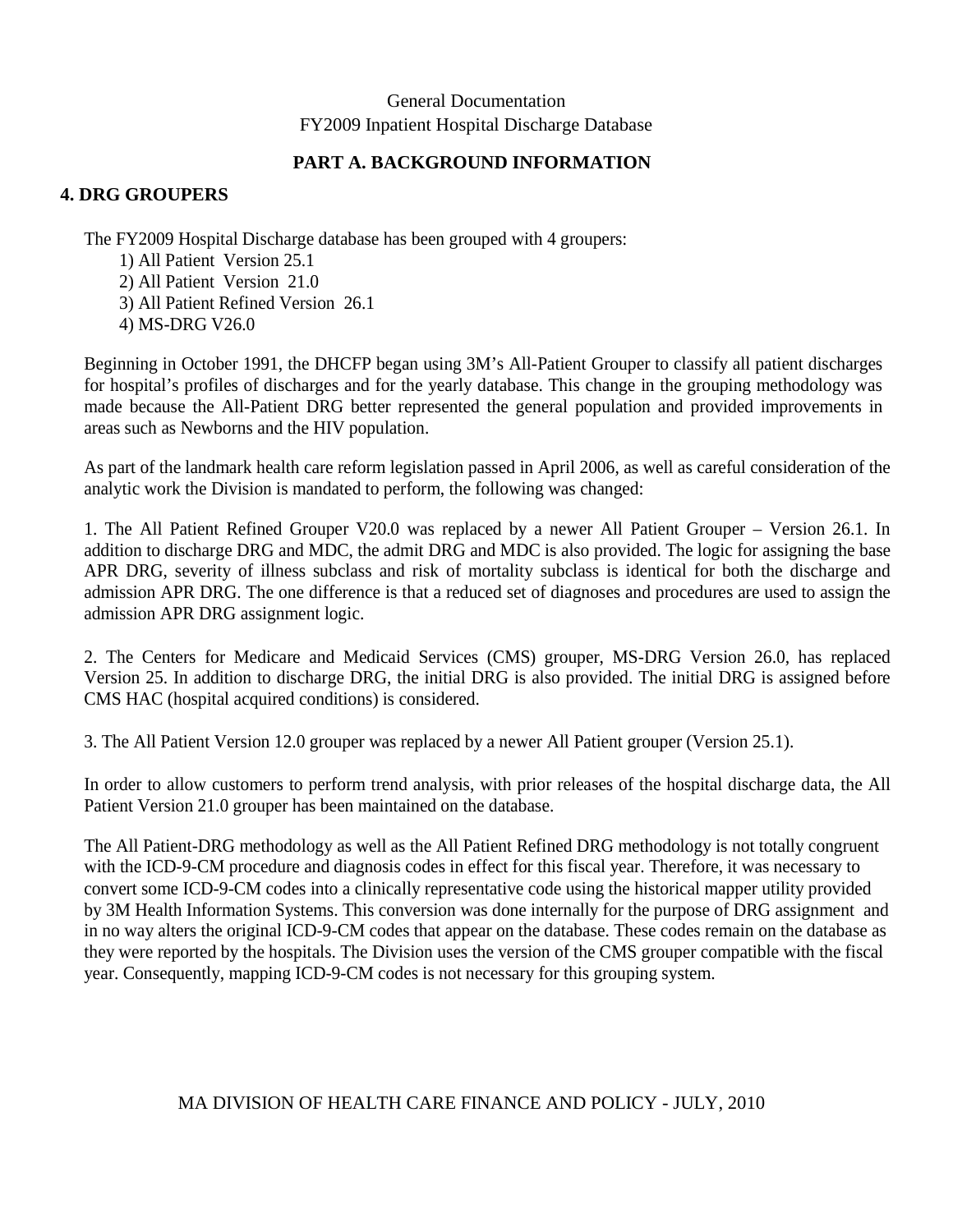### **PART A. BACKGROUND INFORMATION**

### **4. DRG GROUPERS**

### **All Patient Refined Grouper (3M APR-DRG 26.1**)

The All Patient Refined DRGs (3M APR-DRG) are a severity/risk adjusted classification system that provide a more effective means of adjusting for patient differences. APR-Version 26.1 replaces the previously used APR V20.0.

The 3M APR-DRGs expand the basic DRG structure by adding four subclasses to each illness and risk of mortality. Severity of illness and risk of mortality relate to distinct patient attributes. Severity of illness relates to the extent of physiologic decompensation or organ system loss of function experience by the patient, while risk of mortality relates to the likelihood of dying. For example, a patient with acute cholecystitis as the only secondary diagnosis is considered a major severity of illness but a minor risk of mortality. The severity of illness is major since there is significant organ system loss of function associated with acute cholecystitis. However, it is unlikely that the acute cholecystitis alone will result in patient mortality and thus, the risk of mortality for this patient is minor. If additional diagnoses are present along with the acute cholecystitis, patient severity of illness and risk of mortality may increase. For example, if peritonitis is present along with the acute cholecystitis, the patient is considered an extreme severity of illness and a major risk of mortality.

Since severity of illness and risk of mortality are distinct patient attributes, separate subclasses are assigned to a patient for severity of illness and risk of mortality. Thus, in the APR-DRG system, a patient is assigned three distinct descriptors:

\*The base APR-DRG (e.g., APR-DRG 194 – Heart Failure or APR-DRG 440 – Kidney Transplant) \*The severity of illness subclass \*The risk of mortality subclass

The four severity of illness subclasses and the four risk of mortality subclasses are numbered sequentially from 1 to 4 indicating respectively, can not be assigned, minor, moderate, major, or extreme severity of illness or risk of mortality. For a handful of discharges, the risk of mortality and/or the severity of illness indicator(s) can not be assigned due to data or ICD-9-CM coding errors. In these cases, the risk of mortality and/or the severity of illness indicator(s) are assigned a code of '0'.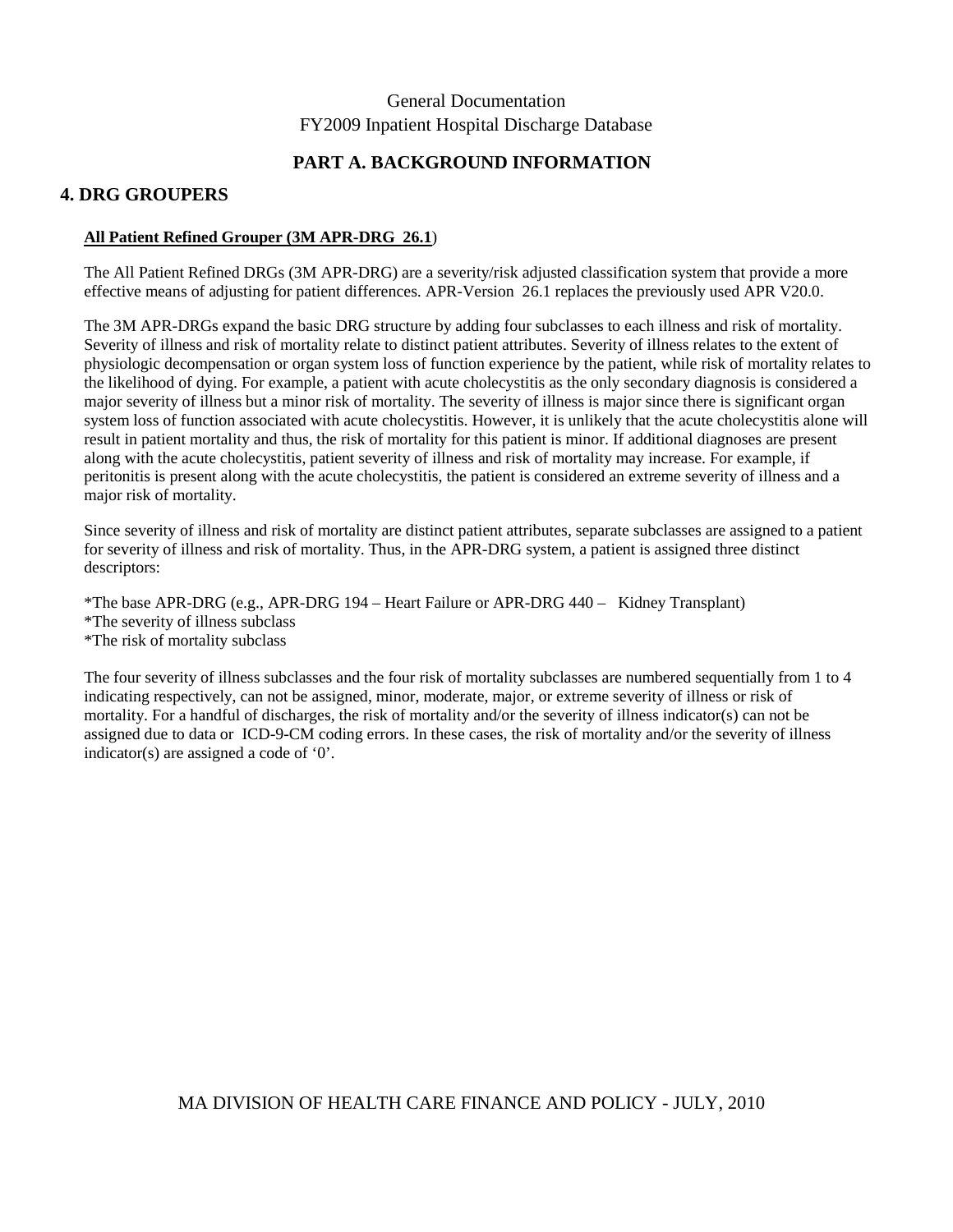### **PART A. BACKGROUND INFORMATION**

### **4. DRG GROUPERS**

The Division's FY 2009 Discharge Database contains the **APR Discharge and Admit DRG Version 26.1, the APR Discharge and Admit MDC Version 26.1, the discharge and admit severity subclass, and the discharge and admit mortality subclass.** For applications such as evaluating resource use or establishing patient care guidelines, the 3M APR-DRG's in conjunction with severity of illness subclass is used.

**APR-MDC 26.1, the severity subclass, and the mortality subclass**. For applications such as evaluating resource use or establishing patient care guidelines, the 3M APR-DRGs in conjunction with severity of illness subclass is used. The severity subclass data can be found in the Discharge File Table Summary in the variable named "**APR V261 Discharge SOI" (Severity Level)**". For evaluating patient mortality, the 3M APR-DRG in conjunction with the risk of mortality subclass is used. The mortality subclass data can be found in the Discharge File Table in the variable named "**APR\_V261\_Discharge\_ROM (Mortality Level)**".

Please note that the Division maintains listings of the DRG numbers and associated descriptions for all DRG Groupers included in the database. These are available upon request.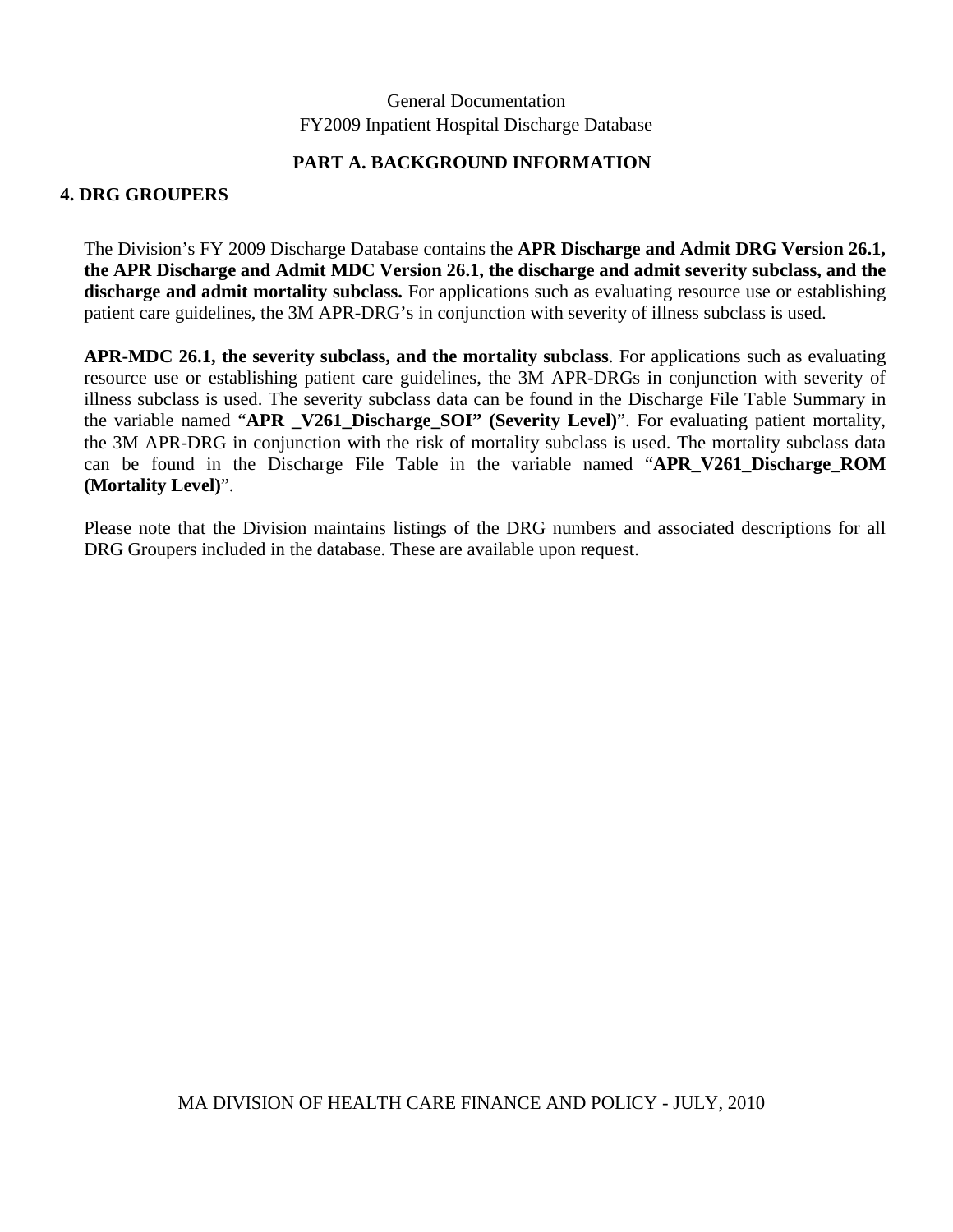### **PART B. DATA**

### **1. DATA QUALITY STANDARDS**

The Case Mix Requirement Regulation 114.1 CMR 17.00 requires hospitals to submit case mix and charge data to the Division 75 days after each quarter. The quarterly data is edited for compliance with regulatory requirements, as specified in *Regulation 114.1 CMR 17.00: Requirement for the Submission of Hospital Case Mix and Charge Data*, using a one percent error rate. The one percent error rate is based upon the presence of Type A and Type B errors as follows:

**Type A: One error per discharge causes rejection of discharge.** 

### **Type B: Two errors per discharge cause rejection of discharge**.

If one percent or more of the discharges are rejected, the entire submission is rejected by the DHCFP. These edits primarily check for valid codes, correct formatting, and presence of the required data elements. Please see Supplement I for a list of data elements categorized by error type.

Each hospital receives a quarterly error report displaying invalid discharge information. Quarterly data which does not meet the one percent compliance standard must be resubmitted by the individual hospital until the standard is met.

### **Verification Report Process**

The verification report process is intended to present the hospitals with a profile of their individual data as reported and retained by the Division. The purpose of this process is to function as a quality control measure for hospitals. It allows the hospitals the opportunity to review the data they have provided to the Division and affirm its accuracy. The Verification Report itself is a series of frequency reports covering the selected data elements including the number of discharges, amount of charges by accommodation and ancillary center, and listing of Diagnostic Related Groups (DRGs). Please refer to Supplement II for a description of the Verification Report contents.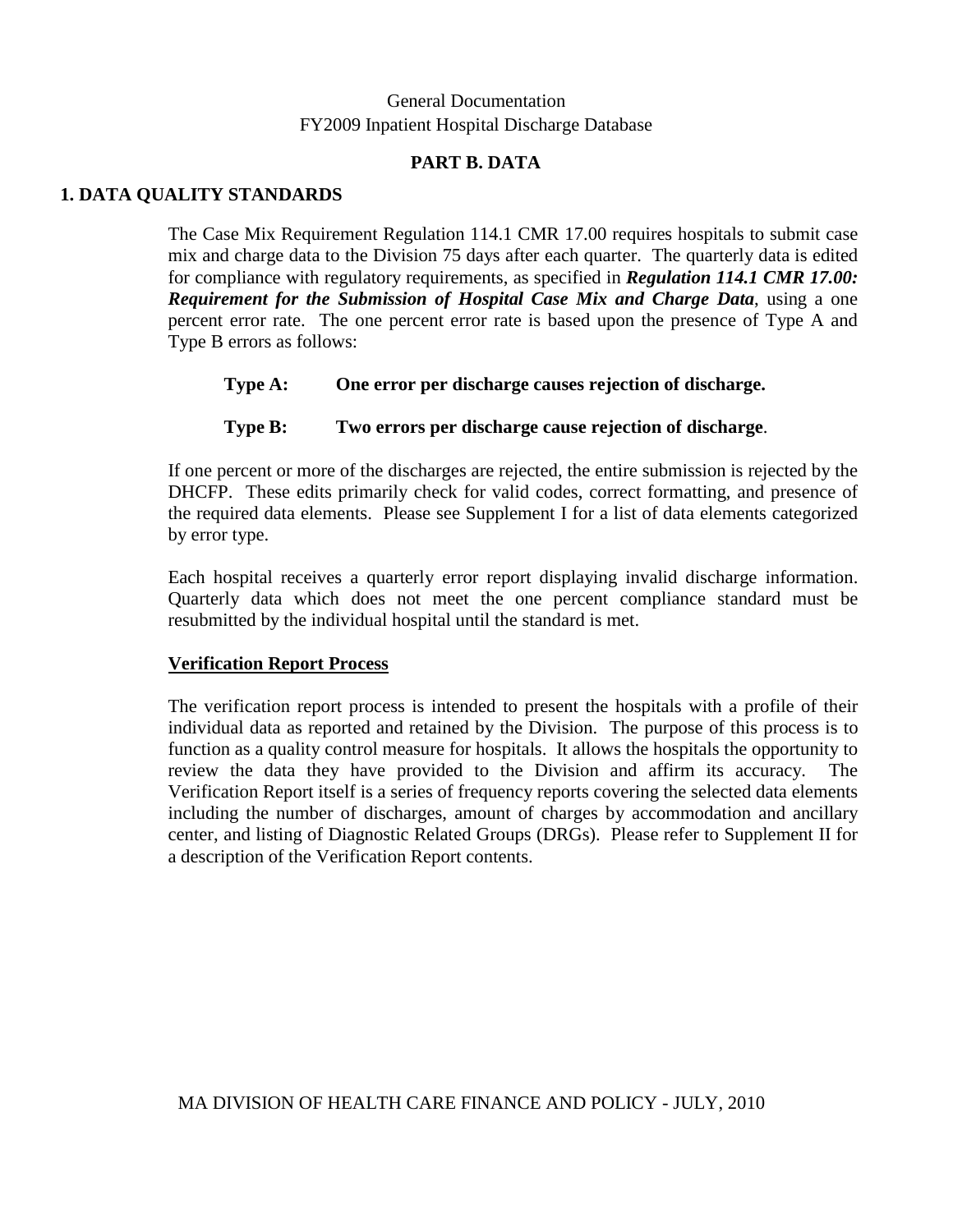### **PART B. DATA**

### **1. DATA QUALITY STANDARDS**

The Verification Report is produced after a hospital has successfully submitted the four quarters of data. The hospital is then asked to review and verify the data contained within the report. Hospitals need to affirm to the Division that the data reported is accurate or to identify any discrepancies. All hospitals are strongly encouraged to closely review their report for inaccuracies and to make corrections so that subsequent quarters of data will be accurate. Hospitals are then asked to certify the accuracy of their data by completing a **Case Mix Verification Report Response Form**.

The Verification Report Response Form allows for two types of responses as follows:

**"A" Response**: By checking this category, a hospital indicates its agreement that the data appearing on the Verification Report is accurate and that it represents the hospital's case mix profile.

**"B" Response**: By checking this category, a hospital indicates that the data on the report is accurate except for the discrepancies noted.

If any data discrepancies exist (e.g., a "B" response), the Division requests that hospitals provide written explanations of the discrepancies, so that they may be included in this General Documentation Manual.

**Note**: The verification reports are available for review. Please direct requests to the attention of Public Records by facsimile to fax # 617-727-7662.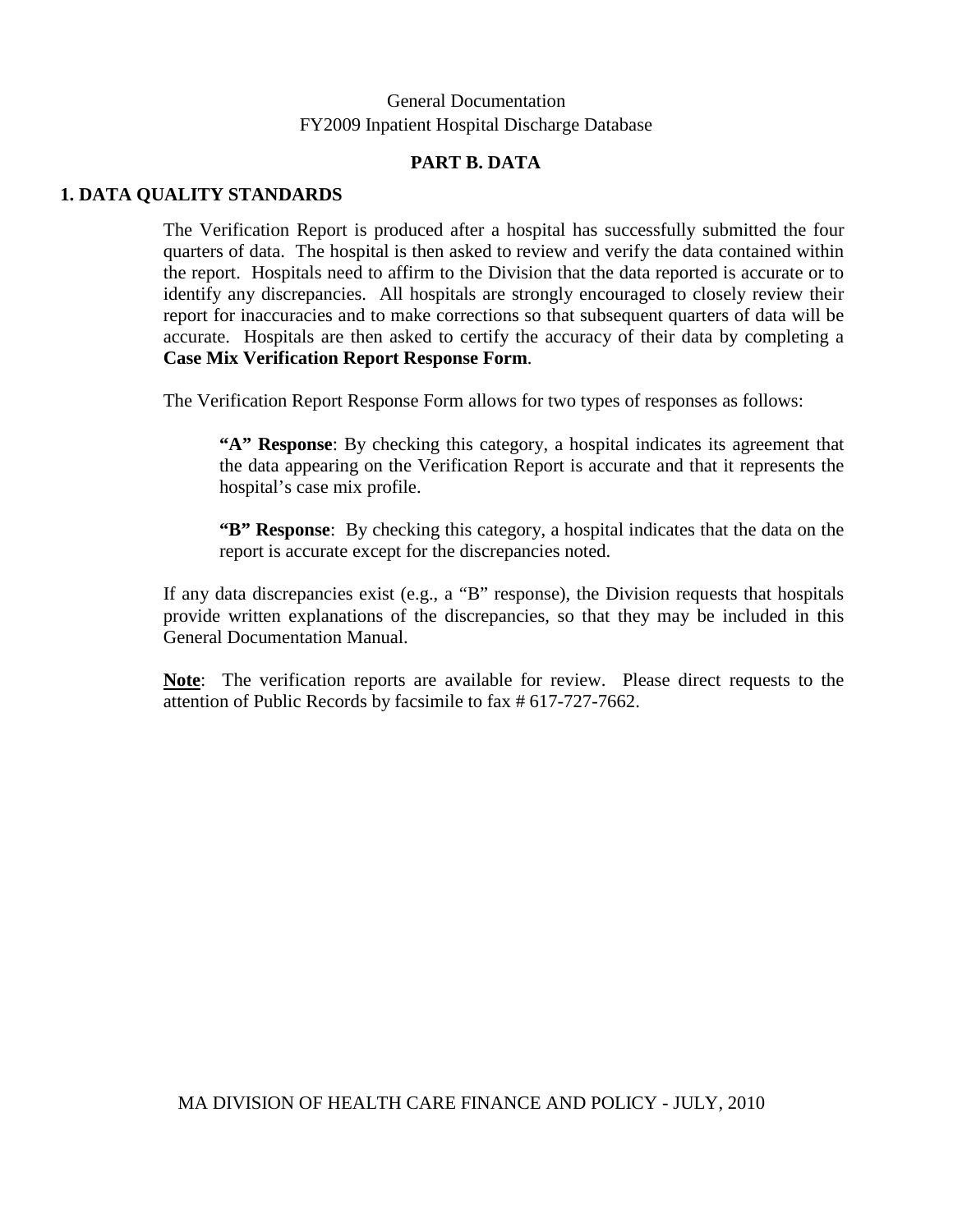# **PART B. DATA**

### **2. GENERAL DEFINITIONS**

The following general data caveats have been developed from the Division's Case Mix Data Advisory Group, staff members at the Massachusetts Hospital Association (MHA), the Massachusetts Health Data Consortium (MHDC), and the numerous admitting, medical records, financial, administrative, and data processing personnel who call to comment on the Division's procedural requirements.

Information may not be entirely consistent from hospital to hospital due to differences in:

- Collection and Verification of Patient supplied information before or at admission;
- Medical record coding, consistency, and/or completeness;
- Extent of hospital data processing capabilities;
- Flexibility of hospital data processing systems;
- Varying degrees of commitment ot quality of merged case mix and charge data;
- Capacity of financial processing system to record late occurring charges on the Division of Health Care Finance and Policy's electronic submission;
- Non-comparability of data collection and reporting

### **Case Mix Data**

In general terms, the case mix data is derived from patient discharge summaries, which can be traced to information gathered upon admission, or from information entered by admitting and attending physicians into the medical record. The quality of the case mix data is dependent upon hospital data collection policies and coding practices of the medical record staff, as well as the DRG optimizing software used by the hospital.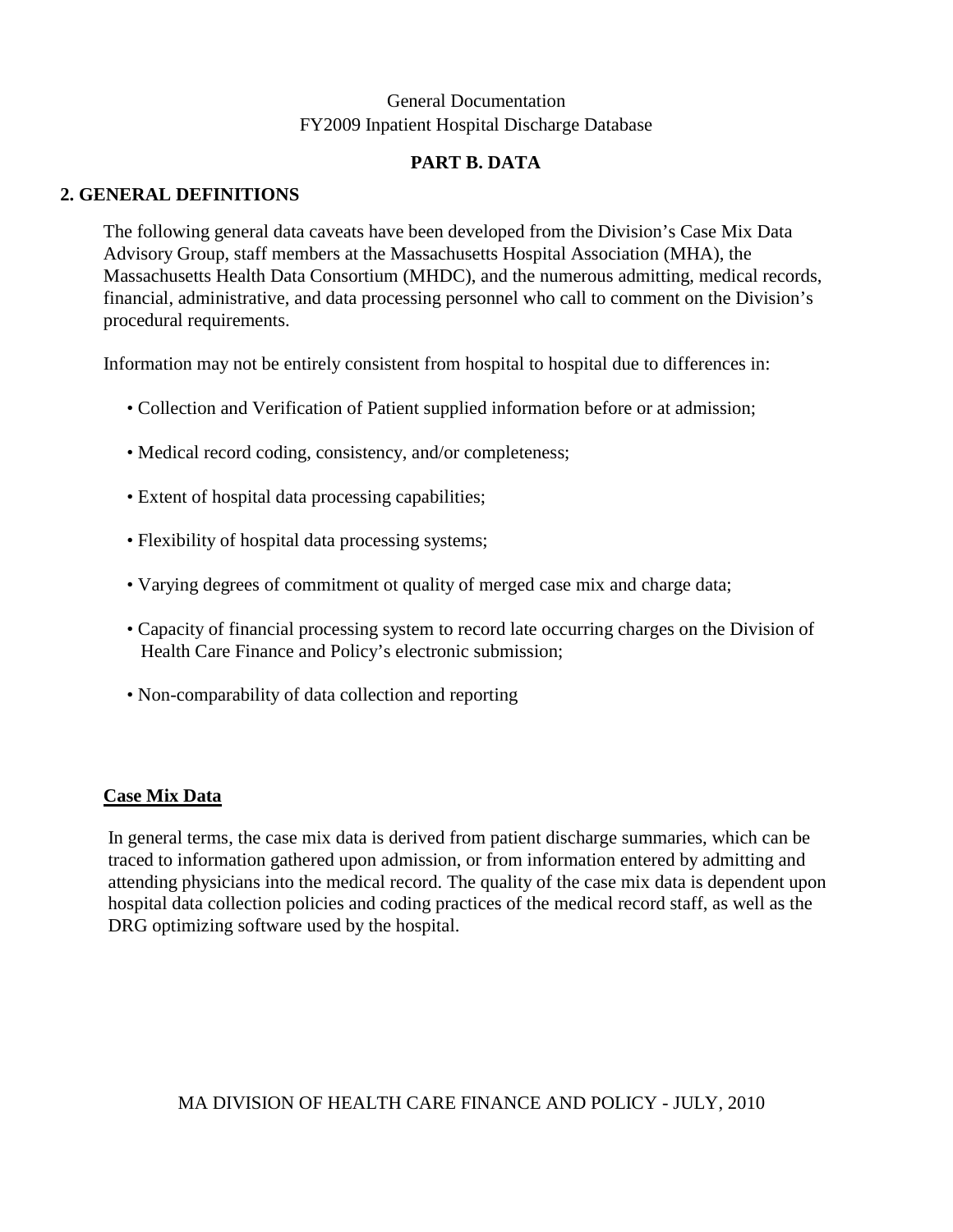### **PART B. DATA**

### **3. GENERAL DATA CAVEATS**

### **Charge Data**

Issues to consider with charge data: A few hospitals do not have the capacity to add late occurring charges to their electronic submission within the present time frames for submitting data. In some hospitals, "days billed" or "accommodation charges" may not equal the length of the patient's stay in the hospital. One should note that charges are a reflection of the hospital's pricing strategy and may not be indicative of the cost of patient care delivery.

### **Expanded Data Elements**

Care should also be used when examining data elements that have been expanded, especially when analyzing multi-year trends. In order to maintain consistency across years, it may be necessary to merge some of the expanded codes. For example, the Patient Disposition codes were expanded as of January 1, 1994 to include a new code for "Discharged/Transferred to a Rehab Hospital". Prior to this quarter, these discharges would have been reported under the code "Discharged/Transferred to Chronic or Rehab Hospital" which itself was changed to "Discharged/Transferred to Chronic Hospital". If examining these codes across years, one will need to combine the "rehab" and "chronic" codes in the data beginning January 1, 1994.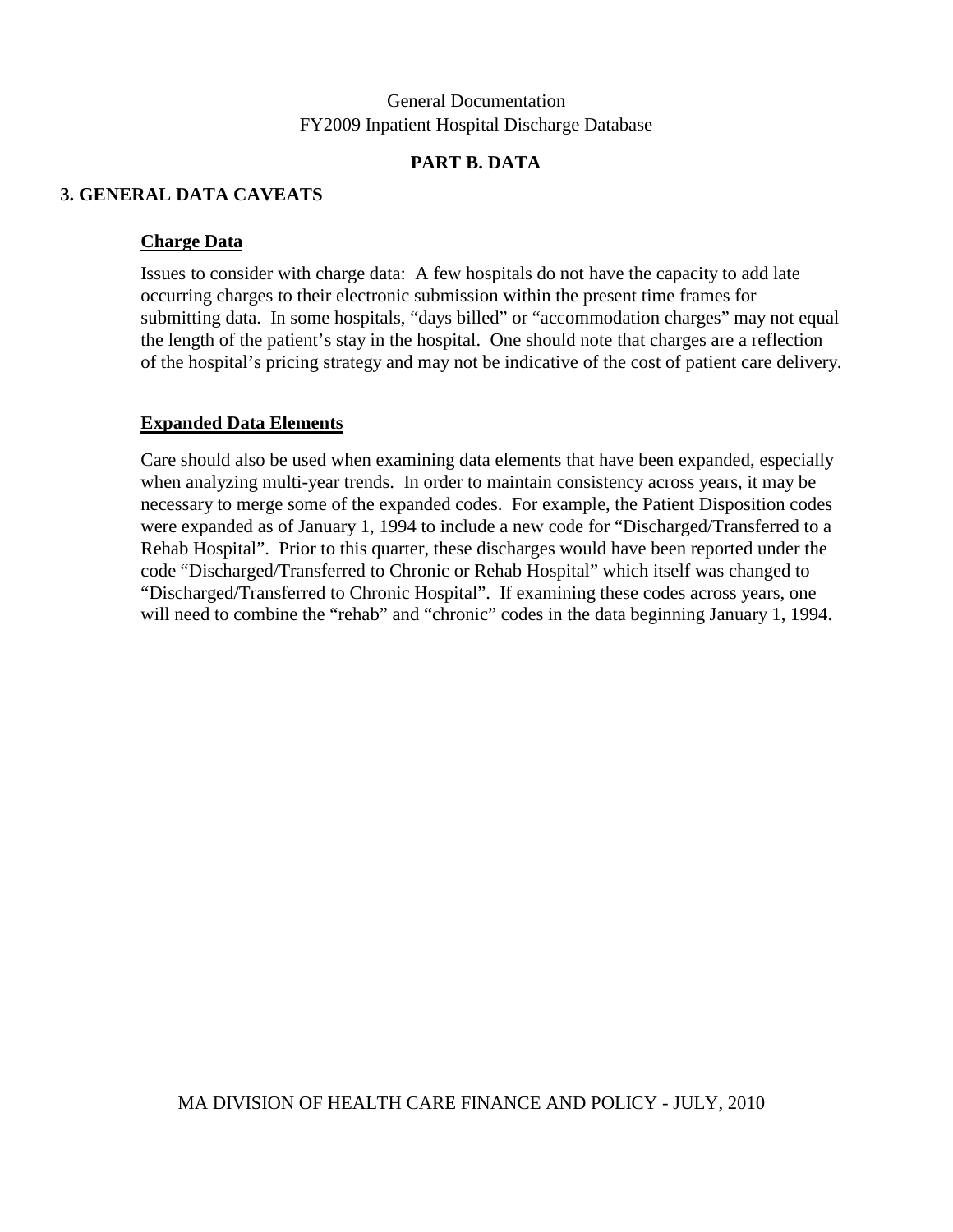### **PART B. DATA**

### **4. GENERAL DATA ELEMENTS**

The purpose of the following section is to provide the user with an explanation of some of the data elements included in Regulation 114.1 CMR 17.00, and to give a sense of their reliability.

### **a. Existing Data Elements**

### **DPH Hospital ID Number – REPLACED with Org ID starting with FY2007 Data**

The Massachusetts Department of Public Health's four-digit identification number. (See Supplement III). *Please note that DPH Hospital ID number has been replaced with Org ID starting with FY2007 data, beginning October 1, 2006.* 

### **Patient Race**

The accuracy of the reporting of this data element for any given hospital is difficult to ascertain. Therefore, the user should be aware that the distribution of patients for this data element may not represent an accurate grouping of the hospital's population.

### **Leave of Absence (LOA) Days**

Hospitals are required to report these days to the Division, if they are used. At present, the Division is unable to verify the use of these days if they are not reported, nor can the Division verify the number reported if a hospital does provide the information. Therefore, the user should be aware that the validity of this category relies solely on the accuracy of a given hospital's reporting practices.

### **Principal External Cause of Injury Code**

The ICD-9-CM code categorizes the event and condition describing the principal external cause of injuries, poisonings, and adverse effects.

### **Unique Physician Number (UPN**)

The encrypted Massachusetts Board of Registration in Medicine's license number for the attending and operating physician.

Physicians that do not have Board of Registration in Medicine license numbers that are submitted in the Hospital Discharge Database as DENSG, PODTR, and OTHER (codes for Dental Surgeon, Podiatrist, and Other physician) appear in the AttendingPhysID and OperatingPhysID fields as MMMMM or MMMMM3?.

MIDWIF (the code for Midwife) appears in the AttendingPhysID and OperatingPhysID fields as K##### or K######.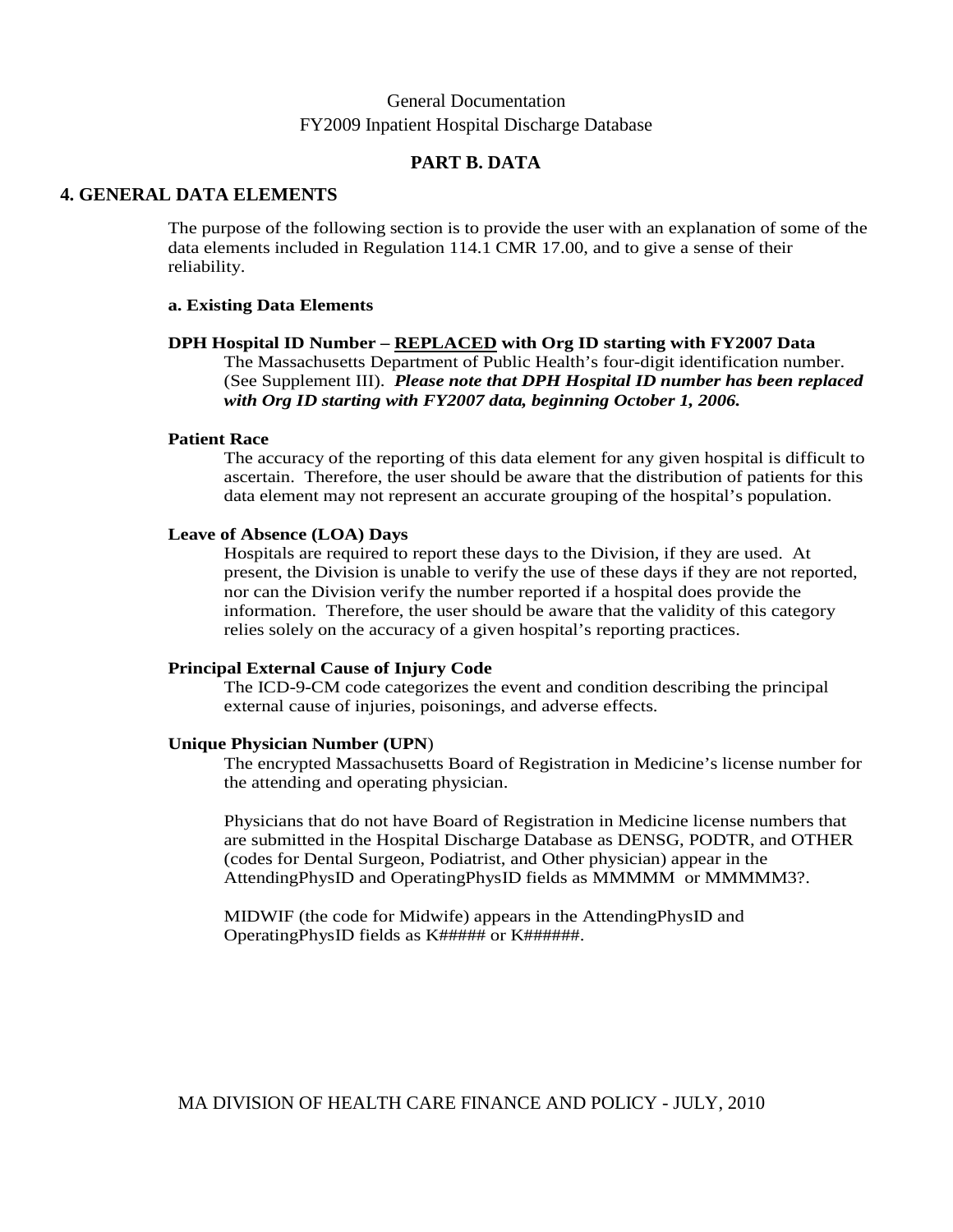### **PART B. DATA**

### **4. GENERAL DATA ELEMENTS**

#### **Payer Codes**

In January 1994, payer information was expanded to include payer type and payer source. Payer type is the general payer category, such as HMO, Commercial, or Workers' Compensation. Payer source is the specific health care coverage plan, such as Harvard Pilgrim Health Plan or Aetna Life Insurance.

Over the years, payer type and payer source codes have been further expanded and updated to reflect the current industry. Effective October 1, 1997, payer type codes started to include Point-Of-Service Plan (POS) and Exclusive Provider Organization (EPO). Effective October 1, 1999, payer type codes were updated for  $\#21$  – Commonwealth PPO to Type E – PPO (formerly type C – BCBS). Also effective on this date, payer source codes were expanded to include: 203 – Principal Financial Group; 204 – Christian Brothers; and 271 – Hillcrest HMO.

This year, the Division added a new Payer Type 'Q' for the Commonwealth Care category, and new Payer Sources for the Commonwealth Care plans.

A complete listing of Payer types and sources, including the new codes, can be found in this manual under Part F. Supplementary Information.

#### **Source of Admission**

In January 1994, three new sources of admission were added: ambulatory surgery, observation, and extramural birth (for newborns).

The codes were further expanded effective October 1, 1997, to better define each admission source. Physician referral was further clarified as "Direct Physician Referral" (versus calling a health plan for an HMO Referral or Direct Health Plan Referral"). "Clinic Referral" was separated into "Within Hospital Clinic Referral" and "Outside Hospital Clinic Referral". And "Emergency Room Transfer was further delineated to include "Outside Hospital Emergency Room Transfers" and "Walk-In/Self-Referrals". (The latter was added to reflect the fact that Walk-In/Self-Referrals are a common source of admission in hospital emergency rooms.)

Effective October 1, 1999, the Division added a new data element, Secondary Source of Admission, as well as a new source of admission code, "Transfer from Within Hospital Emergency Room", These additions were intended to accommodate those patients with two sources of admission (for example, patients transferred twice prior to being admitted). It is important to note that the code "Transfer from Within" is intended to be used as a Secondary Source of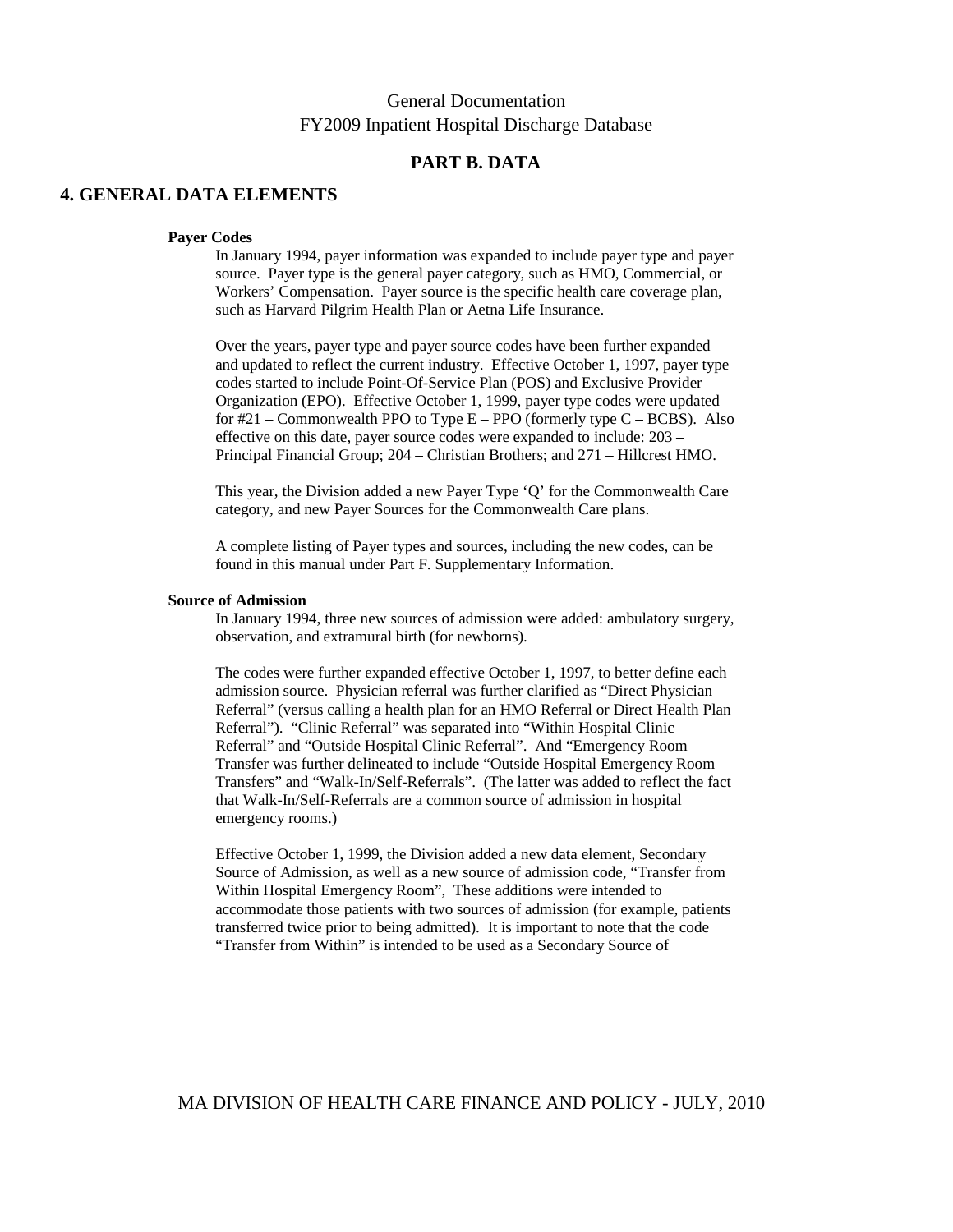### **PART B. DATA**

### **4. GENERAL DATA ELEMENTS**

#### **Source of Admission**

Admission only, except in cases where the hospital is unable to determine the originating or primary source of admission.

#### **Patient Disposition**

Six new discharge/transfer categories were added in January 1994 and October 1997.

- 1) Code 05: To another type of institution for inpatient care or referred for outpatient services to another institution;
- 2) Code 08: To home under care of a Home IV Drug Therapy Provider;
- 3) Code 13: To rehab hospital
- 4) Code 14: To rest home
- 5) Code 50: Discharged to Hospice Home (added 10/1/97)
- 6) Code 51: Discharged to Hospice Medical Facility (added 10/1/97)

#### **Accommodation and Ancillary Revenue Codes**

Accommodation and Ancillary Revenue Codes have been expanded to coincide with the current UB-92 Revenue Codes. Effective October 1, 1997, new Accommodation Revenue codes were added for Chronic (code 192), Subacute (code 196), Transitional Care Unit (TCU) (code 197), and for Skilled Nursing Facility (SNF) (code 198).

Also, effective in 1998, Ancillary Revenue Code 760 was separated into individual UB-92 components which include Treatment Room (code 761), Observation Room (code 762), and Other Observation Room (code 769). Please note that the required standard unit of service for codes 762 and 769 is "hours".

#### **Unique Health Identification Number (UHIN**)

The patient's social security number is reported as a nine-digit number, which is then encrypted by the Division into a Unique Health Information Number (UHIN). Therefore, a social security number is never considered a case mix data element. Only the UHIN is considered a database element and only the encrypted number is used by the Division. Please note that per regulation 114.1 CMR 17.00, the number reported for the patient's social security number should be the patient's social security number, not the social security number of some other person, such as the husband or wife of the patient. Likewise, the social security number for the mother of a newborn should not be reported in this field, as there exists a separate field designated for social security number of the newborn's mother.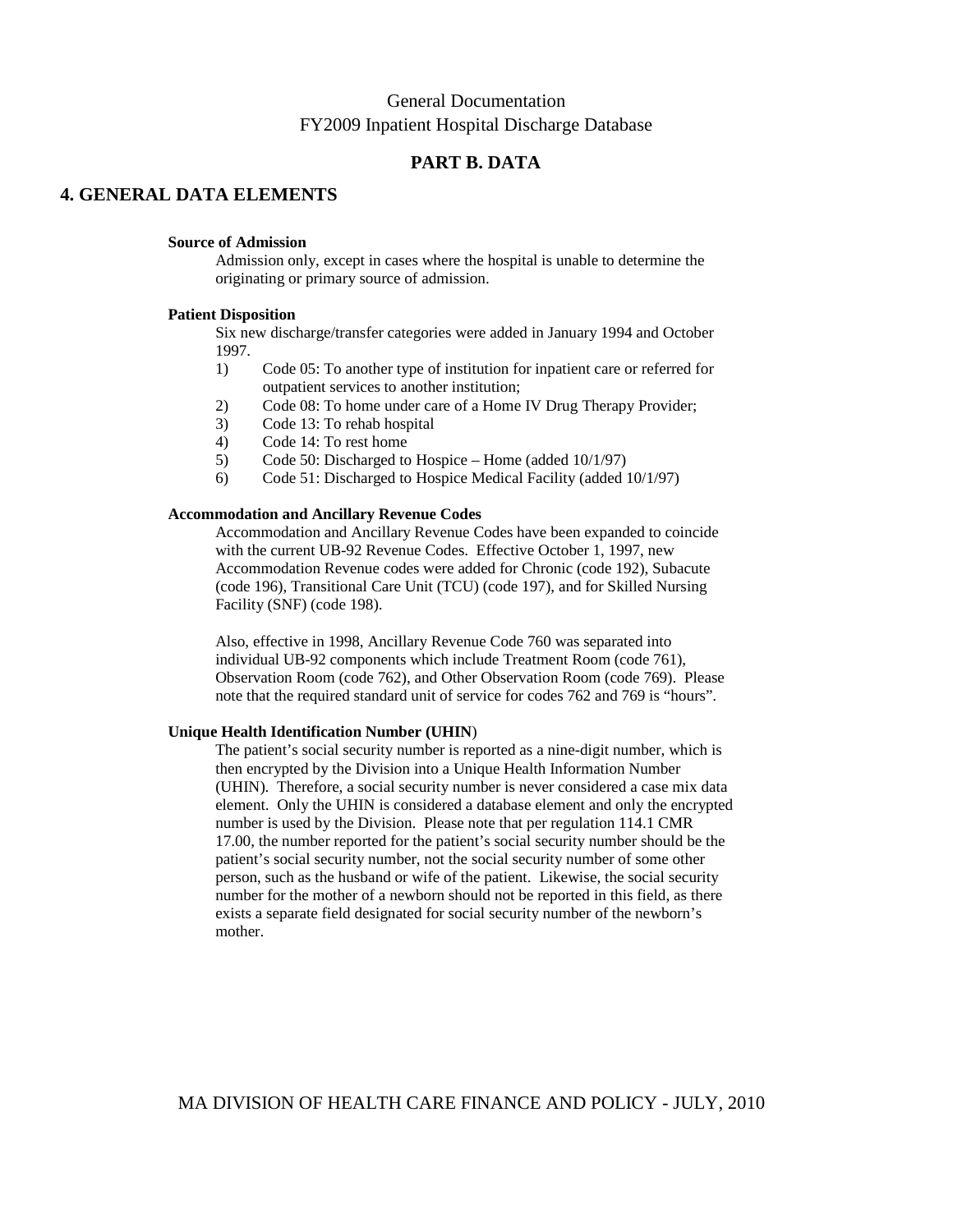### **PART B. DATA**

### **4. GENERAL DATA ELEMENTS**

#### **b. New Data Elements (as of October 1, 2006)**

Effective October 1, 2006, the following new data elements were added to Regulation 114.1 CMR 17.00. Additionally, new code values were added for race and patient status. Please note that implementation took place in two phases.

**Race**: Previously there was a single field to report patient race. Beginning this year, there are three fields to report race. Race 1, Race 2, and Other Race (a free text field for reporting any additional races). Also, race codes have been updated. Please see the Data Codes section for a listing of updated values. These are consistent with both the federal OMB standards and code set values, and the EOHHS Standards for Massachusetts.

**Hispanic Indicator**: A flag to indicate whether the patient is or is not Hispanic/Latino/Spanish.

**Ethnicity**: Three fields – separate from patient race -- to report patient ethnicity. Ethnicity 1, Ethnicity 2, and Other Ethnicity (a free text field for reporting additional ethnicities). Please see the Data Codes section for a listing of the 33 ethnicities.

**Homeless Indicator**: A flag to indicate whether the patient is or is not known to be homeless.

**Condition Present on Admission Indicator**: This is a qualifier for each diagnosis code (Primary, Diagnosis  $I - XIV$ , and primary E-Code field) indicating onset of diagnosis preceded or followed admission.

#### **Permanent & Temporary US Patient Address:**

Patient address now includes the following fields: Patient Street Address Patient City/Town Patient State Permanent Patient Country (ISO-3166)

**New Zip Code Requirements:** Zip codes must be 0's if unknown or if the patient country is not the United States.

**New Patient Status Values:** Please see data codes section for new values. Values were updated to be consistent with UB-92 standards.

**HCF Organization ID:** This replaces the MDPH Hospital Computer #. Previously this was reported for ED data only.

**Transfer Hospital Org ID:** Organization ID of the transferring hospital, if any.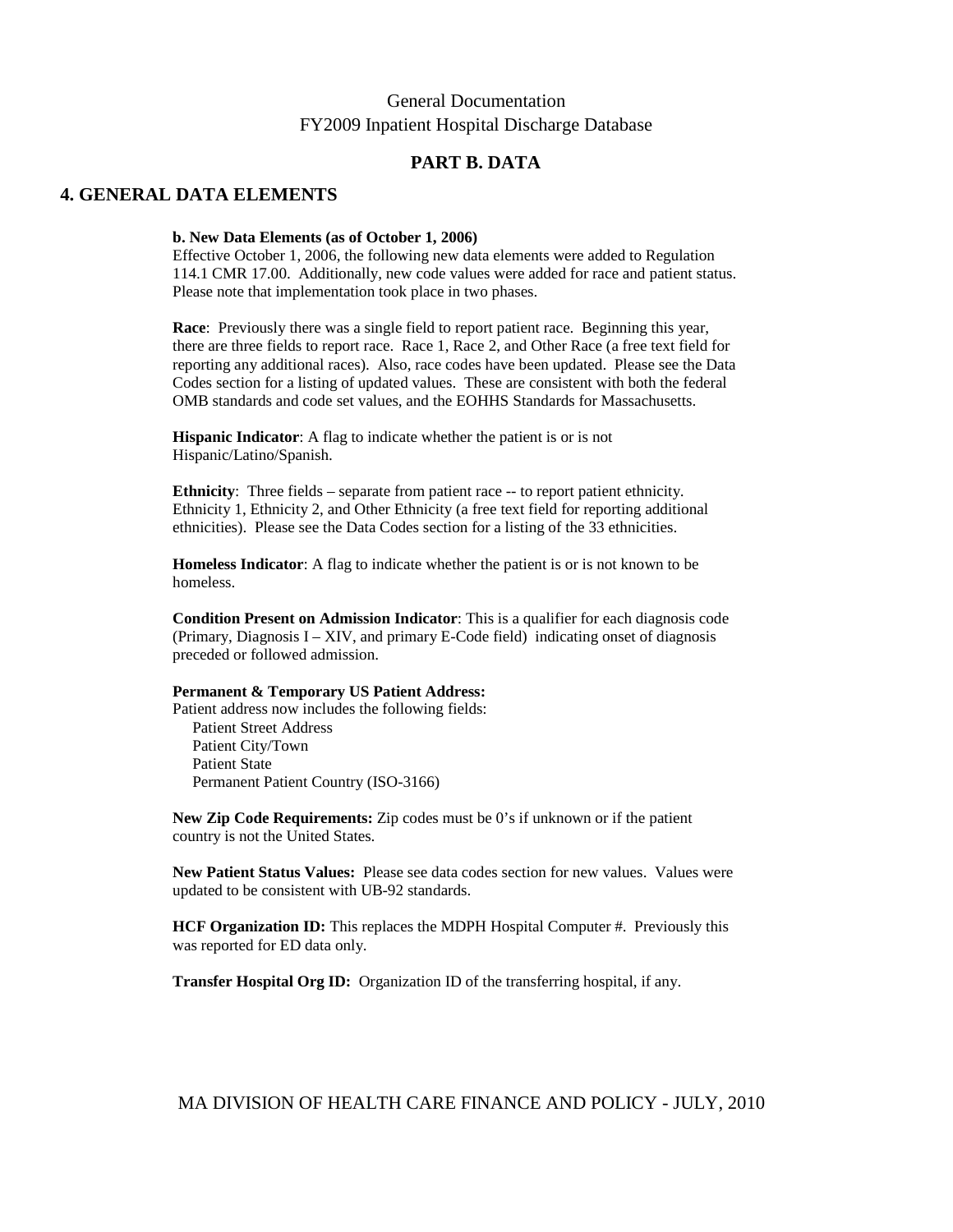### **PART B. DATA**

### **4. GENERAL DATA ELEMENTS**

**Hospital Service Site Reference:** OrgID for site of service.

**Surgeon License Number & Date:** Expanded from 3 to 15 procedures.

#### **New Data Elements (as of October 1, 2001)**

Effective October 1, 2001, two new data elements were added to Regulation 114.1 CMR 17.00 – en ER indicator and an Observation indicator.

#### **ER Indicator**

A flag to indicate whether the patient was admitted from the hospital's emergency department.

#### **Observation Indicator**

A flag to indicate whether the patient was admitted from the hospital's outpatient observation department.

#### **New Payer Sources**

 The following new payer sources were added as of October 1, 2001: 207 – Network Health (Cambridge Health Alliance MCD Program) 208 – HealthNet Boston (Boston Medical Center MCD Program) 272 – Auto Insurance 990 – Free Care – co-pay, deductible, or co-insurance (for use with #143)

#### **New Payer Type**

One new payer type was added – Auto Insurance (Code T – Abbreviation AI).

#### **New Data Elements (as of October 1, 1999**)

Effective October 1, 1999, several new data elements were added to Regulation 114.1 CMR 17.00. They are as follows.

### **Secondary Source of Admission**

A code indicating the source of referring or transferring the patient to inpatient status in the hospital. The Primary Source of Admission is the originating, referring, or transferring facility or primary referral source causing the patient to enter the hospital's care. The secondary source of admission is the secondary referring or transferring source for the patient. For example, if a patient has been transferred from a SNF to the hospital's Clinic and is then admitted, the Primary Source of Admission is reported as "5 – Transfer from a SNF" and the Secondary Source of Admission is reported as "Within Hospital Clinic Referral".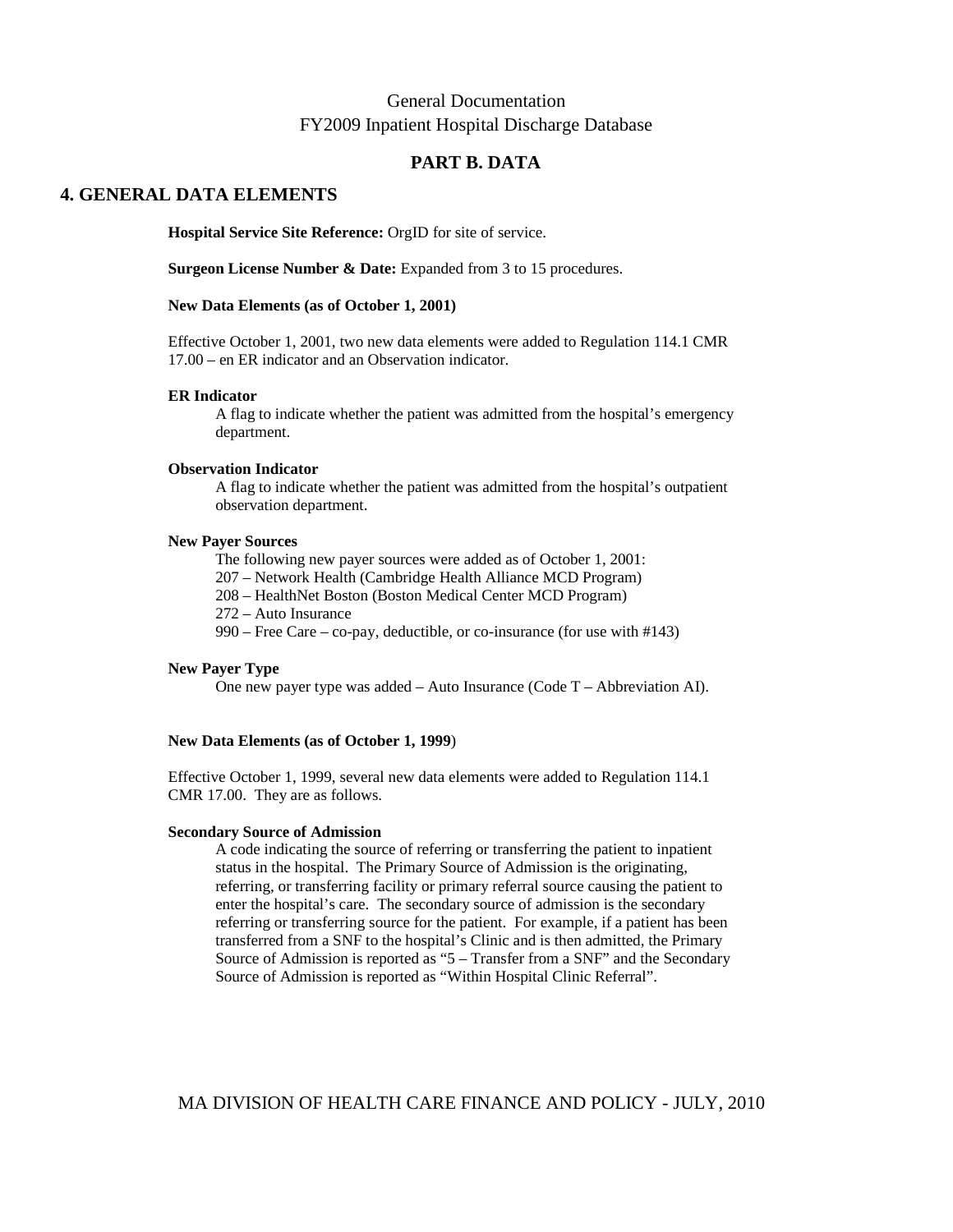### **PART B. DATA**

### **4. GENERAL DATA ELEMENTS**

#### **Do Not Resuscitate (DNR) Status**

A status indicating that the patient had a physician order not to resuscitate or the patient had a status of receiving palliative care only. Do not resuscitate status means not to revive a patient from potential or apparent death or that a patient was being treated with comfort measures only.

### **Mother's Social Security Number (for infants up to one year old**)

 The social security number of the patient's mother reported as a nine-digit number for newborns or for infants less than 1 year old. The mother's social security number is encrypted into a Unique Health Information Number (UHIN) and is never considered a case mix data element. Only the UHIN is considered a database element and only this encrypted number is used by the Division.

#### **Mother's Medical Record Number (for newborns born in the hospital**)

The medical record number assigned within the hospital to the newborn's mother. This medical record number distinguishes the patient's mother and the patient's mother's hospital record(s) from all others in that institution.

#### **Facility Site Number**

A hospital determined number used to distinguish multiple sites that fall under one organizational ID number.

### **Organization ID**

A unique facility number assigned by the Division.

#### **Associated Diagnosis 9 – 14**

This data element has been expanded to allow for up to 14 diagnoses.

### **Nurse Midwife Code for ATT and OP MD License Field**

#### **Other Caregiver Field**

The primary caregiver responsible for the patient's care other than the attending physician, operating room physician, or nurse midwife as specified in the Regulation. Other caregiver includes resident, intern, nurse practitioner, and physician's assistant.

#### **Attending, Operating, and Additional Caregiver National Provider Identifier Fields**

Please note that these are not yet part of the database. They are just placeholders for when they are implemented. These data elements will be required when available on a national basis.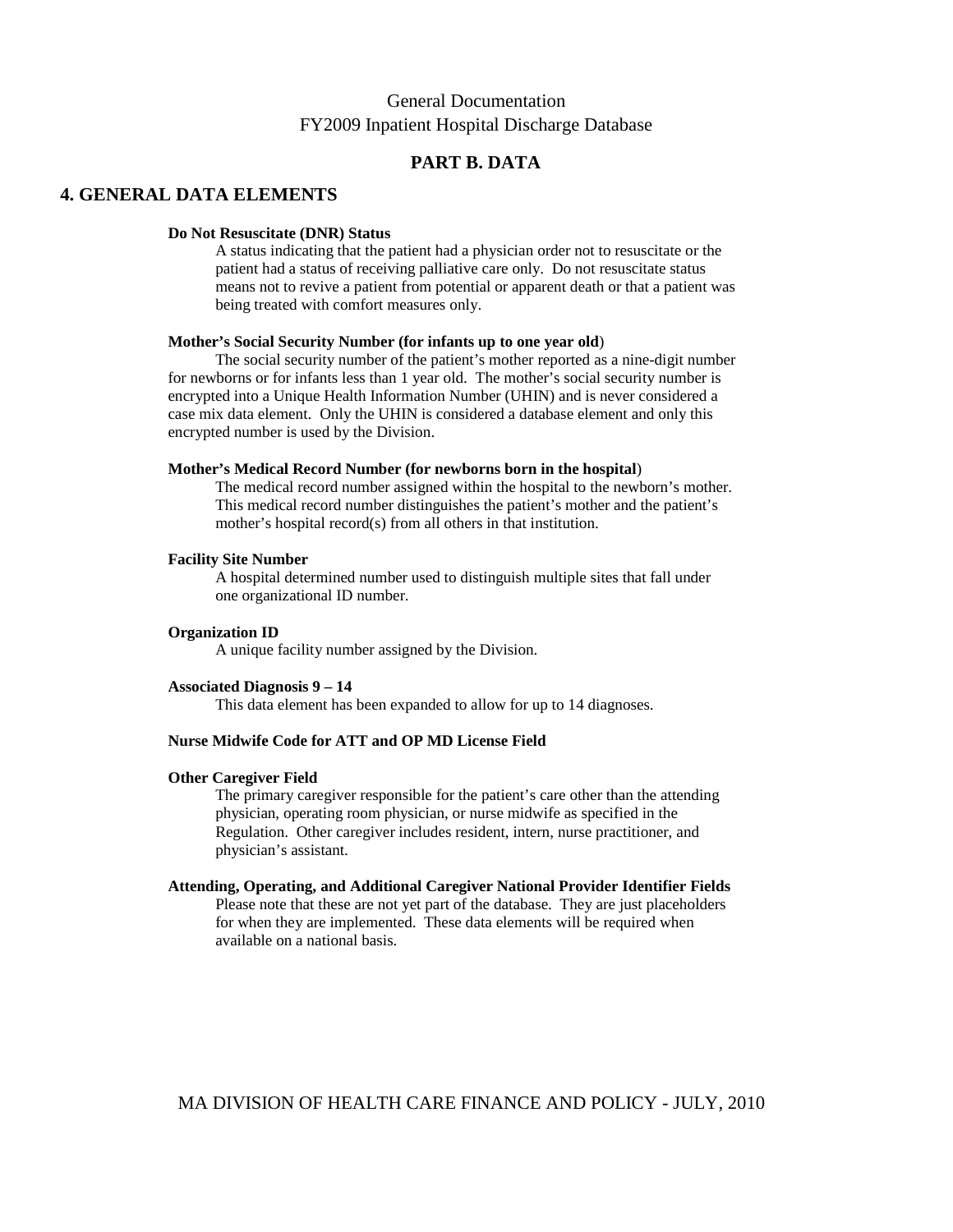### **PART B. DATA**

### **4. GENERAL DATA ELEMENTS**

#### **c. Important Note Regarding the Use of Race Codes**

Beginning in FY07, the Division will use the federal OMB standard race codes and code set values. These are also consistent with the EOHHS standards for Massachusetts. There are now three fields for reporting race. Race 1 and Race 2 require the use of one of the 2-digit codes (R1-R9) in the table below. Other Race is a free text field for reporting additional races.

Please see the following table for new HCF Race Codes:

| <b>New Race</b> | <b>Description</b>                        |
|-----------------|-------------------------------------------|
| Code            |                                           |
| R <sub>1</sub>  | American Indian / Alaska Native           |
| R <sub>2</sub>  | Asian                                     |
| R <sub>3</sub>  | Black/African American                    |
| R <sub>4</sub>  | Native Hawaiian or Other Pacific Islander |
| R <sub>5</sub>  | White                                     |
| R <sub>9</sub>  | <b>Other Race</b>                         |
| Unknow          | Unknown/not specified                     |

Race Code Data for FY2006 and prior years

If you have used data in previous years, you may have noted that the Race\_Code information in the Inpatient file prior to FY2000 was inconsistent with the way the data was reported to the Division. Furthermore, the Inpatient data product was inconsistent with other data products, such as the Outpatient Observation data product. In FY2000, we corrected this inconsistency by standardizing the Race Code as the following table shows. Please note that to compare pre-FY2000 Inpatient data to data submitted between FY2000 – FY2006, you will have to standardize using the translation table below.

| <b>Race Code</b> | <b>Description</b> | <b>Pre-2000 Inpatient FIPA Code</b> |
|------------------|--------------------|-------------------------------------|
|                  | White              | White                               |
|                  | <b>Black</b>       | <b>Black</b>                        |
|                  | Asian              | Other                               |
|                  | Hispanic           | Unknown                             |
|                  | American Indian    | American Indian                     |
|                  | Other              | Asian                               |
|                  | Unknown            | Hispanic                            |

\*This format is consistent across all Division data products for these fiscal years, except pre-2000 Inpatient, and was the same format as reported to the Division.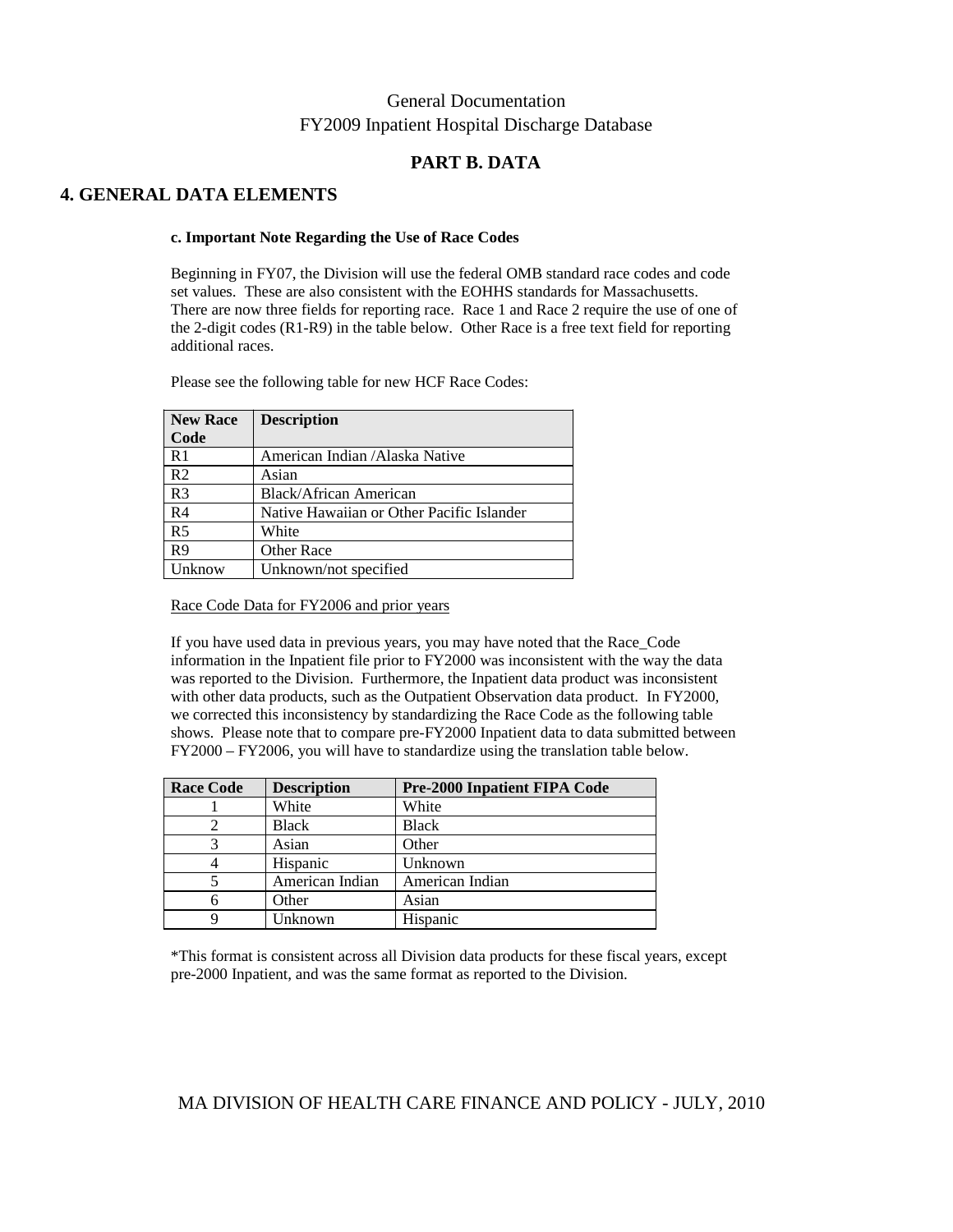### **PART B. DATA**

### **4. GENERAL DATA ELEMENTS**

#### **e. DHCFP Calculated Fields**

#### **Admission Sequence Number**

This calculated field indicates the chronological order of admissions for patients with multiple inpatient stays. A match with the UHIN only, is used to make the determination that a patient has had multiple stays.\*\*

#### **Days Between UHIN Stays**

This calculated field indicates the number of days between each discharge and each consecutive admission for applicable patients. Again, a match with the UHIN only, is used to make a determination that a patient has been readmitted. (Please read the comments below.)\*\*

Analysis of UHIN data by the Division has turned up problems with some of the reported data. For a small number of hospitals, little or no UHIN data exists, as these hospitals failed to report patients' social security numbers (SSN). Other hospitals reported the same SSN repeatedly, resulting in numerous admissions for one UHIN. In other cases, the demographic information (age, sex, etc.) was not consistent when a match did exist with the UHIN. Some explanations for this include assignment of a mother's SSN to her infant or assignment of a spouse's SSN to a patient. This demographic analysis shows a probable error rate in the range of 2% – 10%.

In the past, the DHCFP has found that, on average, 91% if the SSNs submitted are valid when edited for compliance with rules issued by the Social Security Administration. Staff continually monitors the encryption process to ensure that duplicate UHINs are not inappropriately generated, and that recurring SSNs consistently encrypt to the same UHIN. Only valid SSNs are encrypted to a UHIN. It is valid for hospitals to report that the SSN is unknown. In these cases, the UHIN appears as '000000001'.

Invalid SSNs are assigned 7 or 8 dashes and an error code. The list of error codes is as follows:

ssn  $empty = 1$ ssn\_notninechars =  $2$ ssn allcharsequal  $= 3$ ssn firstthreecharszero  $= 4$ ssn\_midtwocharszero =  $5$ ssn\_lastfourcharszero =  $6$ ssn\_notnumeric  $= 7$ ssn\_rangeinvalid  $= 8$ ssn\_erroroccurred =  $9$ ssn\_encrypterror = 10

\*\*Based on these findings, the DHCFP strongly suggests that users perform some qualitative checks of the data prior to drawing conclusions about that data.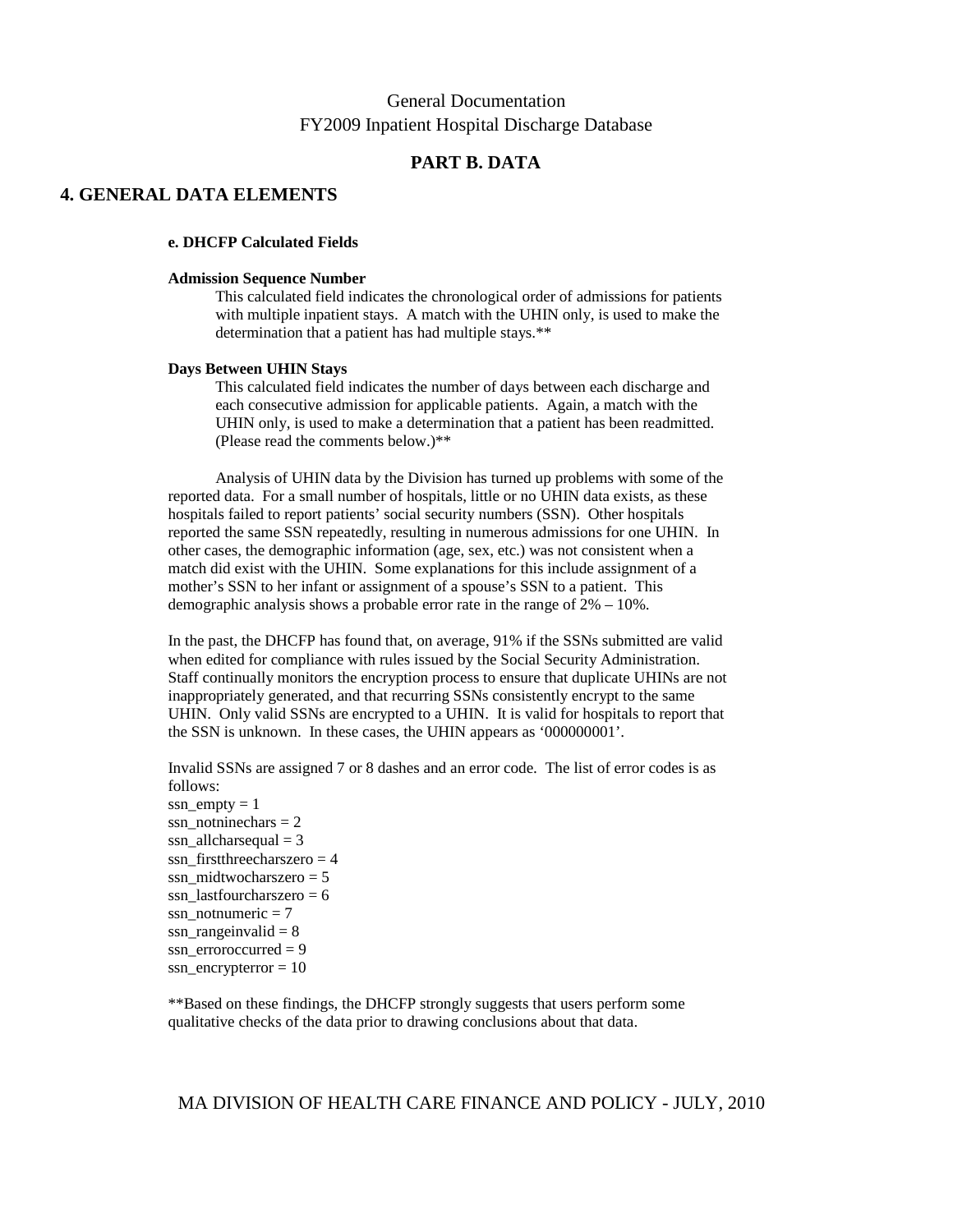| <b>ORG ID</b>  | <b>HOSPITAL NAME</b>                                        | 'A'                         | 'B'                      | <b>NONE</b>    | 'COMMENTS' |
|----------------|-------------------------------------------------------------|-----------------------------|--------------------------|----------------|------------|
| 1              | Anna Jaques Hospital                                        | $\sim$                      | $\blacktriangledown$     |                |            |
| $\overline{2}$ | <b>Athol Memorial Hospital</b>                              | $\blacktriangledown$        |                          |                |            |
| 5              | <b>Baystate Franklin Medical Center</b>                     | $\sim$                      |                          |                |            |
| 6              | <b>Baystate Mary Lane Hospital</b>                          |                             |                          |                |            |
| $\overline{4}$ | <b>Baystate Medical Center</b>                              | $\mathcal{L}_{\mathcal{A}}$ |                          |                |            |
| 7              | Berkshire Medical Center - Berkshire Campus                 | $\blacktriangledown$        |                          |                |            |
| 7              | <b>Berkshire Medical Center - Hillcrest Campus</b>          | $\blacktriangledown$        | $\overline{\phantom{a}}$ |                |            |
| 53             | Beth Israel Deaconess Hospital - Needham                    | $\Box$                      | $\overline{\phantom{0}}$ | $\sim$         |            |
| 10             | <b>Beth Israel Deaconess Medical Center</b>                 | $\blacktriangledown$        |                          |                |            |
| 16             | <b>Boston Medical Center</b>                                | $\blacktriangledown$        |                          |                |            |
| 22             | Brigham and Women's Hospital                                | $\blacktriangledown$        |                          |                |            |
| 27             | Cambridge Health Alliance                                   | $\blacktriangledown$        |                          |                |            |
| 27             | Cambridge Health Alliance - Somerville<br>Campus            | $\blacktriangledown$        |                          |                |            |
| 27             | Cambridge Health Alliance - Whidden<br>Memorial             | $\blacktriangledown$        |                          |                |            |
| 39             | Cape Cod Hospital                                           | $\blacktriangledown$        |                          |                |            |
| 42             | Caritas Carney Hospital                                     | $\overline{\mathbf{v}}$     |                          |                |            |
| 62             | Caritas Good Samaritan Medical Center                       | $\blacktriangledown$        | $\vert \ \ \vert$        |                |            |
| 4460           | Caritas Good Samaritan Medical Ctr - Norcap<br>Lodge Campus | $\blacktriangledown$        |                          |                |            |
| 75             | Caritas Holy Family Hospital and Medical<br>Center          | $\blacktriangledown$        |                          |                |            |
| 41             | Caritas Norwood Hospital                                    | $\checkmark$                |                          |                |            |
| 114            | Caritas St. Anne's Hospital                                 | $\blacktriangledown$        |                          |                |            |
| 126            | Caritas St. Elizabeth's Hospital                            | $\blacktriangledown$        | $\Box$                   |                |            |
| 46             | <b>Children's Hospital Boston</b>                           | $\blacktriangledown$        |                          |                |            |
| 132            | <b>Clinton Hospital</b>                                     | $\blacktriangledown$        |                          |                |            |
| 50             | Cooley Dickinson Hospital<br>____________________           | $\blacktriangledown$        |                          |                |            |
| 51             | Dana-Farber Cancer Institute                                | $\blacktriangledown$        |                          |                |            |
| 57             | <b>Emerson Hospital</b>                                     | $\blacktriangledown$        | $\overline{\phantom{0}}$ | $\blacksquare$ |            |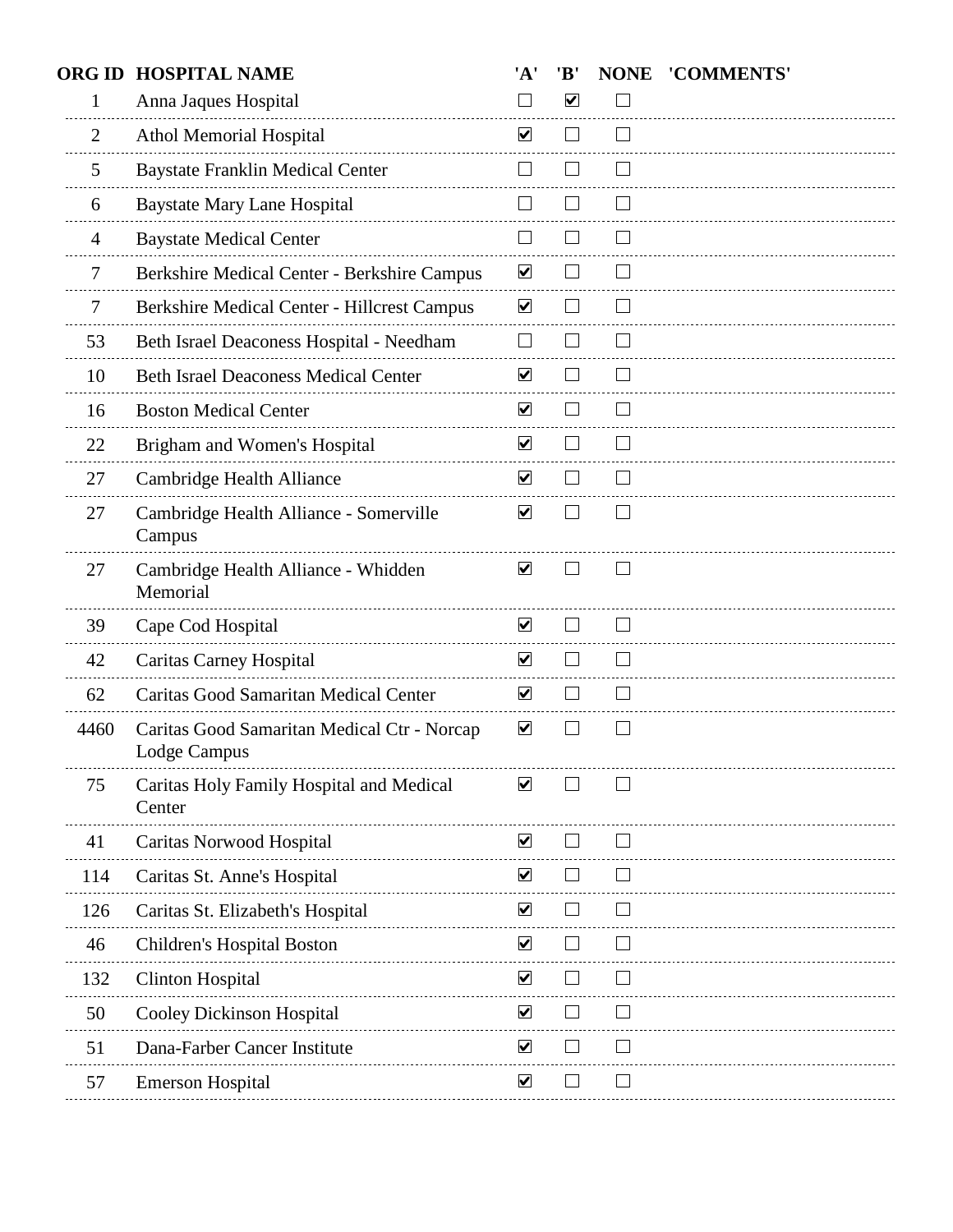| <b>ORG ID</b> | <b>HOSPITAL NAME</b>                                   | 'A'                  | 'B'                      | <b>NONE</b>    | 'COMMENTS'   |
|---------------|--------------------------------------------------------|----------------------|--------------------------|----------------|--------------|
| 8             | Fairview Hospital                                      | $\blacktriangledown$ |                          |                |              |
| 40            | <b>Falmouth Hospital</b>                               | $\blacktriangledown$ |                          |                |              |
| 59            | Faulkner Hospital                                      | $\mathcal{L}$        | $\blacktriangledown$     |                | See comments |
| 66            | Hallmark Health System - Lawrence Memorial<br>Hospital | $\blacktriangledown$ |                          |                |              |
| 141           | Hallmark Health System - Melrose-Wakefield<br>Hospital | $\blacktriangledown$ |                          |                |              |
| 68            | Harrington Memorial Hospital                           | $\blacktriangledown$ |                          |                |              |
| 71            | Health Alliance Hospitals, Inc.                        | $\blacktriangledown$ |                          |                |              |
| 73            | Heywood Hospital                                       | $\blacktriangledown$ |                          |                |              |
| 77            | Holyoke Medical Center                                 | $\blacktriangledown$ |                          |                |              |
| 78            | Hubbard Regional Hospital                              | $\Box$               | $\blacksquare$           | $\blacksquare$ | See comments |
| 79            | Jordan Hospital                                        | $\blacktriangledown$ |                          |                |              |
| 81            | Lahey Clinic - Burlington Campus                       | $\blacktriangledown$ |                          |                |              |
| 83            | Lawrence General Hospital                              | $\blacktriangledown$ | $\overline{\phantom{a}}$ |                |              |
| 85            | <b>Lowell General Hospital</b>                         | $\blacktriangledown$ |                          |                |              |
| 88            | Martha's Vineyard Hospital                             | $\blacktriangledown$ |                          |                |              |
| 89            | Massachusetts Eye and Ear Infirmary                    | $\blacktriangledown$ | $\blacksquare$           | $\blacksquare$ | See comments |
| 91            | <b>Massachusetts General Hospital</b>                  | $\blacktriangledown$ |                          | $\sim$         |              |
| 118           | Mercy Medical Center - Providence Campus               | $\blacktriangledown$ |                          |                |              |
| 119           | Mercy Medical Center - Springfield Campus              | ⊻                    |                          |                |              |
| 70            | <b>Merrimack Valley Hospital</b>                       | $\blacktriangledown$ |                          |                |              |
| 49            | <b>MetroWest Medical Center</b>                        | $\blacktriangledown$ |                          |                |              |
| 97            | Milford Regional Medical Center                        | $\blacktriangledown$ |                          |                |              |
| 98            | Milton Hospital                                        | $\blacktriangledown$ |                          |                |              |
| 99            | Morton Hospital                                        | $\blacktriangledown$ |                          |                |              |
| 100           | Mount Auburn Hospital                                  | $\blacktriangledown$ |                          |                |              |
| 101           | Nantucket Cottage Hospital                             | $\blacktriangledown$ |                          |                |              |
| 52            | Nashoba Valley Medical Center                          | $\blacktriangledown$ |                          |                |              |
| 103           | New England Baptist Hospital                           | $\blacktriangledown$ |                          |                |              |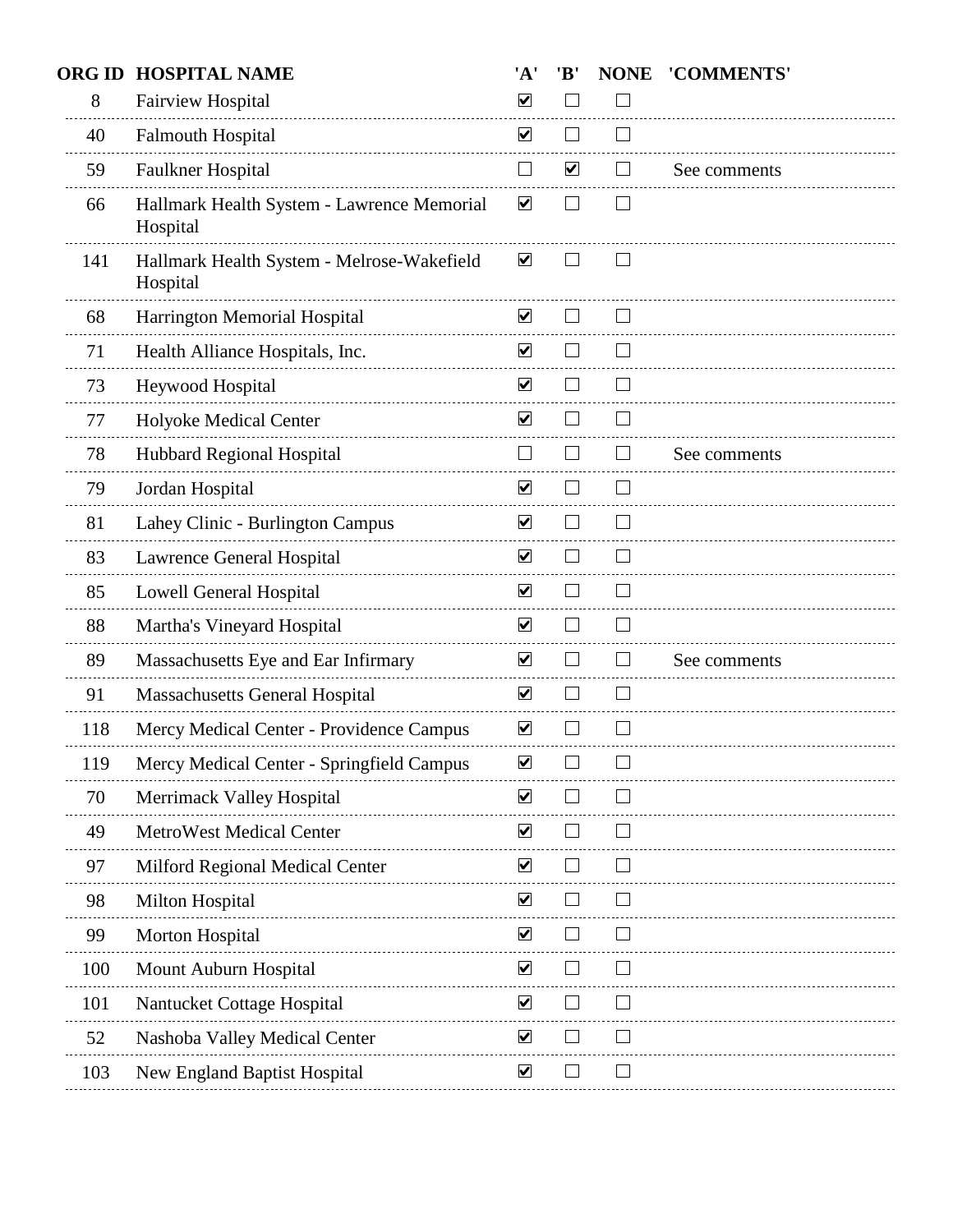| <b>ORG ID</b> | <b>HOSPITAL NAME</b>                                            | 'A'                      | 'B'                         | <b>NONE</b>    | 'COMMENTS'   |
|---------------|-----------------------------------------------------------------|--------------------------|-----------------------------|----------------|--------------|
| 105           | Newton Wellesley Hospital                                       | $\Box$                   |                             |                |              |
| 106           | Noble Hospital                                                  | $\blacktriangledown$     |                             |                |              |
| 107           | North Adams Regional Hospital                                   | $\blacktriangledown$     |                             |                |              |
| 116           | North Shore Medical Center, Inc.                                | $\blacktriangledown$     |                             |                |              |
| 110           | Northeast Health Systems - Beverly                              | $\blacktriangledown$     |                             |                |              |
| 109           | Northeast Health Systems - Addison Gilbert                      | $\overline{\mathbf{v}}$  |                             |                |              |
| 112           | <b>Quincy Medical Center</b>                                    | $\blacktriangledown$     | $\blacksquare$              |                |              |
| 127           | Saint Vincent Hospital                                          | $\Box$                   | $\blacktriangledown$        |                |              |
| 115           | <b>Saints Memorial Medical Center</b>                           | $\blacktriangledown$     |                             |                |              |
| 25            | Signature Healthcare Brockton Hospital                          | $\blacktriangledown$     |                             |                |              |
| 122           | South Shore Hospital                                            | $\blacktriangledown$     | $\blacksquare$              |                |              |
| 123           | Southcoast Hospitals Group - Charlton<br><b>Memorial Campus</b> | $\blacktriangledown$     |                             |                |              |
| 124           | Southcoast Hospitals Group - St. Luke's Campus                  | $\blacktriangledown$     |                             |                |              |
| 145           | Southcoast Hospitals Group - Tobey Hospital<br>Campus           | $\overline{\mathbf{v}}$  |                             | $\blacksquare$ |              |
| 129           | <b>Sturdy Memorial Hospital</b>                                 | $\blacktriangledown$     | $\mathcal{L}_{\mathcal{A}}$ |                |              |
| 104           | <b>Tufts Medical Center</b>                                     | $\mathbb{R}^n$           | $\blacktriangledown$        |                | See comments |
| 133           | <b>UMass. Marlborough Hospital</b>                              | $\overline{\mathbf{v}}$  |                             |                |              |
| 131           | <b>UMass. Memorial Medical Center</b>                           | $\blacktriangledown$     | $\blacksquare$              |                |              |
| 139           | <b>UMass. Wing Memorial Hospital</b>                            | $\overline{\phantom{a}}$ | $\blacktriangledown$        |                | See comments |
| 138           | Winchester Hospital                                             | $\blacktriangledown$     |                             |                |              |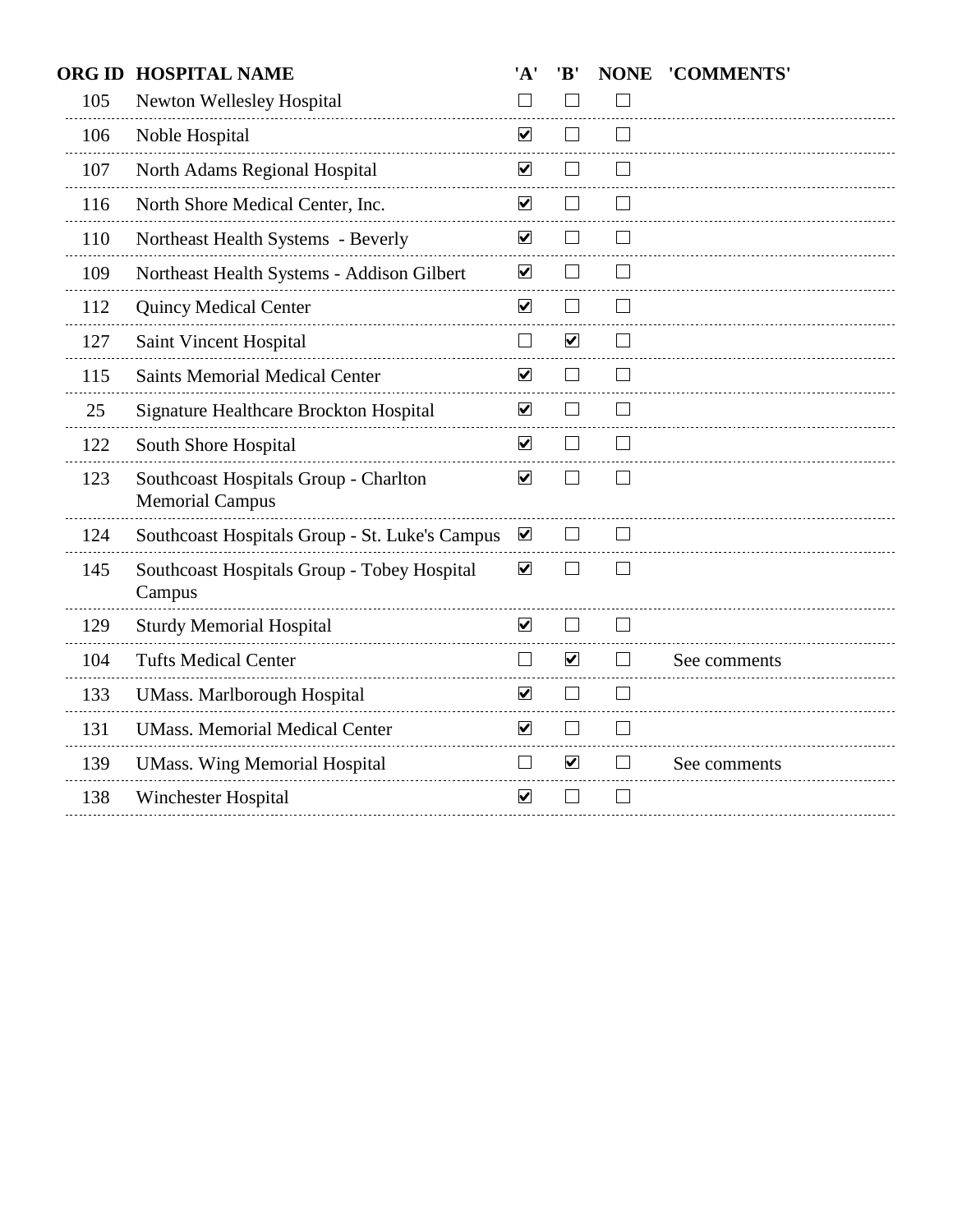# **PART C. HOSPITAL RESPONSES**

### **3. SUMMARY OF REPORTED DISCREPANCIES BY CATEGORY**

|                                            | Admission<br>৳<br>Source | Admission<br>৳<br>Type | Month<br>Discharge by | Payer Type<br>Primary | Patient Dispostion | Gender<br>$\gtrsim$<br>Discharges | Race<br><u>ই</u><br>Discharges | Race/Ethnicity<br>వ<br>Discharges | Ethnicity<br><u>১</u><br>Discharges | ndicator<br>Hispanic<br>Patient<br><u>ই</u><br>Discharges | Age<br><u>ই</u><br>Discharges | Order<br>Rank<br>≘.<br>Listed<br>APR20 MDCs | Discharges<br>Total<br><b>DRGs</b><br>$\Omega$<br><b>APR</b><br>$\mathsf{S}^0$<br>၉ | Report<br>Frequency<br>Stay<br>৳<br>Length | Discharges<br>$\gtrsim$<br>Services<br>Ancillary | Disch.<br>Svcs by<br>ccommodations<br>⋖<br>Routine | ěid<br>Accommodations by<br>Spcl Care | Charges<br><u>হ</u><br>Services<br>Ancillary | Chgs<br>Accommodation by<br>Routine | Chgs.<br>Σò<br>Svcs.<br>Accomm<br>Care<br>Special | Admission<br>န<br>resent<br>Condition |  |
|--------------------------------------------|--------------------------|------------------------|-----------------------|-----------------------|--------------------|-----------------------------------|--------------------------------|-----------------------------------|-------------------------------------|-----------------------------------------------------------|-------------------------------|---------------------------------------------|-------------------------------------------------------------------------------------|--------------------------------------------|--------------------------------------------------|----------------------------------------------------|---------------------------------------|----------------------------------------------|-------------------------------------|---------------------------------------------------|---------------------------------------|--|
| Anna Jaques Hospital                       |                          |                        |                       | X                     |                    |                                   |                                |                                   |                                     |                                                           |                               |                                             |                                                                                     |                                            |                                                  |                                                    |                                       |                                              |                                     |                                                   |                                       |  |
| Athol Memorial Hospital                    |                          |                        |                       |                       |                    |                                   |                                |                                   |                                     |                                                           |                               |                                             |                                                                                     |                                            |                                                  |                                                    |                                       |                                              |                                     |                                                   |                                       |  |
| <b>Baystate Franklin Medical</b><br>Center |                          |                        |                       |                       |                    |                                   |                                |                                   |                                     |                                                           |                               |                                             |                                                                                     |                                            |                                                  |                                                    |                                       |                                              |                                     |                                                   |                                       |  |

Baystate Mary Lane Hospital

Baystate Medical Center

Berkshire Medical Center -

Berkshire Campus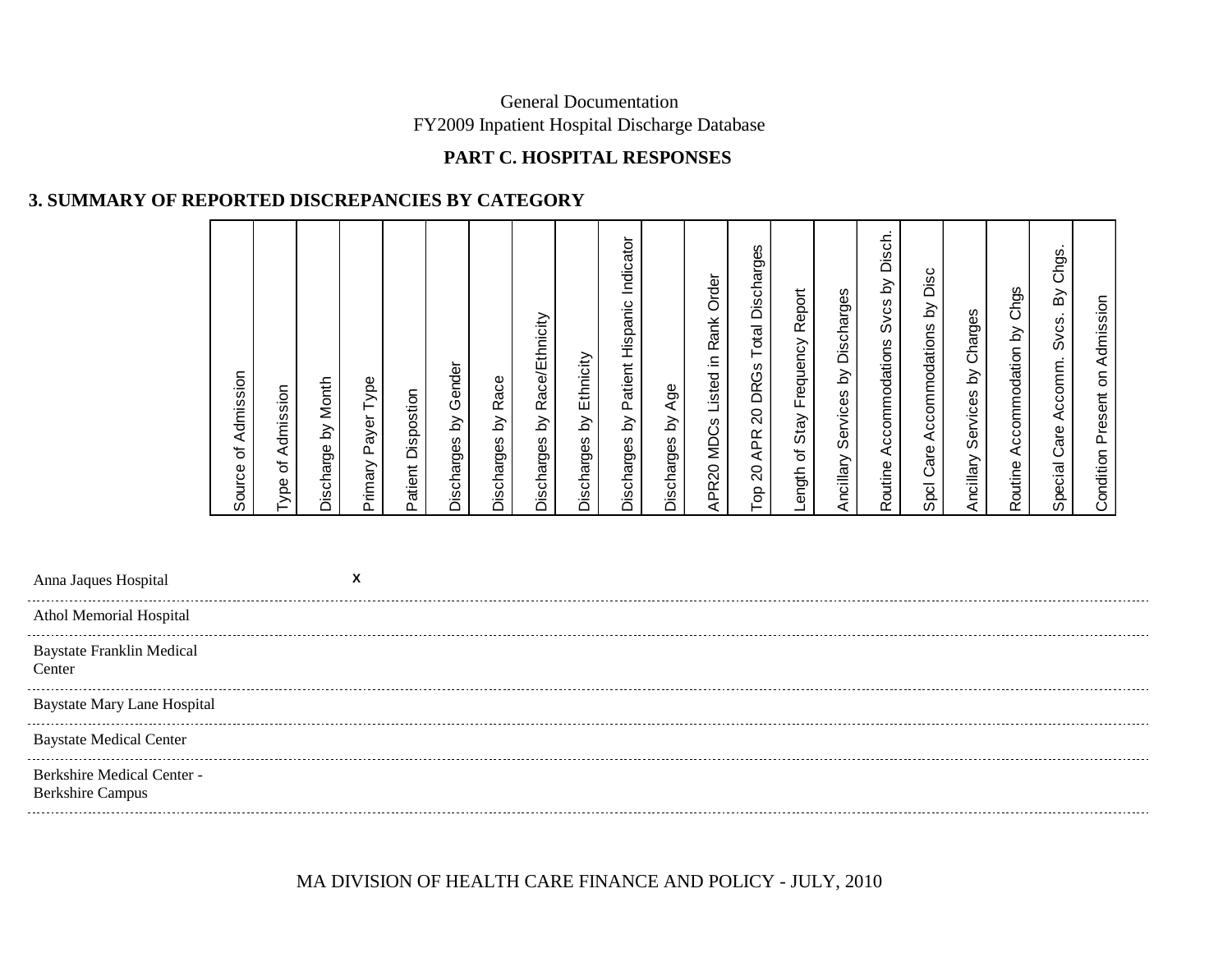### **PART C. HOSPITAL RESPONSES**

### **3. SUMMARY OF REPORTED DISCREPANCIES BY CATEGORY**

| of Admission<br>Source                                                                |
|---------------------------------------------------------------------------------------|
| Admission<br>Type of                                                                  |
| Month<br>$\gtrsim$<br>Discharge                                                       |
| Type<br>Payer<br>Primary                                                              |
| Dispostion<br>Patient                                                                 |
| Discharges by Gender                                                                  |
| Race<br>$\gtrsim$<br>Discharges                                                       |
| Race/Ethnicity<br>$\gtrsim$<br>Discharges                                             |
| Ethnicity<br>$\gtrsim$<br>Discharges                                                  |
| Indicator<br>Patient Hispanic<br>$\gtrsim$<br>Discharges                              |
| Age<br>$\gtrsim$<br>Discharges                                                        |
| Order<br>Rank<br>으.<br>Listed<br><b>MDCs</b><br>APR20                                 |
| Discharges<br>Total<br><b>DRGs</b><br>$\overline{c}$<br><b>APR</b><br>$\Omega$<br>ao. |
| Report<br>Frequency<br>Stay<br>৳<br>ength<br>$\overline{\phantom{0}}$                 |
| Ancillary Services by Discharges                                                      |
| Disch.<br>$\gtrsim$<br><b>Svcs</b><br>Accommodations<br>Routine                       |
| Disc<br>$\gtrsim$<br>Accommodations<br>Spcl Care                                      |
| Charges<br>$\delta$<br>Services<br>Ancillary                                          |
| Accommodation by Chgs<br>Routine                                                      |
| Chgs.<br>$\mathsf{B}\mathsf{Y}$<br>Svcs.<br>Accomm.<br>Care<br>Special                |
| Admission<br>Present on<br>Condition                                                  |

Berkshire Medical Center -

Hillcrest Campus

Beth Israel Deaconess Hospital - Needham

Beth Israel Deaconess

Medical Center

------------------------

Boston Medical Center

Brigham and Women's

Hospital . . . . . . . . . . .

Cambridge Health Alliance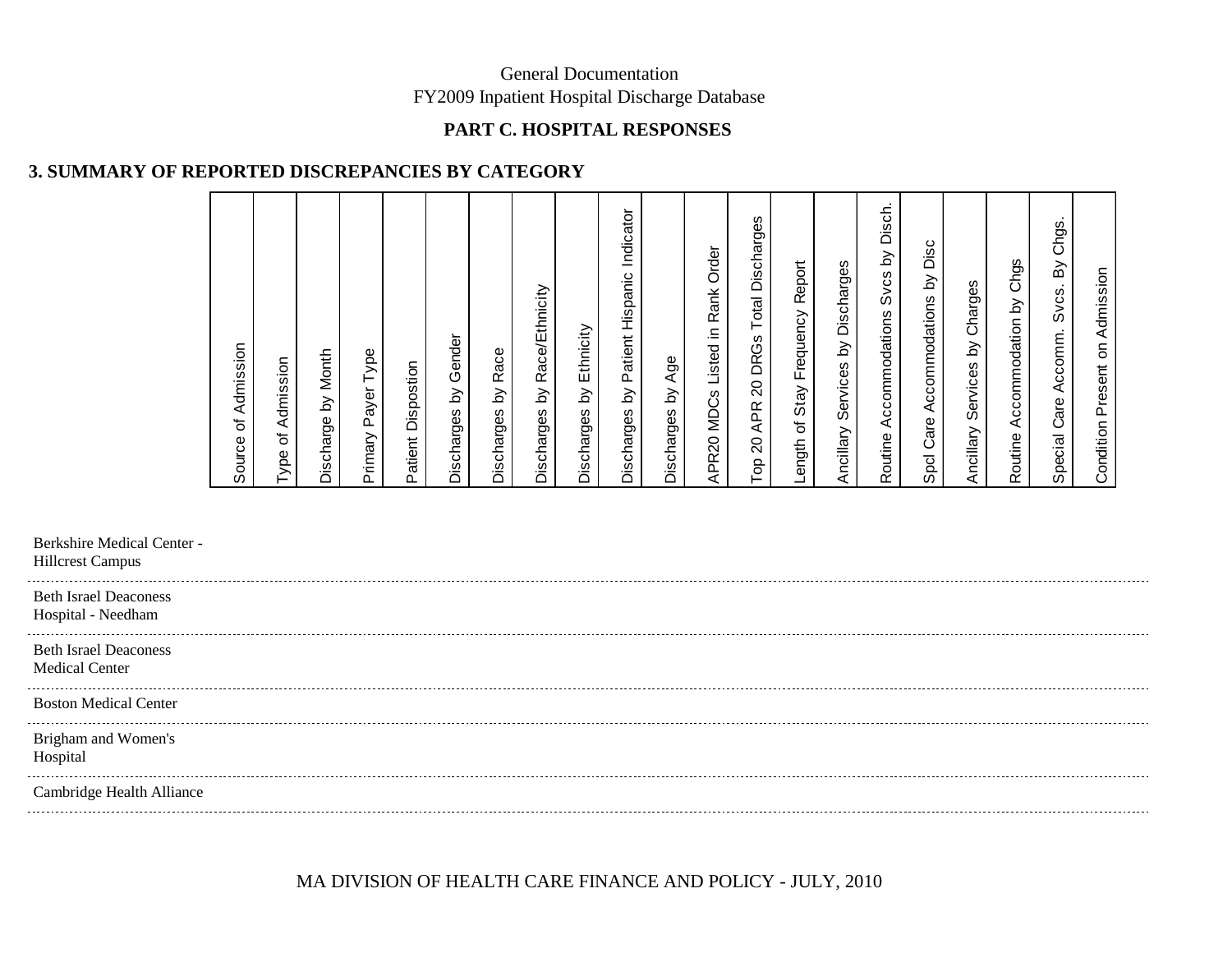### **PART C. HOSPITAL RESPONSES**

# **3. SUMMARY OF REPORTED DISCREPANCIES BY CATEGORY**

| Source of Admission                                                             |
|---------------------------------------------------------------------------------|
| Admission<br>Type of                                                            |
| Month<br>Discharge by                                                           |
| Type<br>Payer<br>Primary                                                        |
| Dispostion<br>Patient                                                           |
| by Gender<br>Discharges                                                         |
| Race<br>$\gtrsim$<br>Discharges                                                 |
| Race/Ethnicity<br>$\gtrsim$<br>Discharges                                       |
| Ethnicity<br>$\gtrapprox$<br>Discharges                                         |
| by Patient Hispanic Indicator<br>Discharges                                     |
| Age<br>$\gtrsim$<br>Discharges                                                  |
| Order<br>Listed in Rank<br><b>MDCs</b><br>APR20                                 |
| Discharges<br>Total<br><b>DRGs</b><br>$\rm 20$<br><b>APR</b><br>$\rm 20$<br>Top |
| ength of Stay Frequency Report                                                  |
| Ancillary Services by Discharges                                                |
| Disch.<br>$\gtrsim$<br><b>Sycs</b><br>Accommodations<br>Routine                 |
| Disc<br>$\gtrsim$<br>Accommodations<br>Care.<br>Spcl                            |
| Charges<br>$\gtrsim$<br>Services<br>Ancillary                                   |
| Accommodation by Chgs<br>Routine                                                |
| Chgs.<br>δ<br>Svcs.<br>Accomm.<br>Care<br>Special                               |
| Condition Present on Admission                                                  |

Cambridge Health Alliance - Somerville Campus . . . . . . . Cambridge Health Alliance - Whidden MemorialCape Cod Hospital Caritas Carney Hospital Caritas Good Samaritan Medical CenterCaritas Good Samaritan Medical Ctr - Norcap Lodge

Campus

-------------------------------------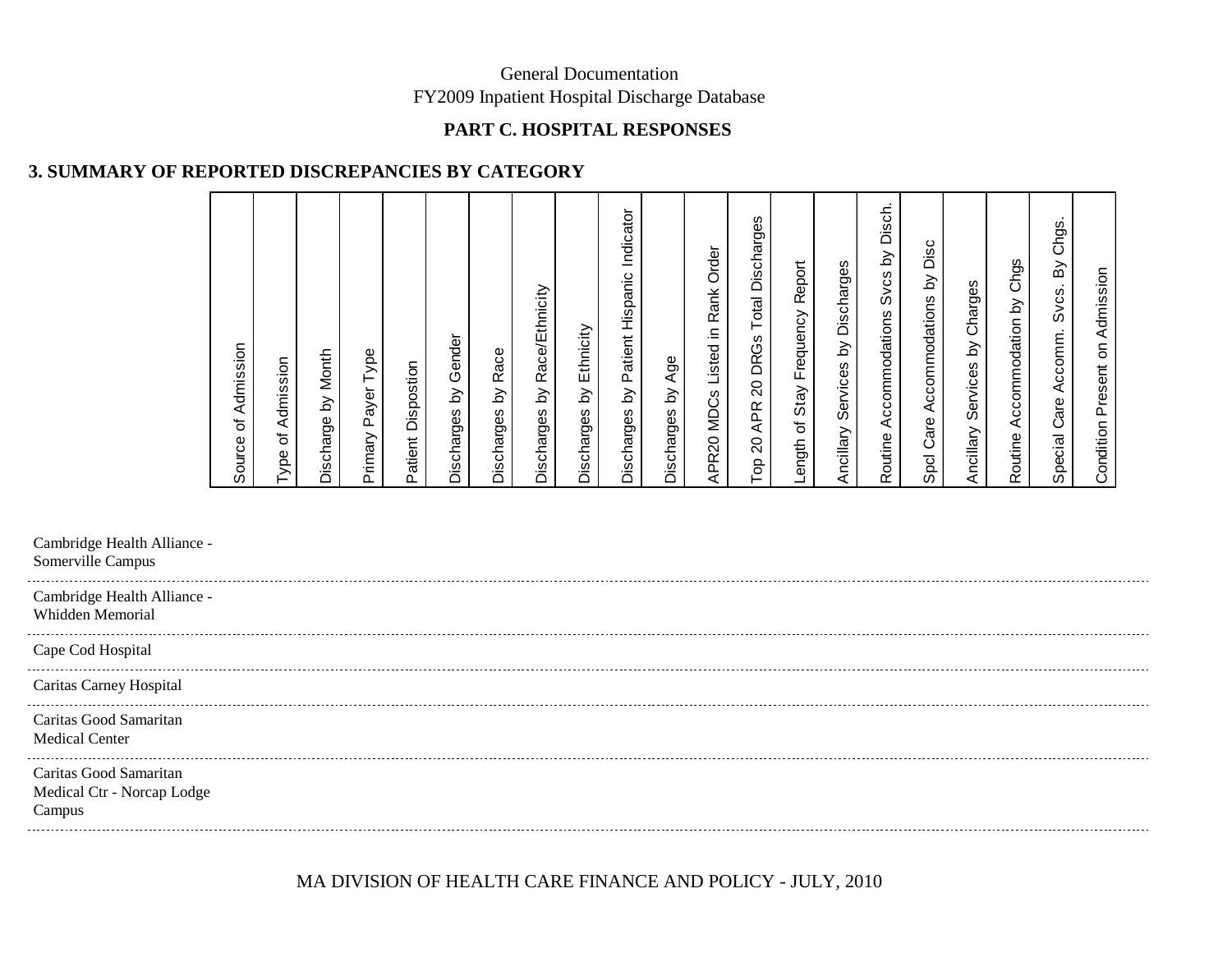### **PART C. HOSPITAL RESPONSES**

### **3. SUMMARY OF REPORTED DISCREPANCIES BY CATEGORY**

\_\_\_\_\_\_\_\_\_\_\_\_\_\_\_\_\_\_\_\_\_\_\_\_\_\_\_

| Source of Admission                                                              |
|----------------------------------------------------------------------------------|
| Admission<br>Type of                                                             |
| Month<br>$\delta$<br>Discharge                                                   |
| Type<br>Payer<br>Primary                                                         |
| Dispostion<br>Patient                                                            |
| Discharges by Gender                                                             |
| Race<br>$\gtrsim$<br>Discharges                                                  |
| Race/Ethnicity<br>$\gtrsim$<br>Discharges                                        |
| Ethnicity<br>$\gtrsim$<br>Discharges                                             |
| by Patient Hispanic Indicator<br>Discharges                                      |
| Age<br>Discharges by                                                             |
| MDCs Listed in Rank Order<br>APR20                                               |
| Discharges<br>Total<br><b>DRGs</b><br>$\Omega$<br><b>APR</b><br>$\gtrsim$<br>Tор |
| Report<br>Stay Frequency<br>Length of                                            |
| Ancillary Services by Discharges                                                 |
| Disch.<br>Δ<br>Svcs<br>Accommodations<br>Routine                                 |
| Disc<br>$\gtrsim$<br>Accommodations<br>Care.<br>Spcl                             |
| Charges<br>$\gtrsim$<br>Services<br>Ancillary                                    |
| Accommodation by Chgs<br>Routine                                                 |
| Chgs.<br>δŚ<br>Svcs.<br>Accomm.<br>Care<br>Special                               |
| Condition Present on Admission                                                   |

Caritas Holy Family

Hospital and Medical Center 

Caritas Norwood Hospital

Caritas St. Anne's Hospital

Caritas St. Elizabeth's

Hospital

. . . . . .

Children's Hospital Boston

Clinton Hospital

Cooley Dickinson Hospital

--------------------------Dana-Farber Cancer Institute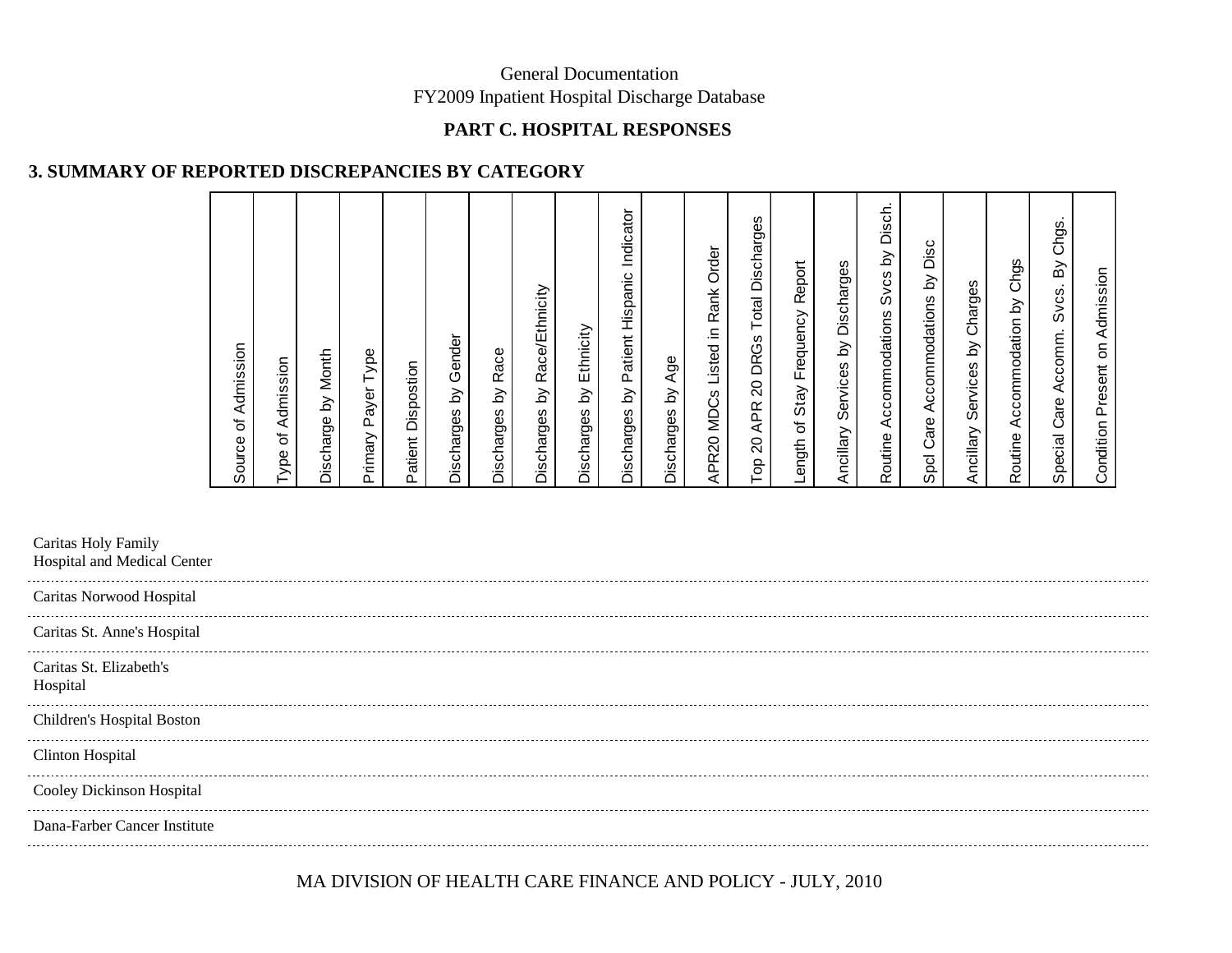### **PART C. HOSPITAL RESPONSES**

# **3. SUMMARY OF REPORTED DISCREPANCIES BY CATEGORY**

| Admission<br>Source of                                                          |  |
|---------------------------------------------------------------------------------|--|
| Type of Admission                                                               |  |
| by Month<br>Discharge                                                           |  |
| Type<br>Payer <sup>-</sup><br>Primary                                           |  |
| Dispostion<br>Patient                                                           |  |
| Discharges by Gender                                                            |  |
| Race<br>$\gtrsim$<br>Discharges                                                 |  |
| Race/Ethnicity<br>$\gtrsim$<br>Discharges                                       |  |
| Ethnicity<br>$\gtrsim$<br>Discharges                                            |  |
| Patient Hispanic Indicator<br>$\gtrsim$<br>Discharges                           |  |
| Age<br>$\gtrsim$<br>Discharges                                                  |  |
| Order<br>Rank<br>Listed in<br>APR20 MDCs                                        |  |
| Discharges<br>Total<br>20 DRGs<br><b>APR</b><br>$\overline{\mathcal{S}}$<br>Top |  |
| Length of Stay Frequency Report                                                 |  |
| Discharges<br>$\gtrsim$<br>Services<br>Ancillary                                |  |
| Disch.<br>$\gtrsim$<br>Svcs<br>Accommodations<br>Routine                        |  |
| Disc<br>$\gtrsim$<br>Accommodations<br>Care<br>Spcl                             |  |
| Ancillary Services by Charges                                                   |  |
| Routine Accommodation by Chgs                                                   |  |
| By Chgs<br>Svcs.<br>Accomm.<br>Special Care                                     |  |
| Admission<br>$\mathsf{S}% _{T}$<br>Present<br>Condition                         |  |
|                                                                                 |  |

| <b>Emerson Hospital</b>                                |    |   |   |   |   |              |   |              |   |  |  |  |   |   |  |   |   |
|--------------------------------------------------------|----|---|---|---|---|--------------|---|--------------|---|--|--|--|---|---|--|---|---|
| <b>Fairview Hospital</b>                               |    |   |   |   |   |              |   |              |   |  |  |  |   |   |  |   |   |
| <b>Falmouth Hospital</b>                               |    |   |   |   |   |              |   |              |   |  |  |  |   |   |  |   |   |
| <b>Faulkner Hospital</b>                               | X. | X | X | X | X | $\mathbf{x}$ | X | $\mathbf{x}$ | X |  |  |  | x | x |  | x | X |
| Hallmark Health System -<br>Lawrence Memorial Hospital |    |   |   |   |   |              |   |              |   |  |  |  |   |   |  |   |   |
| Hallmark Health System -<br>Melrose-Wakefield Hospital |    |   |   |   |   |              |   |              |   |  |  |  |   |   |  |   |   |
| Harrington Memorial<br>Hospital                        |    |   |   |   |   |              |   |              |   |  |  |  |   |   |  |   |   |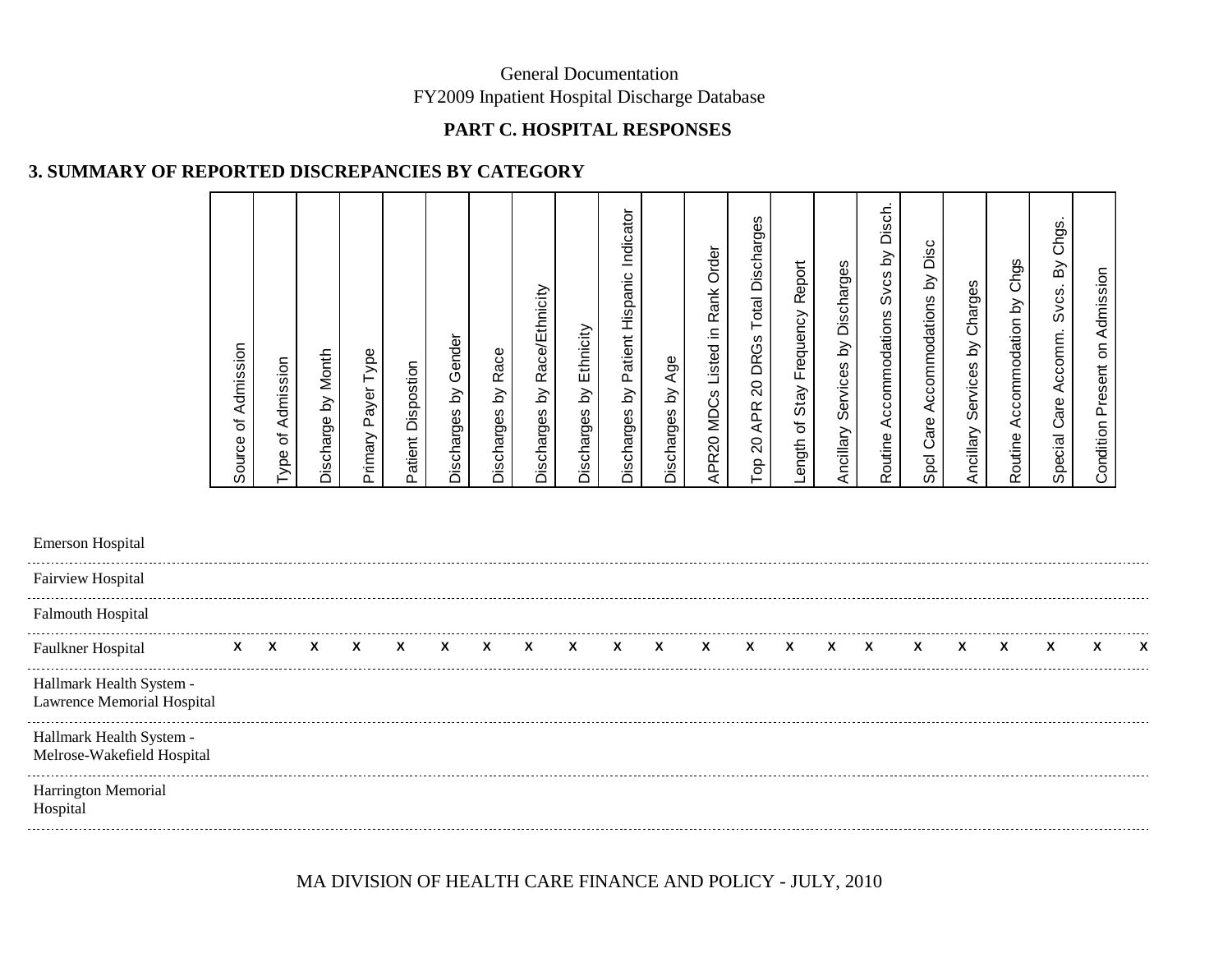### **PART C. HOSPITAL RESPONSES**

### **3. SUMMARY OF REPORTED DISCREPANCIES BY CATEGORY**

| Admission<br>$\overline{\mathbf{o}}$<br>Source                                         |
|----------------------------------------------------------------------------------------|
| Type of Admission                                                                      |
| Month<br>Discharge by                                                                  |
| Type<br>Payer <sup>-</sup><br>Primary                                                  |
| Dispostion<br>Patient                                                                  |
| Discharges by Gender                                                                   |
| Race<br>$\gtrsim$<br>Discharges                                                        |
| Race/Ethnicity<br>$\gtrsim$<br>Discharges                                              |
| Ethnicity<br>$\gtrsim$<br>Discharges                                                   |
| by Patient Hispanic Indicator<br>Discharges                                            |
| by Age<br>Discharges                                                                   |
| Order<br>Rank<br>Listed in<br><b>MDCs</b><br>APR20                                     |
| Discharges<br>Total<br><b>DRGs</b><br>$\overline{20}$<br><b>APR</b><br>$\Omega$<br>Top |
| Report<br>Length of Stay Frequency                                                     |
| Ancillary Services by Discharges                                                       |
| Disch.<br>$\overline{\mathsf{d}}$<br>Svcs<br>Accommodations<br>Routine                 |
| Disc<br>$\gtrsim$<br>Spcl Care Accommodations                                          |
| Charges<br>$\delta$<br>Services<br>Ancillary                                           |
| Accommodation by Chgs<br>Routine                                                       |
| Chgs.<br>$\mathbb S$<br>Svcs.<br>Accomm.<br>Care<br>Special                            |
| Condition Present on Admission                                                         |

Health Alliance Hospitals,

Inc.

| Heywood Hospital                    |  |
|-------------------------------------|--|
| Holyoke Medical Center              |  |
| Hubbard Regional Hospital           |  |
| Jordan Hospital                     |  |
| Lahey Clinic - Burlington<br>Campus |  |
| Lawrence General Hospital           |  |
| Lowell General Hospital             |  |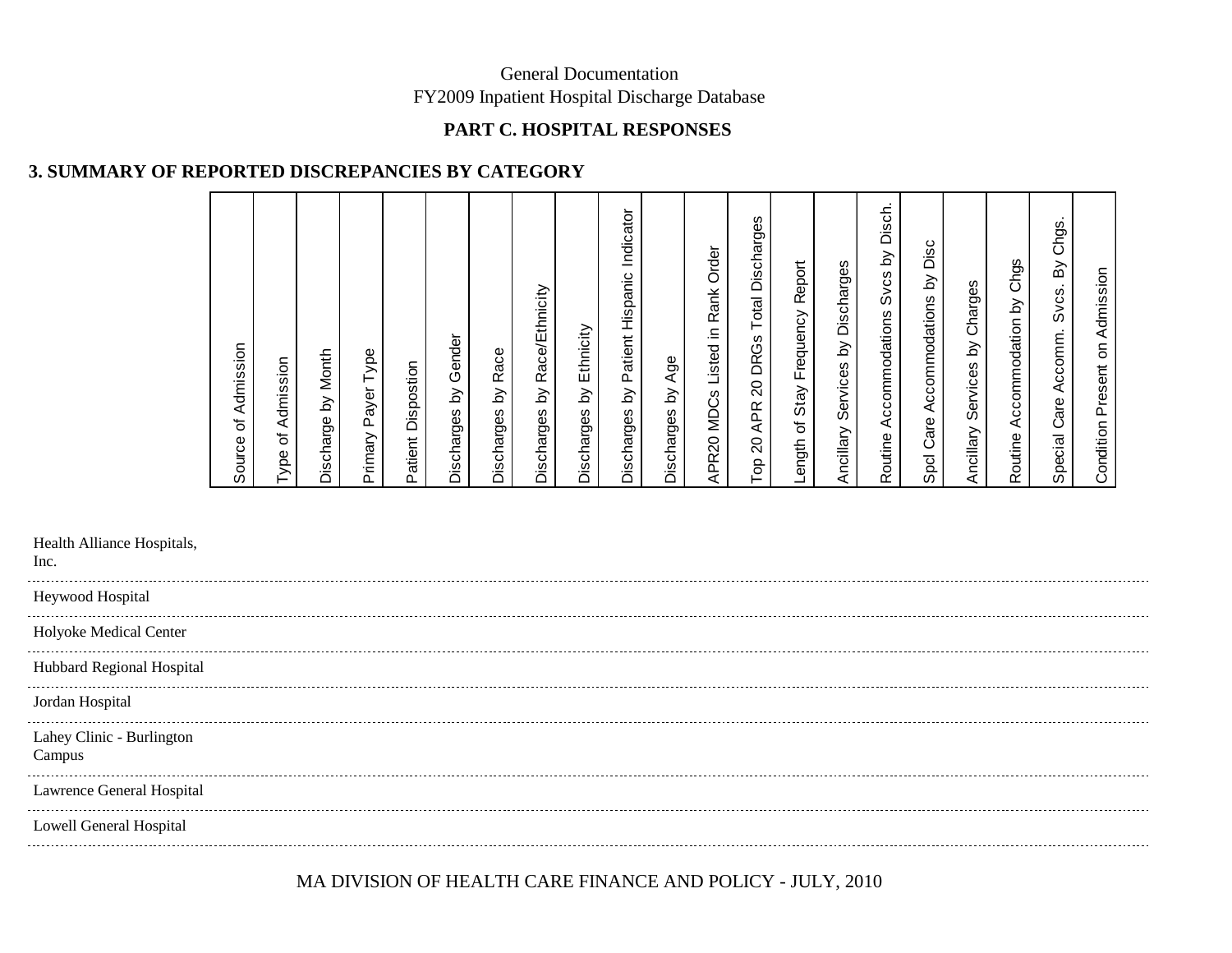### **PART C. HOSPITAL RESPONSES**

### **3. SUMMARY OF REPORTED DISCREPANCIES BY CATEGORY**

| Source of Admission                                                             |
|---------------------------------------------------------------------------------|
| Admission<br>Type of                                                            |
| Month<br>Discharge by                                                           |
| Type<br>Payer<br>Primary                                                        |
| Patient Dispostion                                                              |
| Gender<br>Discharges by                                                         |
| Race<br>$\gtrsim$<br>Discharges                                                 |
| Race/Ethnicity<br>$\gtrsim$<br>Discharges                                       |
| Ethnicity<br>$\gtrsim$<br>Discharges                                            |
| by Patient Hispanic Indicator<br>Discharges                                     |
| Age<br>$\gtrsim$<br>Discharges                                                  |
| Order<br>Rank<br>Listed in<br>APR20 MDCs                                        |
| Discharges<br>Total<br><b>DRGs</b><br>$\Omega$<br><b>APR</b><br>$\rm 20$<br>Top |
| Length of Stay Frequency Report                                                 |
| Ancillary Services by Discharges                                                |
| Disch.<br>Δ<br>Svcs<br>Accommodations<br>Routine                                |
| Disc<br>$\gtrsim$<br>Accommodations<br>Care<br>Spcl                             |
| Charges<br>Services by<br>Ancillary                                             |
| Accommodation by Chgs<br>Routine                                                |
| Chgs.<br>$\mathsf{B}\mathsf{y}$<br>Svcs.<br>Accomm.<br>Care<br>Special          |
| Admission<br>$\overline{5}$<br>Present<br>Condition                             |

Martha's Vineyard Hospital

| Massachusetts Eye and Ear<br>Infirmary       |
|----------------------------------------------|
| <b>Massachusetts General</b><br>Hospital     |
| Mercy Medical Center -<br>Providence Campus  |
| Mercy Medical Center -<br>Springfield Campus |
| Merrimack Valley Hospital                    |
| <b>MetroWest Medical Center</b>              |
|                                              |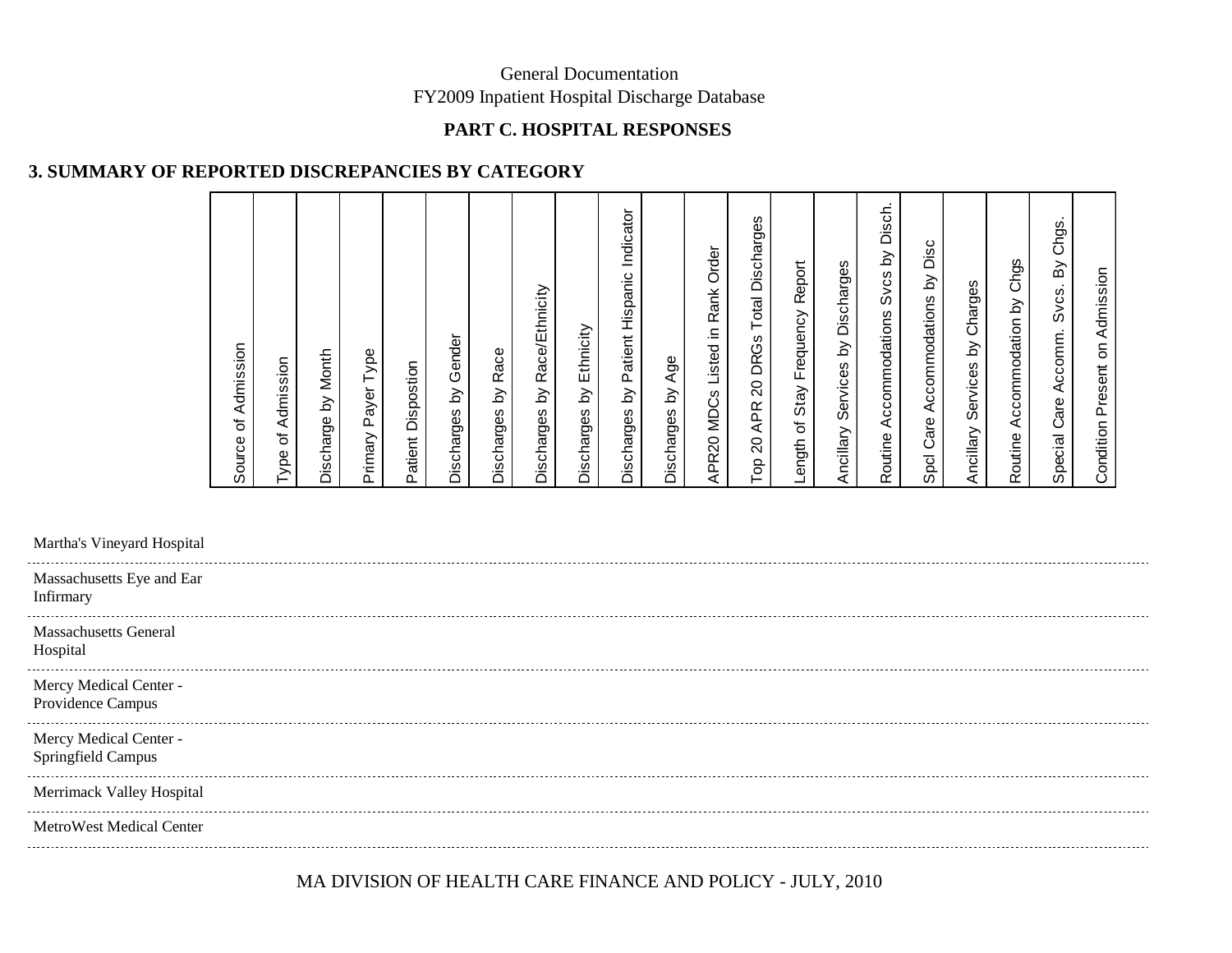### **PART C. HOSPITAL RESPONSES**

### **3. SUMMARY OF REPORTED DISCREPANCIES BY CATEGORY**

| Admission<br>Source of                                                          |
|---------------------------------------------------------------------------------|
| Admission<br>Type of                                                            |
| Month<br>$\gtrsim$<br>Discharge                                                 |
| Type<br>Primary Payer                                                           |
| Dispostion<br>Patient                                                           |
| by Gender<br>Discharges                                                         |
| Race<br>$\gtrsim$<br>Discharges                                                 |
| Race/Ethnicity<br>$\gtrapprox$<br>Discharges                                    |
| Ethnicity<br>$\gtrsim$<br>Discharges                                            |
| by Patient Hispanic Indicator<br>Discharges                                     |
| Age<br>$\gtrsim$<br>Discharges                                                  |
| Rank Order<br>Listed in<br><b>MDCs</b><br>APR20                                 |
| Discharges<br>Total<br><b>DRGs</b><br>$\Omega$<br><b>APR</b><br>$\Omega$<br>Top |
| Report<br>ength of Stay Frequency                                               |
| Ancillary Services by Discharges                                                |
| Disch.<br>$\gtrsim$<br>Svcs<br>Accommodations<br>Routine                        |
| Disc<br>$\gtrsim$<br>Accommodations<br>Care.<br>Spcl                            |
| Charges<br>Services by<br>Ancillary                                             |
| Chgs<br>Accommodation by<br>Routine                                             |
| Chgs.<br>$\mathsf{B}\mathsf{y}$<br>Svcs.<br>Accomm.<br>Care<br>Special          |
| Admission<br>$\mathsf{S}% _{T}$<br><b>Condition Present</b>                     |

| Milford Regional Medical<br>Center |                                                          |
|------------------------------------|----------------------------------------------------------|
| Milton Hospital                    |                                                          |
| Morton Hospital                    |                                                          |
| Mount Auburn Hospital              |                                                          |
| Nantucket Cottage Hospital         |                                                          |
| Nashoba Valley Medical<br>Center   |                                                          |
| New England Baptist<br>Hospital    |                                                          |
| Newton Wellesley Hospital          | х                                                        |
|                                    | MA DIVIGION OF HEALTH CADE FINANCE AND DOLICY. HH V 2010 |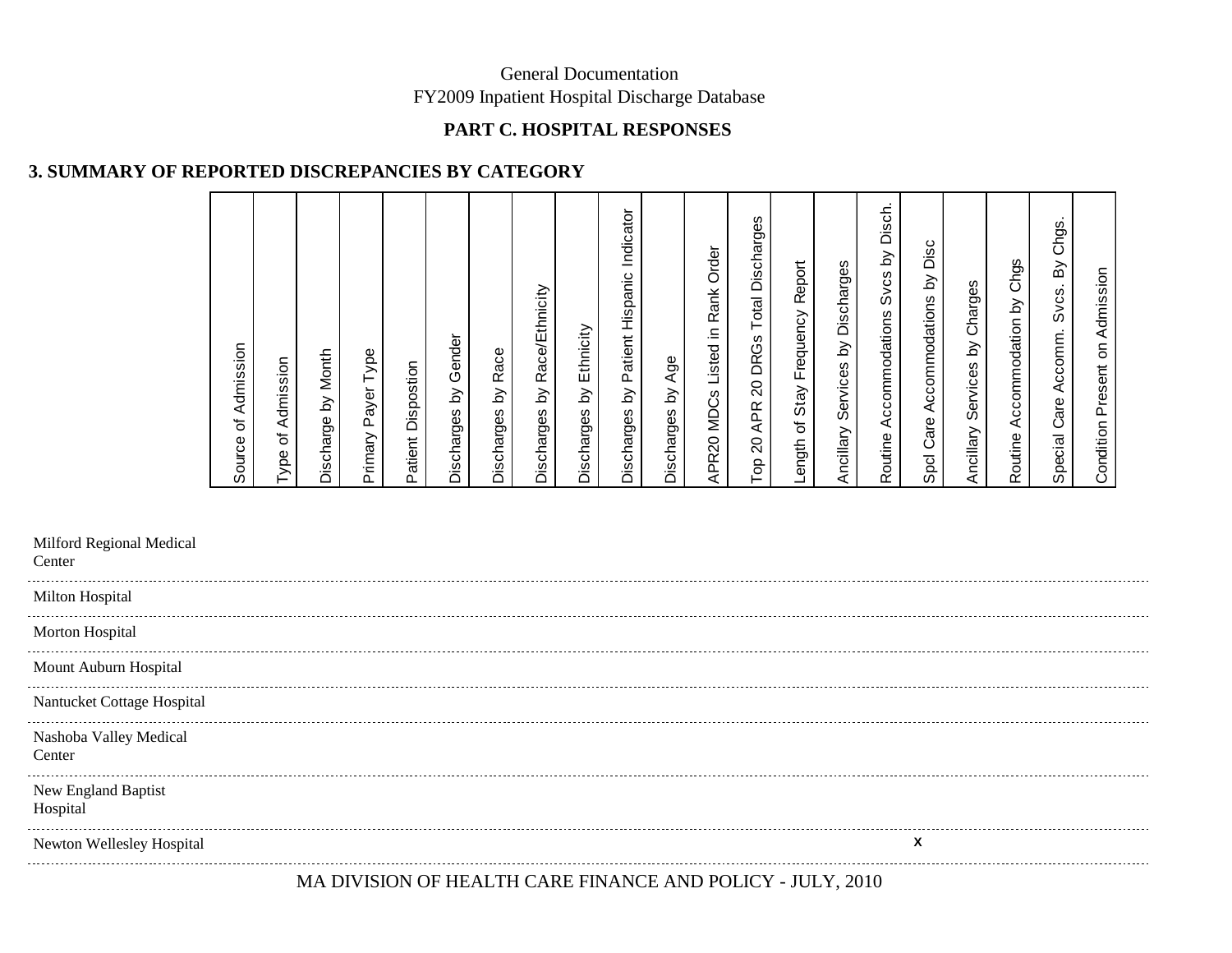### **PART C. HOSPITAL RESPONSES**

### **3. SUMMARY OF REPORTED DISCREPANCIES BY CATEGORY**

| Admission<br>$\overline{\sigma}$<br>Source                                |
|---------------------------------------------------------------------------|
| Type of Admission                                                         |
| Month<br>Discharge by                                                     |
| Type<br>Payer <sup>-</sup><br>Primary                                     |
| Dispostion<br>Patient                                                     |
| by Gender<br>Discharges                                                   |
| Race<br>$\gtrsim$<br>Discharges                                           |
| Race/Ethnicity<br>$\gtrsim$<br>Discharges                                 |
| Ethnicity<br>$\gtrsim$<br>Discharges                                      |
| Discharges by Patient Hispanic Indicator                                  |
| Age<br>$\gtrsim$<br>Discharges                                            |
| Order<br>Rank<br>Listed in<br>APR20 MDCs                                  |
| Discharges<br>Total<br><b>DRGs</b><br>$\Omega$<br><b>APR</b><br>20<br>Top |
| Report<br>Length of Stay Frequency                                        |
| Ancillary Services by Discharges                                          |
| Disch.<br>Δ<br><b>S</b> vcs<br>Accommodations<br>Routine                  |
| Disc<br>$\gtrsim$<br>Accommodations<br>Care<br>Spcl                       |
| Charges<br>$\delta$<br>Services<br>Ancillary                              |
| Chgs<br>Accommodation by<br>Routine                                       |
| Chgs.<br>$\mathsf{B}\mathsf{y}$<br>Svcs.<br>Accomm.<br>Care<br>Special    |
| Admission<br>$\mathsf{S}% _{T}$<br>Present<br>Condition                   |

| Noble Hospital                                |  |   |   |          |   |   |
|-----------------------------------------------|--|---|---|----------|---|---|
| North Adams Regional<br>Hospital              |  |   |   |          |   |   |
| North Shore Medical Center,<br>Inc.           |  |   |   |          |   |   |
| Northeast Health Systems -<br>Beverly         |  |   |   |          |   |   |
| Northeast Health Systems -<br>Addison Gilbert |  |   |   |          |   |   |
| <b>Quincy Medical Center</b>                  |  |   |   |          |   |   |
| Saint Vincent Hospital                        |  | X | X | <b>X</b> | X | x |
|                                               |  |   |   |          |   |   |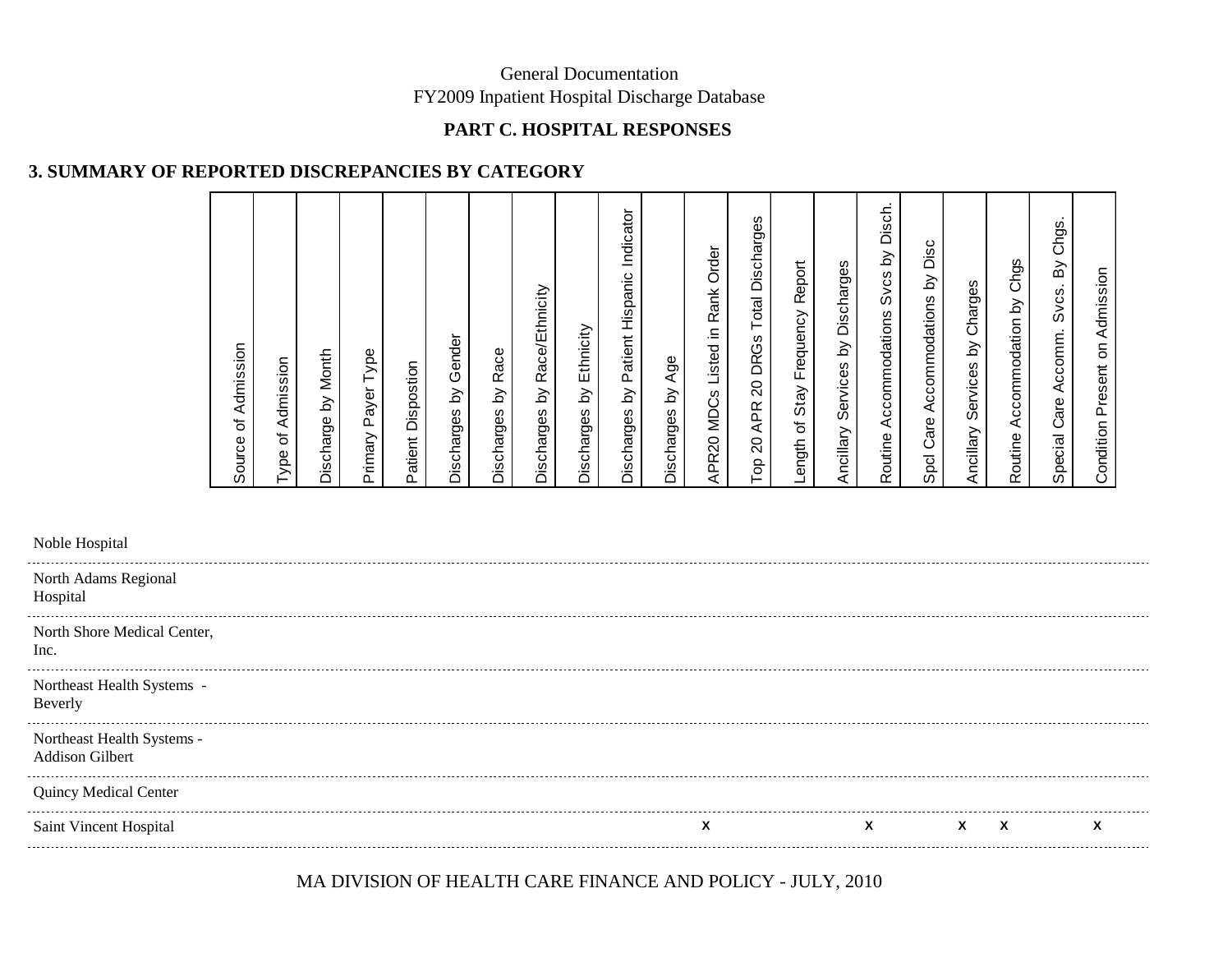### **PART C. HOSPITAL RESPONSES**

### **3. SUMMARY OF REPORTED DISCREPANCIES BY CATEGORY**

| Admission<br>Source of                                                               |
|--------------------------------------------------------------------------------------|
| Admission<br>Type of                                                                 |
| Month<br>$\gtrsim$<br>Discharge                                                      |
| Payer Type<br>Primary                                                                |
| Patient Dispostion                                                                   |
| Gender<br>Discharges by                                                              |
| Race<br>$\gtrsim$<br>Discharges                                                      |
| Race/Ethnicity<br>$\gtrsim$<br>Discharges                                            |
| Ethnicity<br>$\gtrsim$<br>Discharges                                                 |
| Indicator<br>Patient Hispanic<br>Δ<br>Discharges                                     |
| Age<br>$\gtrsim$<br>Discharges                                                       |
| Order<br>Rank<br>으.<br>Listed<br><b>MDCs</b><br>APR20                                |
| Discharges<br>Total<br><b>DRGs</b><br>$\Omega$<br><b>APR</b><br>$\Omega$<br>ao.<br>⊢ |
| Report<br>Frequency<br>Stay<br>$\mathcal{P}$<br>ength                                |
| Services by Discharges<br>Ancillary                                                  |
| Disch.<br>$\delta$<br><b>Svcs</b><br>Accommodations<br>Routine                       |
| Disc<br>$\gtrsim$<br>Accommodations<br>Care<br>Spcl                                  |
| Charges<br>$\delta$<br>Services<br>Ancillary                                         |
| Accommodation by Chgs<br>Routine                                                     |
| Chgs.<br>δ<br>Svcs.<br>Accomm.<br>Care<br>Special                                    |
| Admission<br>Condition Present on                                                    |

Saints Memorial Medical

**Center** 

. . . . . . . . . . .

Signature Healthcare Brockton Hospital

South Shore Hospital

------------------------

Southcoast Hospitals Group - Charlton Memorial Campus

Southcoast Hospitals Group - St. Luke's Campus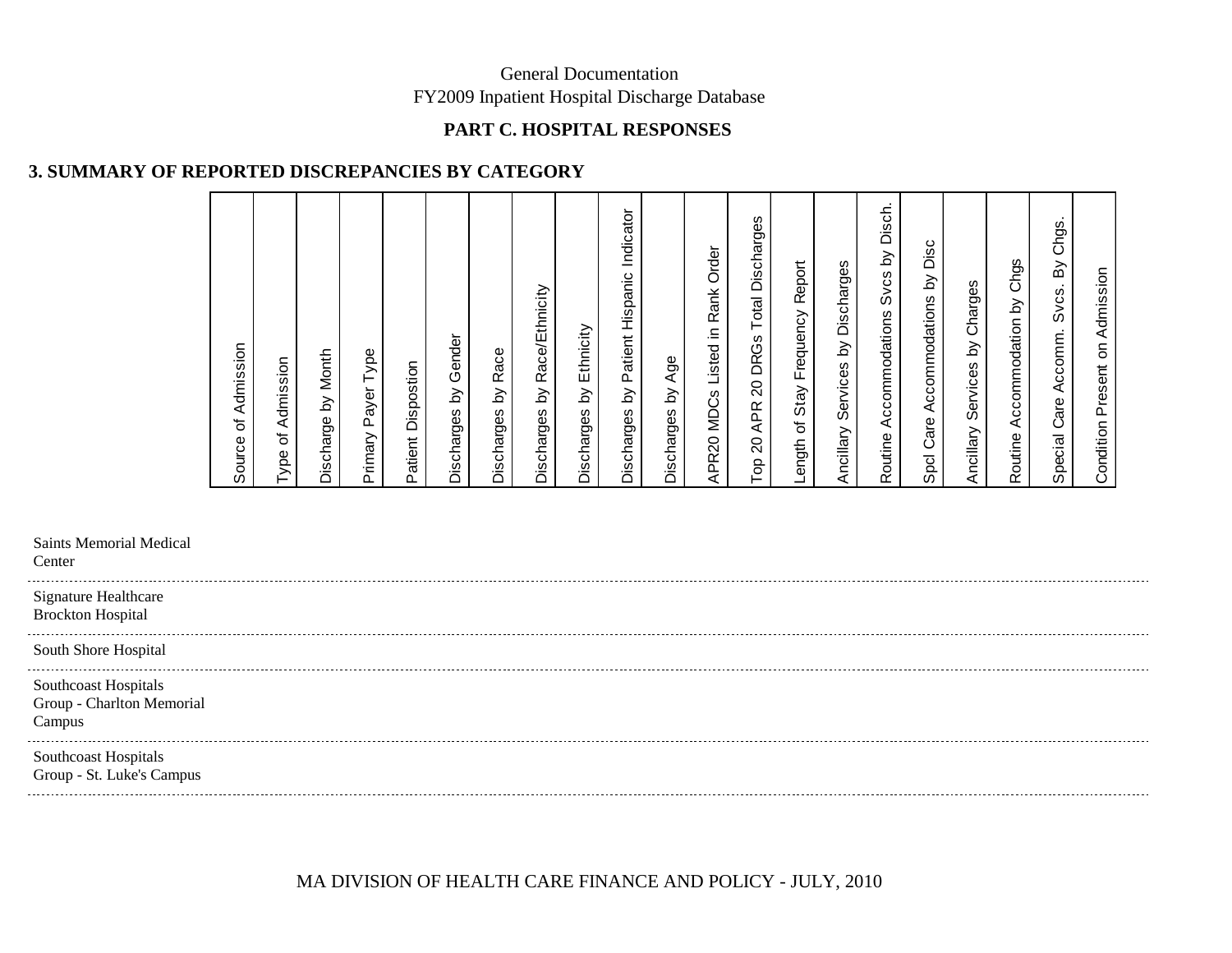### **PART C. HOSPITAL RESPONSES**

### **3. SUMMARY OF REPORTED DISCREPANCIES BY CATEGORY**

| <b>Tufts Medical Center</b>                              | X                            | X                                | X                              | X                            | X                         | X                                | X                       | X                                            | X                            | X                                                    | X                             | X                                                     | X                                                                                           | X                                         | X                                        | X                                                                     | X                                                          | X                                                    | X                                              | X                                                              | χ                                          | X |
|----------------------------------------------------------|------------------------------|----------------------------------|--------------------------------|------------------------------|---------------------------|----------------------------------|-------------------------|----------------------------------------------|------------------------------|------------------------------------------------------|-------------------------------|-------------------------------------------------------|---------------------------------------------------------------------------------------------|-------------------------------------------|------------------------------------------|-----------------------------------------------------------------------|------------------------------------------------------------|------------------------------------------------------|------------------------------------------------|----------------------------------------------------------------|--------------------------------------------|---|
| <b>Sturdy Memorial Hospital</b>                          |                              |                                  |                                |                              |                           |                                  |                         |                                              |                              |                                                      |                               |                                                       |                                                                                             |                                           |                                          |                                                                       |                                                            |                                                      |                                                |                                                                |                                            |   |
| Southcoast Hospitals<br>Group - Tobey Hospital<br>Campus |                              |                                  |                                |                              |                           |                                  |                         |                                              |                              |                                                      |                               |                                                       |                                                                                             |                                           |                                          |                                                                       |                                                            |                                                      |                                                |                                                                |                                            |   |
|                                                          | Admission<br>৳<br>ource<br>ഗ | ion<br>dmis<br>৳<br><b>I</b> ype | Month<br><u>ই</u><br>Discharge | Type<br>ayer<br>൨<br>Primary | Dispostion<br>atient<br>௳ | Gender<br><u>ই</u><br>Discharges | Race<br>৯<br>Discharges | Race/Ethnicity<br>$\gtrapprox$<br>Discharges | Ethnicity<br>হ<br>Discharges | Indicator<br>Hispanic<br>Patient<br>Σ,<br>Discharges | Age<br><u>ই</u><br>Discharges | Order<br>Rank<br>⊇.<br>Listed<br><b>MDCs</b><br>APR20 | ഗ<br>Discharge<br>Total<br>ဖ<br>DRG<br>$\overline{c}$<br><b>APR</b><br>$\overline{c}$<br>Ρg | Report<br>Frequency<br>Stay<br>৳<br>ength | Discharges<br>వ<br>Services<br>Ancillary | 둥<br>ěã<br><u>े</u><br>ပ္ပိ<br>ഗ<br>commodations<br>Ō<br>⋖<br>Routine | ပ<br>Dis<br>$\gtrapprox$<br>Accommodations<br>Care<br>Spcl | Charges<br><u>১</u><br>89<br>ervic<br>ഗ<br>Ancillary | ဖာ<br>Čhğ<br>వ<br>ccommodation<br>⋖<br>Routine | ဖ<br>Chg<br>ଇଁ<br><b>Svcs</b><br>ccomm<br>⋖<br>Care<br>Special | Admission<br>g<br>resent<br>൨<br>Condition |   |

UMass. Marlborough

Hospital

UMass. Memorial Medical

Center

UMass. Wing Memorial

Hospital

MA DIVISION OF HEALTH CARE FINANCE AND POLICY - JULY, 2010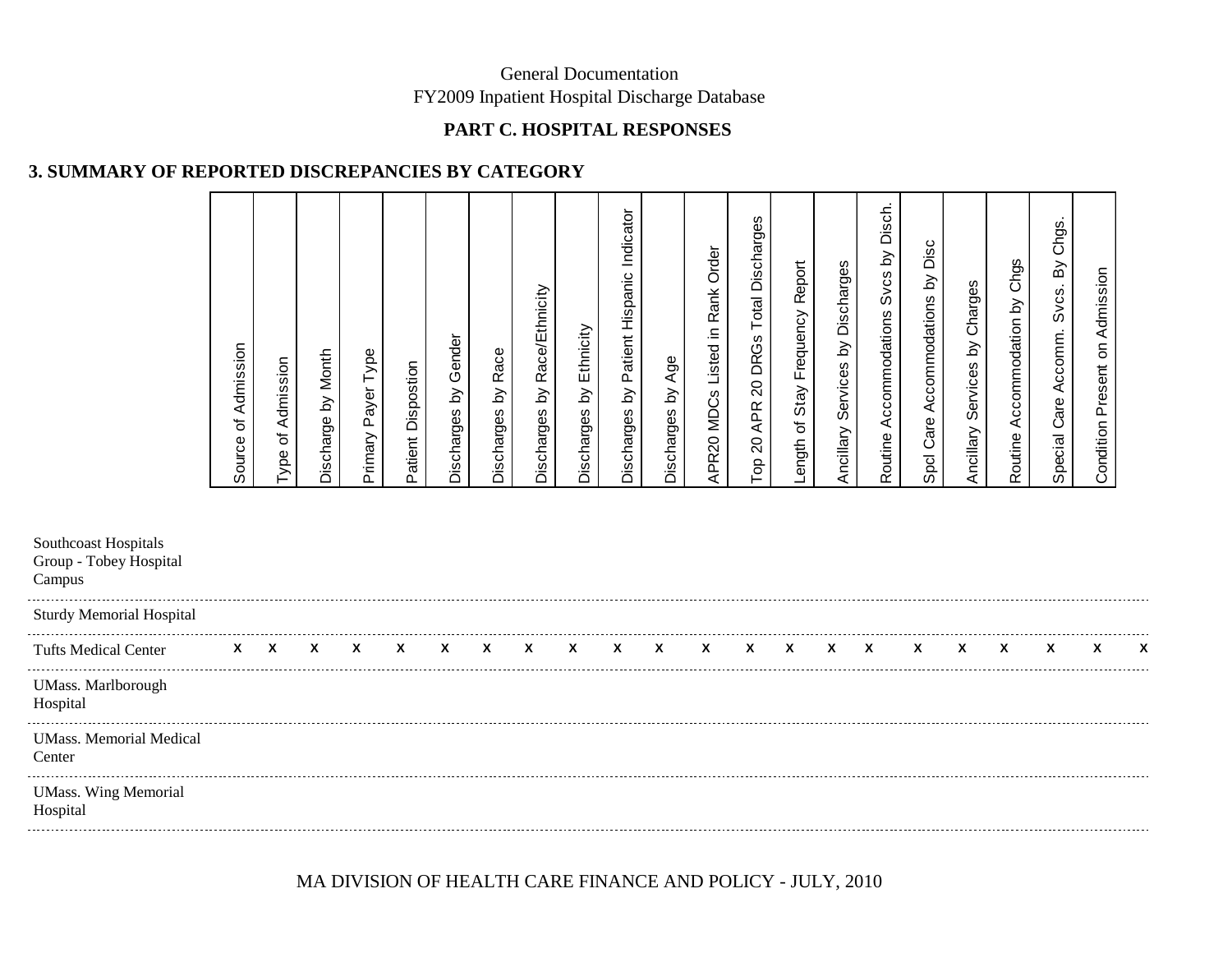### **PART C. HOSPITAL RESPONSES**

# **3. SUMMARY OF REPORTED DISCREPANCIES BY CATEGORY**

| Admission<br>Source of                                                                 |
|----------------------------------------------------------------------------------------|
| Admission<br>$\overline{\mathbf{o}}$<br>Type                                           |
| Month<br>$\delta$<br>Discharge                                                         |
| Payer Type<br>Primary                                                                  |
| Dispostion<br>Patient                                                                  |
| Gender<br>$\gtrsim$<br>Discharges                                                      |
| Race<br>$\gtrsim$<br>Discharges                                                        |
| Race/Ethnicity<br>$\gtrsim$<br>Discharges                                              |
| Ethnicity<br>$\gtrsim$<br>Discharges                                                   |
| Indicator<br>Patient Hispanic<br>$\gtrsim$<br>Discharges                               |
| Age<br>$\delta$<br>Discharges                                                          |
| Order<br>Rank<br>Listed in<br>APR20 MDCs                                               |
| Discharges<br>Total<br><b>DRGs</b><br>$\overline{20}$<br><b>APR</b><br>$\Omega$<br>Top |
| Report<br>Frequency<br>Stay<br>$\rm 5$<br>ength<br>ᆜ                                   |
| by Discharges<br>Services<br>Ancillary                                                 |
| Disch.<br>$\delta$<br>Svcs<br>Accommodations<br>Routine                                |
| Disc<br>$\gtrsim$<br>Accommodations<br>Care<br>Spcl                                    |
| Charges<br>$\delta$<br>Services<br>Ancillary                                           |
| Accommodation by Chgs<br>Routine                                                       |
| Chgs.<br>$\mathsf{B}\mathsf{y}$<br>Svcs.<br>Accomm.<br>Care<br>Special                 |
| Admission<br>Condition Present on                                                      |

Winchester Hospital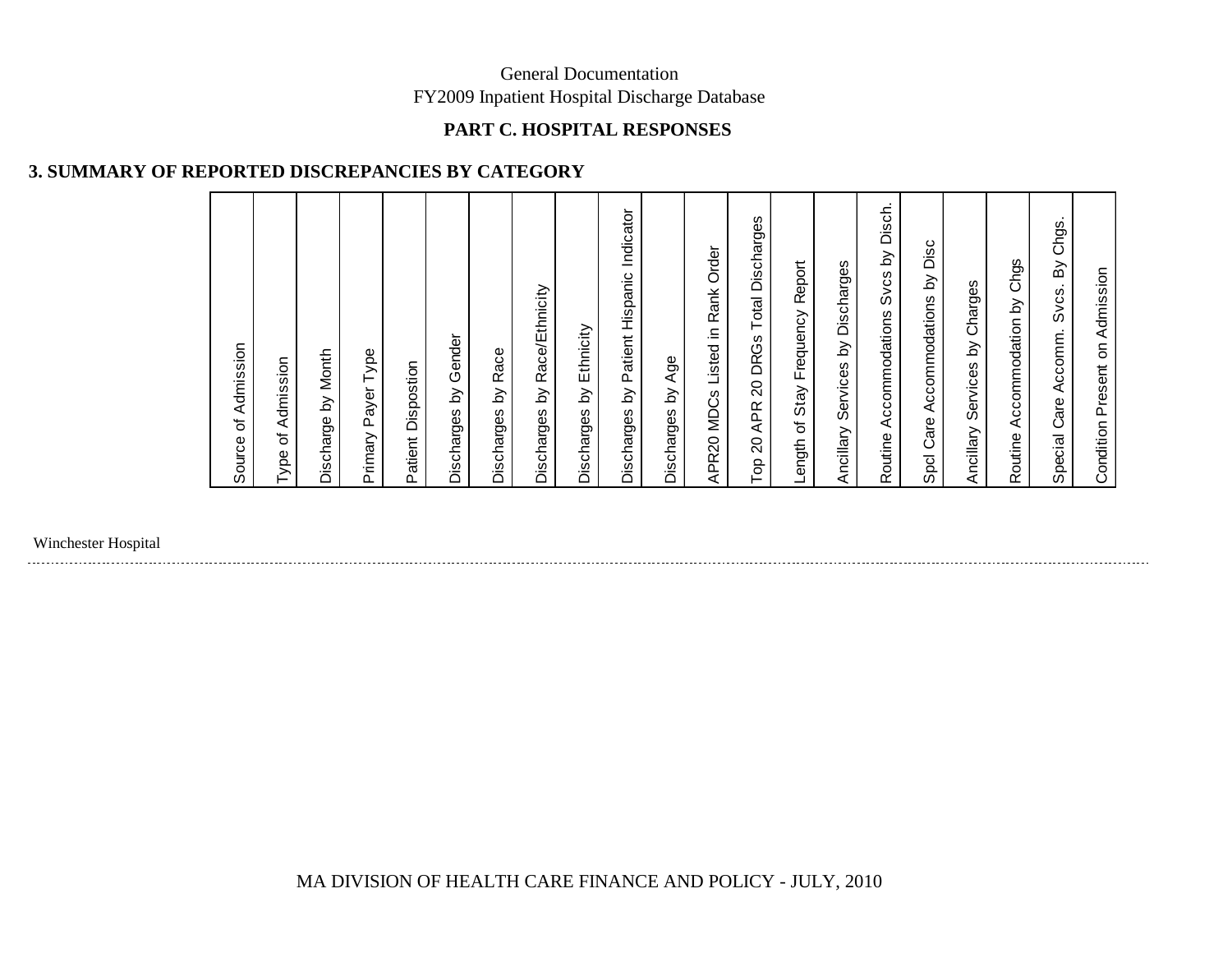#### **PART C. HOSPITAL RESPONSES**

## **5. INDIVIDUAL HOSPITAL DISCREPANCY DOCUMENTATION**

#### **Faulkner Hospital**

The Faulkner Hospital data is incomplete. Of the approximately 8200 inpatient discharges from Faulker Hospital in FY2009, data from 600 of those discharges is not included in the current FY2009 summary. The omission was due to a problem with the Hospital's download of data; this problem has been corrected. The Hospital has successfully resubmitted three of the four quarters.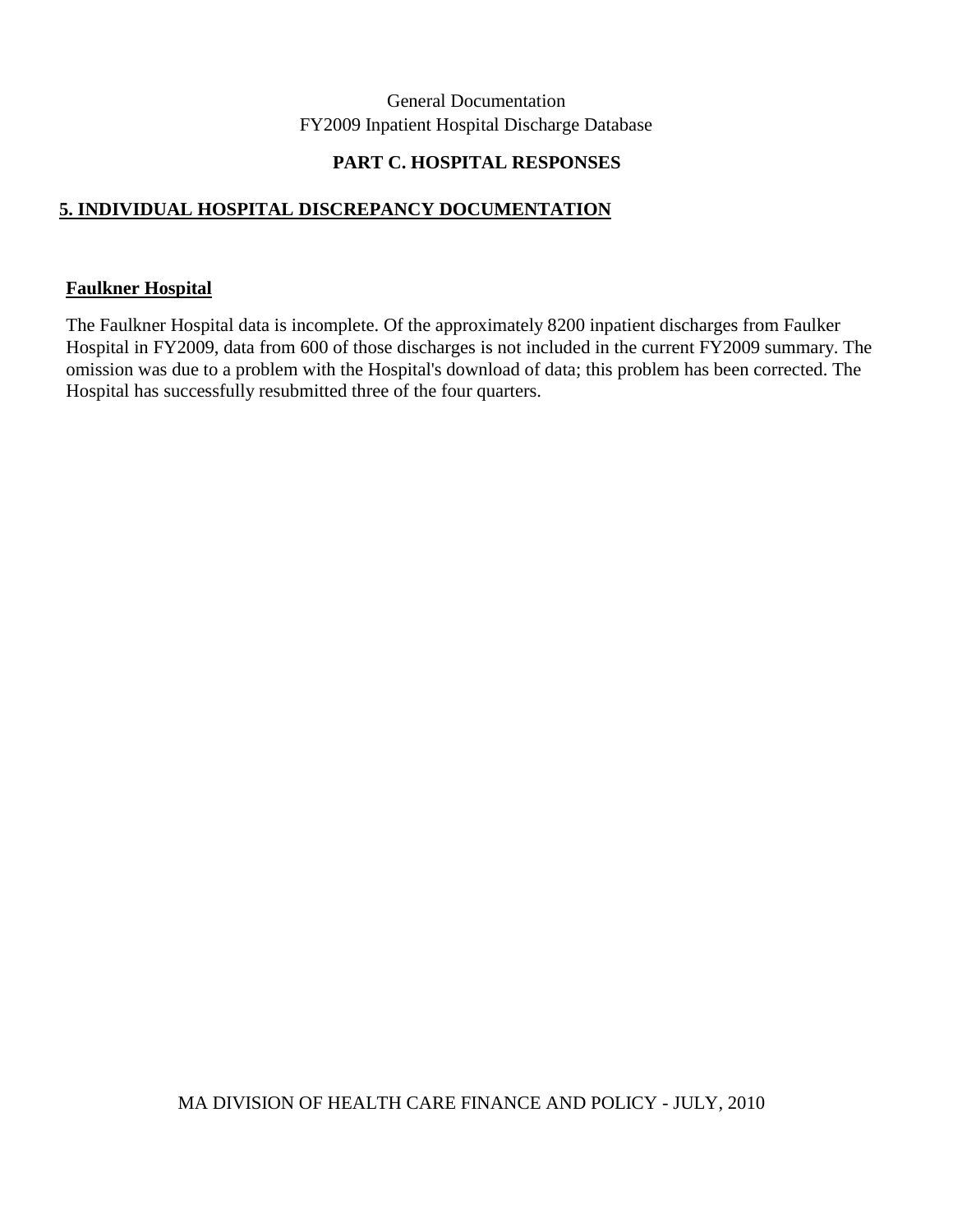## **PART C. HOSPITAL RESPONSES**

### **5. INDIVIDUAL HOSPITAL DISCREPANCY DOCUMENTATION**

#### **Hubbard Regional Hospital**

Hubbard Hospital only submitted 2 quarters of data. The hospital was closed on May 1, 2009 and their operations was merged with Harrington Memorial Hospital.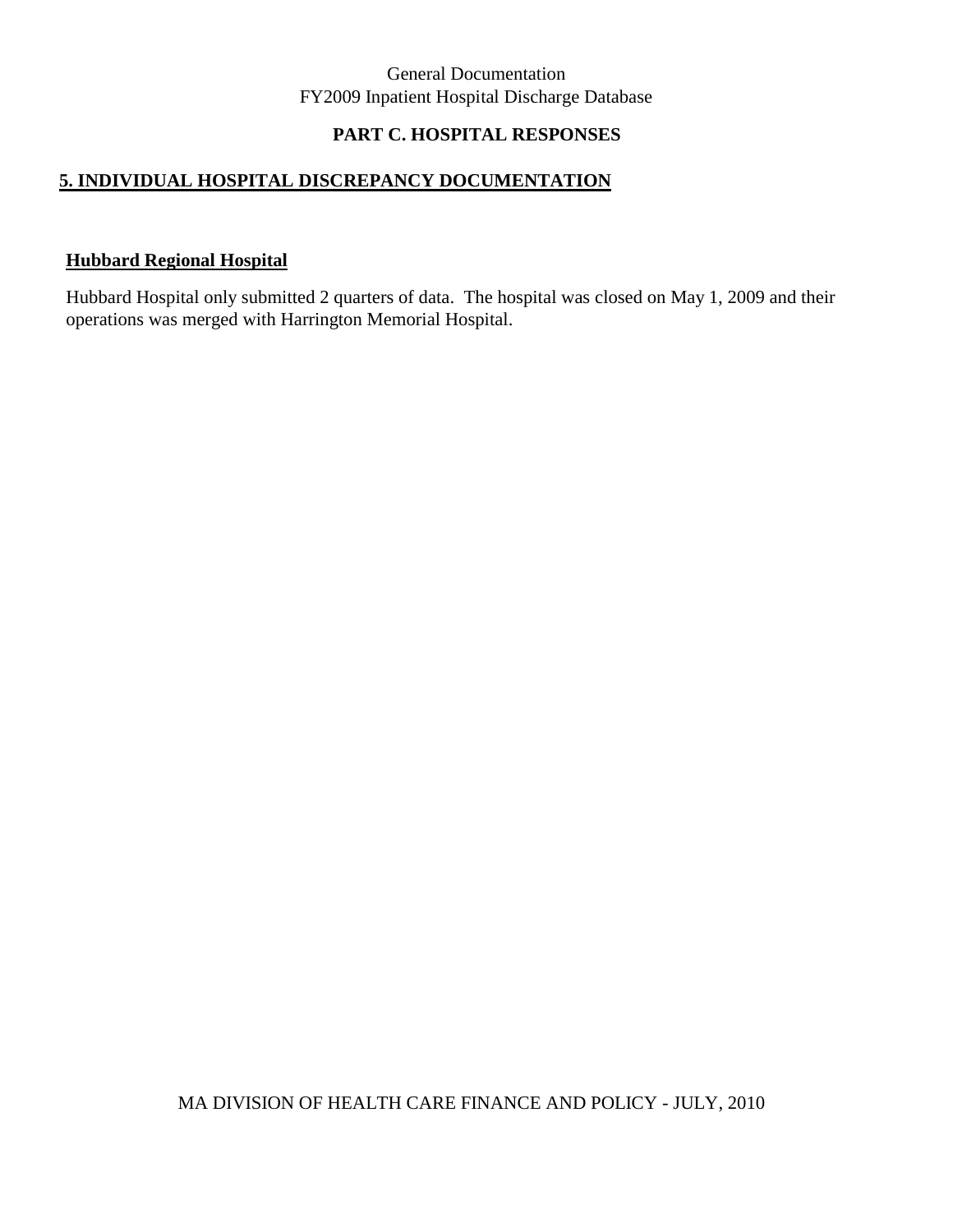## **PART C. HOSPITAL RESPONSES**

## **5. INDIVIDUAL HOSPITAL DISCREPANCY DOCUMENTATION**

#### **Massachusetts Eye and Ear Infirmary**

Mass Eye and Ear submitted four quarters of failed data for 2009 inpatient. There were errors with primary and secondary payors and charge data, among others.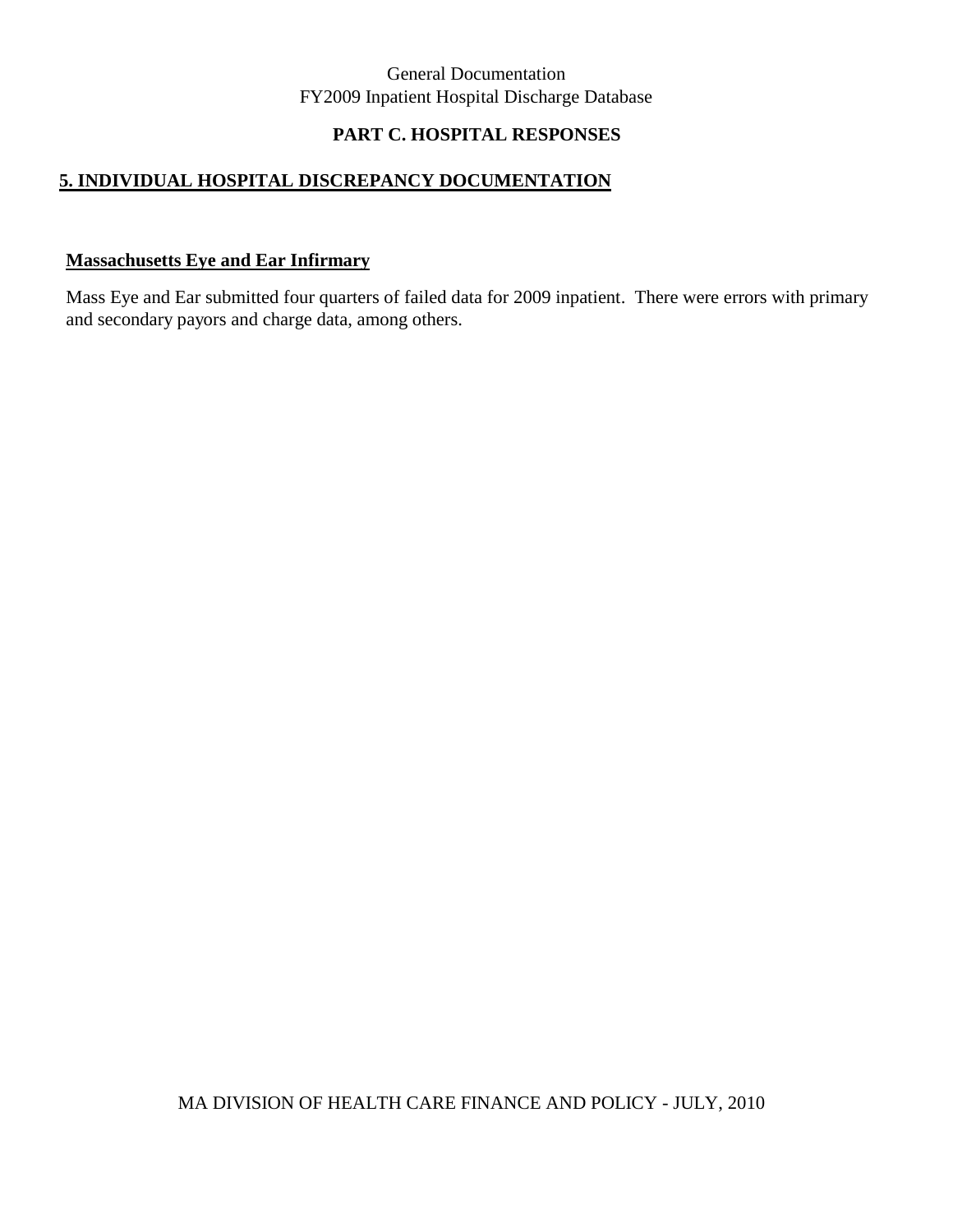### **PART C. HOSPITAL RESPONSES**

#### **5. INDIVIDUAL HOSPITAL DISCREPANCY DOCUMENTATION**

#### **Tufts Medical Center**

We are unable to agree that the data represents Tufts Medical Center accurately because there are up to 200 discharges we have on our records that do not appear in the State's database. Because of the multiple uses of this data we feel it necessary to correct the submission. We are working on correcting the data currently. Until that data is recreated and validated, Tufts Medical Center cannot agree to the accuracy.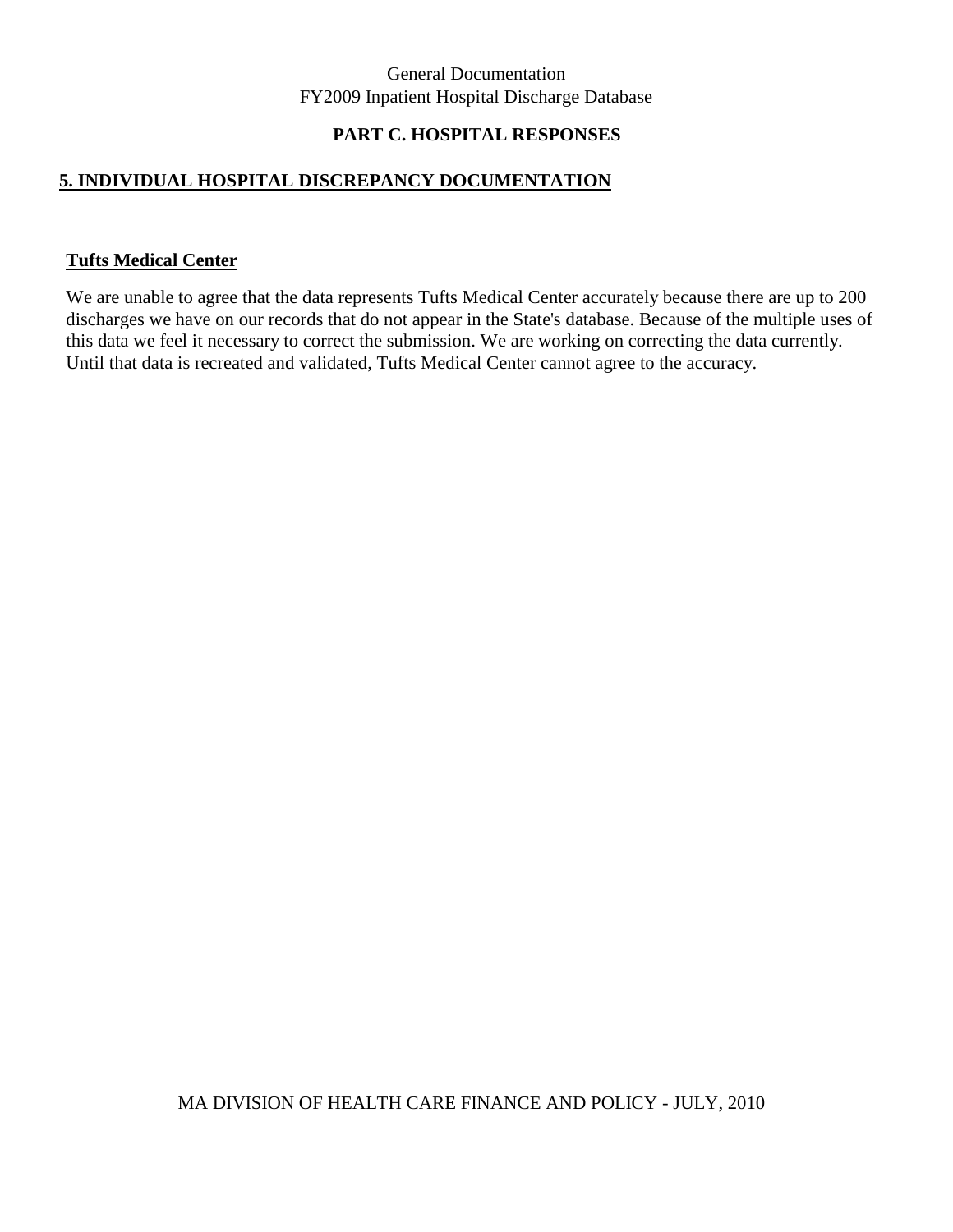## **PART C. HOSPITAL RESPONSES**

#### **5. INDIVIDUAL HOSPITAL DISCREPANCY DOCUMENTATION**

#### **UMass. Wing Memorial Hospital**

As of April 21, 2010, Wing Memorial Hospital's actual discharges for Fiscal Year 2009 are approximately 2% greater than those reported in the FY2009 Hospital Discharge Data Profile Response Form. After comparing the data, at this time we do not plan to resubmit our data to the Division.

A portion of this variance may be due to inpatient/observation classification changes and Wing will continue to review and compare the reports and will work to resolve any issues prior to the FY 2010 final submission.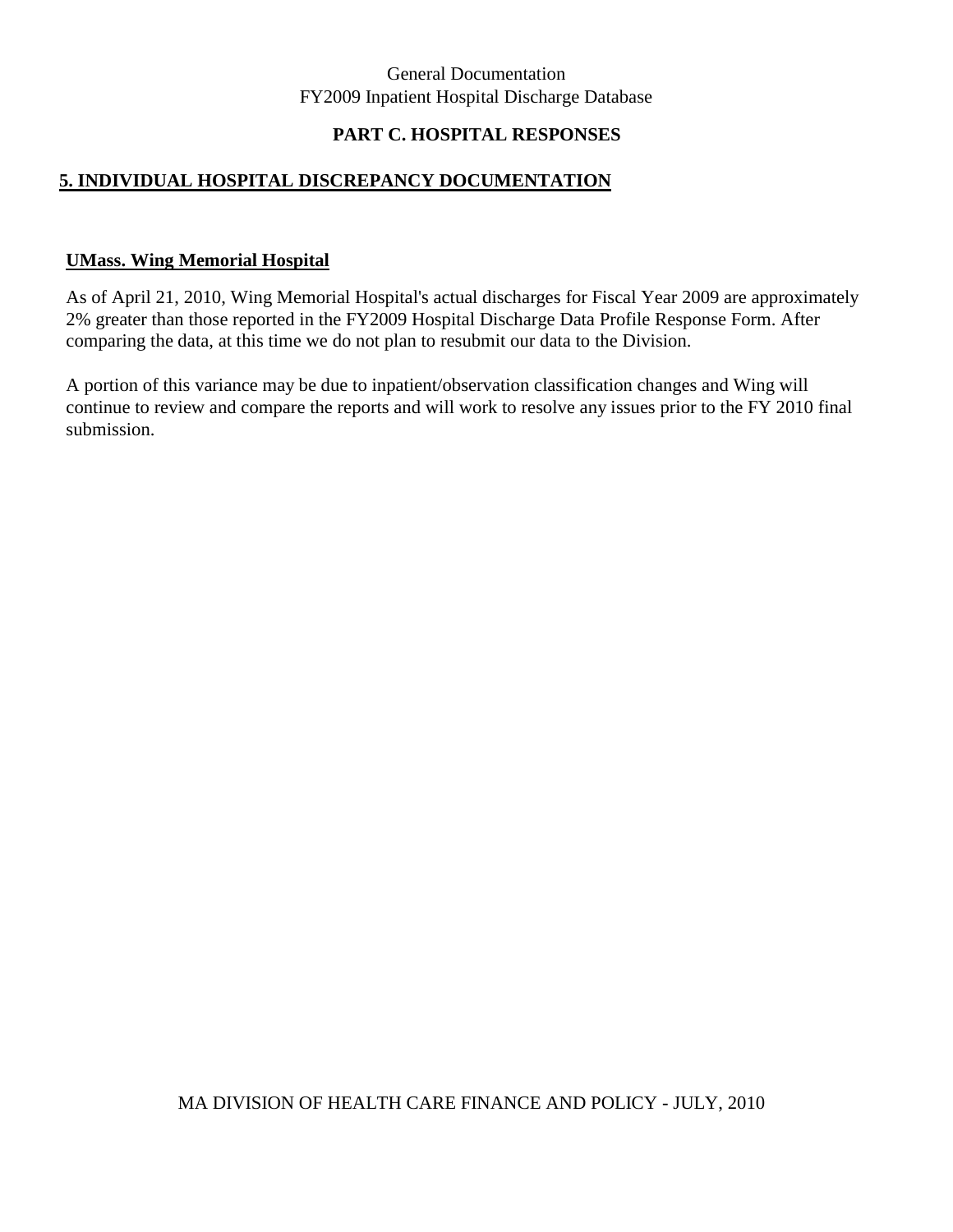# **PADT D. CAUTIONARY USE HOSPITALS**

The following are cautionary use hospitals for FY2009

Massachusetts Eye and Ear Infirmary Mass Eye and Ear submitted four quarters of failed data for 2<sup>0</sup> inpatient. There were errors with primary and secondary payo and charge data, among others.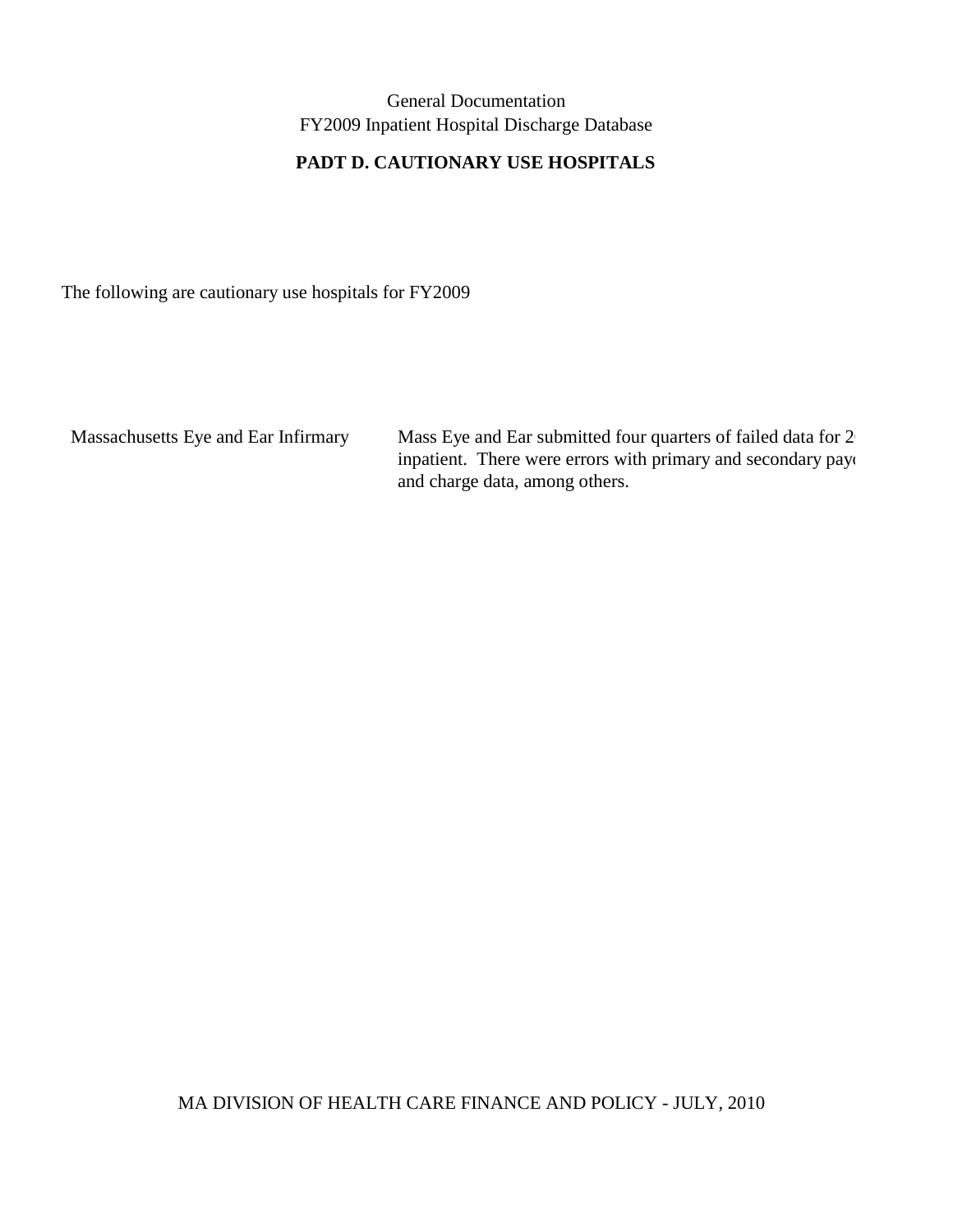#### **PART E. HOSPITALS SUBMITTED DATA FOR FY2009**

Anna Jaques Hospital Athol Memorial Hospital Baystate Franklin Medical Center Baystate Mary Lane Hospital Baystate Medical Center Berkshire Medical Center - Berkshire Campus Berkshire Medical Center - Hillcrest Campus Beth Israel Deaconess Hospital - Needham Beth Israel Deaconess Medical Center Boston Medical Center Brigham and Women's Hospital Cambridge Health Alliance Cambridge Health Alliance - Somerville Campus Cambridge Health Alliance - Whidden Memorial Cape Cod Hospital Caritas Carney Hospital Caritas Good Samaritan Medical Center Caritas Good Samaritan Medical Ctr - Norcap Lodge Ca Caritas Holy Family Hospital and Medical Center Caritas Norwood Hospital Caritas St. Anne's Hospital Caritas St. Elizabeth's Hospital Children's Hospital Boston Clinton Hospital Cooley Dickinson Hospital Dana-Farber Cancer Institute Emerson Hospital Fairview Hospital Falmouth Hospital Faulkner Hospital Hallmark Health System - Lawrence Memorial Hospital Hallmark Health System - Melrose-Wakefield Hospital Harrington Memorial Hospital Health Alliance Hospitals, Inc. Heywood Hospital Holyoke Medical Center Hubbard Regional Hospital Jordan Hospital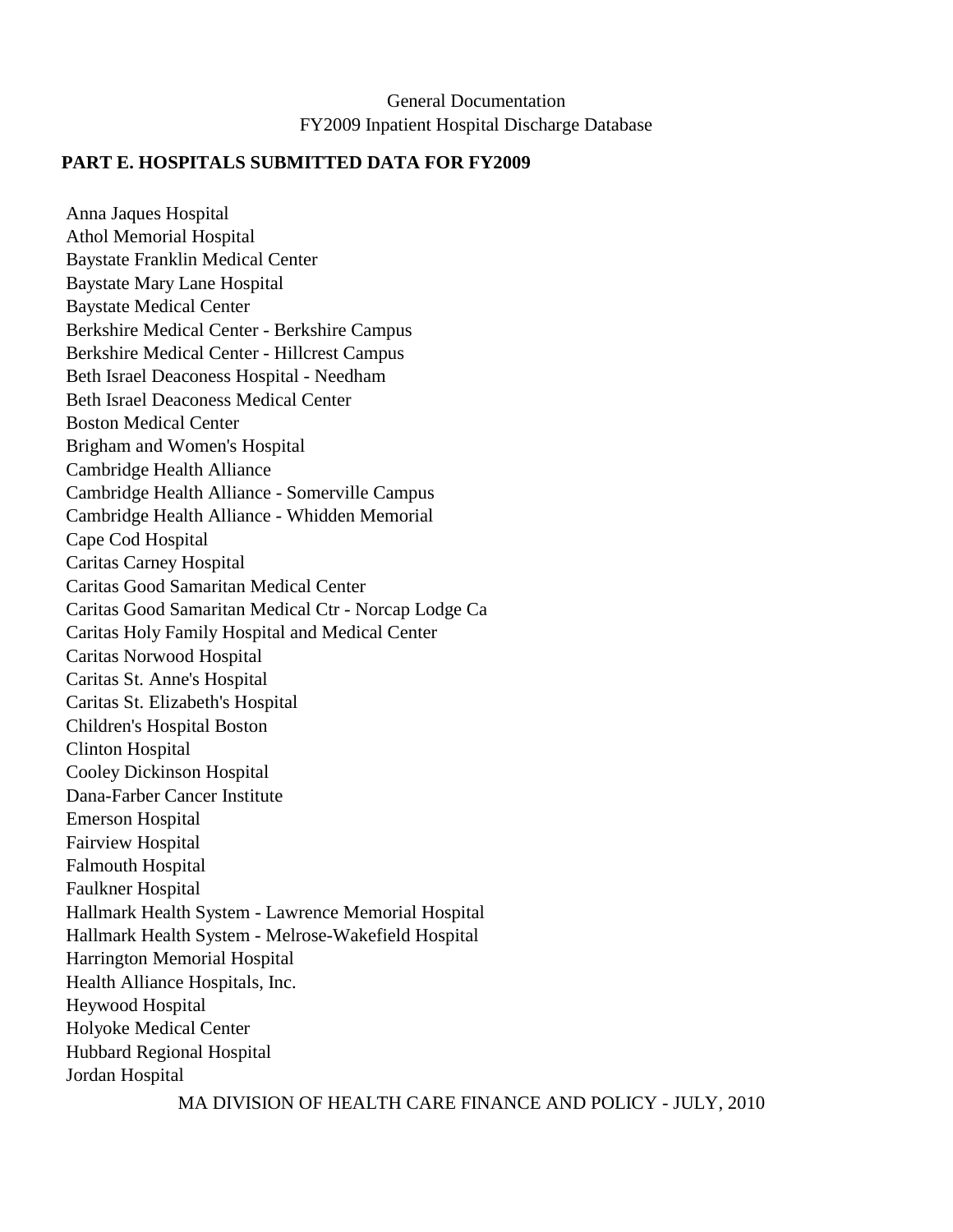#### **PART E. HOSPITALS SUBMITTED DATA FOR FY2009**

Lahey Clinic - Burlington Campus Lawrence General Hospital Lowell General Hospital Martha's Vineyard Hospital Massachusetts Eye and Ear Infirmary Massachusetts General Hospital Mercy Medical Center - Providence Campus Mercy Medical Center - Springfield Campus Merrimack Valley Hospital MetroWest Medical Center Milford Regional Medical Center Milton Hospital Morton Hospital Mount Auburn Hospital Nantucket Cottage Hospital Nashoba Valley Medical Center New England Baptist Hospital Newton Wellesley Hospital Noble Hospital North Adams Regional Hospital North Shore Medical Center, Inc. Northeast Health Systems - Beverly Northeast Health Systems - Addison Gilbert Quincy Medical Center Saint Vincent Hospital Saints Memorial Medical Center Signature Healthcare Brockton Hospital South Shore Hospital Southcoast Hospitals Group - Charlton Memorial Campu Southcoast Hospitals Group - St. Luke's Campus Southcoast Hospitals Group - Tobey Hospital Campus Sturdy Memorial Hospital Tufts Medical Center UMass. Marlborough Hospital UMass. Memorial Medical Center UMass. Wing Memorial Hospital Winchester Hospital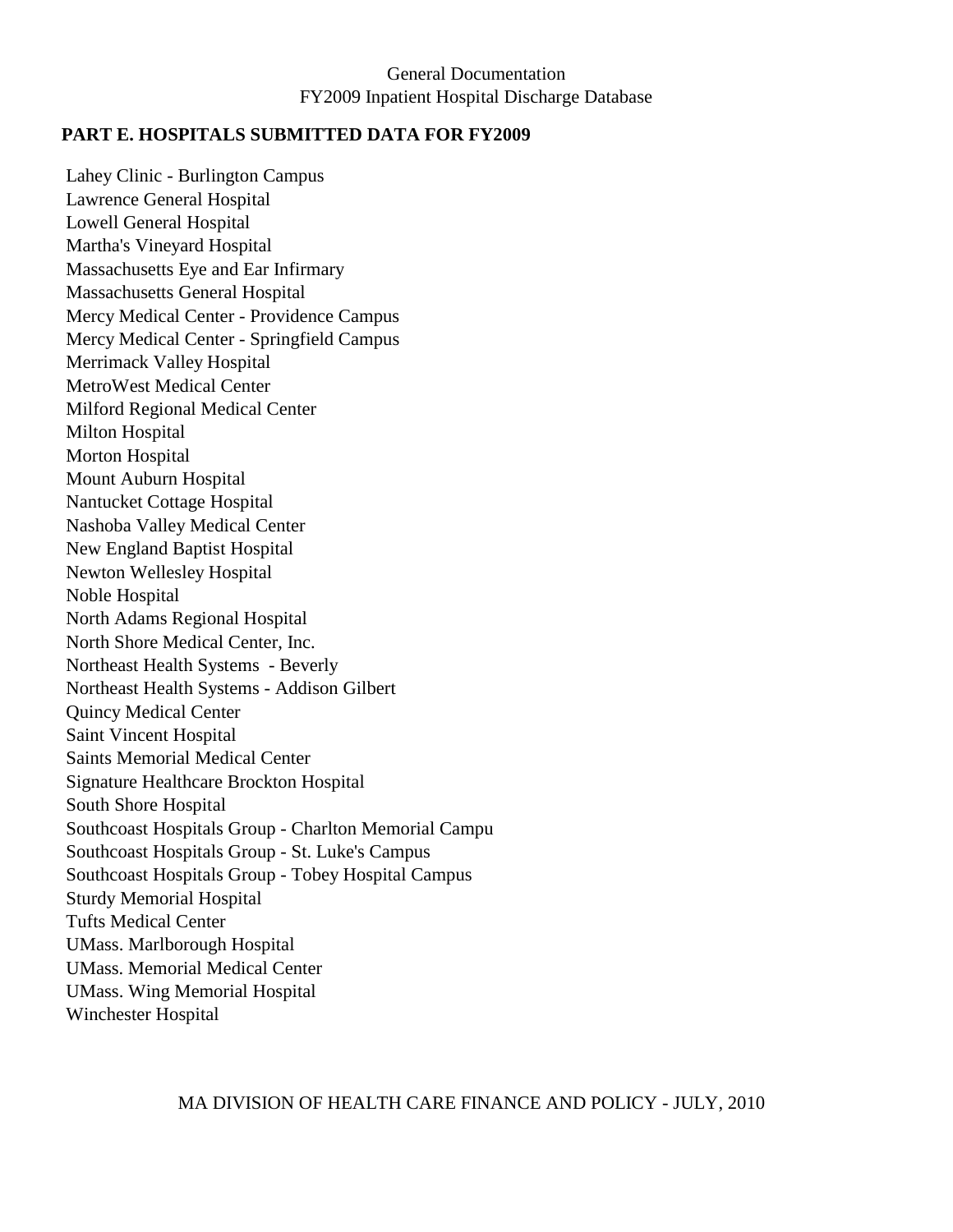# **PART E. HOSPITALS SUBMITTED DATA FOR FY2009**

#### **LIST OF HOSPITALS WITH NO DATA FOR FY2009**

Kindred Hospital - Boston Kindred Hospital - North Shore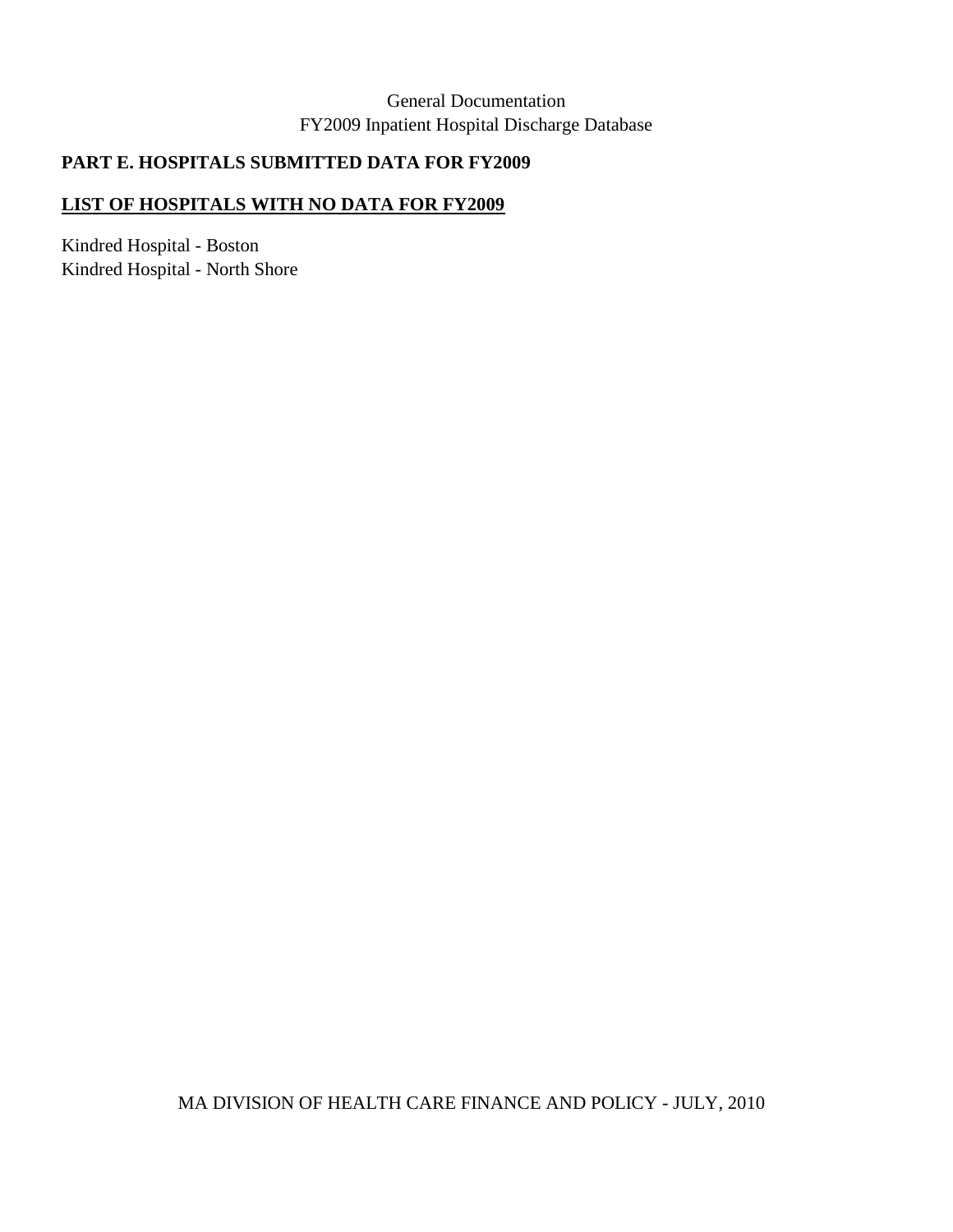# **PART E. HOSPITALS SUBMITTING DATA FOR FY2009**

#### **3. DISCHARGE TOTALS AND CHARGES FOR HOSPITALS SUBMITTING DATA - BY QUARTER**

The following is a list of hospitals submitting data with discharge totals and charges by quarter. It is included here as a means of enabling users to crosscheck the contents of the electronic data file they receive.

| TOTAL HOSPITAL DISCHARGES AND CHARGES BY QUARTER |
|--------------------------------------------------|
|--------------------------------------------------|

| Qtr            | <b>Hospital Name</b>                    | <b>ORG</b><br>ID | <b>Total</b><br><b>Discharges</b> | <b>Total</b><br><b>Charges</b> |
|----------------|-----------------------------------------|------------------|-----------------------------------|--------------------------------|
| 1              | Anna Jaques Hospital                    | $\mathbf{1}$     | 2,024                             | \$21,126,957                   |
| $\overline{2}$ | Anna Jaques Hospital                    |                  | 2,014                             | \$21,984,277                   |
| 3              | Anna Jaques Hospital                    |                  | 2,033                             | \$21,825,203                   |
| $\overline{4}$ | Anna Jaques Hospital                    |                  | 2,147                             | \$21,311,108                   |
|                | <b>Totals</b>                           |                  | 8,218                             | \$86,247,545                   |
| $\mathbf{1}$   | <b>Athol Memorial Hospital</b>          | $\overline{2}$   | 232                               | \$3,027,108                    |
| $\overline{2}$ | <b>Athol Memorial Hospital</b>          |                  | 262                               | \$3,883,469                    |
| 3              | <b>Athol Memorial Hospital</b>          |                  | 204                               | \$2,879,723                    |
| 4              | <b>Athol Memorial Hospital</b>          |                  | 237                               | \$3,135,611                    |
|                | <b>Totals</b>                           |                  | 935                               | \$12,925,911                   |
| $\mathbf{1}$   | <b>Baystate Franklin Medical Center</b> | 5                | 1,072                             | \$14,821,025                   |
| 2              | <b>Baystate Franklin Medical Center</b> |                  | 1,097                             | \$14,870,898                   |
| 3              | <b>Baystate Franklin Medical Center</b> |                  | 1,093                             | \$14,346,619                   |
| 4              | <b>Baystate Franklin Medical Center</b> |                  | 1,163                             | \$14,464,708                   |
|                | <b>Totals</b>                           |                  | 4,425                             | \$58,503,250                   |
| $\mathbf{1}$   | <b>Baystate Mary Lane Hospital</b>      | 6                | 495                               | \$4,778,033                    |
| $\overline{2}$ | <b>Baystate Mary Lane Hospital</b>      |                  | 413                               | \$4,540,718                    |
| 3              | <b>Baystate Mary Lane Hospital</b>      |                  | 394                               | \$4,063,097                    |
| 4              | <b>Baystate Mary Lane Hospital</b>      |                  | 371                               | \$3,453,766                    |
|                | <b>Totals</b>                           |                  | 1,673                             | \$16,835,614                   |
| $\mathbf{1}$   | <b>Baystate Medical Center</b>          | $\overline{4}$   | 9,534                             | \$202,616,525                  |
| $\overline{2}$ | <b>Baystate Medical Center</b>          |                  | 9,447                             | \$200,733,268                  |
| 3              | <b>Baystate Medical Center</b>          |                  | 9,534                             | \$200,134,944                  |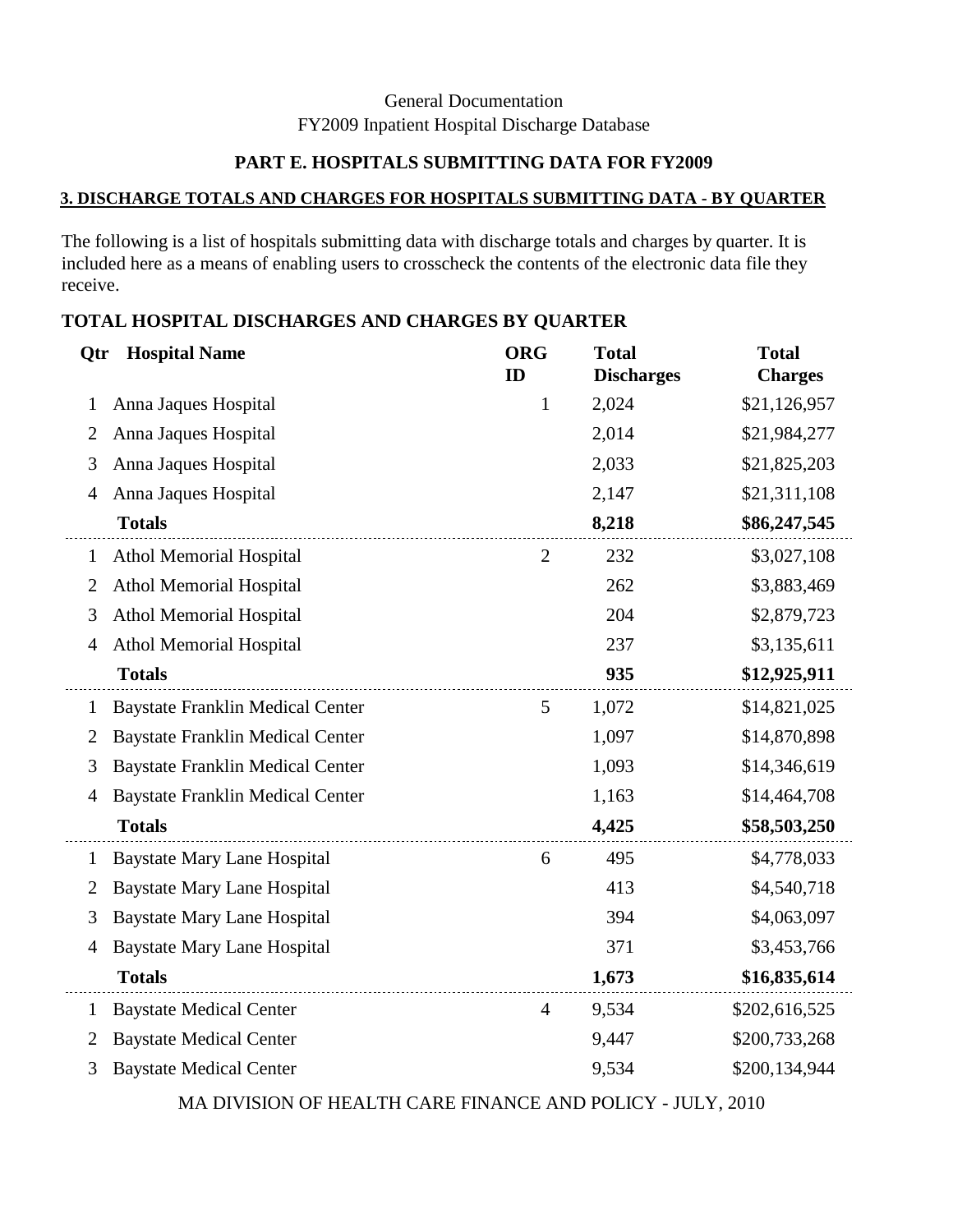# **PART E. HOSPITALS SUBMITTING DATA FOR FY2009**

#### **3. DISCHARGE TOTALS AND CHARGES FOR HOSPITALS SUBMITTING DATA - BY QUARTER**

| 4              | <b>Baystate Medical Center</b>                           |    | 9,649  | \$199,463,560   |
|----------------|----------------------------------------------------------|----|--------|-----------------|
|                | <b>Totals</b>                                            |    | 38,164 | \$802,948,297   |
| 1              | Berkshire Medical Center - Berkshire Campus              | 7  | 3,195  | \$56,699,677    |
| $\overline{2}$ | Berkshire Medical Center - Berkshire Campus              |    | 3,162  | \$53,657,064    |
| 3              | Berkshire Medical Center - Berkshire Campus              |    | 3,244  | \$54,924,170    |
| 4              | Berkshire Medical Center - Berkshire Campus              |    | 3,153  | \$54,472,582    |
|                | <b>Totals</b>                                            |    | 12,754 | \$219,753,493   |
| $\mathbf{1}$   | Beth Israel Deaconess Hospital - Needham                 | 53 | 634    | \$7,333,021     |
| $\overline{2}$ | Beth Israel Deaconess Hospital - Needham                 |    | 602    | \$7,675,151     |
| 3              | Beth Israel Deaconess Hospital - Needham                 |    | 549    | \$6,319,144     |
| 4              | Beth Israel Deaconess Hospital - Needham                 |    | 540    | \$5,710,044     |
|                | <b>Totals</b>                                            |    | 2,325  | \$27,037,360    |
| 1              | Beth Israel Deaconess Medical Center - East<br>Campus    | 10 | 10,340 | \$259,535,731   |
| 2              | Beth Israel Deaconess Medical Center - East<br>Campus    |    | 9,840  | \$252,312,207   |
| 3              | Beth Israel Deaconess Medical Center - East<br>Campus    |    | 10,269 | \$258,666,181   |
| 4              | Beth Israel Deaconess Medical Center - East<br>Campus    |    | 10,524 | \$256,786,481   |
|                | <b>Totals</b>                                            |    | 40,973 | \$1,027,300,600 |
| $\mathbf{1}$   | <b>Boston Medical Center - Harrison Avenue</b><br>Campus | 16 | 7,396  | \$166,430,936   |
| 2              | <b>Boston Medical Center - Harrison Avenue</b><br>Campus |    | 7,352  | \$162,963,839   |
| 3              | <b>Boston Medical Center - Harrison Avenue</b><br>Campus |    | 7,698  | \$171,478,213   |
| 4              | <b>Boston Medical Center - Harrison Avenue</b><br>Campus |    | 7,819  | \$174,656,808   |
|                | <b>Totals</b>                                            |    | 30,265 | \$675,529,796   |
| $\mathbf{1}$   | Brigham and Women's Hospital                             | 22 | 13,022 | \$674,374,080   |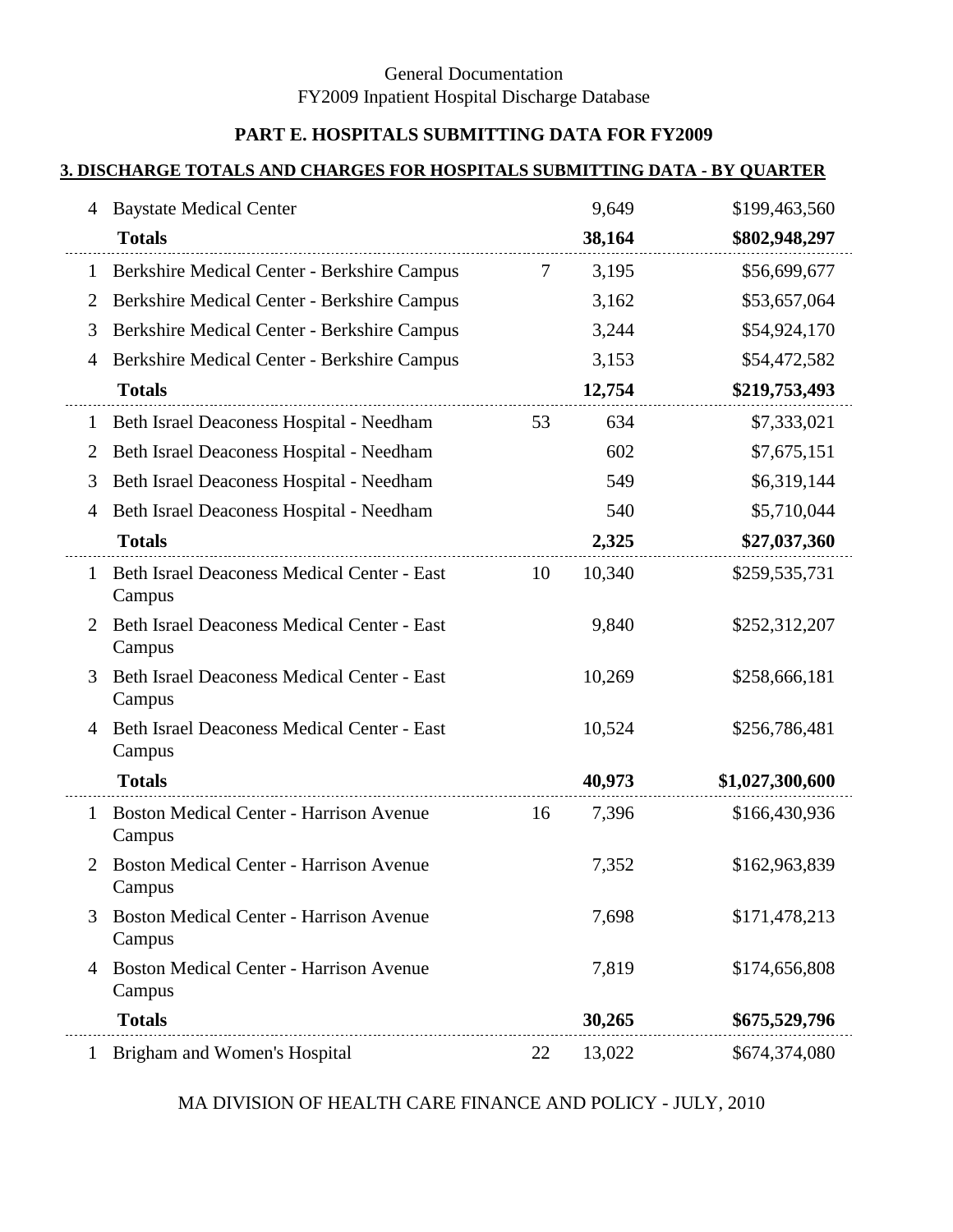# **PART E. HOSPITALS SUBMITTING DATA FOR FY2009**

#### **3. DISCHARGE TOTALS AND CHARGES FOR HOSPITALS SUBMITTING DATA - BY QUARTER**

| 2       | Brigham and Women's Hospital                                      |      | 12,759 | \$658,277,161   |
|---------|-------------------------------------------------------------------|------|--------|-----------------|
| 3       | Brigham and Women's Hospital                                      |      | 13,533 | \$692,533,492   |
| 4       | Brigham and Women's Hospital                                      |      | 13,381 | \$688,403,714   |
|         | <b>Totals</b>                                                     |      | 52,695 | \$2,713,588,447 |
| 1       | Cambridge Health Alliance - Cambridge Campus                      | 27   | 3,979  | \$59,717,690    |
| 2       | Cambridge Health Alliance - Cambridge Campus                      |      | 3,460  | \$51,487,038    |
| 3       | Cambridge Health Alliance - Cambridge Campus                      |      | 3,386  | \$51,192,266    |
| 4       | Cambridge Health Alliance - Cambridge Campus                      |      | 3,016  | \$46,163,862    |
|         | <b>Totals</b>                                                     |      | 13,841 | \$208,560,856   |
| $\perp$ | Cape Cod Hospital                                                 | 39   | 4,115  | \$79,408,763    |
| 2       | Cape Cod Hospital                                                 |      | 4,146  | \$80,671,509    |
| 3       | Cape Cod Hospital                                                 |      | 4,260  | \$82,053,908    |
| 4       | Cape Cod Hospital                                                 |      | 4,656  | \$87,749,723    |
|         | <b>Totals</b>                                                     |      | 17,177 | \$329,883,903   |
| $\perp$ | <b>Caritas Carney Hospital</b>                                    | 42   | 1,566  | \$22,464,346    |
| 2       | <b>Caritas Carney Hospital</b>                                    |      | 1,665  | \$22,240,507    |
| 3       | <b>Caritas Carney Hospital</b>                                    |      | 1,613  | \$21,323,731    |
| 4       | <b>Caritas Carney Hospital</b>                                    |      | 1,565  | \$20,139,913    |
|         | <b>Totals</b>                                                     |      | 6,409  | \$86,168,497    |
| 1       | Caritas Good Samaritan Medical Center -<br><b>Brockton Campus</b> | 62   | 3,495  | \$43,700,449    |
| 2       | Caritas Good Samaritan Medical Center -<br><b>Brockton Campus</b> |      | 3,575  | \$45,329,128    |
|         | Caritas Good Samaritan Medical Center -<br><b>Brockton Campus</b> |      | 3,561  | \$43,678,531    |
| 4       | Caritas Good Samaritan Medical Center -<br><b>Brockton Campus</b> |      | 3,427  | \$40,629,702    |
|         | <b>Totals</b>                                                     |      | 14,058 | \$173,337,810   |
| 1       | Caritas Good Samaritan Medical Center - Norcap<br>Lodge Campus    | 4460 | 579    | \$2,385,830     |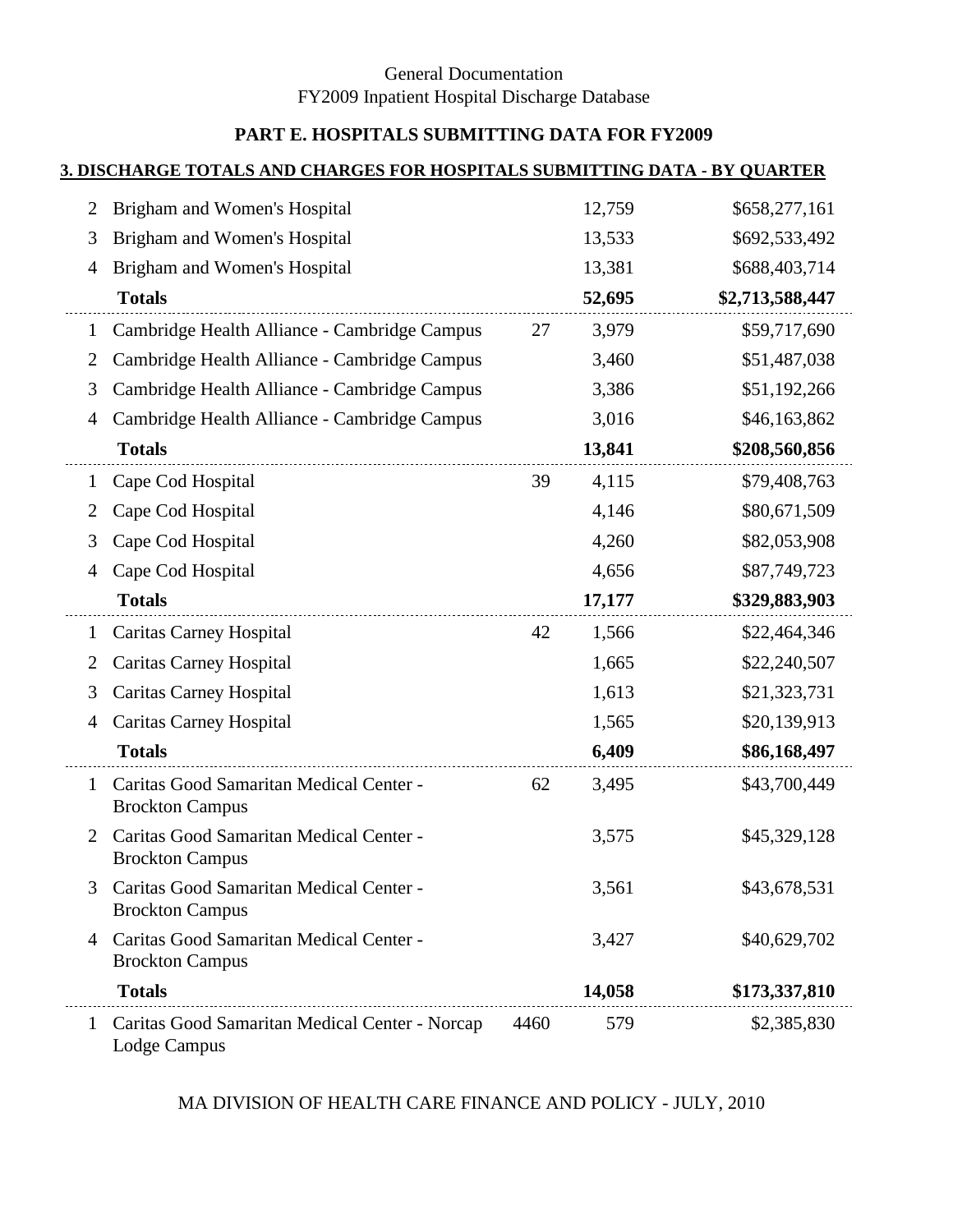# **PART E. HOSPITALS SUBMITTING DATA FOR FY2009**

#### **3. DISCHARGE TOTALS AND CHARGES FOR HOSPITALS SUBMITTING DATA - BY QUARTER**

| 2            | Caritas Good Samaritan Medical Center - Norcap<br>Lodge Campus |     | 612    | \$2,540,845   |
|--------------|----------------------------------------------------------------|-----|--------|---------------|
| 3            | Caritas Good Samaritan Medical Center - Norcap<br>Lodge Campus |     | 607    | \$2,288,663   |
| 4            | Caritas Good Samaritan Medical Center - Norcap<br>Lodge Campus |     | 673    | \$2,553,640   |
|              | <b>Totals</b>                                                  |     | 2,471  | \$9,768,978   |
| 1            | Caritas Holy Family Hospital and Medical Center                | 75  | 2,820  | \$36,804,949  |
| 2            | Caritas Holy Family Hospital and Medical Center                |     | 2,666  | \$34,707,507  |
| 3            | Caritas Holy Family Hospital and Medical Center                |     | 2,650  | \$33,710,788  |
| 4            | Caritas Holy Family Hospital and Medical Center                |     | 2,753  | \$33,225,402  |
|              | <b>Totals</b>                                                  |     | 10,889 | \$138,448,646 |
| $\mathbf{1}$ | Caritas Norwood Hospital                                       | 41  | 3,140  | \$40,605,448  |
| 2            | Caritas Norwood Hospital                                       |     | 3,205  | \$40,692,565  |
| 3            | Caritas Norwood Hospital                                       |     | 3,190  | \$40,070,617  |
| 4            | Caritas Norwood Hospital                                       |     | 3,243  | \$40,088,774  |
|              | <b>Totals</b>                                                  |     | 12,778 | \$161,457,404 |
| 1            | Caritas Saint Anne's Hospital                                  | 114 | 1,454  | \$22,602,719  |
| 2            | Caritas Saint Anne's Hospital                                  |     | 1,574  | \$23,630,320  |
| 3            | Caritas Saint Anne's Hospital                                  |     | 1,434  | \$21,287,501  |
| 4            | Caritas Saint Anne's Hospital                                  |     | 1,412  | \$20,505,856  |
|              | <b>Totals</b>                                                  |     | 5,874  | \$88,026,396  |
| 1            | Caritas St. Elizabeth's Medical Center                         | 126 | 3,211  | \$66,017,024  |
| 2            | Caritas St. Elizabeth's Medical Center                         |     | 3,247  | \$63,499,328  |
| 3            | Caritas St. Elizabeth's Medical Center                         |     | 3,352  | \$65,042,890  |
| 4            | Caritas St. Elizabeth's Medical Center                         |     | 3,393  | \$63,876,101  |
|              | <b>Totals</b>                                                  |     | 13,203 | \$258,435,343 |
| 1            | Children's Hospital Boston                                     | 46  | 4,363  | \$185,136,945 |
| 2            | <b>Children's Hospital Boston</b>                              |     | 4,671  | \$200,998,889 |
| 3            | Children's Hospital Boston                                     |     | 4,740  | \$210,108,176 |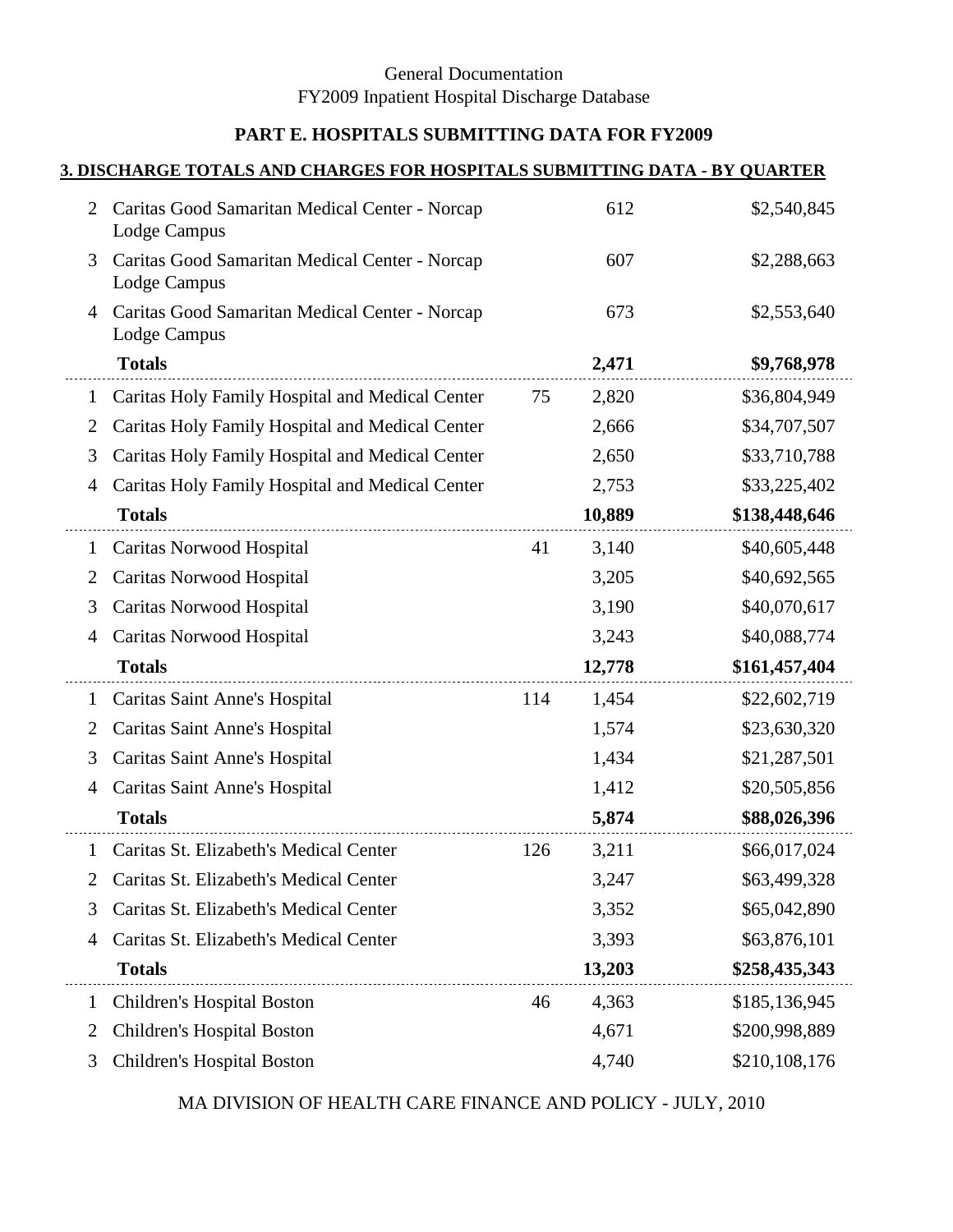## **PART E. HOSPITALS SUBMITTING DATA FOR FY2009**

#### **3. DISCHARGE TOTALS AND CHARGES FOR HOSPITALS SUBMITTING DATA - BY QUARTER**

| Children's Hospital Boston<br>4                  |     | 4,574  | \$220,678,263 |
|--------------------------------------------------|-----|--------|---------------|
| <b>Totals</b>                                    |     | 18,348 | \$816,922,273 |
| <b>Clinton Hospital</b><br>1                     | 132 | 331    | \$7,744,787   |
| <b>Clinton Hospital</b><br>$\overline{2}$        |     | 331    | \$8,080,627   |
| <b>Clinton Hospital</b><br>3                     |     | 307    | \$6,610,183   |
| <b>Clinton Hospital</b><br>4                     |     | 294    | \$6,397,167   |
| <b>Totals</b>                                    |     | 1,263  | \$28,832,764  |
| <b>Cooley Dickinson Hospital</b><br>$\mathbf{1}$ | 50  | 2,290  | \$34,215,293  |
| <b>Cooley Dickinson Hospital</b><br>2            |     | 2,299  | \$35,042,225  |
| <b>Cooley Dickinson Hospital</b><br>3            |     | 2,258  | \$36,230,272  |
| <b>Cooley Dickinson Hospital</b><br>4            |     | 2,202  | \$32,707,879  |
| <b>Totals</b>                                    |     | 9,049  | \$138,195,669 |
| Dana-Farber Cancer Institute<br>1                | 51  | 238    | \$15,652,398  |
| Dana-Farber Cancer Institute<br>2                |     | 232    | \$16,273,141  |
| Dana-Farber Cancer Institute<br>3                |     | 272    | \$16,059,376  |
| Dana-Farber Cancer Institute<br>4                |     | 249    | \$14,946,697  |
| <b>Totals</b>                                    |     | 991    | \$62,931,612  |
| <b>Emerson Hospital</b><br>1                     | 57  | 2,188  | \$36,445,341  |
| <b>Emerson Hospital</b><br>2                     |     | 2,283  | \$37,049,175  |
| <b>Emerson Hospital</b><br>3                     |     | 2,228  | \$33,014,145  |
| <b>Emerson Hospital</b><br>4                     |     | 2,194  | \$30,597,708  |
| <b>Totals</b>                                    |     | 8,893  | \$137,106,369 |
| <b>Fairview Hospital</b><br>$\mathbf{1}$         | 8   | 371    | \$3,637,714   |
| <b>Fairview Hospital</b><br>2                    |     | 318    | \$3,400,142   |
| <b>Fairview Hospital</b><br>3                    |     | 359    | \$3,421,358   |
| <b>Fairview Hospital</b><br>4                    |     | 335    | \$3,110,419   |
| <b>Totals</b>                                    |     | 1,383  | \$13,569,633  |
| <b>Falmouth Hospital</b><br>1                    | 40  | 1,679  | \$26,397,966  |
| <b>Falmouth Hospital</b><br>2                    |     | 1,679  | \$27,196,487  |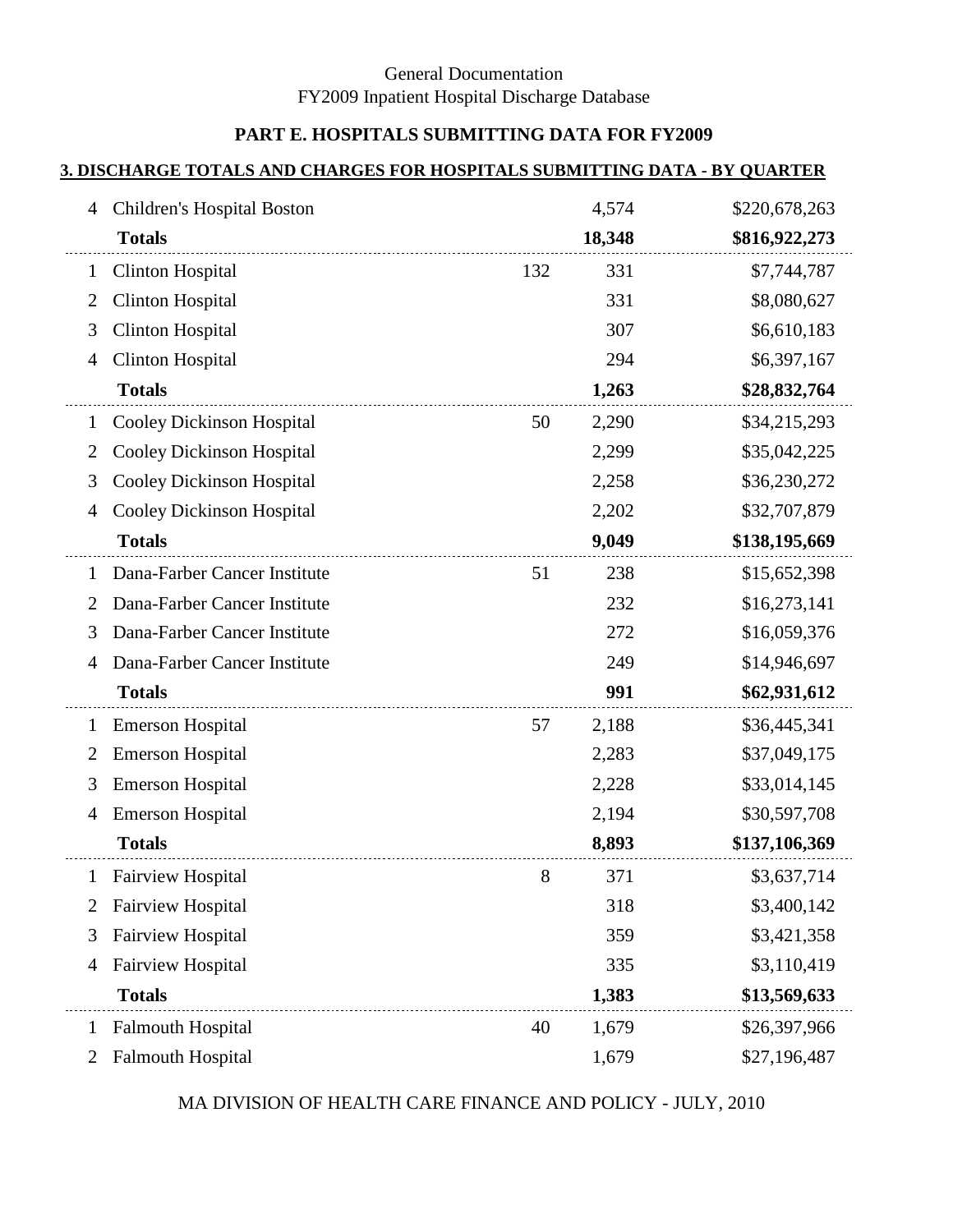# **PART E. HOSPITALS SUBMITTING DATA FOR FY2009**

#### **3. DISCHARGE TOTALS AND CHARGES FOR HOSPITALS SUBMITTING DATA - BY QUARTER**

| 3            | <b>Falmouth Hospital</b>                                             |     | 1,593  | \$26,733,058  |
|--------------|----------------------------------------------------------------------|-----|--------|---------------|
| 4            | <b>Falmouth Hospital</b>                                             |     | 1,737  | \$26,407,223  |
|              | <b>Totals</b>                                                        |     | 6,688  | \$106,734,734 |
| 1            | Faulkner Hospital                                                    | 59  | 2,011  | \$44,805,862  |
| 2            | Faulkner Hospital                                                    |     | 1,927  | \$41,051,789  |
| 3            | Faulkner Hospital                                                    |     | 1,916  | \$40,319,478  |
| 4            | Faulkner Hospital                                                    |     | 1,729  | \$35,548,626  |
|              | <b>Totals</b>                                                        |     | 7,583  | \$161,725,755 |
| $\mathbf{1}$ | Hallmark Health System - Lawrence Memorial<br><b>Hospital Campus</b> | 66  | 1,277  | \$17,408,383  |
| 2            | Hallmark Health System - Lawrence Memorial<br><b>Hospital Campus</b> |     | 1,289  | \$18,919,158  |
| 3            | Hallmark Health System - Lawrence Memorial<br><b>Hospital Campus</b> |     | 1,352  | \$20,131,427  |
| 4            | Hallmark Health System - Lawrence Memorial<br><b>Hospital Campus</b> |     | 1,231  | \$18,091,256  |
|              | <b>Totals</b>                                                        |     | 5,149  | \$74,550,224  |
| $\mathbf{1}$ | Hallmark Health System - Melrose-Wakefield<br><b>Hospital Campus</b> | 141 | 2,547  | \$29,792,107  |
| 2            | Hallmark Health System - Melrose-Wakefield<br><b>Hospital Campus</b> |     | 2,455  | \$27,820,244  |
| 3            | Hallmark Health System - Melrose-Wakefield<br><b>Hospital Campus</b> |     | 2,559  | \$29,249,695  |
| 4            | Hallmark Health System - Melrose-Wakefield<br><b>Hospital Campus</b> |     | 2,677  | \$30,106,527  |
|              | <b>Totals</b>                                                        |     | 10,238 | \$116,968,573 |
| 1            | Harrington Memorial Hospital                                         | 68  | 878    | \$10,471,703  |
| 2            | Harrington Memorial Hospital                                         |     | 856    | \$9,839,517   |
| 3            | Harrington Memorial Hospital                                         |     | 996    | \$11,326,435  |
| 4            | Harrington Memorial Hospital                                         |     | 997    | \$11,730,985  |
|              | <b>Totals</b>                                                        |     | 3,727  | \$43,368,640  |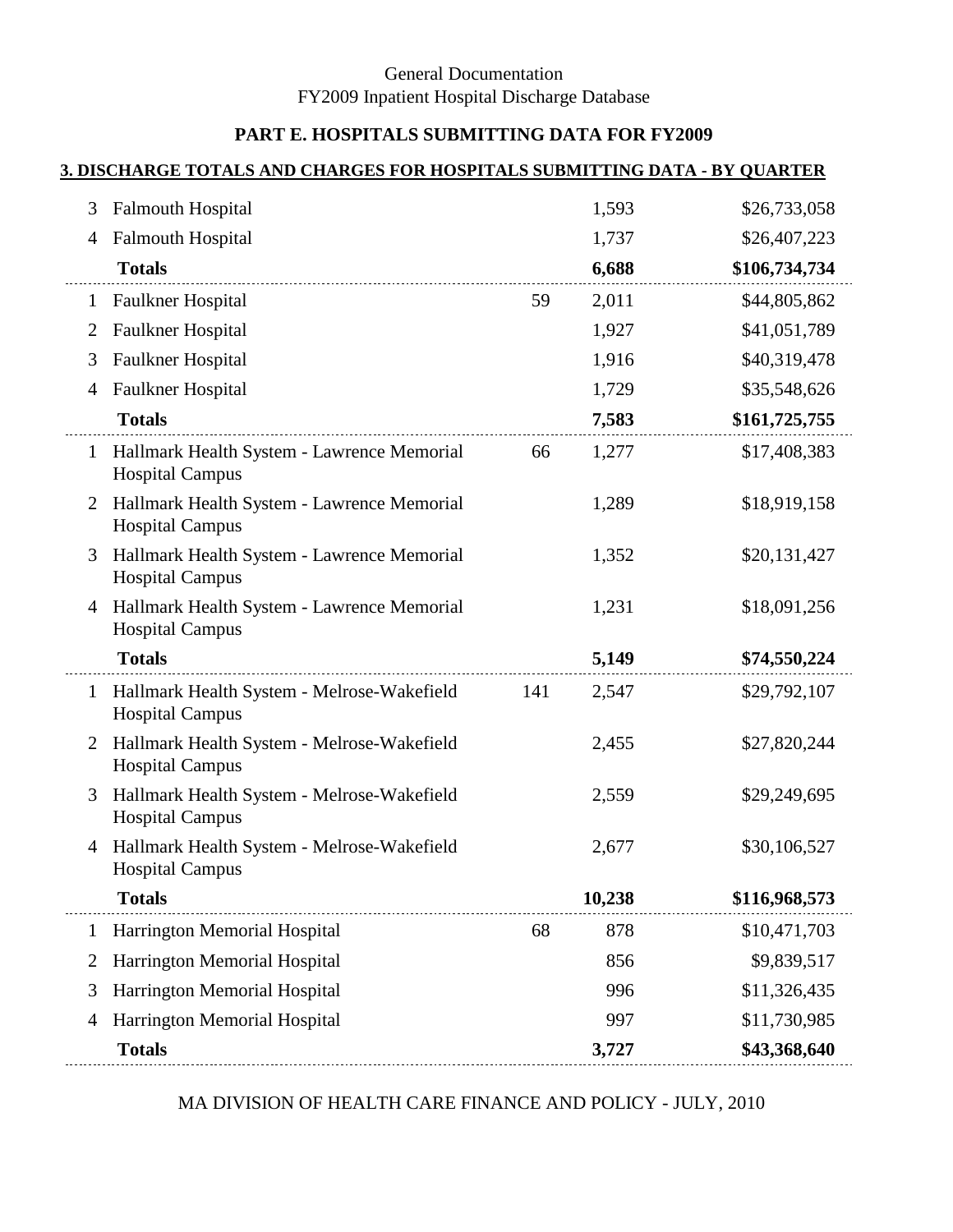# **PART E. HOSPITALS SUBMITTING DATA FOR FY2009**

#### **3. DISCHARGE TOTALS AND CHARGES FOR HOSPITALS SUBMITTING DATA - BY QUARTER**

| 1            | Health Alliance Hospitals, Inc.   | 71 | 2,223  | \$34,266,896  |
|--------------|-----------------------------------|----|--------|---------------|
| 2            | Health Alliance Hospitals, Inc.   |    | 2,191  | \$34,985,036  |
| 3            | Health Alliance Hospitals, Inc.   |    | 2,194  | \$34,427,949  |
| 4            | Health Alliance Hospitals, Inc.   |    | 2,227  | \$35,825,794  |
|              | <b>Totals</b>                     |    | 8,835  | \$139,505,675 |
| 1            | <b>Heywood Hospital</b>           | 73 | 1,408  | \$14,905,456  |
| 2            | Heywood Hospital                  |    | 1,420  | \$15,196,370  |
| 3            | <b>Heywood Hospital</b>           |    | 1,404  | \$14,579,949  |
| 4            | Heywood Hospital                  |    | 1,372  | \$13,939,280  |
|              | <b>Totals</b>                     |    | 5,604  | \$58,621,055  |
| $\mathbf{1}$ | Holyoke Medical Center            | 77 | 1,835  | \$20,748,655  |
| 2            | Holyoke Medical Center            |    | 1,681  | \$19,041,891  |
| 3            | Holyoke Medical Center            |    | 1,761  | \$18,851,361  |
| 4            | Holyoke Medical Center            |    | 1,862  | \$19,085,560  |
|              | <b>Totals</b>                     |    | 7,139  | \$77,727,467  |
| $\mathbf{1}$ | Hubbard Regional Hospital         | 78 | 251    | \$1,898,086   |
| 2            | Hubbard Regional Hospital         |    | 268    | \$1,885,849   |
|              | <b>Totals</b>                     |    | 519    | \$3,783,935   |
| $\mathbf{1}$ | Jordan Hospital                   | 79 | 2,814  | \$36,864,309  |
| 2            | Jordan Hospital                   |    | 2,913  | \$38,369,931  |
| 3            | Jordan Hospital                   |    | 2,926  | \$36,598,106  |
| 4            | Jordan Hospital                   |    | 3,115  | \$36,757,348  |
|              | <b>Totals</b>                     |    | 11,768 | \$148,589,694 |
| $\mathbf 1$  | Lahey Clinic -- Burlington Campus | 81 | 5,436  | \$125,107,419 |
| 2            | Lahey Clinic -- Burlington Campus |    | 5,500  | \$118,122,691 |
| 3            | Lahey Clinic -- Burlington Campus |    | 5,725  | \$129,882,286 |
| 4            | Lahey Clinic -- Burlington Campus |    | 5,405  | \$121,022,755 |
|              | <b>Totals</b>                     |    | 22,066 | \$494,135,151 |
| $\mathbf{1}$ | Lawrence General Hospital         | 83 | 3,081  | \$42,233,696  |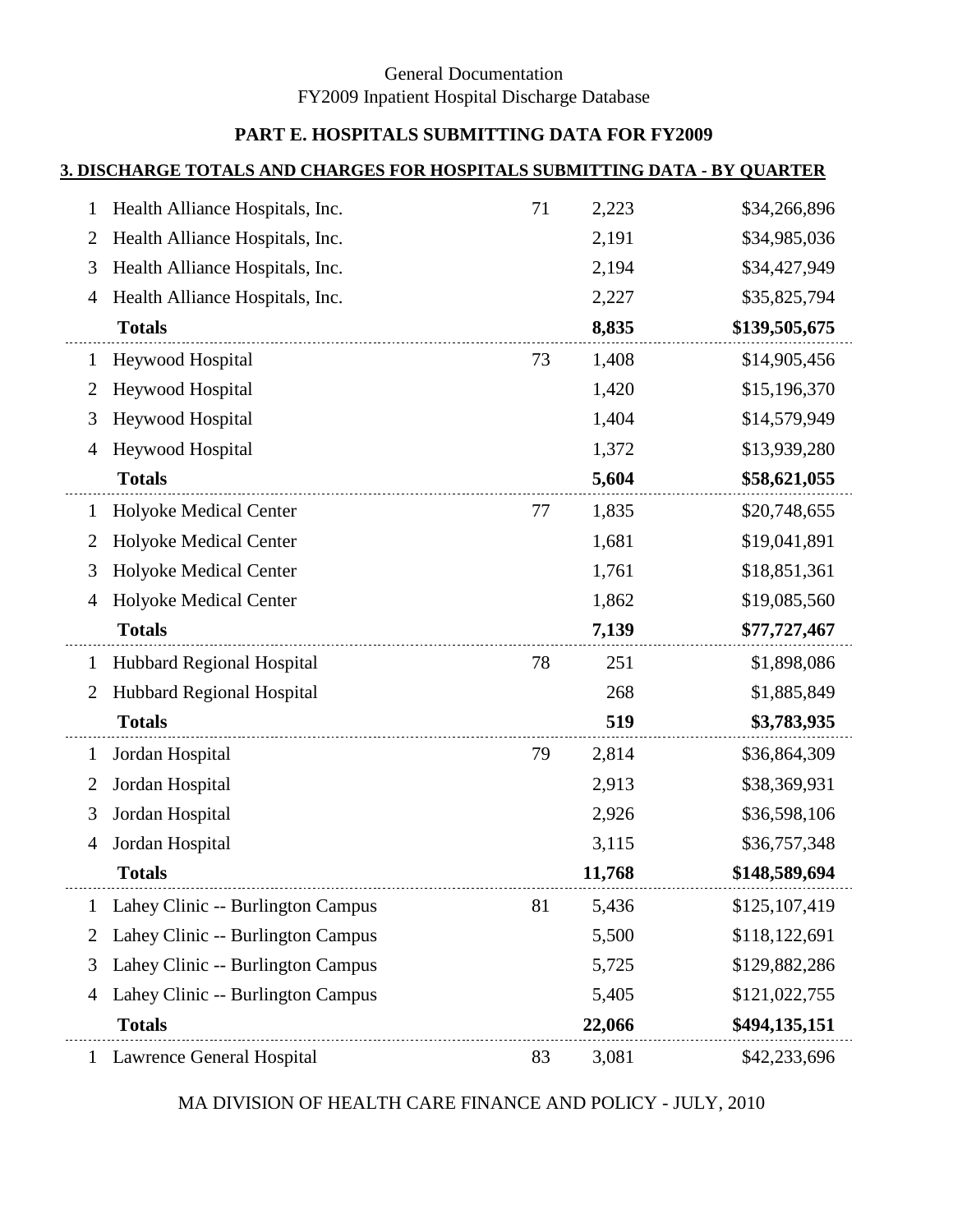# **PART E. HOSPITALS SUBMITTING DATA FOR FY2009**

#### **3. DISCHARGE TOTALS AND CHARGES FOR HOSPITALS SUBMITTING DATA - BY QUARTER**

| 2              | Lawrence General Hospital                                                     |     | 3,198  | \$41,374,686    |
|----------------|-------------------------------------------------------------------------------|-----|--------|-----------------|
| 3              | Lawrence General Hospital                                                     |     | 3,167  | \$41,889,442    |
| 4              | Lawrence General Hospital                                                     |     | 3,124  | \$39,971,008    |
|                | <b>Totals</b>                                                                 |     | 12,570 | \$165,468,832   |
| 1              | <b>Lowell General Hospital</b>                                                | 85  | 3,907  | \$49,088,089    |
| 2              | <b>Lowell General Hospital</b>                                                |     | 3,996  | \$50,050,478    |
| 3              | <b>Lowell General Hospital</b>                                                |     | 3,998  | \$50,856,042    |
| 4              | <b>Lowell General Hospital</b>                                                |     | 3,889  | \$48,979,559    |
|                | <b>Totals</b>                                                                 |     | 15,790 | \$198,974,168   |
| 1              | Martha's Vineyard Hospital                                                    | 88  | 273    | \$3,992,132     |
| $\overline{2}$ | Martha's Vineyard Hospital                                                    |     | 284    | \$5,148,502     |
| 3              | Martha's Vineyard Hospital                                                    |     | 297    | \$5,229,155     |
| 4              | Martha's Vineyard Hospital                                                    |     | 305    | \$4,386,163     |
|                | <b>Totals</b>                                                                 |     | 1,159  | \$18,755,952    |
| $\perp$        | Massachusetts Eye and Ear Infirmary                                           | 89  | 357    | \$8,239,358     |
| 2              | Massachusetts Eye and Ear Infirmary                                           |     | 221    | \$5,542,508     |
| 3              | Massachusetts Eye and Ear Infirmary                                           |     | 345    | \$8,441,058     |
| 4              | Massachusetts Eye and Ear Infirmary                                           |     | 382    | \$8,961,339     |
|                | <b>Totals</b>                                                                 |     | 1,305  | \$31,184,263    |
| 1              | <b>Massachusetts General Hospital</b>                                         | 91  | 12,390 | \$653,869,096   |
| 2              | <b>Massachusetts General Hospital</b>                                         |     | 12,416 | \$652,824,142   |
| 3              | <b>Massachusetts General Hospital</b>                                         |     | 13,182 | \$652,043,585   |
| 4              | <b>Massachusetts General Hospital</b>                                         |     | 12,777 | \$645,924,554   |
|                | <b>Totals</b>                                                                 |     | 50,765 | \$2,604,661,377 |
| 1              | Mercy Medical Center - Providence Behavioral<br><b>Health Hospital Campus</b> | 118 | 1,051  | \$13,705,036    |
| 2              | Mercy Medical Center - Providence Behavioral<br><b>Health Hospital Campus</b> |     | 1,154  | \$14,209,546    |
| 3              | Mercy Medical Center - Providence Behavioral<br><b>Health Hospital Campus</b> |     | 1,201  | \$14,879,929    |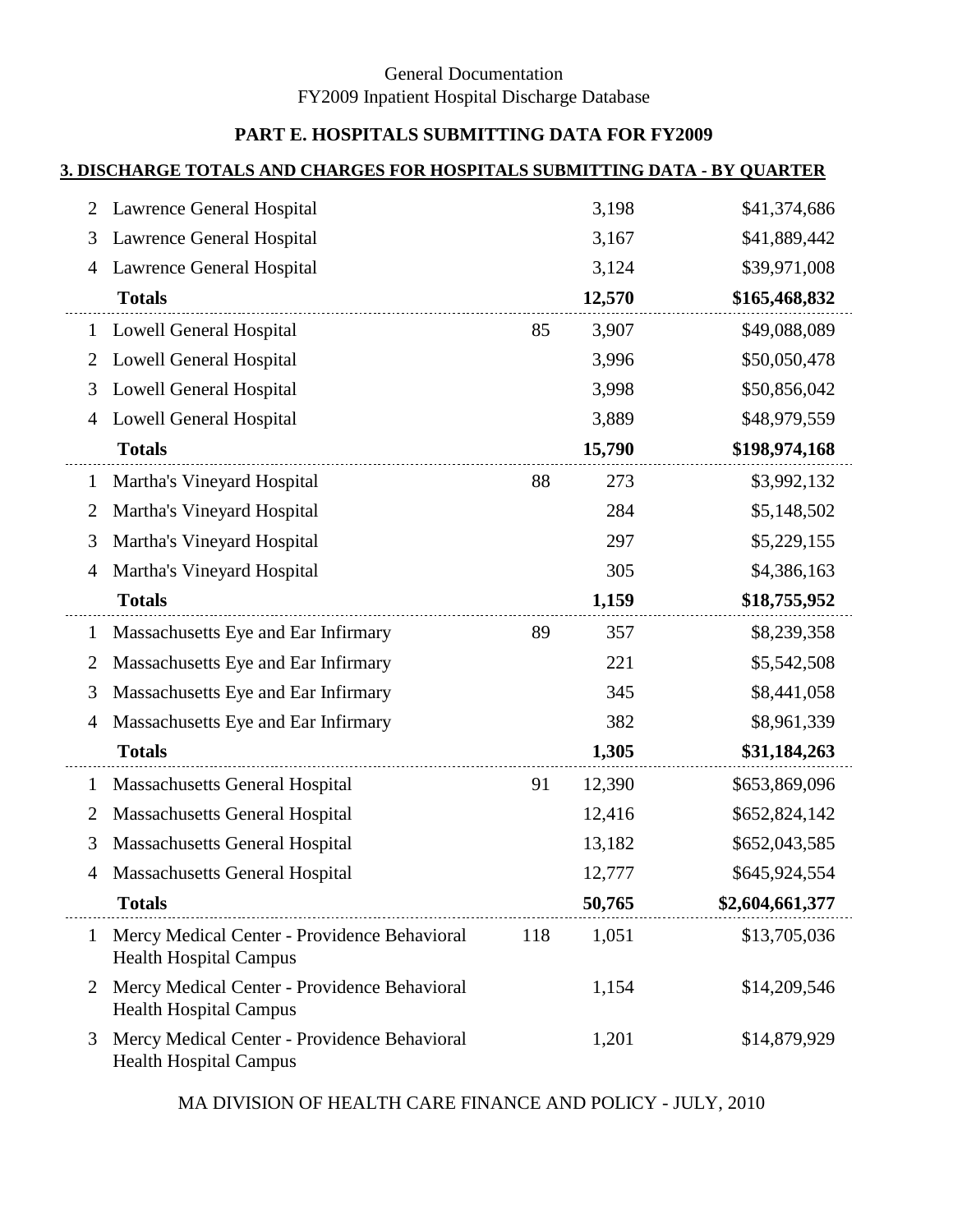# **PART E. HOSPITALS SUBMITTING DATA FOR FY2009**

#### **3. DISCHARGE TOTALS AND CHARGES FOR HOSPITALS SUBMITTING DATA - BY QUARTER**

| $\overline{4}$ | Mercy Medical Center - Providence Behavioral<br><b>Health Hospital Campus</b> |     | 1,047  | \$13,862,163  |
|----------------|-------------------------------------------------------------------------------|-----|--------|---------------|
|                | <b>Totals</b>                                                                 |     | 4,453  | \$56,656,674  |
| 1              | Mercy Medical Center - Springfield Campus                                     | 119 | 3,156  | \$60,505,844  |
| 2              | Mercy Medical Center - Springfield Campus                                     |     | 3,038  | \$60,014,443  |
| 3              | Mercy Medical Center - Springfield Campus                                     |     | 3,349  | \$63,119,867  |
| 4              | Mercy Medical Center - Springfield Campus                                     |     | 3,067  | \$57,337,492  |
|                | <b>Totals</b>                                                                 |     | 12,610 | \$240,977,646 |
| $\mathbf{1}$   | Merrimack Valley Hospital                                                     | 70  | 1,060  | \$16,709,020  |
| 2              | Merrimack Valley Hospital                                                     |     | 1,036  | \$16,751,497  |
| 3              | Merrimack Valley Hospital                                                     |     | 1,053  | \$16,122,509  |
| 4              | Merrimack Valley Hospital                                                     |     | 985    | \$14,884,575  |
|                | <b>Totals</b>                                                                 |     | 4,134  | \$64,467,601  |
| $\mathbf{1}$   | MetroWest Medical Center - Framingham Campus                                  | 49  | 3,745  | \$55,179,530  |
| 2              | MetroWest Medical Center - Framingham Campus                                  |     | 3,831  | \$59,901,622  |
| 3              | MetroWest Medical Center - Framingham Campus                                  |     | 3,861  | \$58,092,275  |
| 4              | MetroWest Medical Center - Framingham Campus                                  |     | 3,922  | \$57,798,064  |
|                | <b>Totals</b>                                                                 |     | 15,359 | \$230,971,491 |
| 1              | Milford Regional Medical Center                                               | 97  | 2,298  | \$36,863,807  |
| 2              | Milford Regional Medical Center                                               |     | 2,275  | \$36,588,637  |
| 3              | Milford Regional Medical Center                                               |     | 2,153  | \$33,390,649  |
| 4              | Milford Regional Medical Center                                               |     | 2,166  | \$33,849,563  |
|                | <b>Totals</b>                                                                 |     | 8,892  | \$140,692,656 |
| 1              | Milton Hospital                                                               | 98  | 1,049  | \$15,470,546  |
| 2              | <b>Milton Hospital</b>                                                        |     | 1,128  | \$16,715,541  |
| 3              | <b>Milton Hospital</b>                                                        |     | 1,186  | \$16,633,937  |
| 4              | <b>Milton Hospital</b>                                                        |     | 1,177  | \$17,465,722  |
|                | <b>Totals</b>                                                                 |     | 4,540  | \$66,285,746  |
| 1              | Morton Hospital and Medical Center                                            | 99  | 1,819  | \$19,117,287  |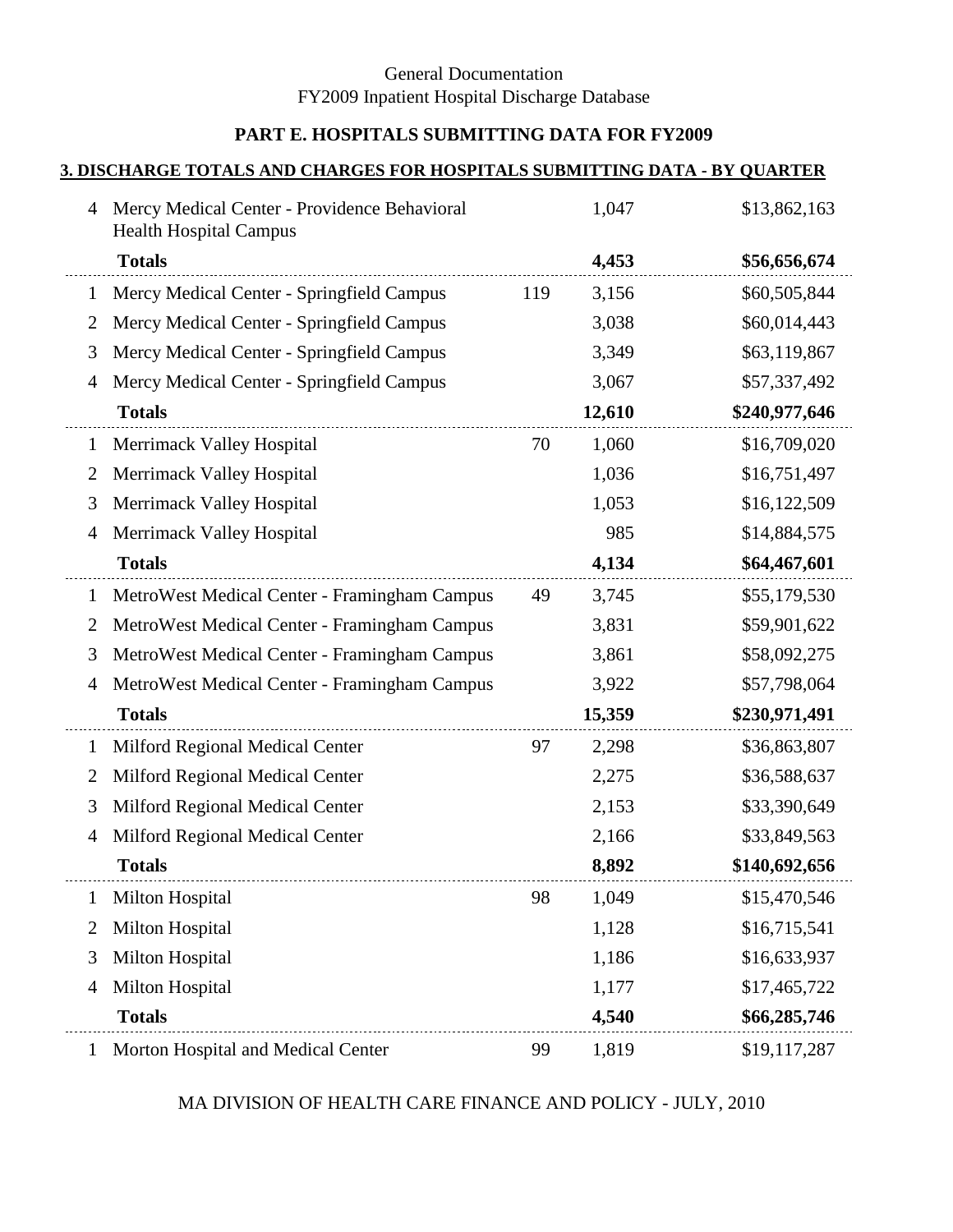# **PART E. HOSPITALS SUBMITTING DATA FOR FY2009**

#### **3. DISCHARGE TOTALS AND CHARGES FOR HOSPITALS SUBMITTING DATA - BY QUARTER**

| 2              | Morton Hospital and Medical Center  |     | 2,021  | \$19,842,769  |
|----------------|-------------------------------------|-----|--------|---------------|
| 3              | Morton Hospital and Medical Center  |     | 2,087  | \$20,336,729  |
| 4              | Morton Hospital and Medical Center  |     | 1,889  | \$18,602,742  |
|                | <b>Totals</b>                       |     | 7,816  | \$77,899,527  |
| $\mathbf{1}$   | Mount Auburn Hospital               | 100 | 3,523  | \$46,730,060  |
| 2              | Mount Auburn Hospital               |     | 3,632  | \$50,677,222  |
| 3              | Mount Auburn Hospital               |     | 3,658  | \$49,251,503  |
| 4              | Mount Auburn Hospital               |     | 3,594  | \$49,028,707  |
|                | <b>Totals</b>                       |     | 14,407 | \$195,687,492 |
| $\mathbf{1}$   | Nantucket Cottage Hospital          | 101 | 146    | \$1,186,454   |
| $\overline{2}$ | Nantucket Cottage Hospital          |     | 146    | \$1,324,876   |
| 3              | Nantucket Cottage Hospital          |     | 133    | \$1,502,579   |
| 4              | Nantucket Cottage Hospital          |     | 195    | \$2,086,127   |
|                | <b>Totals</b>                       |     | 620    | \$6,100,036   |
| 1              | Nashoba Valley Medical Center       | 52  | 500    | \$7,420,439   |
| $\overline{2}$ | Nashoba Valley Medical Center       |     | 440    | \$7,472,449   |
| 3              | Nashoba Valley Medical Center       |     | 464    | \$6,935,665   |
| 4              | Nashoba Valley Medical Center       |     | 387    | \$5,883,484   |
|                | <b>Totals</b>                       |     | 1,791  | \$27,712,037  |
| 1              | New England Baptist Hospital        | 103 | 1,750  | \$43,720,107  |
| $\overline{2}$ | <b>New England Baptist Hospital</b> |     | 1,761  | \$43,836,157  |
| 3              | New England Baptist Hospital        |     | 1,834  | \$45,057,842  |
| 4              | <b>New England Baptist Hospital</b> |     | 1,699  | \$42,181,234  |
|                | <b>Totals</b>                       |     | 7,044  | \$174,795,340 |
| $\mathbf{1}$   | Newton-Wellesley Hospital           | 105 | 4,530  | \$89,120,906  |
| $\overline{2}$ | Newton-Wellesley Hospital           |     | 4,451  | \$94,253,454  |
| 3              | <b>Newton-Wellesley Hospital</b>    |     | 4,767  | \$94,380,954  |
| 4              | Newton-Wellesley Hospital           |     | 3,769  | \$75,474,288  |
|                | <b>Totals</b>                       |     | 17,517 | \$353,229,602 |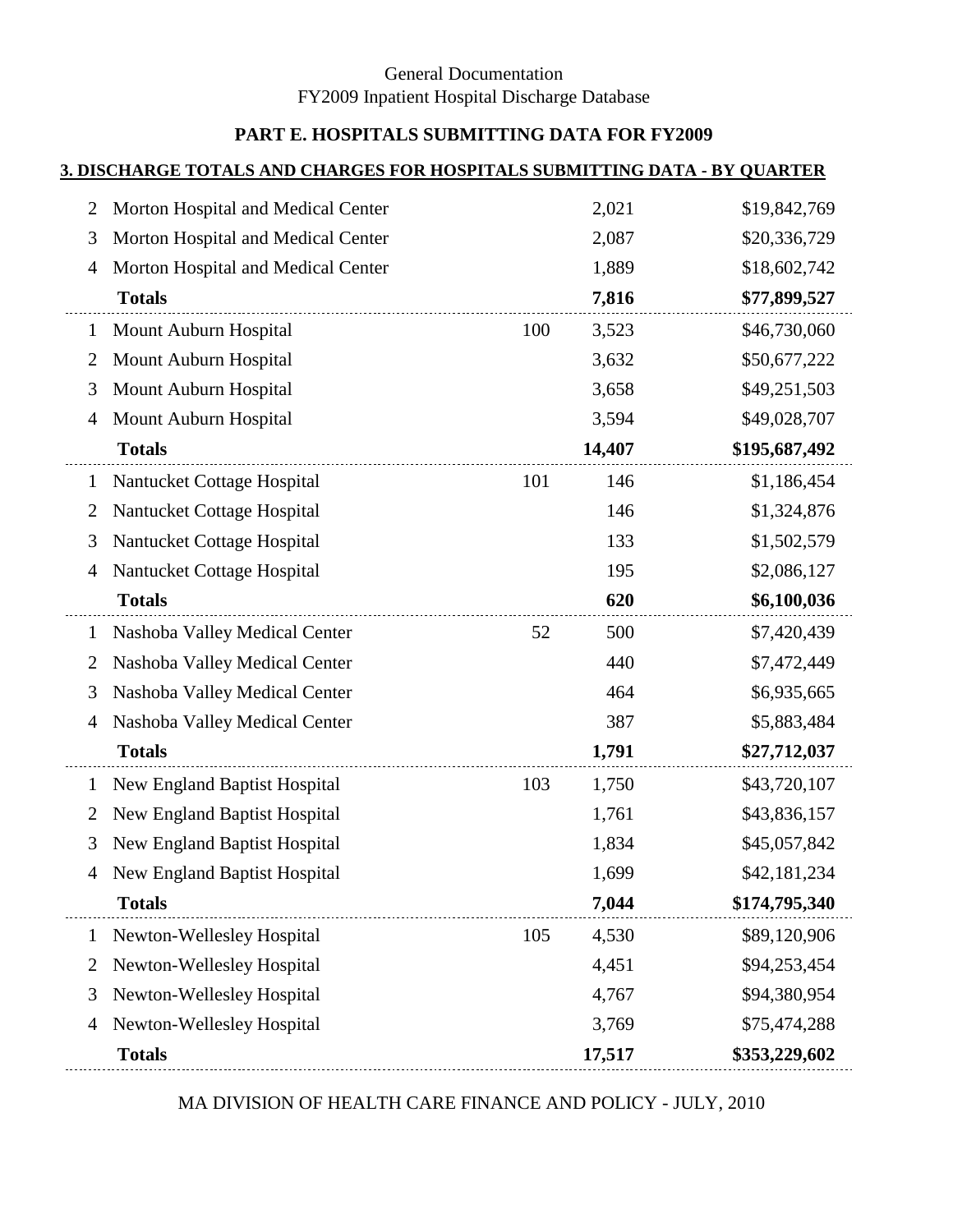# **PART E. HOSPITALS SUBMITTING DATA FOR FY2009**

#### **3. DISCHARGE TOTALS AND CHARGES FOR HOSPITALS SUBMITTING DATA - BY QUARTER**

| $\mathbf{I}$   | Noble Hospital                                             | 106 | 886    | \$14,522,704  |
|----------------|------------------------------------------------------------|-----|--------|---------------|
| 2              | Noble Hospital                                             |     | 879    | \$15,250,781  |
| 3              | Noble Hospital                                             |     | 872    | \$13,712,068  |
| 4              | Noble Hospital                                             |     | 849    | \$13,066,744  |
|                | <b>Totals</b>                                              |     | 3,486  | \$56,552,297  |
| 1              | North Adams Regional Hospital                              | 107 | 842    | \$14,270,773  |
| 2              | North Adams Regional Hospital                              |     | 802    | \$14,504,357  |
| 3              | North Adams Regional Hospital                              |     | 734    | \$12,644,713  |
| 4              | North Adams Regional Hospital                              |     | 793    | \$13,033,381  |
|                | <b>Totals</b>                                              |     | 3,171  | \$54,453,224  |
| 1              | North Shore Medical Center, Inc. - Salem Campus            | 116 | 5,222  | \$131,975,295 |
| 2              | North Shore Medical Center, Inc. - Salem Campus            |     | 5,290  | \$135,493,642 |
| 3              | North Shore Medical Center, Inc. - Salem Campus            |     | 5,552  | \$137,566,152 |
| 4              | North Shore Medical Center, Inc. - Salem Campus            |     | 5,387  | \$129,955,444 |
|                | <b>Totals</b>                                              |     | 21,451 | \$534,990,533 |
| $\mathbf 1$    | Northeast Hospital Corporation - Addison Gilbert<br>Campus | 109 | 634    | \$6,786,524   |
| 2              | Northeast Hospital Corporation - Addison Gilbert<br>Campus |     | 655    | \$7,850,412   |
| 3              | Northeast Hospital Corporation - Addison Gilbert<br>Campus |     | 620    | \$7,289,375   |
| 4              | Northeast Hospital Corporation - Addison Gilbert<br>Campus |     | 673    | \$7,007,315   |
|                | <b>Totals</b>                                              |     | 2,582  | \$28,933,626  |
| 1              | Northeast Hospital Corporation - Beverly Campus            | 110 | 4,453  | \$51,390,394  |
| $\overline{2}$ | <b>Northeast Hospital Corporation - Beverly Campus</b>     |     | 4,837  | \$54,888,262  |
| 3              | Northeast Hospital Corporation - Beverly Campus            |     | 4,721  | \$53,260,624  |
| 4              | Northeast Hospital Corporation - Beverly Campus            |     | 4,868  | \$53,431,341  |
|                | <b>Totals</b>                                              |     | 18,879 | \$212,970,621 |
|                | <b>Quincy Medical Center</b>                               | 112 | 1,582  | \$22,296,594  |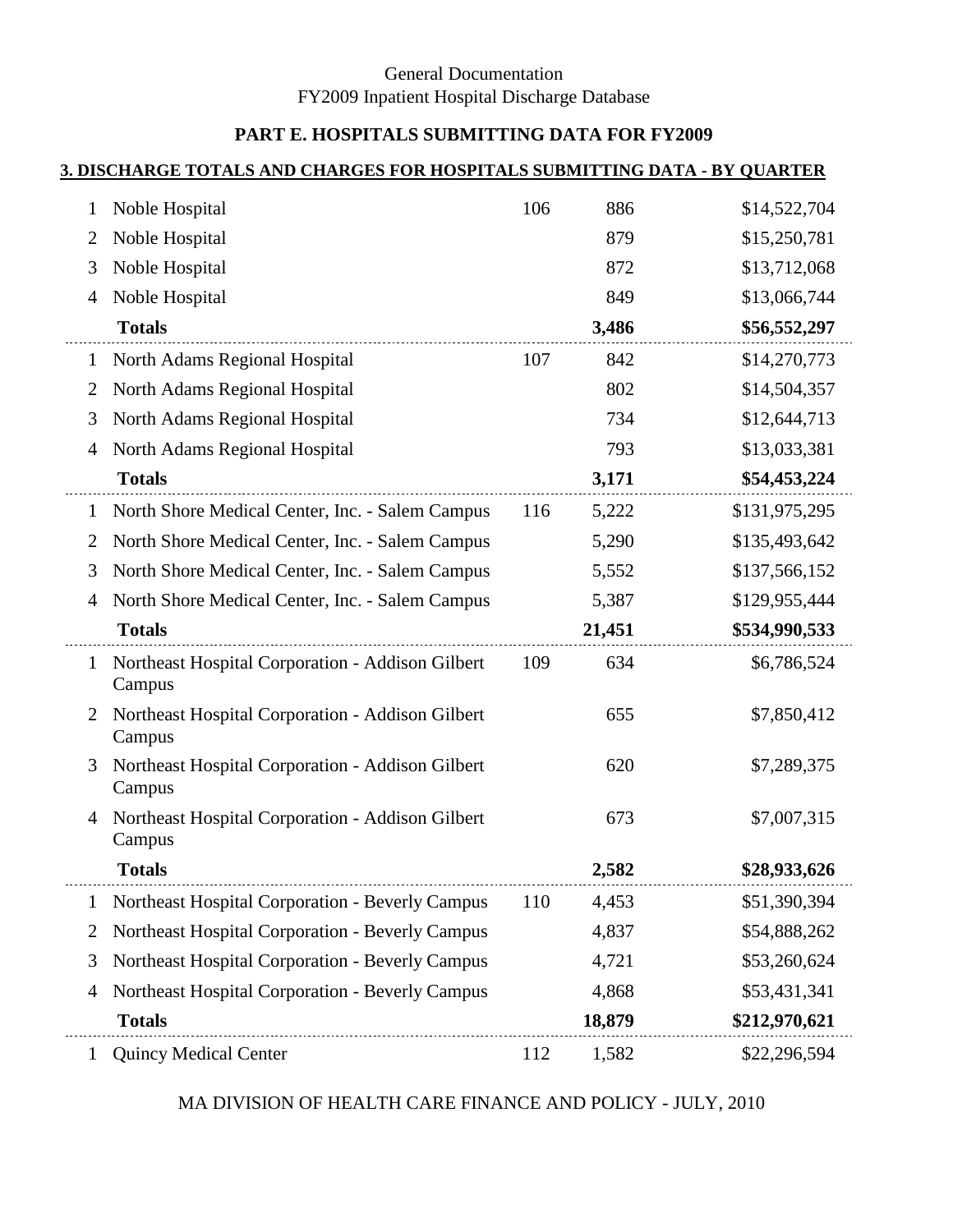# **PART E. HOSPITALS SUBMITTING DATA FOR FY2009**

#### **3. DISCHARGE TOTALS AND CHARGES FOR HOSPITALS SUBMITTING DATA - BY QUARTER**

| 2            | <b>Quincy Medical Center</b>                             |     | 1,656  | \$23,722,563  |
|--------------|----------------------------------------------------------|-----|--------|---------------|
| 3            | <b>Quincy Medical Center</b>                             |     | 1,689  | \$24,381,364  |
| 4            | <b>Quincy Medical Center</b>                             |     | 1,619  | \$23,719,540  |
|              | <b>Totals</b>                                            |     | 6,546  | \$94,120,061  |
| 1            | Saint Vincent Hospital                                   | 127 | 4,556  | \$82,288,488  |
| 2            | Saint Vincent Hospital                                   |     | 4,598  | \$82,691,560  |
| 3            | Saint Vincent Hospital                                   |     | 4,719  | \$84,028,952  |
| 4            | Saint Vincent Hospital                                   |     | 4,420  | \$74,312,630  |
|              | <b>Totals</b>                                            |     | 18,293 | \$323,321,630 |
| 1            | <b>Saints Medical Center</b>                             | 115 | 1,606  | \$23,711,034  |
| 2            | <b>Saints Medical Center</b>                             |     | 1,622  | \$23,622,403  |
| 3            | <b>Saints Medical Center</b>                             |     | 1,528  | \$22,191,592  |
| 4            | <b>Saints Medical Center</b>                             |     | 1,546  | \$22,278,462  |
|              | <b>Totals</b>                                            |     | 6,302  | \$91,803,491  |
| $\mathbf{I}$ | Signature Healthcare Brockton Hospital                   | 25  | 3,796  | \$51,328,733  |
| 2            | Signature Healthcare Brockton Hospital                   |     | 3,864  | \$51,898,201  |
| 3            | Signature Healthcare Brockton Hospital                   |     | 3,774  | \$54,250,419  |
| 4            | Signature Healthcare Brockton Hospital                   |     | 3,659  | \$48,099,765  |
|              | <b>Totals</b>                                            |     | 15,093 | \$205,577,118 |
| 1            | South Shore Hospital                                     | 122 | 6,226  | \$88,066,007  |
| 2            | South Shore Hospital                                     |     | 6,492  | \$92,445,418  |
| 3            | South Shore Hospital                                     |     | 6,435  | \$90,987,334  |
| 4            | South Shore Hospital                                     |     | 6,631  | \$88,110,276  |
|              | <b>Totals</b>                                            |     | 25,784 | \$359,609,035 |
| 1            | Southcoast Hospitals Group - Charlton Memorial<br>Campus | 123 | 3,804  | \$74,549,820  |
| 2            | Southcoast Hospitals Group - Charlton Memorial<br>Campus |     | 3,986  | \$79,110,341  |
| 3            | Southcoast Hospitals Group - Charlton Memorial<br>Campus |     | 3,840  | \$72,375,339  |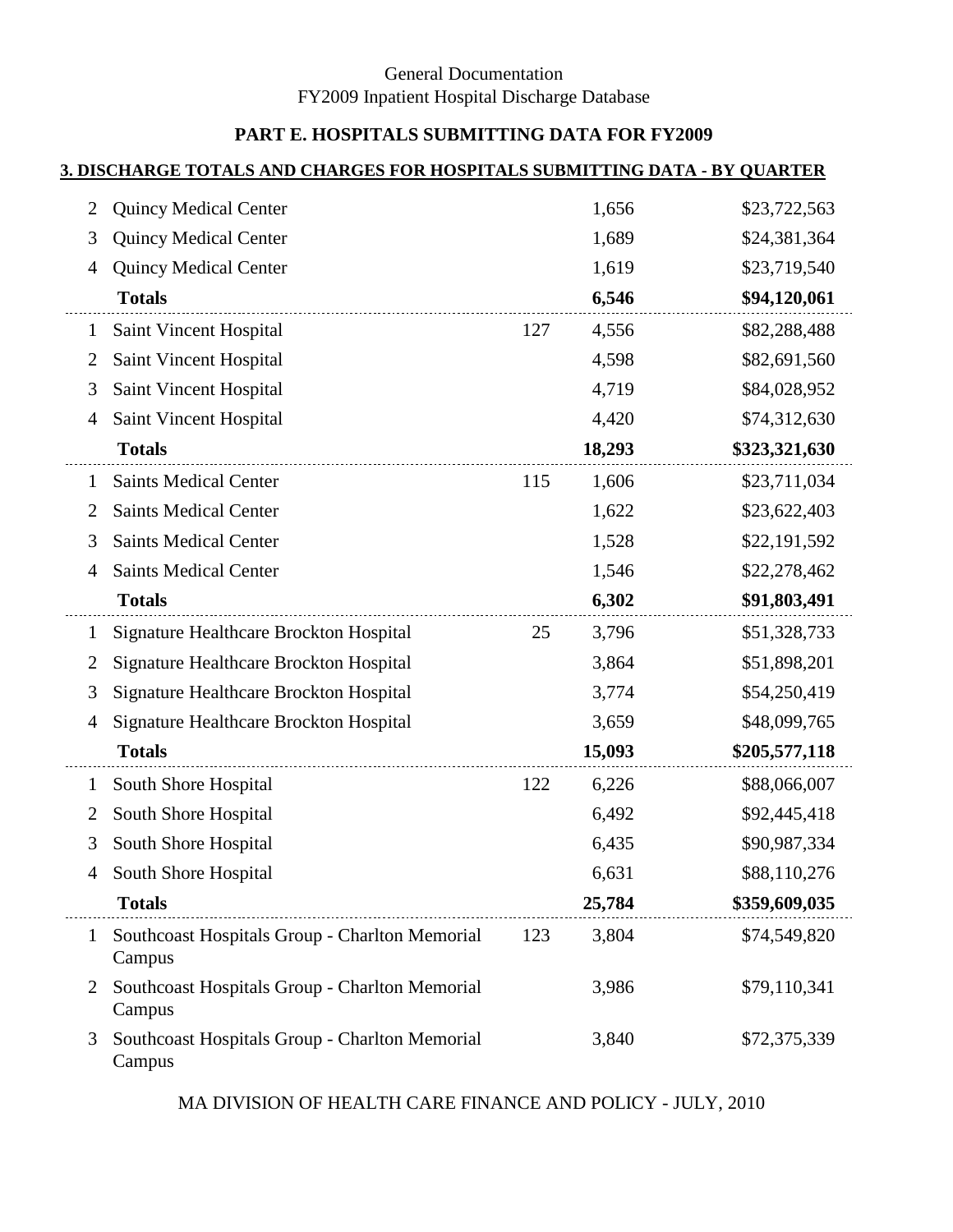# **PART E. HOSPITALS SUBMITTING DATA FOR FY2009**

#### **3. DISCHARGE TOTALS AND CHARGES FOR HOSPITALS SUBMITTING DATA - BY QUARTER**

| 4              | Southcoast Hospitals Group - Charlton Memorial<br>Campus |     | 4,024  | \$69,162,294  |
|----------------|----------------------------------------------------------|-----|--------|---------------|
|                | <b>Totals</b>                                            |     | 15,654 | \$295,197,794 |
| $\mathbf{1}$   | Southcoast Hospitals Group - St. Luke's Campus           | 124 | 4,434  | \$71,425,537  |
| 2              | Southcoast Hospitals Group - St. Luke's Campus           |     | 4,688  | \$75,055,670  |
| 3              | Southcoast Hospitals Group - St. Luke's Campus           |     | 4,546  | \$72,966,010  |
| 4              | Southcoast Hospitals Group - St. Luke's Campus           |     | 4,565  | \$67,102,099  |
|                | <b>Totals</b>                                            |     | 18,233 | \$286,549,316 |
| $\mathbf{1}$   | Southcoast Hospitals Group - Tobey Hospital<br>Campus    | 145 | 1,118  | \$14,667,939  |
| 2              | Southcoast Hospitals Group - Tobey Hospital<br>Campus    |     | 1,200  | \$16,257,164  |
| 3              | Southcoast Hospitals Group - Tobey Hospital<br>Campus    |     | 1,160  | \$15,683,704  |
| 4              | Southcoast Hospitals Group - Tobey Hospital<br>Campus    |     | 1,239  | \$15,964,945  |
|                |                                                          |     |        |               |
|                | <b>Totals</b>                                            |     | 4,717  | \$62,573,752  |
| $\mathbf{1}$   | <b>Sturdy Memorial Hospital</b>                          | 129 | 1,663  | \$20,602,620  |
| 2              | <b>Sturdy Memorial Hospital</b>                          |     | 1,830  | \$24,472,905  |
| 3              | <b>Sturdy Memorial Hospital</b>                          |     | 1,656  | \$22,186,171  |
| 4              | <b>Sturdy Memorial Hospital</b>                          |     | 1,760  | \$22,251,976  |
|                | <b>Totals</b>                                            |     | 6,909  | \$89,513,672  |
| $\mathbf{1}$   | <b>Tufts Medical Center</b>                              | 104 | 4,643  | \$190,547,945 |
| 2              | <b>Tufts Medical Center</b>                              |     | 4,746  | \$198,875,231 |
| 3              | <b>Tufts Medical Center</b>                              |     | 4,937  | \$194,020,371 |
| 4              | <b>Tufts Medical Center</b>                              |     | 5,100  | \$209,537,312 |
|                | <b>Totals</b>                                            |     | 19,426 | \$792,980,859 |
| $\mathbf{1}$   | <b>UMass Marlborough Hospital</b>                        | 133 | 1,017  | \$17,262,532  |
| $\overline{2}$ | <b>UMass Marlborough Hospital</b>                        |     | 1,057  | \$17,501,208  |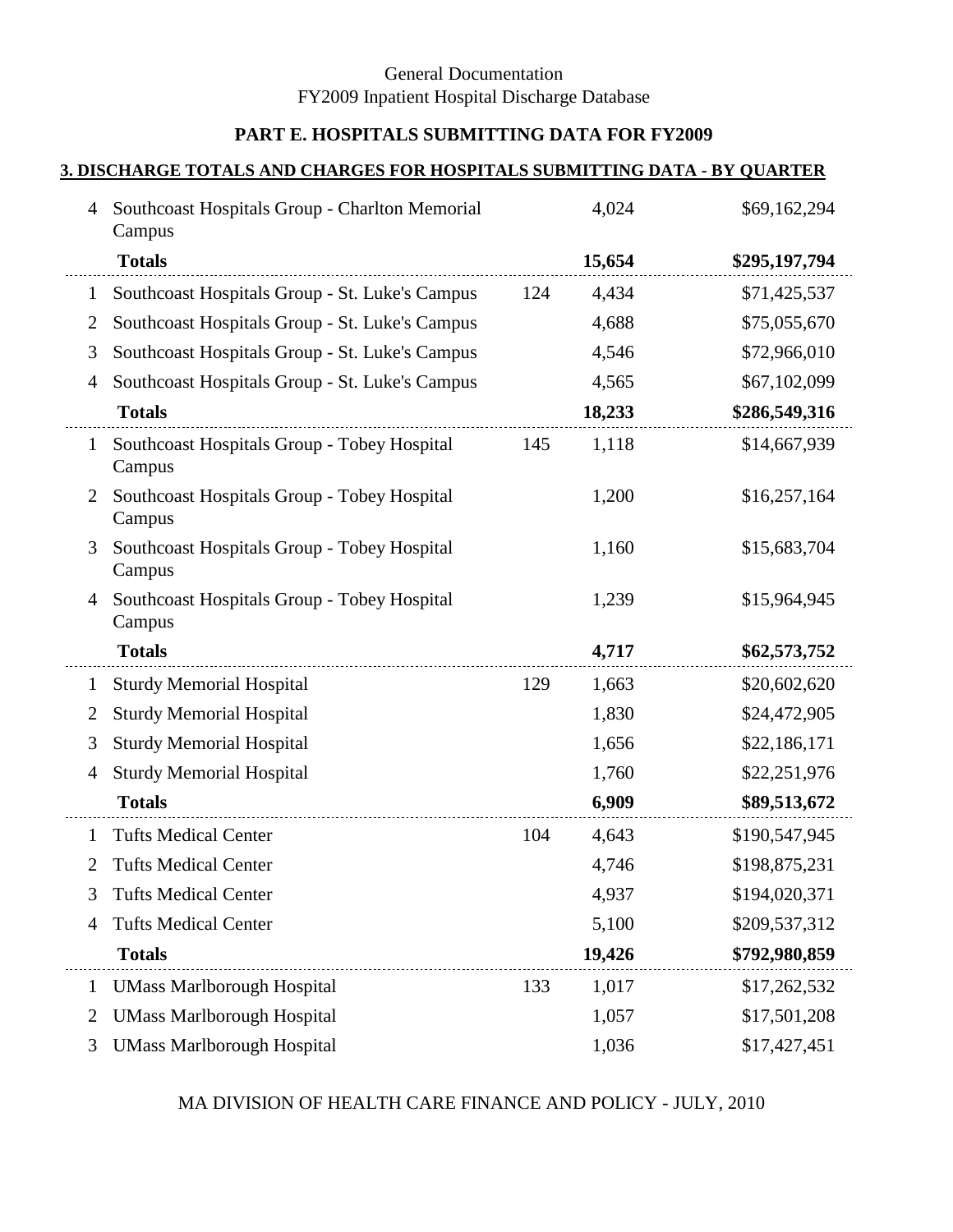# **PART E. HOSPITALS SUBMITTING DATA FOR FY2009**

#### **3. DISCHARGE TOTALS AND CHARGES FOR HOSPITALS SUBMITTING DATA - BY QUARTER**

| 4            | <b>UMass Marlborough Hospital</b>                           |     | 1,047   | \$17,378,399     |
|--------------|-------------------------------------------------------------|-----|---------|------------------|
|              | <b>Totals</b>                                               |     | 4,157   | \$69,569,590     |
| $\mathbf{1}$ | <b>UMass Memorial Medical Center - University</b><br>Campus | 131 | 11,378  | \$396,064,300    |
| 2            | <b>UMass Memorial Medical Center - University</b><br>Campus |     | 11,245  | \$396,643,185    |
| 3            | <b>UMass Memorial Medical Center - University</b><br>Campus |     | 11,800  | \$405,747,758    |
| 4            | <b>UMass Memorial Medical Center - University</b><br>Campus |     | 11,400  | \$415,036,672    |
|              | <b>Totals</b>                                               |     | 45,823  | \$1,613,491,915  |
| 1            | <b>UMass Wing Memorial Hospital</b>                         | 139 | 797     | \$11,502,099     |
| 2            | <b>UMass Wing Memorial Hospital</b>                         |     | 792     | \$11,676,629     |
| 3            | <b>UMass Wing Memorial Hospital</b>                         |     | 822     | \$11,691,314     |
| 4            | <b>UMass Wing Memorial Hospital</b>                         |     | 747     | \$10,534,335     |
|              | <b>Totals</b>                                               |     | 3,158   | \$45,404,377     |
| 1            | Winchester Hospital                                         | 138 | 3,393   | \$27,464,253     |
| 2            | Winchester Hospital                                         |     | 3,711   | \$27,882,196     |
| 3            | Winchester Hospital                                         |     | 3,761   | \$27,855,782     |
| 4            | Winchester Hospital                                         |     | 3,776   | \$27,908,152     |
|              | <b>Totals</b>                                               |     | 14,641  | \$111,110,383    |
|              | <b>GRAND TOTALS</b>                                         |     | 853,447 | \$19,701,271,103 |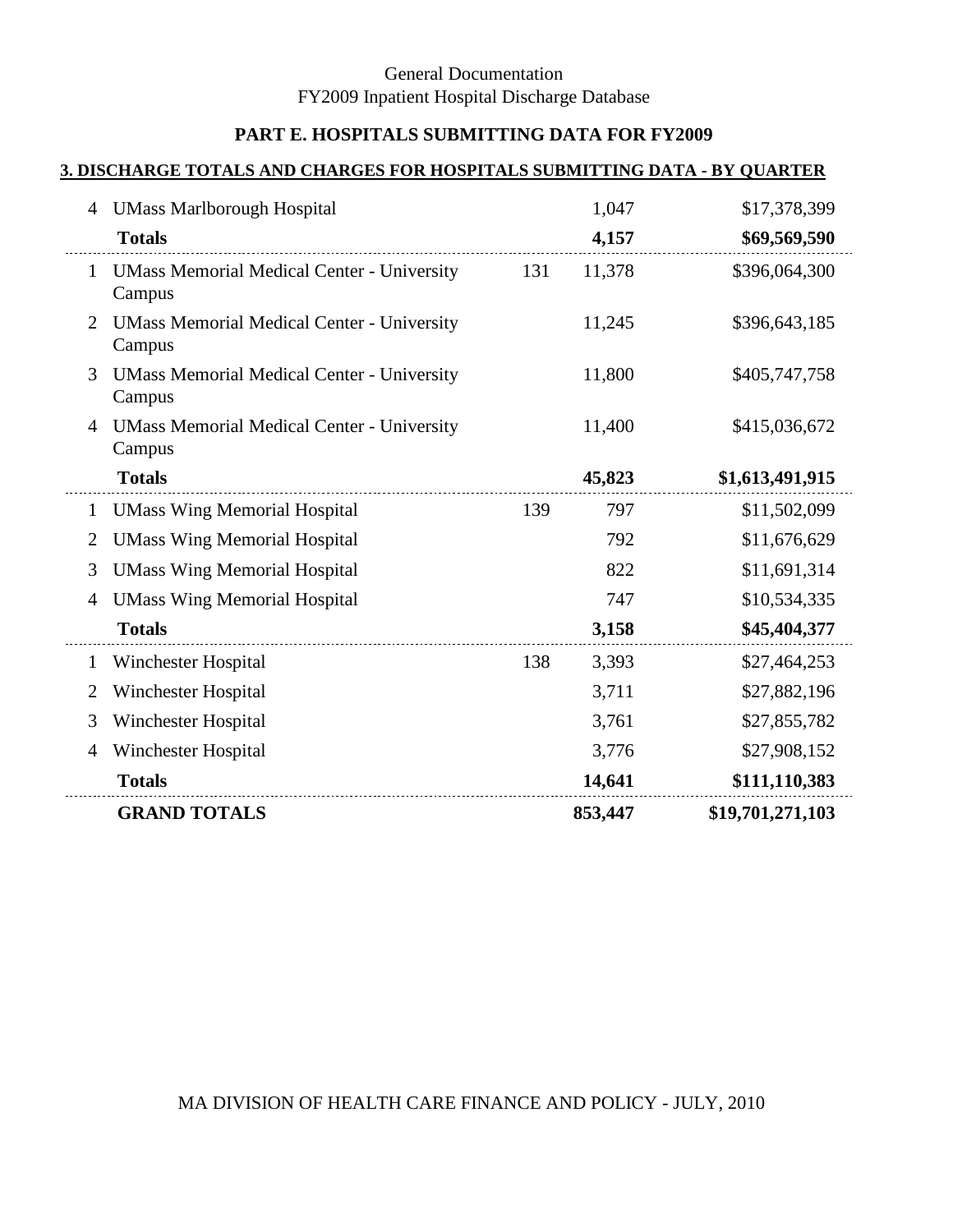#### **PART F. SUPPLEMENTARY INFORMATION**

#### **SUPPLEMENT I. LIST OF TYPE "A" AND TYPE "B" ERRORS**

#### **TYPE "A" ERRORS:**

Record Type Submitter Name Receiver ID DPH Hospital Computer Number Type of Batch Period Starting Date Period Ending Date Medical Record Number Patient Sex Patient Birth Date Admission Date Discharge Date Primary Source of Payment Patient Status Billing Number Primary Payer Type Secondary Payer Type Mother's Medical Record Number Primary National Payer Identification Number Secondary National Payer Identification Number Revenue Code Units of Service Total Charges (by Revenue Code) Principal Diagnosis Code Associate Diagnosis Code  $(I - XIV)$ Number of ANDS Principal Procedure Code Significant Procedure Code I Significant Procedure Code II Significant Procedure Code III-XIV Physical Record Count Record Type 2X Count Record Type 3X Count Record Type 4X Count Record Type 5X Count Record Type 6X Count

Total Charges: Special Services Total Charges: Routine Services Total Charges: Ancillaries Total Charges: (ALL CHARGES) Number of Discharges Total Charges: Accommodations Total Charges: Ancillaries Submitter Employer Identification Number (EIN) Number of Providers on Electronic submission Count of Batches ED Flag Observation Flag HCF Org ID MA Transfer Hospital Org ID Hospital Service Site Reference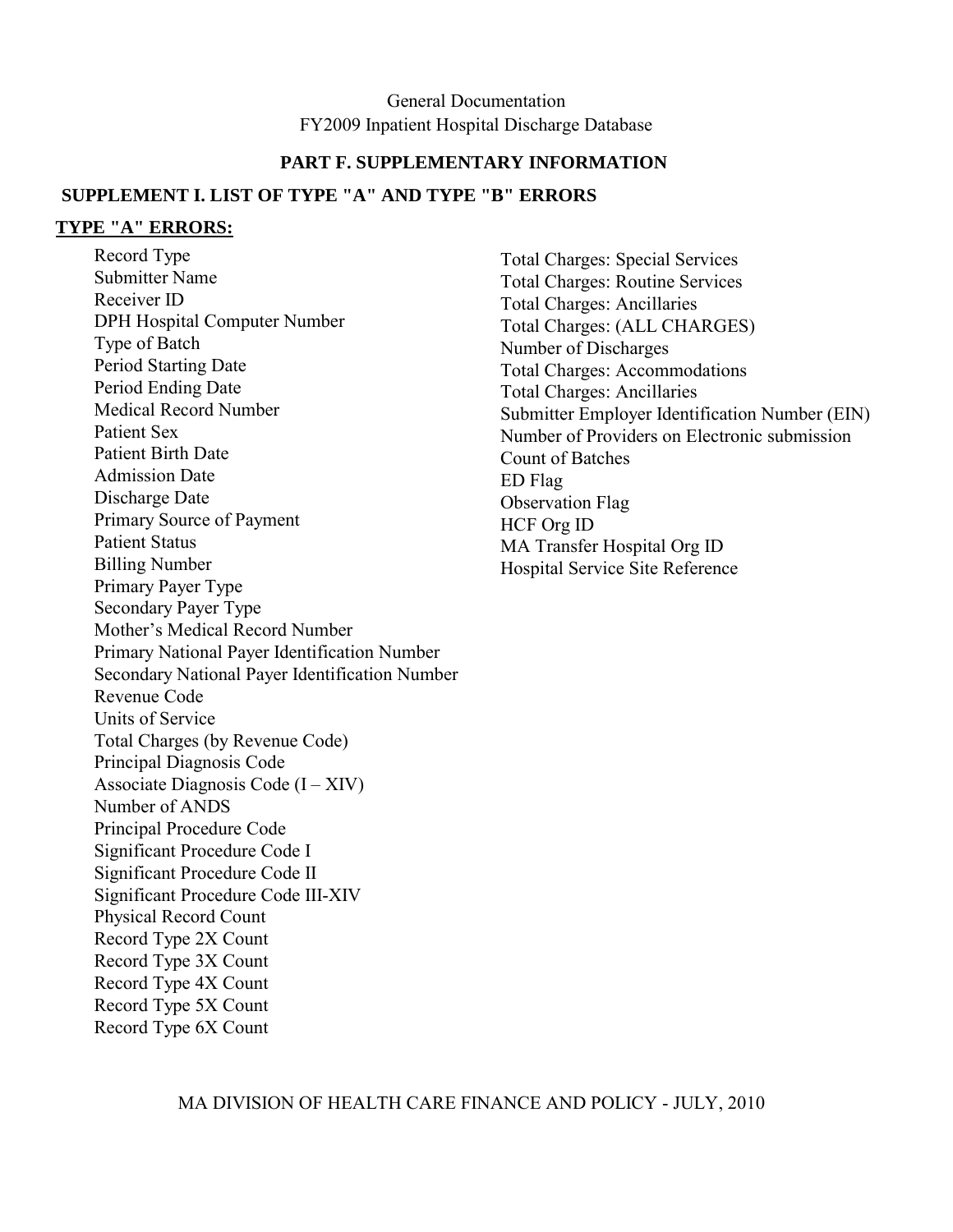### **SUPPLEMENT I. LIST OF TYPE "A" AND TYPE "B" ERRORS**

#### **TYPE "B" ERRORS:**

Patient Race Type of Admission Source of Admission Patient Zip Code Veteran Status Patient Social Security Number Birth Weight - grams Employer Zip Code Mother's Social Security Number Facility Site Number External Cause of Injury Code Attending Physician License Number Operating Physician License Number Other Caregiver Attending Physician National Provider Identifier (NPI) ATT NPI Location Code Operating Physician National Provider Identifier (NPI) Operating NPI Location Code Additional Caregiver National Provider Identified Date of Principal Procedure Date of Significant Procedures (I and II) Race 1, 2, and Other Race Hispanic Indicator Ethnicity 1, 2, and Other Ethnicity Condition Present on Admission Primary Diagnosis, Associate Diagnoses I-XIV, and Primary E-Code Significant Procedure Date Operating Physician for Significant Procedure Permanent Patient Street Address, City/Town, State, Zip Code Patient Country Temporary Patient Street Address, City/Town, State, Zip Code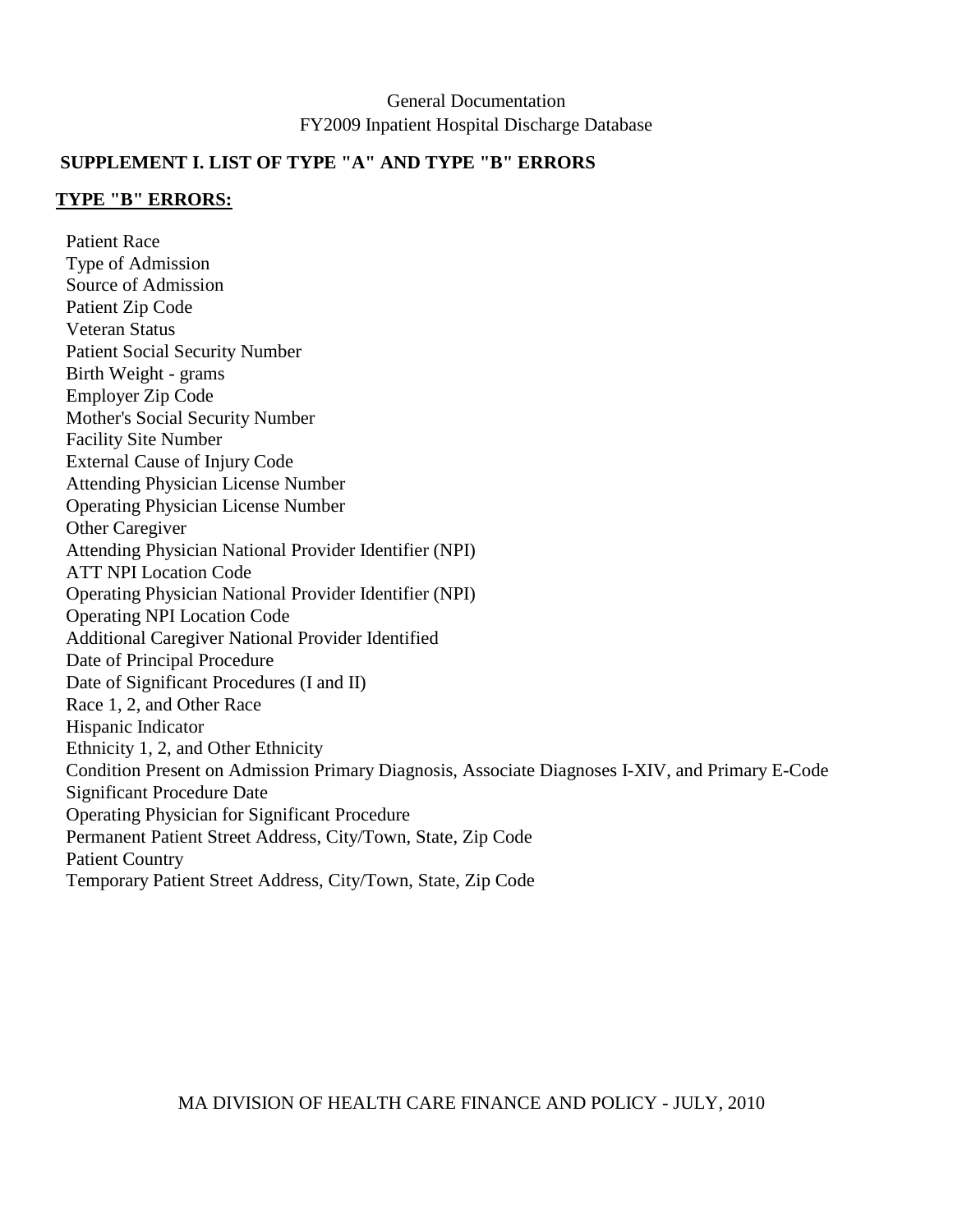The Hospital Verification Report includes the following frequency distribution tables:

Source of Admissions Type of Admissions Discharges by Month Primary Payer Type Patient Disposition Discharges by Gender Discharges by Race Discharges by Race/Ethnicity Discharges by Ethnicity Discharges by Patient Hispanic Indicator Discharges by Age MDC's Listed in Rank Order (APR 20) Top 20 DRGs with Most Total Discharges (APR 20) Length of Stay Ancillary Services by Discharges Routine Accommodation Services by Discharges Special Care Accommodation by Discharges Ancillary Services by Charges Routine Accommodation by Charges Special Care Accommodation Services by Charges Condition Present on Admission

Verification Response Forms: Completed by hospitals after data verification and returned to the DHCFP.

\*NOTE: Hospital discharges has been grouped with 4 groupers: All Patient Version 25.1; All Patient Version 21.0; All Patient Refined Version 26.1; and MS-DRG v26.0 A discharge report showing counts by DRG for CMS v26 MDC and APR v26.1 was supplied to hospitals for verification.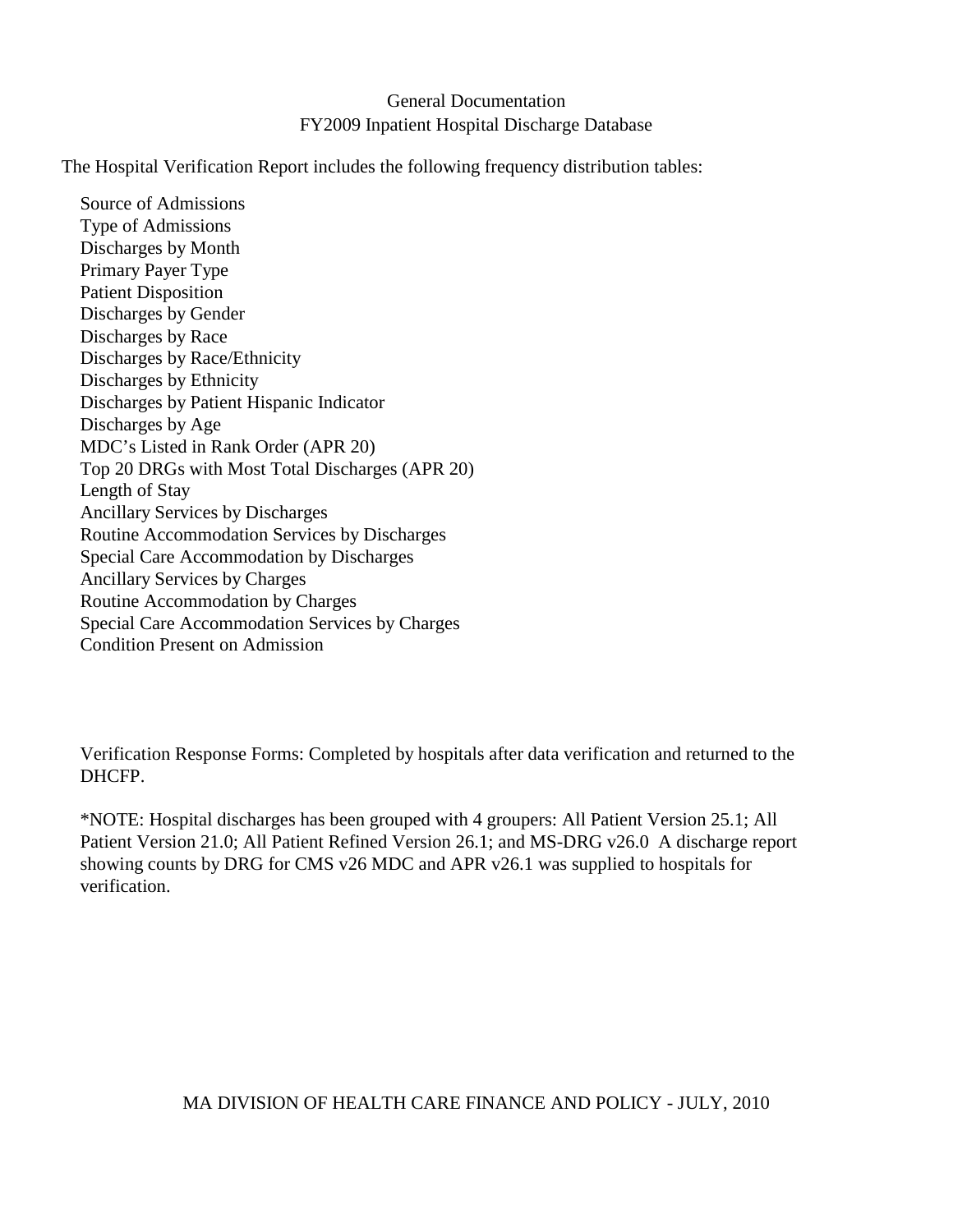# **PART F. SUPPLEMENTARY INFORMATION**

## **SUPPLEMENT II. HOSPITAL ADDRESSES, ORG ID, AND SERVICE SITE ID NUMBERS**

| <b>Current Organization Name</b>                      | <b>Hospital Address</b>                        | ID<br>ORG<br><b>HOSP</b> | ID<br><b>ORG</b><br><b>FILER</b> | <b>SITE</b><br>$NO.*$ |
|-------------------------------------------------------|------------------------------------------------|--------------------------|----------------------------------|-----------------------|
| Anna Jaques Hospital                                  | 25 Highland Ave<br>Newburyport, MA 01950       | $\mathbf{1}$             | $\mathbf{1}$                     | -1                    |
| <b>Athol Memorial Hospital</b>                        | 2033 Main Street<br>Athol, MA 01331            | 2                        | 2                                | 2                     |
| <b>Baystate Franklin Medical Center</b>               | 164 High Street<br>Greenfield, MA 01301        | 5                        | 5                                |                       |
| <b>Baystate Mary Lane Hospital</b>                    | 85 South Street<br>Ware, MA 01082              | 6                        | 6                                |                       |
| <b>Baystate Medical Center</b>                        | 3601 Main Street<br>Springfield, MA 01107-1116 | 4                        | $\overline{4}$                   | $\overline{4}$        |
| <b>Berkshire Medical Center - Berkshire</b><br>Campus | 725 North Street<br>Pittsfield, MA 01201       | 6309                     | $\tau$                           | 7                     |
| <b>Berkshire Medical Center - Hillcrest</b><br>Campus | 165 Tor Court Rd<br>Pittsfield, MA 01201       | 6309                     | $\tau$                           | $\mathsf{C}$          |
| Beth Israel Deaconess Hospital - Needham              | 148 Chestnut Street<br>Needham, MA 02192       | 53                       | 53                               | 53                    |
| <b>Beth Israel Deaconess Medical Center</b>           | 330 Brookline Avenue<br>Boston, MA 02215       | 8702                     | 10                               | 10                    |
| <b>Boston Medical Center</b>                          | 88 East Newton St<br>Boston, MA 02118          | 3107                     | 16                               | 16                    |
| Brigham and Women's Hospital                          | 75 Francis St<br>Boston, MA 02115              | 22                       | 22                               | 22                    |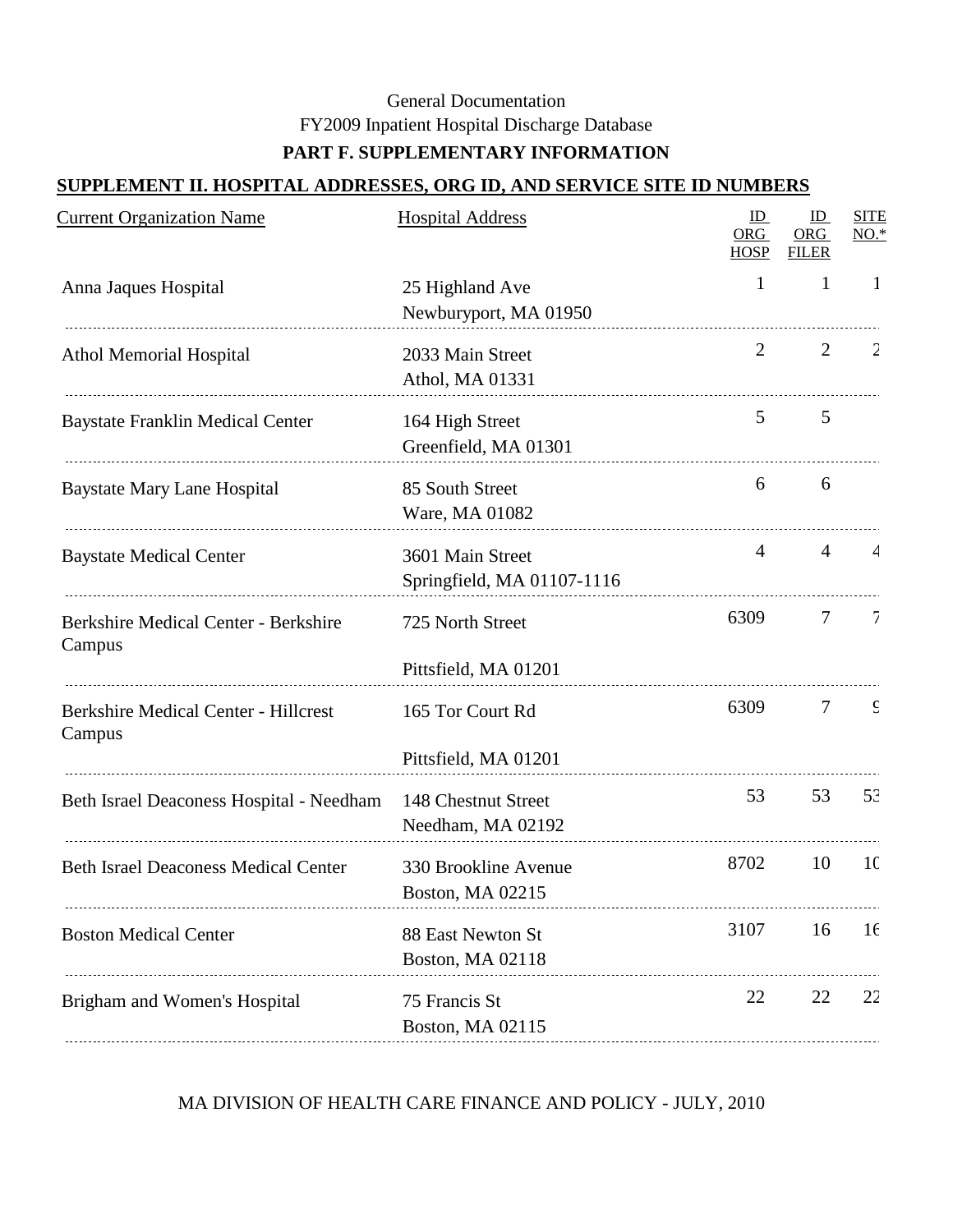# **SUPPLEMENT II. HOSPITAL ADDRESSES, ORG ID, AND SERVICE SITE ID NUMBERS**

| <b>Current Organization Name</b>                            | <b>Hospital Address</b>                        | ID<br>ORG<br><b>HOSP</b> | ID<br>ORG<br><b>FILER</b> | <b>SITE</b><br>$NO.*$ |
|-------------------------------------------------------------|------------------------------------------------|--------------------------|---------------------------|-----------------------|
| Cambridge Health Alliance                                   | 65 Beacon Street<br>Somerville, MA 02143       | 3108                     | 27                        | 27                    |
| Cambridge Health Alliance - Somerville<br>Campus            |                                                | 3108                     | 27                        | 143                   |
| Cambridge Health Alliance - Whidden<br>Memorial             |                                                | 3108                     | 27                        | 142                   |
| Cape Cod Hospital                                           | 27 Park Street<br>Hyannis, MA 02601            | 39                       | 39                        |                       |
| Caritas Carney Hospital                                     | 2100 Dorchester Avenue<br>Dorchester, MA 02124 | 42                       | 42                        |                       |
| Caritas Good Samaritan Medical Center                       | 235 North Pearl Street<br>Brockton, MA 02301   | 8701                     | 62                        |                       |
| Caritas Good Samaritan Medical Ctr -<br>Norcap Lodge Campus | 71 Walnut Avenue<br>Foxboro, MA 02035          | 8701                     | 4460                      |                       |
| Caritas Holy Family Hospital and Medical<br>Center          | 70 East Street<br>Methuen, MA 01844            | 75                       | 75                        |                       |
| Caritas Norwood Hospital                                    | 800 Washington Street<br>Norwood, MA 02062     | 41                       | 41                        |                       |
| Caritas St. Anne's Hospital                                 | 795 Middle Street<br>Fall River, MA 02721      | 114                      | 114                       |                       |
| Caritas St. Elizabeth's Hospital                            | 736 Cambridge Street<br>Brighton, MA 02135     | 126                      | 126                       |                       |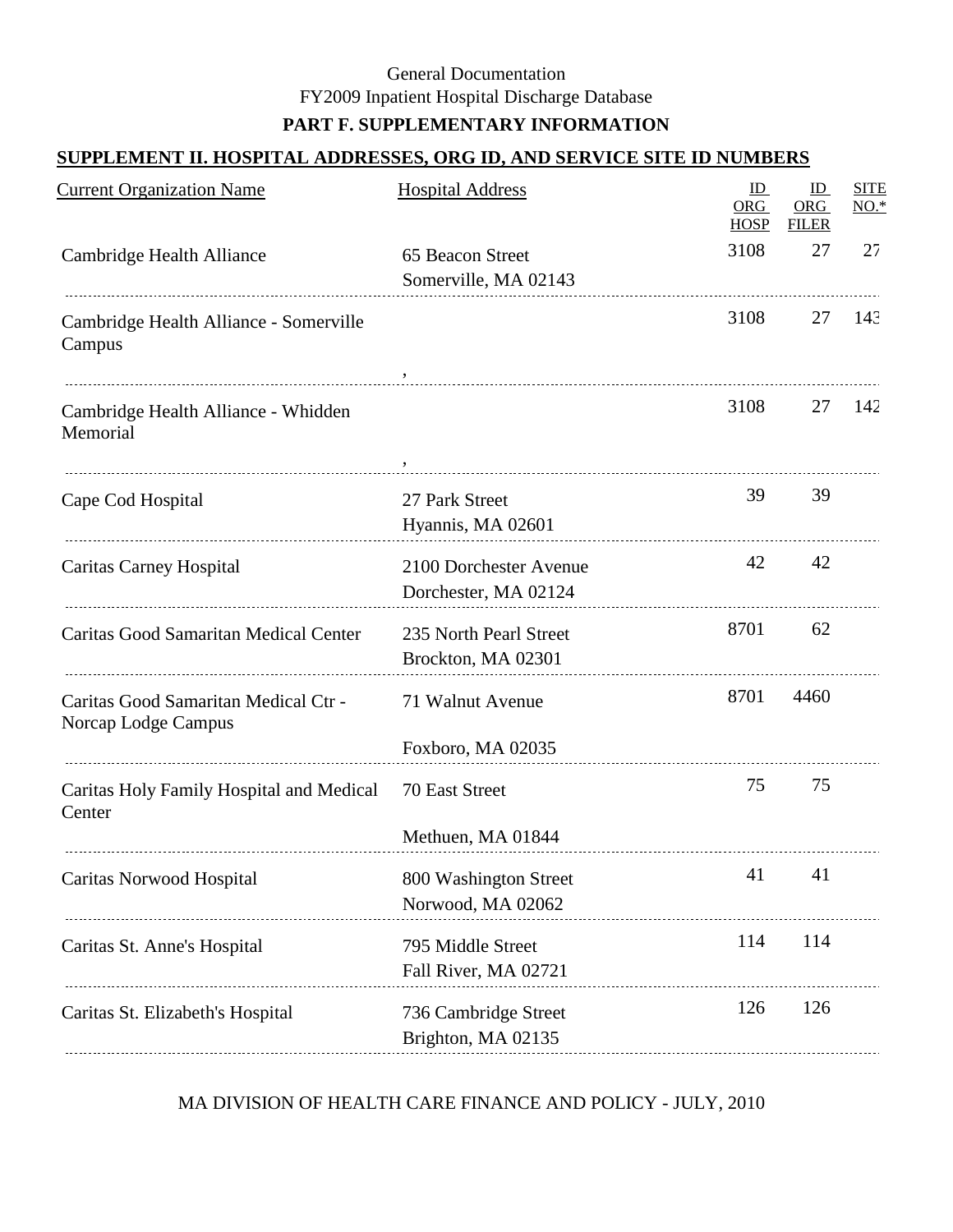# **SUPPLEMENT II. HOSPITAL ADDRESSES, ORG ID, AND SERVICE SITE ID NUMBERS**

| <b>Current Organization Name</b>                              | <b>Hospital Address</b>                                        | ID<br>ORG<br><b>HOSP</b> | ID<br><b>ORG</b><br><b>FILER</b> | <b>SITE</b><br>$NO.*$ |
|---------------------------------------------------------------|----------------------------------------------------------------|--------------------------|----------------------------------|-----------------------|
| Children's Hospital Boston                                    | 300 Longwood Avenue<br>Boston, MA 02115                        | 46                       | 46                               |                       |
| <b>Clinton Hospital</b>                                       | 201 Highland Street<br>Clinton, MA 01510                       | 132                      | 132                              |                       |
| <b>Cooley Dickinson Hospital</b>                              | 30 Locust Street<br>Northampton, MA 01060-5001                 | 50                       | 50                               |                       |
| Dana-Farber Cancer Institute                                  | 44 Binney Street<br>Boston, MA 02115                           | 51                       | 51                               |                       |
| <b>Emerson Hospital</b>                                       | Route 2<br>Concord, MA 01742                                   | 57                       | 57                               |                       |
| <b>Fairview Hospital</b>                                      | 29 Lewis Avenue<br>Great Barrington, MA 01230                  | 8                        | 8                                |                       |
| <b>Falmouth Hospital</b>                                      | 100 Ter Heun Drive<br>Falmouth, MA 02540                       | 40                       | 40                               |                       |
| Faulkner Hospital                                             | 1153 Centre Street<br>Jamaica Plain, MA 02130                  | 59                       | 59                               |                       |
| Hallmark Health System - Lawrence<br><b>Memorial Hospital</b> | 170 Governors Avenue                                           | 3111                     | 66                               |                       |
| Hallmark Health System - Melrose-<br>Wakefield Hospital       | Medford, MA 02155<br>585 Lebanon Street                        | 3111                     | 141                              |                       |
| Harrington Memorial Hospital                                  | Melrose, MA 02176<br>100 South Street<br>Southbridge, MA 01550 | 68                       | 68                               |                       |
| Health Alliance Hospitals, Inc.                               | 600 Hospital Road<br>Leominster, MA 01453-8004                 | 71                       | 71                               |                       |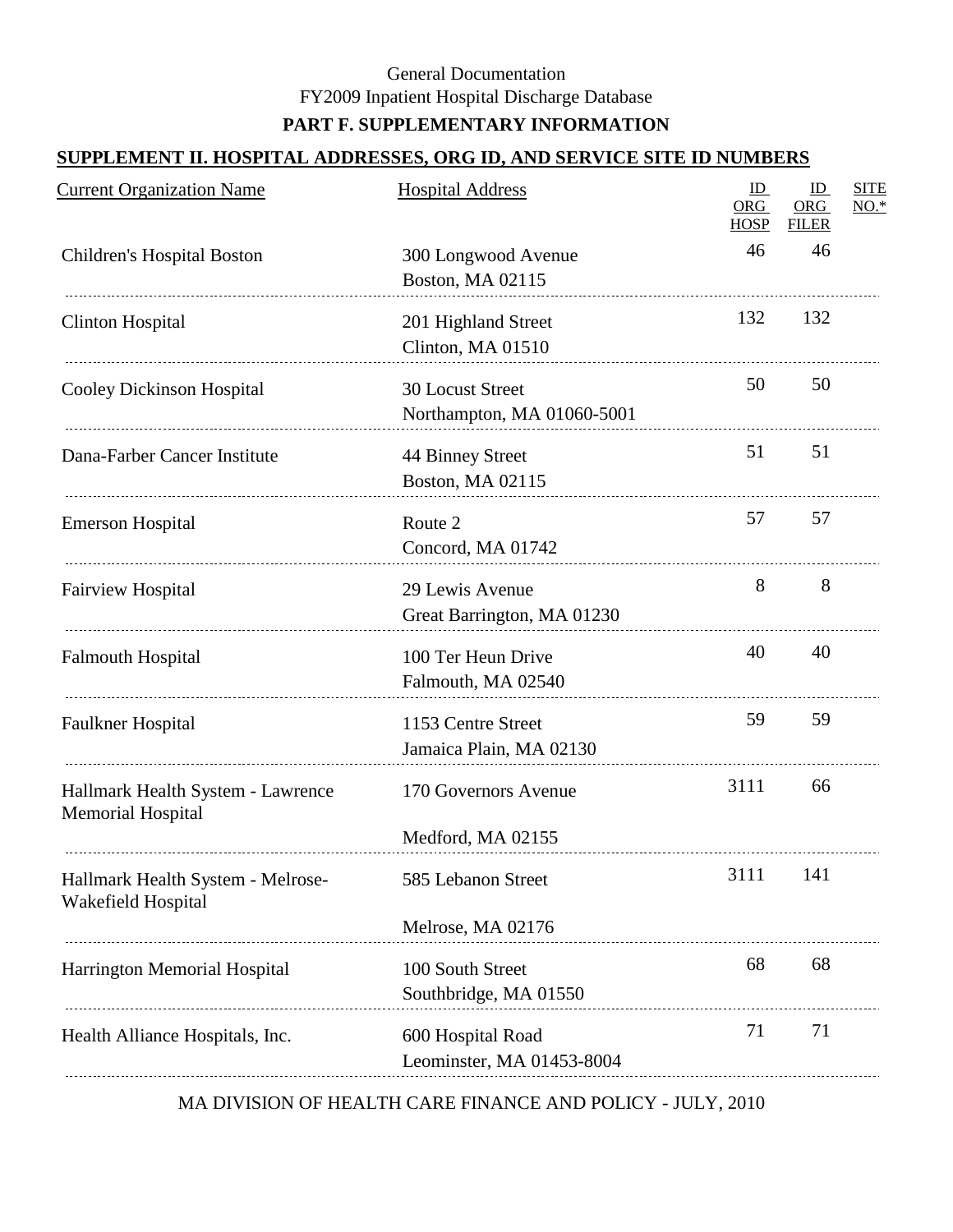# **SUPPLEMENT II. HOSPITAL ADDRESSES, ORG ID, AND SERVICE SITE ID NUMBERS**

| <b>Current Organization Name</b>      | <b>Hospital Address</b>                              | ID<br>ORG<br><b>HOSP</b> | ID<br><b>ORG</b><br><b>FILER</b> | <b>SITE</b><br>$NO.*$ |
|---------------------------------------|------------------------------------------------------|--------------------------|----------------------------------|-----------------------|
| <b>Heywood Hospital</b>               | 242 Green Street<br>Gardner, MA 01440                | 73                       | 73                               |                       |
| Holyoke Medical Center                | 575 Beech Street<br>Holyoke, MA 01040                | 77                       | 77                               |                       |
| <b>Hubbard Regional Hospital</b>      | 340 Thompson Road<br>Webster, MA 01570               | 78                       | 78                               |                       |
| Jordan Hospital                       | 275 Sandwich Street<br>Plymouth, MA 02360            | 79                       | 79                               |                       |
| Kindred Hospital - Boston             | 1515 Commonwealth Avenue<br>Boston, MA 02135         | 136                      | 136                              |                       |
| Kindred Hospital - North Shore        | 15 King St<br>Peabody, MA 01960                      | 135                      | 135                              |                       |
| Lahey Clinic - Burlington Campus      | 41 Mall Road<br>Burlington, MA 01805                 | 6546                     | 81                               | 81                    |
| Lawrence General Hospital             | <b>One General Street</b><br>Lawrence, MA 01842-0389 | 83                       | 83                               |                       |
| Lowell General Hospital               | 295 Varnum Avenue<br>Lowell, MA 01854                | 85                       | 85                               |                       |
| Martha's Vineyard Hospital            | <b>Linton Lane</b><br>Oak Bluffs, MA 02557           | 88                       | 88                               |                       |
| Massachusetts Eye and Ear Infirmary   | 243 Charles Street<br>Boston, MA 02114-3096          | 89                       | 89                               |                       |
| <b>Massachusetts General Hospital</b> | 55 Fruit Street<br>Boston, MA 02114                  | 91                       | 91                               |                       |
|                                       |                                                      |                          |                                  |                       |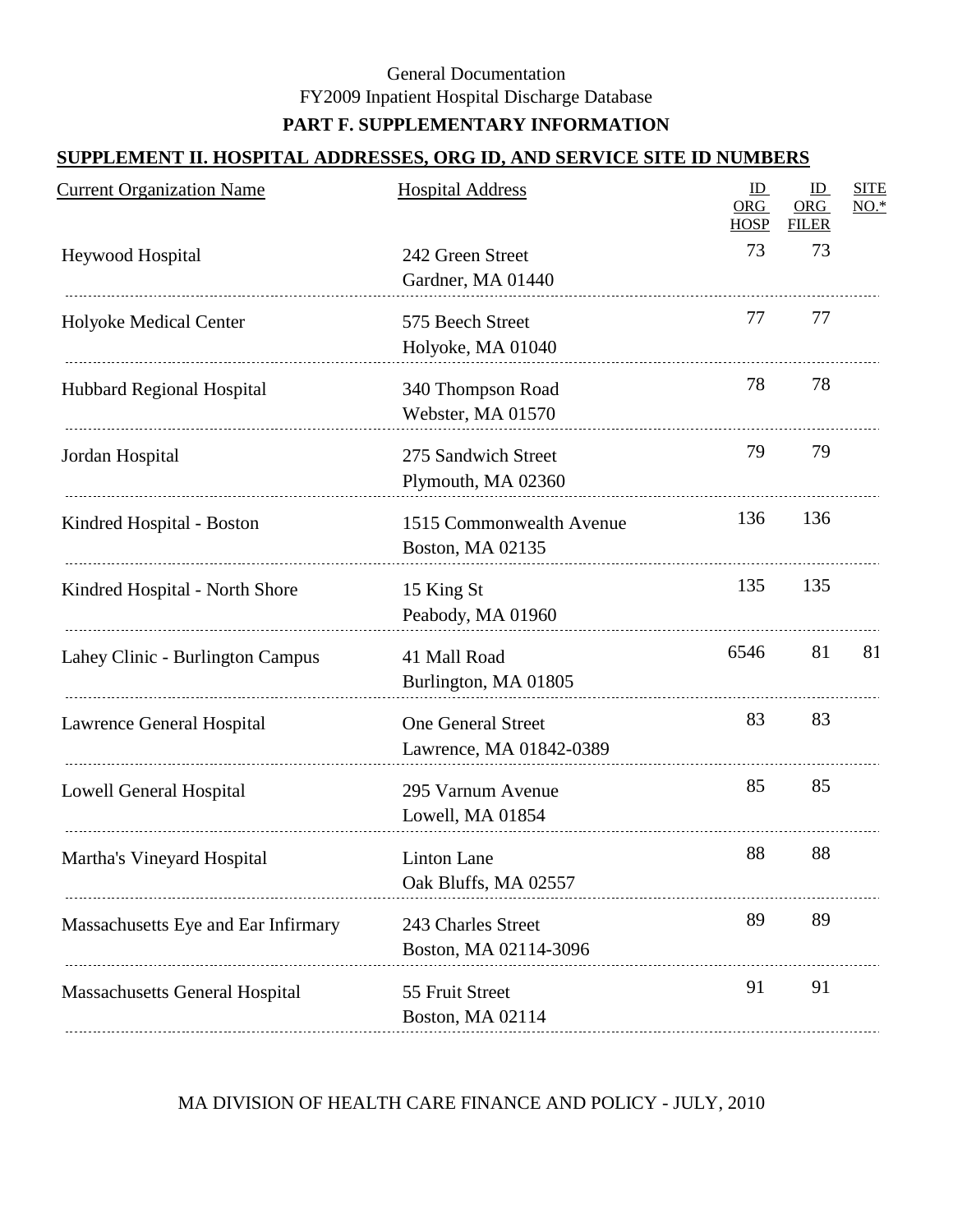# **SUPPLEMENT II. HOSPITAL ADDRESSES, ORG ID, AND SERVICE SITE ID NUMBERS**

| <b>Current Organization Name</b>                           | <b>Hospital Address</b>                        | ID<br>ORG<br><b>HOSP</b> | ID<br><b>ORG</b><br><b>FILER</b> | <b>SITE</b><br>$NO.*$ |
|------------------------------------------------------------|------------------------------------------------|--------------------------|----------------------------------|-----------------------|
| Mercy Medical Center - Providence Campus 1233 Main St      | Holyoke, MA 01040                              | 6547                     | 118                              | 118                   |
| Mercy Medical Center - Springfield Campus 271 Carew Street | Springfield, MA 01102                          | 6547                     | 119                              |                       |
| Merrimack Valley Hospital                                  | 140 Lincoln Avenue<br>Haverhill, MA 01830-6798 | 70                       | 70                               |                       |
| <b>MetroWest Medical Center</b>                            | 115 Lincoln Street<br>Framingham, MA 01701     | 3110                     | 49                               | 49                    |
| Milford Regional Medical Center                            | 14 Prospect Street<br>Milford, MA 01757        | 97                       | 97                               |                       |
| Milton Hospital                                            | 199 Reedsdale Rd<br>Milton, MA 02186           | 98                       | 98                               |                       |
| Morton Hospital                                            | 88 Washington St<br>Taunton, MA 02780          | 99                       | 99                               |                       |
| Mount Auburn Hospital                                      | 330 Mt. Auburn St.<br>Cambridge, MA 02238      | 100                      | 100                              |                       |
| Nantucket Cottage Hospital                                 | 57 Prospect St<br>Nantucket, MA 02554          | 101                      | 101                              |                       |
| Nashoba Valley Medical Center                              | 200 Groton Road<br>Ayer, MA 01432              | 52                       | 52                               | 52                    |
| <b>New England Baptist Hospital</b>                        | 125 Parker Hill Avenue<br>Boston, MA 02120     | 103                      | 103                              |                       |
| <b>Newton Wellesley Hospital</b>                           | 2014 Washington St<br>Newton, MA 02162         | 105                      | 105                              |                       |
|                                                            |                                                |                          |                                  |                       |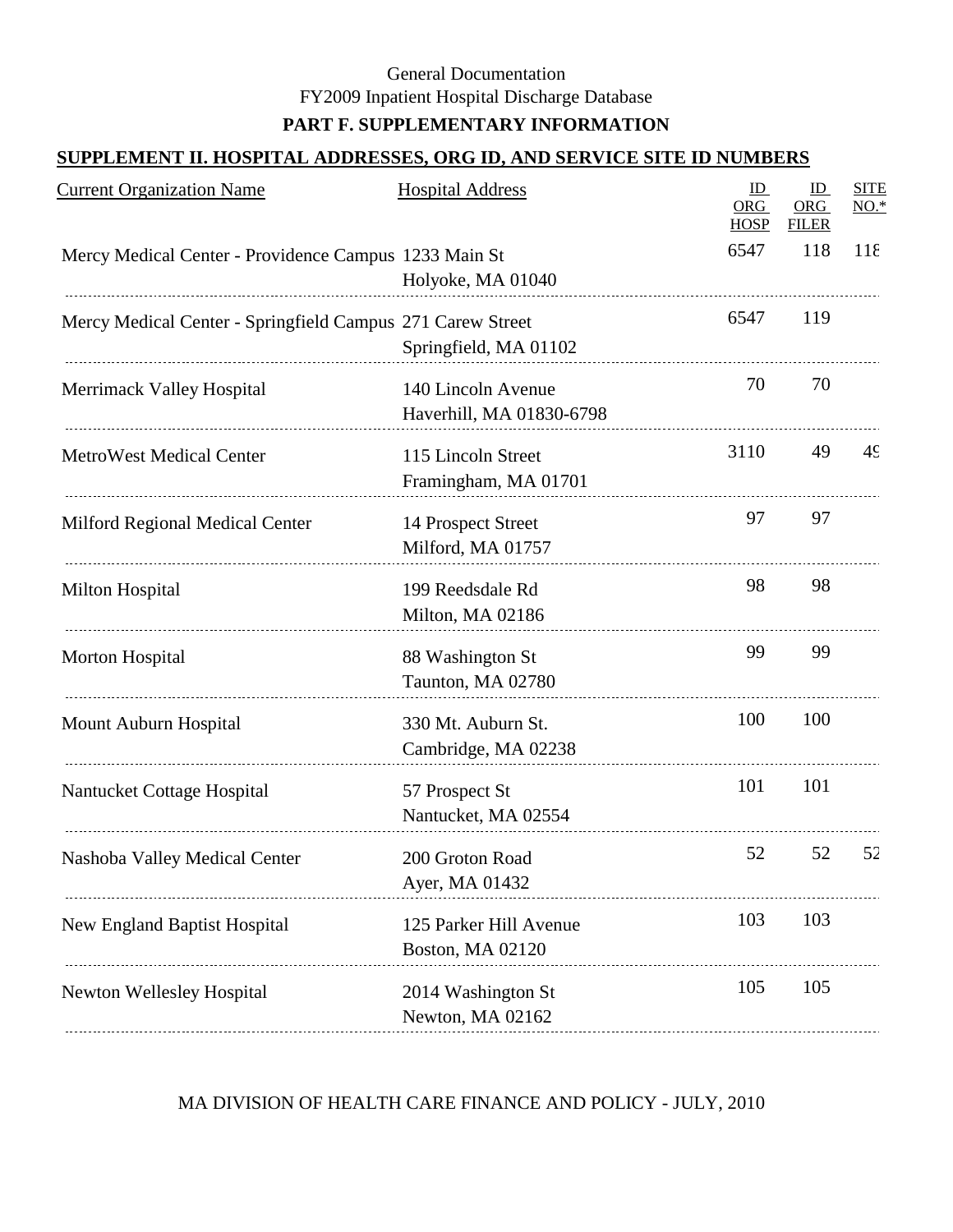#### **SUPPLEMENT II. HOSPITAL ADDRESSES, ORG ID, AND SERVICE SITE ID NUMBERS**

| <b>Current Organization Name</b>                                | <b>Hospital Address</b>                         | ID<br>ORG<br><b>HOSP</b> | ID<br><b>ORG</b><br><b>FILER</b> | <b>SITE</b><br>$NO.*$ |
|-----------------------------------------------------------------|-------------------------------------------------|--------------------------|----------------------------------|-----------------------|
| Noble Hospital                                                  | 115 West Silver Street<br>Westfield, MA 01086   | 106                      | 106                              |                       |
| North Adams Regional Hospital                                   | <b>Hospital Avenue</b><br>North Adams, MA 02147 | 107                      | 107                              |                       |
| North Shore Medical Center, Inc.                                | 81 Highland Avenue<br>Salem, MA 01970           | 345                      | 116                              | 116                   |
| Northeast Health Systems - Beverly                              | 85 Herrick Street<br>Beverly, MA 01915          | 3112                     | 110                              |                       |
| Northeast Health Systems - Addison Gilbert 298 Washington St    | Gloucester, MA 01930                            | 3112                     | 109                              |                       |
| <b>Quincy Medical Center</b>                                    | 114 Whitwell Street<br>Quincy, MA 02169         | 112                      | 112                              |                       |
| Saint Vincent Hospital                                          | 20 Worcester Ctr. Blvd.<br>Worcester, MA 01608  | 127                      | 127                              |                       |
| <b>Saints Memorial Medical Center</b>                           | One Hospital Drive<br>Lowell, MA 01852          | 115                      | 115                              |                       |
| Signature Healthcare Brockton Hospital                          | 680 Centre Street<br>Brockton, MA 02402         | 25                       | 25                               | 25                    |
| South Shore Hospital                                            | 55 Fogg Road<br>South Weymouth, MA 02190        | 122                      | 122                              |                       |
| Southcoast Hospitals Group - Charlton<br><b>Memorial Campus</b> | 363 Highland Avenue                             | 3113                     | 123                              |                       |
| Southcoast Hospitals Group - St. Luke's                         | Fall River, MA 02720<br>101 Page Street         | 3113                     | 124                              |                       |
| Campus                                                          | New Bedford, MA 02740                           |                          |                                  |                       |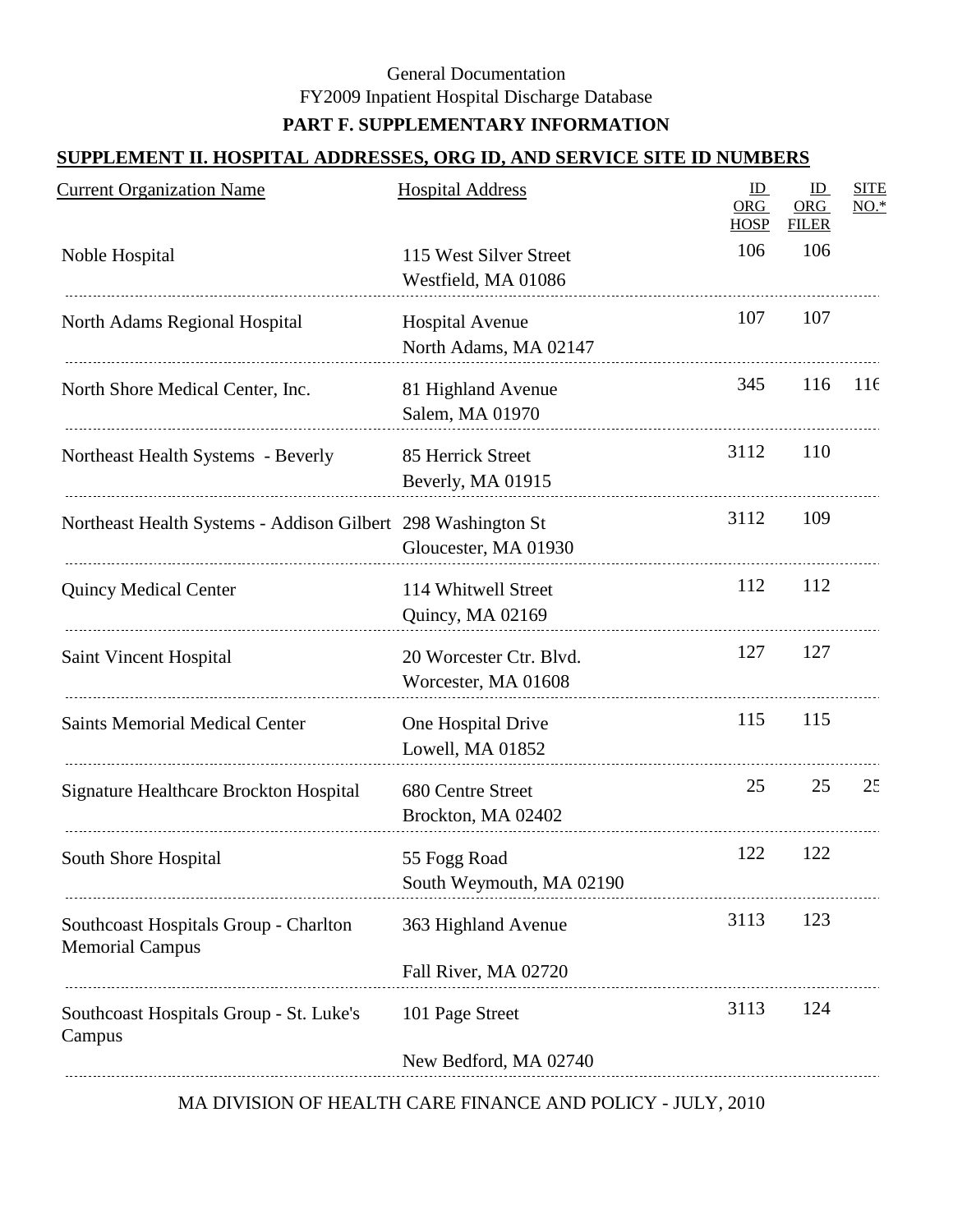#### **SUPPLEMENT II. HOSPITAL ADDRESSES, ORG ID, AND SERVICE SITE ID NUMBERS**

| <b>Current Organization Name</b>                             | <b>Hospital Address</b>                       | ID<br>ORG<br><b>HOSP</b> | ID<br><b>ORG</b><br><b>FILER</b> | <b>SITE</b><br>$NO.*$ |
|--------------------------------------------------------------|-----------------------------------------------|--------------------------|----------------------------------|-----------------------|
| Southcoast Hospitals Group - Tobey<br><b>Hospital Campus</b> | 43 High Street                                | 3113                     | 145                              |                       |
|                                                              | Wareham, MA 02571                             |                          |                                  |                       |
| <b>Sturdy Memorial Hospital</b>                              | 211 Park Street<br>Attleboro, MA 02703        | 129                      | 129                              |                       |
| <b>Tufts Medical Center</b>                                  | 750 Washington Street<br>Boston, MA 02111     | 104                      | 104                              |                       |
| <b>UMass. Marlborough Hospital</b>                           | 57 Union Street<br>Marlborough, MA 01752-9981 | 133                      | 133                              |                       |
| <b>UMass. Memorial Medical Center</b>                        | 120 Front Street<br>Worcester, MA 01608       | 3115                     | 131                              | 130                   |
| <b>UMass. Wing Memorial Hospital</b>                         | 40 Wright Street<br>Palmer, MA 01069-1187     | 139                      | 139                              |                       |
| Winchester Hospital                                          | 41 Highland Avenue<br>Winchester, MA 01890    | 138                      | 138                              |                       |
|                                                              |                                               |                          |                                  |                       |

\* For data users trying to identify specific care sites, use site number. However, if site number is blank, use IdOrgFiler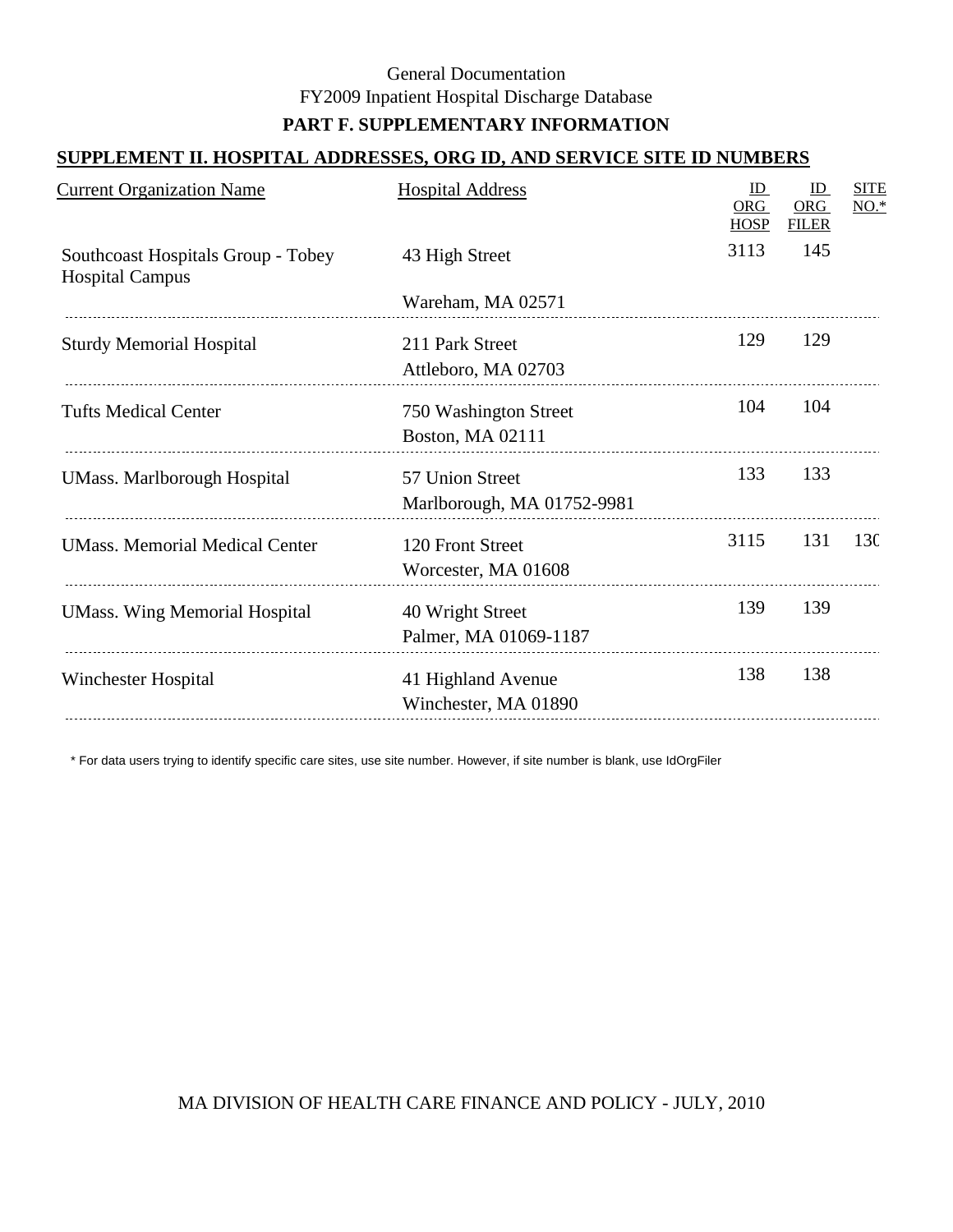# **PART F. SUPPLEMENTARY INFORMATION**

#### **SUPPLEMENT III. MERGERS, NAME CHANGES, CLOSURES, CONVERSIONS, AND NON-ACUTE CARE HOSPITALS**

#### **MERGERS - ALPHABETICAL LIST**

| Name of<br><b>New Entity</b>                                                                                                                                                                                                                                                                                                                                                                                          | <b>Names of</b><br><b>Original Entities</b>                                                                                                                                                                    | <b>DATE</b>            |
|-----------------------------------------------------------------------------------------------------------------------------------------------------------------------------------------------------------------------------------------------------------------------------------------------------------------------------------------------------------------------------------------------------------------------|----------------------------------------------------------------------------------------------------------------------------------------------------------------------------------------------------------------|------------------------|
| <b>Berkshire Health System</b>                                                                                                                                                                                                                                                                                                                                                                                        | -Berkshire Medical Center<br>-Hillcrest Hospital<br>-Fairview Hospital                                                                                                                                         | <b>July 1996</b>       |
| <b>Beth Israel Deaconess Medical Center</b>                                                                                                                                                                                                                                                                                                                                                                           | -Beth Israel Hospital<br>-N.E. Deaconess Hospital                                                                                                                                                              | October<br>1996        |
| <b>Boston Medical Center</b>                                                                                                                                                                                                                                                                                                                                                                                          | -Boston University Med. Ctr.<br>-Boston City Hospital<br>-Boston Specialty/Rehab                                                                                                                               | $\overline{July}$ 1996 |
| Cambridge Health Alliance<br><b>NOTE:</b> As of July 2001, Cambridge Health<br>Alliance included Cambridge, Somerville,<br>Whidden, & Malden's 42 Psych beds. Malden<br>now closed. Cambridge & Somerville<br>submitted data separately in the past. This year<br>they are submitting under one name. In future<br>years, they may use the Facility Site Number to<br>identify each individual facility's discharges. | -Cambridge Hospital<br>-Somerville Hospital                                                                                                                                                                    | <b>July 1996</b>       |
| Good Samaritan Medical Center                                                                                                                                                                                                                                                                                                                                                                                         | -Cardinal Cushing Hospital<br>-Goddard Memorial                                                                                                                                                                | October<br>1993        |
| <b>Hallmark Health Systems</b><br><b>NOTE:</b> As of July 2001 includes only<br>Lawrence Memorial & Melrose-Wakefield                                                                                                                                                                                                                                                                                                 | -Lawrence Memorial<br>-Hospital Malden Hospital<br>-Unicare Health Systems<br>(Note: Unicare was formed in<br>July 1996 as a result of the<br>merger of Melrose-Wakefield<br>and Whidden Memorial<br>Hospital) | October<br>1997        |
| Health Alliance Hospitals, Inc.                                                                                                                                                                                                                                                                                                                                                                                       | -Burbank Hospital<br>-Leominster Hospital                                                                                                                                                                      | November<br>1994       |
| Hubbard Regional Hospital. Closed as<br>of May 1, 2009.                                                                                                                                                                                                                                                                                                                                                               |                                                                                                                                                                                                                | <b>May 2009</b>        |
| <b>Lahey Clinic</b>                                                                                                                                                                                                                                                                                                                                                                                                   | -Lahey<br>-Hitchcock (NH)                                                                                                                                                                                      | January<br>1995        |
| Medical Center of Central<br><b>Massachusetts</b>                                                                                                                                                                                                                                                                                                                                                                     | -Holden District Hospital<br>-Worcester Hahnemann<br>-Worcester Memorial                                                                                                                                       | October<br>1989        |
| MetroWest Medical Center                                                                                                                                                                                                                                                                                                                                                                                              | -Leonard Morse Hospital<br>-Framingham Union                                                                                                                                                                   | January<br>1992        |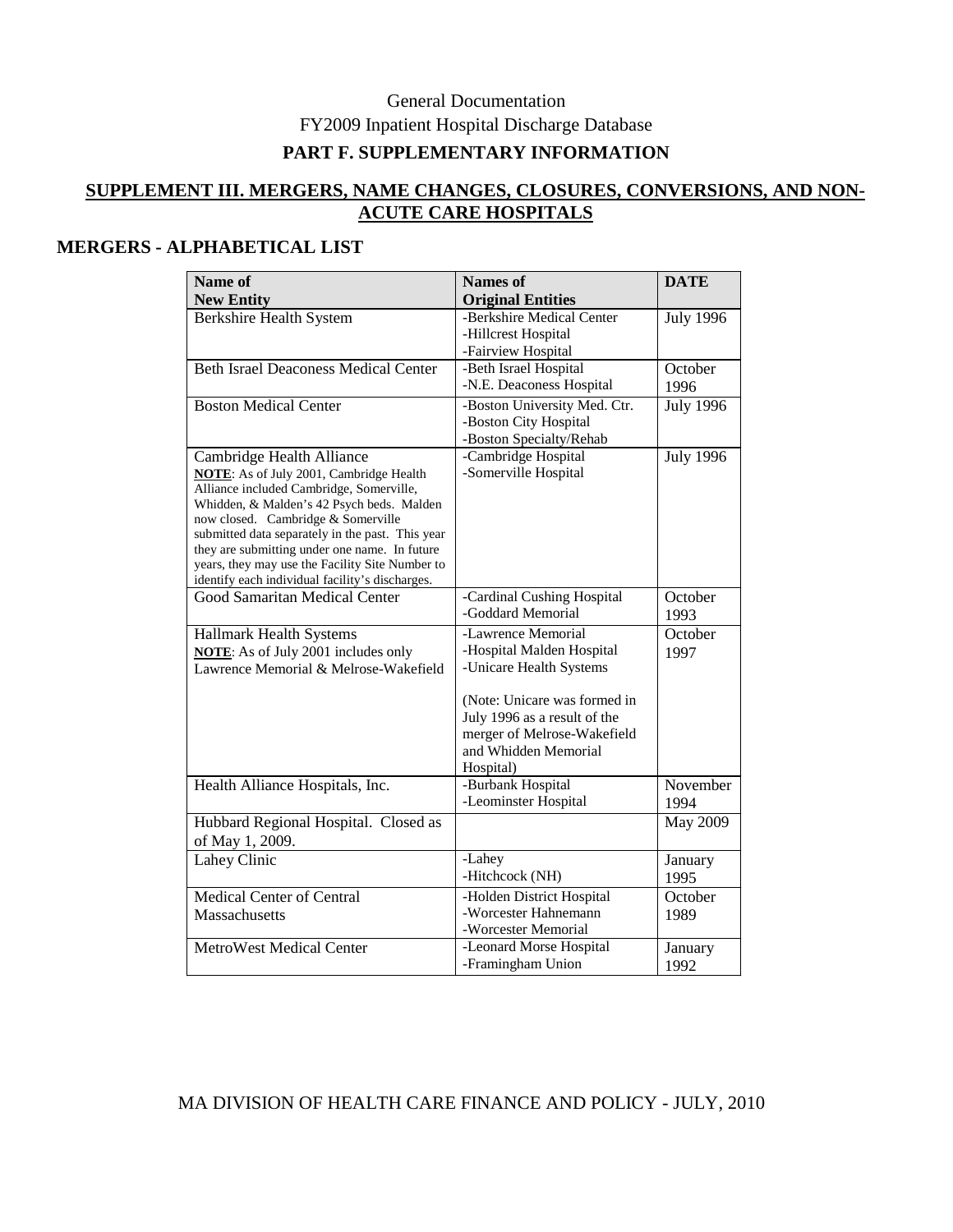# **SUPPLEMENT IV. MERGERS, NAME CHANGES, CLOSURES, CONVERSIONS, AND NON-ACUTE CARE HOSPITALS**

# **MERGERS - ALPHABETICAL LIST**

| Name of                               | Names of                       | <b>Date</b> |
|---------------------------------------|--------------------------------|-------------|
| <b>New Entity</b>                     | <b>Original Entities</b>       |             |
| Northeast Health Systems              | -Beverly Hospital              | October     |
|                                       | -Addison Gilbert Hospital      | 1996        |
| North Shore Medical Center            | -North Shore Medical Center    | March       |
|                                       | (dba Salem Hospital) and       | 2004        |
|                                       | -Union Hospital                |             |
|                                       | <b>NOTES:</b>                  |             |
|                                       | 1. Salem Hospital merged with  |             |
|                                       | North Shore Children's         |             |
|                                       | Hospital in April 1988         |             |
|                                       | 2. Lynn Hospital merged with   |             |
|                                       | Union Hospital in 1986 to form |             |
|                                       | Atlanticare                    |             |
| <b>Saints Memorial Medical Center</b> | -St. John's Hospital           | October     |
|                                       | -St. Joseph's Hospital         | 1992        |
| Sisters of Providence Health System   | -Mercy Medical Center          | June 1997   |
|                                       | -Providence Hospital           |             |
| <b>Southcoast Health Systems</b>      | -Charlton Memorial Hospital    | June 1996   |
|                                       | -St. Luke's Hospital           |             |
|                                       | -Tobey Hospital                |             |
| <b>UMass. Memorial Medical Center</b> | -UMMC                          | April       |
|                                       | -Memorial                      | 1999        |
|                                       | -Memorial-Hahnemann            |             |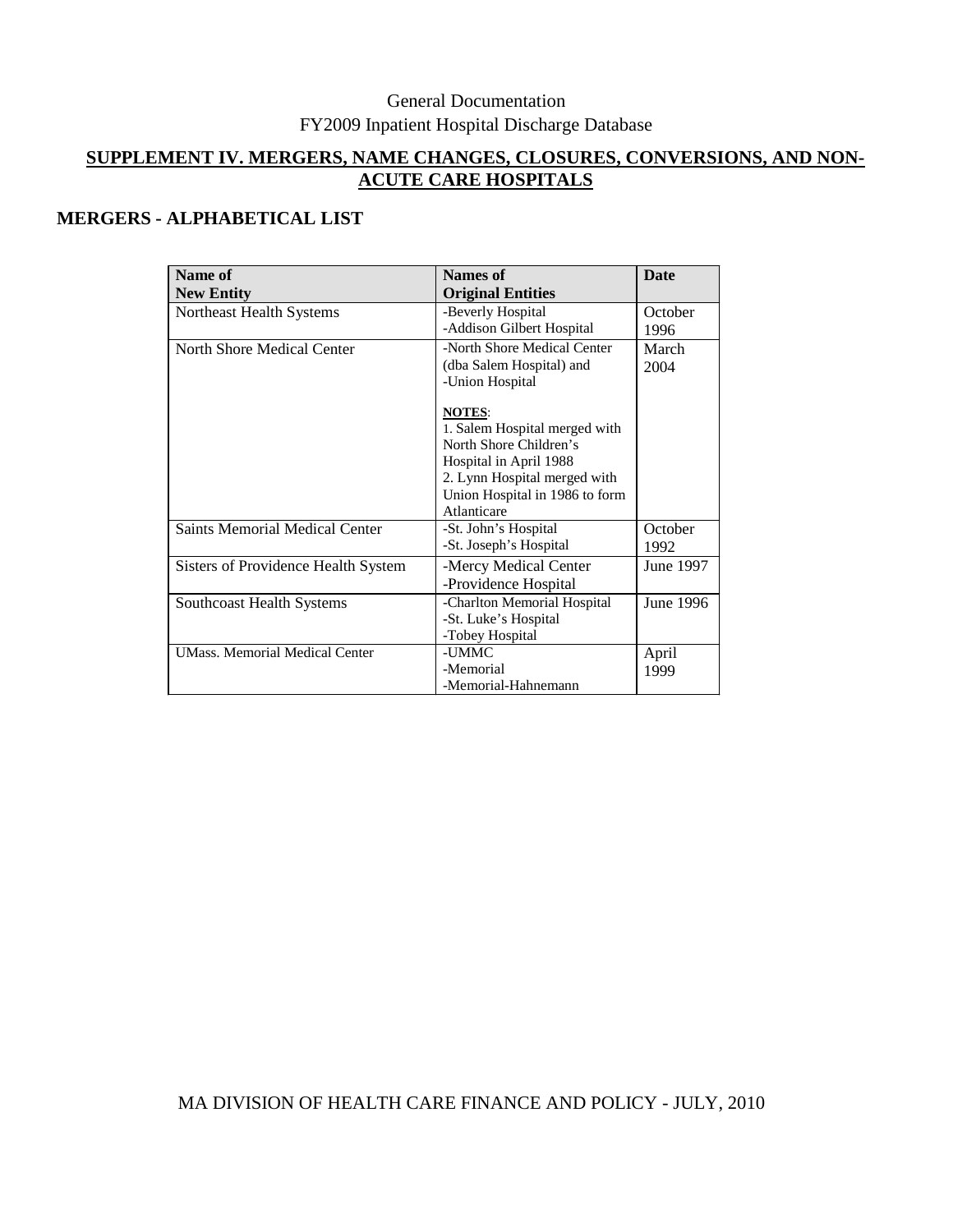# **SUPPLEMENT IV. MERGERS, NAME CHANGES, CLOSURES, CONVERSIONS, AND NON-ACUTE CARE HOSPITALS**

## **NAME CHANGES**

| <b>Name of New Entity</b>             | <b>Original Entities</b>          | Date                               |
|---------------------------------------|-----------------------------------|------------------------------------|
| <b>Baystate Mary Lane</b>             | Mary Lane Hospital                |                                    |
| <b>Beth Israel Deaconess Medical</b>  | -Beth Israel Hospital             |                                    |
| Center                                | -New England Deaconess Hospital   |                                    |
| <b>Beth Israel Deaconess Needham</b>  | -Glover Memorial                  | <b>July 2002</b>                   |
|                                       | -Deaconess-Glover Hospital        |                                    |
| <b>Boston Medical Center -</b>        | <b>Boston City Hospital</b>       |                                    |
| Harrison Avenue Campus                | University Hospital               |                                    |
| <b>Boston Regional Medical Center</b> | New England Memorial Hospital     | Now Closed.                        |
| Cambridge Health Alliance -           | Cambridge Hospital                |                                    |
| (now includes Cambridge,              | Somerville Hospital               |                                    |
| Somerville & Whidden)                 |                                   |                                    |
| Cambridge Health Alliance -           | Hallmark Health Systems - Malden  | Malden now                         |
| Malden & Whidden                      | & Whidden                         | closed.                            |
| Cape Cod Health Care Systems          | Cape Cod Hospital                 |                                    |
|                                       | <b>Falmouth Hospital</b>          |                                    |
| Caritas Good Samaritan Medical        | <b>Cardinal Cushing Hospital</b>  |                                    |
| Center                                | <b>Goddard Memorial Hospital</b>  |                                    |
| Caritas Norwood, Caritas              | Norwood Hospital                  |                                    |
| Southwood, Caritas Good               | Southwood Hospital                |                                    |
| Samaritan Medical Center              | Good Samaritan Med. Ctr.          |                                    |
| Caritas St. Elizabeth's Medical       | St. Elizabeth's Medical Center    |                                    |
| Center                                |                                   |                                    |
| Children's Hospital Boston            | Children's Hospital               | February 2004                      |
| Hallmark Health Lawrence              | Lawrence Memorial Hospital        |                                    |
| Memorial Hospital & Hallmark          | Melrose-Wakefield Hospital        |                                    |
| Health Melrose-Wakefield              |                                   |                                    |
| Hospital                              |                                   |                                    |
| Holy Family Hospital                  | <b>Bon Secours Hospital</b>       |                                    |
| Kindred Hospitals - Boston &          | Vencor Hospitals - Boston & North |                                    |
| North Shore                           | Shore                             |                                    |
| Lahey Clinic Hospital                 | Lahey Hitchcock Clinic            |                                    |
| MetroWest Medical Center -            | Framingham Union Hospital         |                                    |
| Framingham Union Hospital &           | Leonard Morse Hospital / Columbia |                                    |
| <b>Leonard Morse Hospital</b>         | <b>MetroWest Medical Center</b>   |                                    |
| Merrimack Valley Hospital             | Haverhill Municipal (Hale)        | <b>Essent Health</b>               |
|                                       | Hospital                          | Care purchased<br>this facility in |
|                                       |                                   | September 2001                     |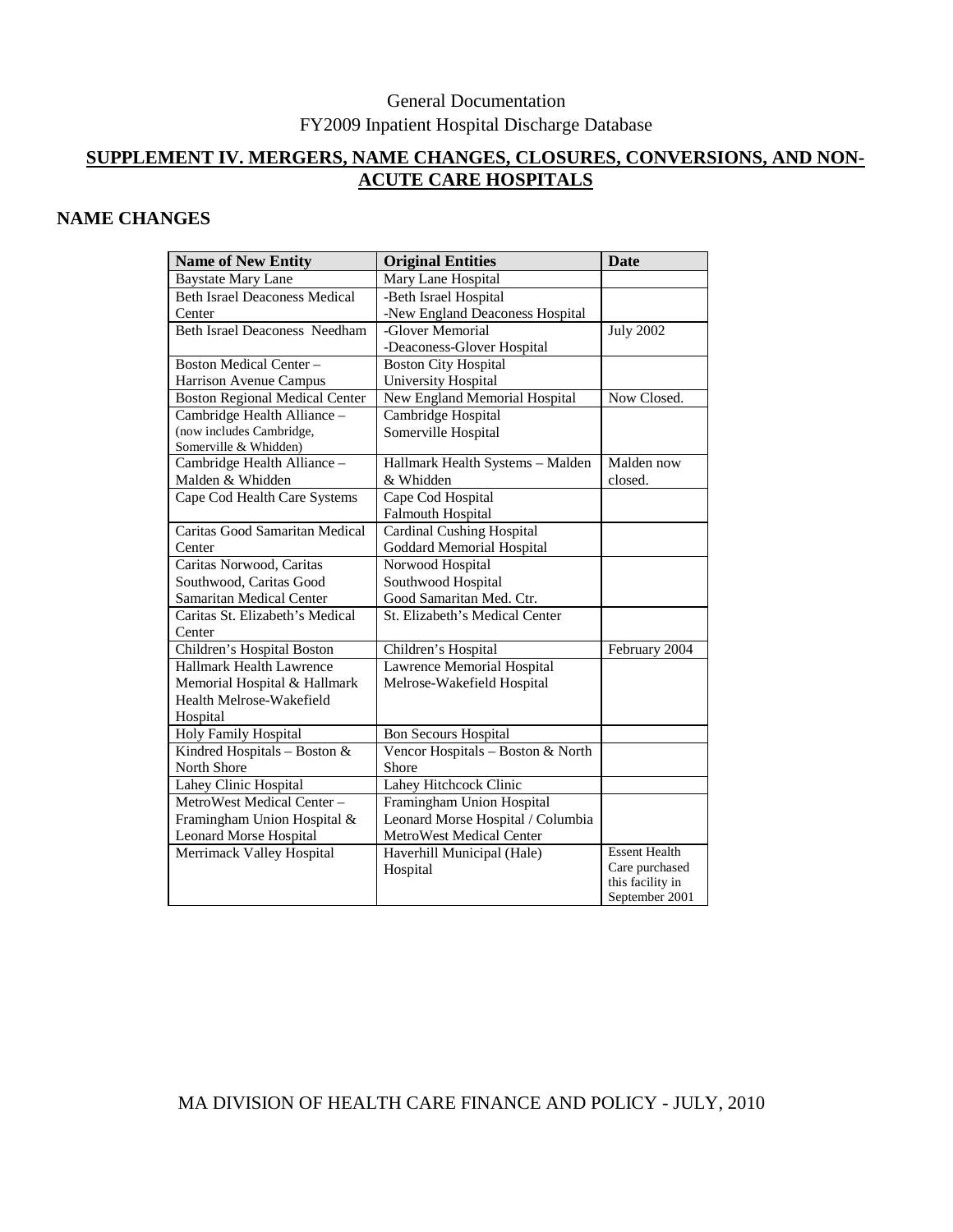# **SUPPLEMENT IV. MERGERS, NAME CHANGES, CLOSURES, CONVERSIONS, AND NON-ACUTE CARE HOSPITALS**

## **NAME CHANGES**

| <b>Name of New Entity</b>       | <b>Original Entities</b>          | <b>Date</b>  |
|---------------------------------|-----------------------------------|--------------|
| Milford Regional Medical Center | Milford-Whitinsville Hospital     |              |
| Nashoba Valley Hospital         | Nashoba Community Hospital        | January 2003 |
|                                 | Deaconess-Nashoba                 |              |
|                                 | Nashoba Valley Medical Center     |              |
| Northeast Health Systems        | <b>Beverly Hospital</b>           |              |
|                                 | Addison Gilbert Hospital          |              |
| North Shore Medical Center -    | Salem Hospital                    |              |
| Salem                           | North Shore Children's Hospital   |              |
| North Shore Medical Center -    | <b>Union Hospital</b>             |              |
| Union                           |                                   |              |
| Quincy Hospital                 | Quincy City Hospital              |              |
| Southcoast Health Systems       | <b>Charlton Memorial Hospital</b> |              |
|                                 | St. Luke's Hospital               |              |
|                                 | <b>Tobey Hospital</b>             |              |
| <b>Tufts Medical Center</b>     | Tufts New England Medical Center, | January 2008 |
|                                 | New England Medical Center        |              |
| UMass. Memorial -               | <b>Clinton Hospital</b>           |              |
| <b>Clinton Hospital</b>         |                                   |              |
| UMass. Memorial - Health        | Health Alliance Hospitals, Inc.   |              |
| Alliance Hospital               |                                   |              |
| UMass. Memorial-                | Marlborough Hospital              |              |
| Marlborough Hospital            |                                   |              |
| UMass. Memorial - Wing          | Wing Memorial Hospital            |              |
| Memorial Hospital               |                                   |              |
| Waltham Hospital                | Waltham-Weston Hospital           | June 2002.   |
|                                 | Deaconess Waltham Hospital        | Now closed.  |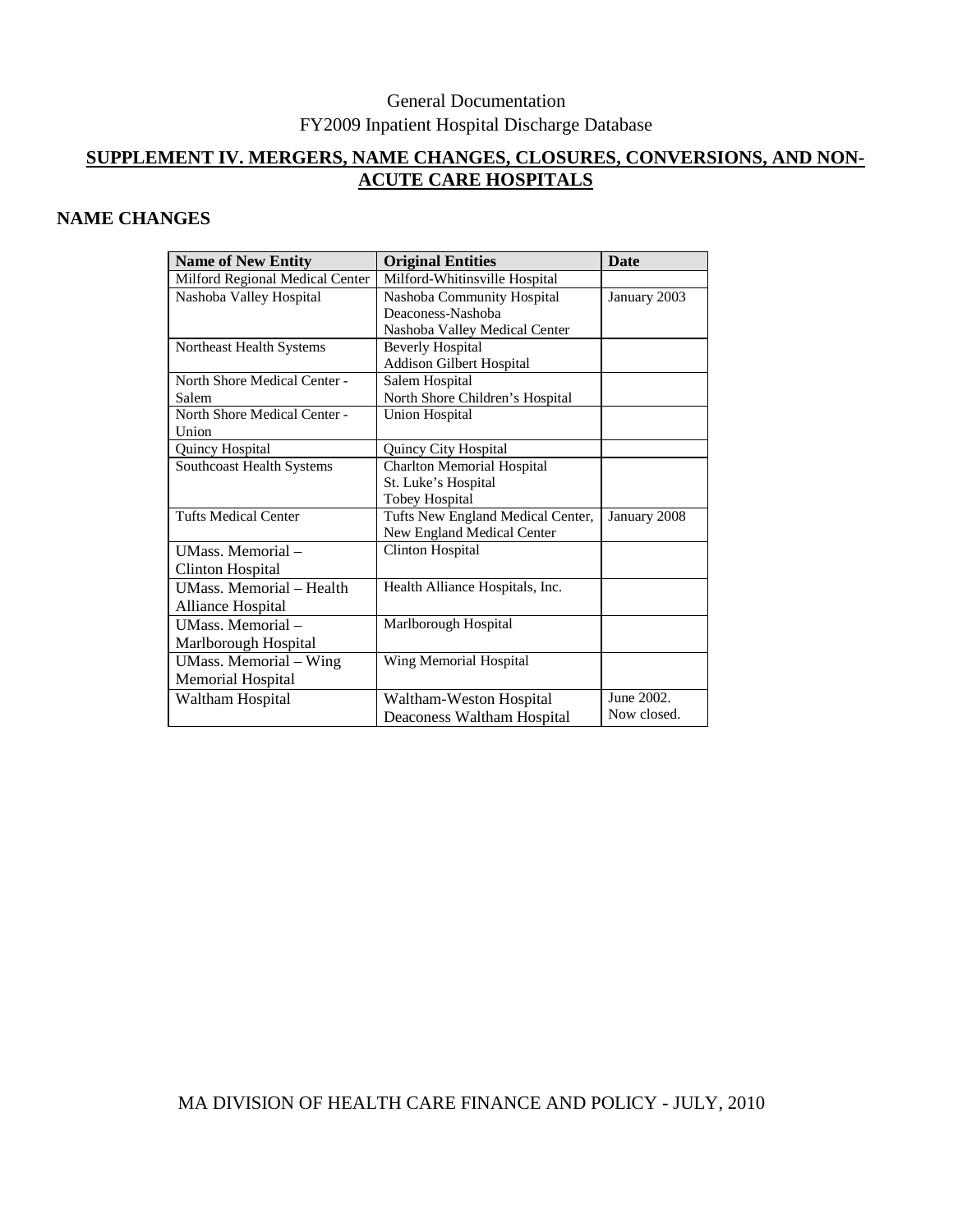## **SUPPLEMENT IV. MERGERS, NAME CHANGES, CLOSURES, CONVERSIONS, AND NON-ACUTE CARE HOSPITALS**

# **CLOSURES**

| <b>Date</b>      | <b>Hospital Name</b>   | <b>Comments</b>          |
|------------------|------------------------|--------------------------|
| June 1989        | Sancta Maria           |                          |
| September 1990   | Mass. Osteopathic      |                          |
| June 1990        | Hunt                   | Outpatient only now.     |
| <b>July 1990</b> | St. Luke's             |                          |
|                  | Middleborough          |                          |
| September 1991   | <b>Worcester City</b>  |                          |
| May 1993         | Amesbury               |                          |
| July 1993        | Saint Margaret's       |                          |
| June 1994        | Heritage               |                          |
| June 1994        | Winthrop               |                          |
| October 1994     | St. Joseph's           |                          |
| December 1994    | Ludlow                 |                          |
| October 1996     | Providence             |                          |
| November 1996    | Goddard                |                          |
| 1996             | Lynn                   |                          |
| January 1997     | Dana Farber            | Inpatient acute beds now |
|                  |                        | at Brigham & Women's     |
| March 1997       | <b>Burbank</b>         |                          |
| February 1999    | <b>Boston Regional</b> |                          |
| April 1999       | Malden                 |                          |
| August 1999      | Symmes                 |                          |
| <b>July 2003</b> | Waltham                |                          |
| May 2009         | Hubbard                |                          |

NOTE: Subsequent to closure, some hospitals may have reopened for used other than an acute hospital (e.g., health care center, rehabilitation hospital, etc.)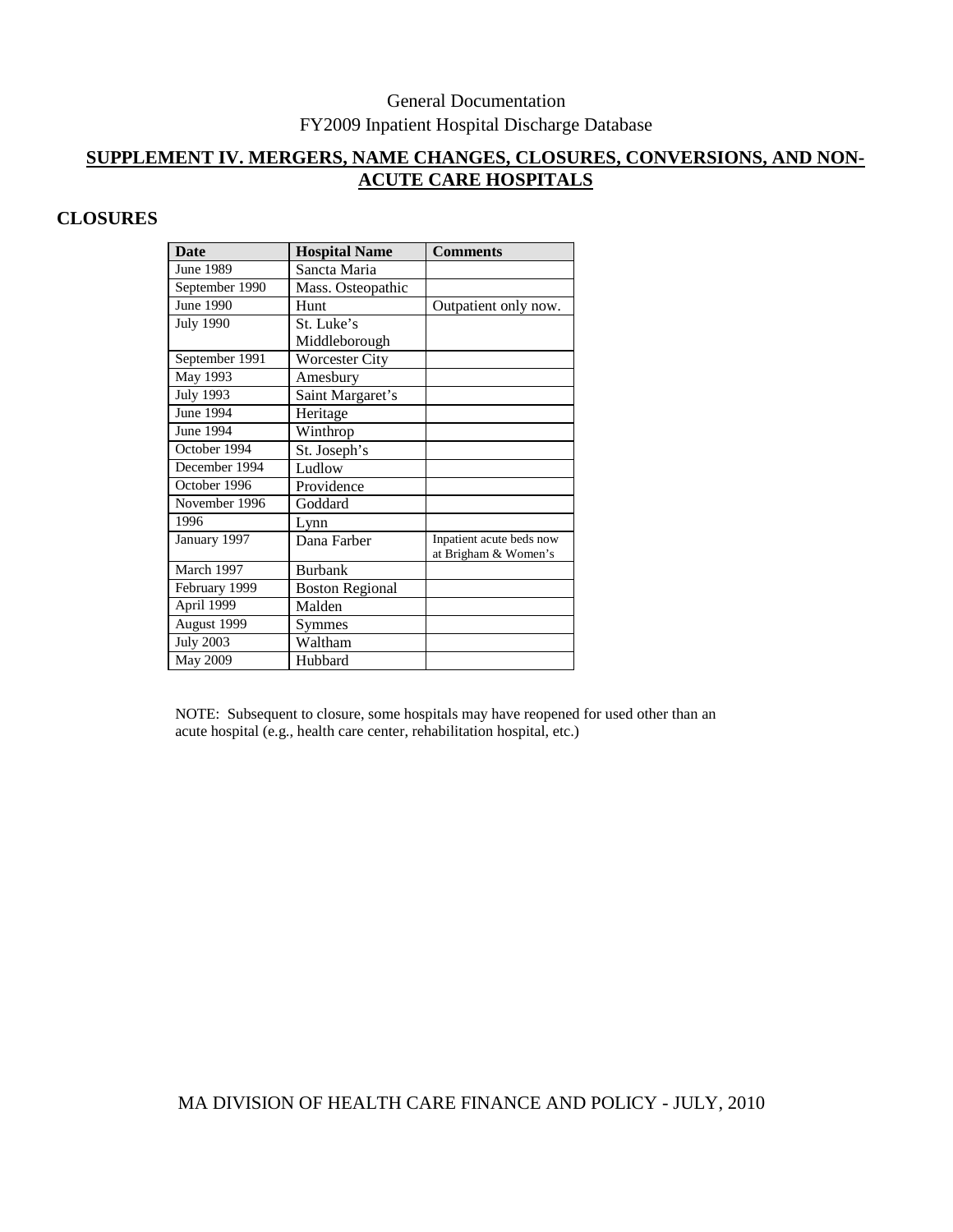# **SUPPLEMENT IV. MERGERS, NAME CHANGES, CLOSURES, CONVERSIONS, AND NON-ACUTE CARE HOSPITALS**

# **CONVERSIONS AND NON-ACUTE CARE HOSPITALS**

| <b>HOSPITAL</b>           | <b>COMMENTS</b>                      |
|---------------------------|--------------------------------------|
| Fairlawn Hospital         | Converted to non-acute care hospital |
| Heritage Hospital         | Converted to non-acute care hospital |
| Vencor - Kindred Hospital | Non-acute care hospital              |
| <b>Boston</b>             |                                      |
| Vencor - Kindred Hospital | Non-acute care hospital              |
| North Shore               |                                      |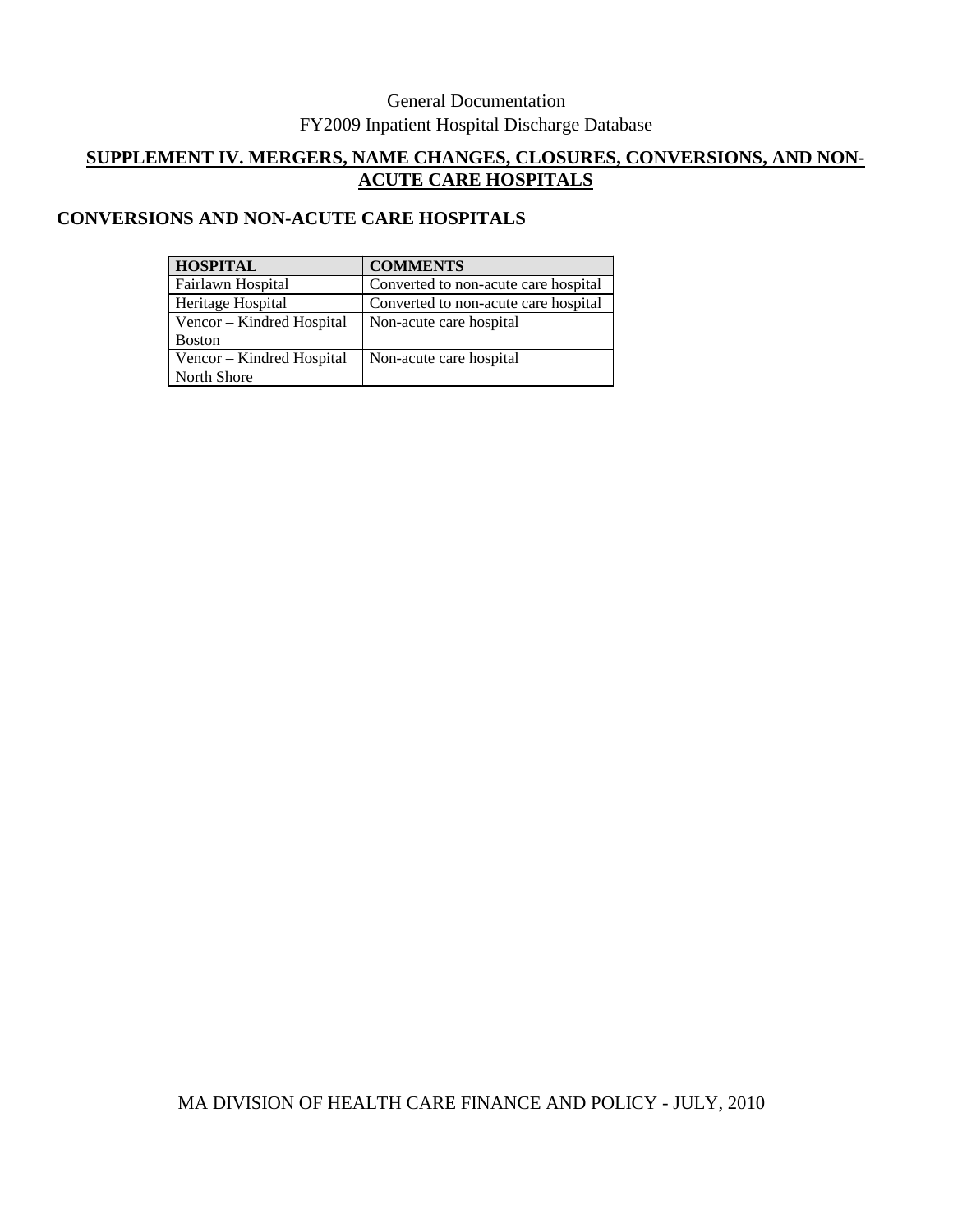# General Documentation FY2009 Inpatient Hospital Discharge Database **SUPPLEMENT V. ALAPHABETICAL SOURCE OF PAYMENT LIST PART F. SUPPLEMENTARY INFORMATION**

Please refer to http://www.mass.gov/Eeohhs2/docs/dhcfp/g/regs/114\_1\_17\_inpatient\_specs.doc for the list of Inpatient Discharge Data Specifications regarding the Alphabetical Source of Payment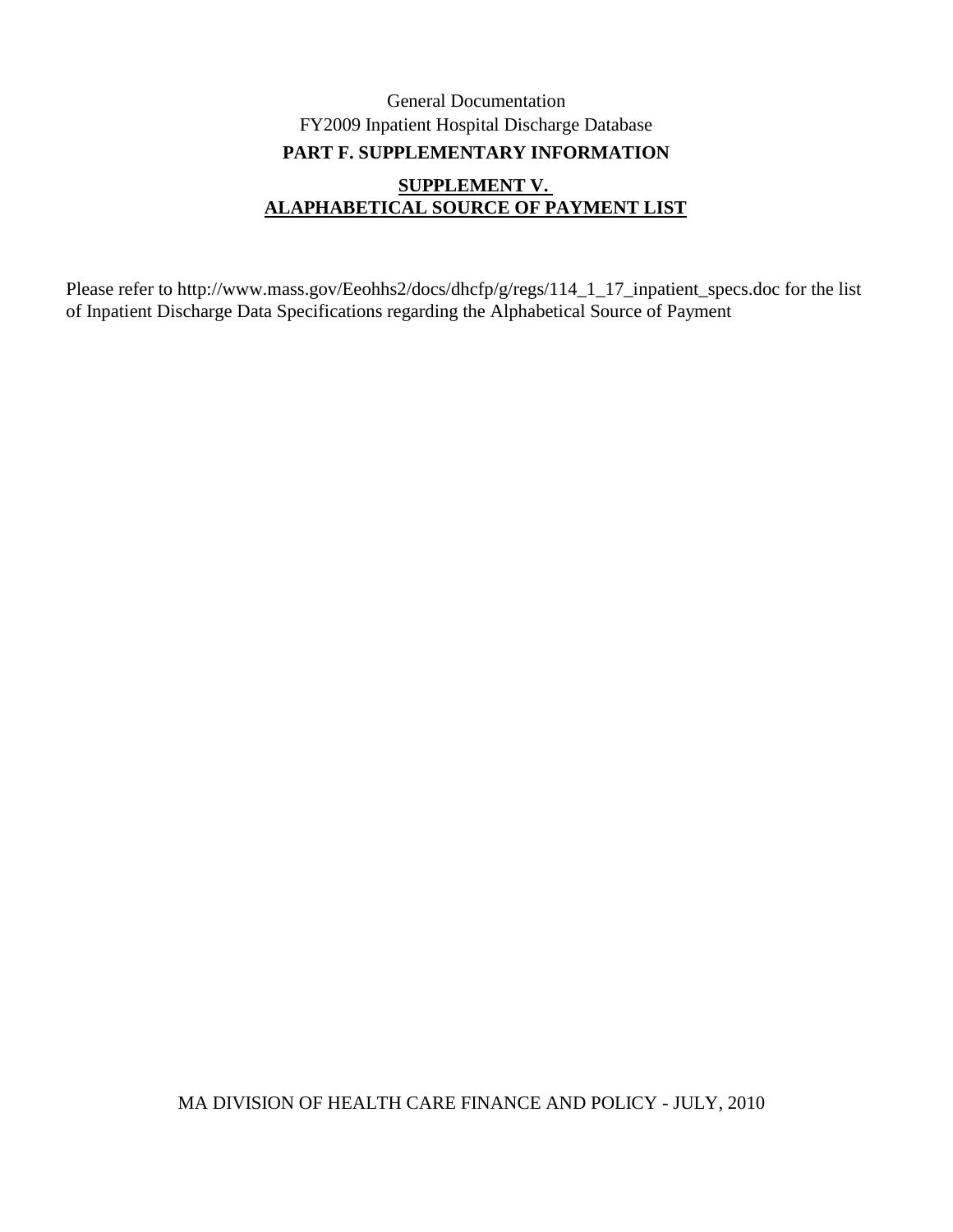# **SUPPLEMENT VI. NUMERICAL SOURCE OF PAYMENT LIST**

Please refer to http://www.mass.gov/Eeohhs2/docs/dhcfp/g/regs/114\_1\_17\_inpatient\_specs.doc for the list of Inpatient Discharge Data Specifications regarding the Numerical Source of Payment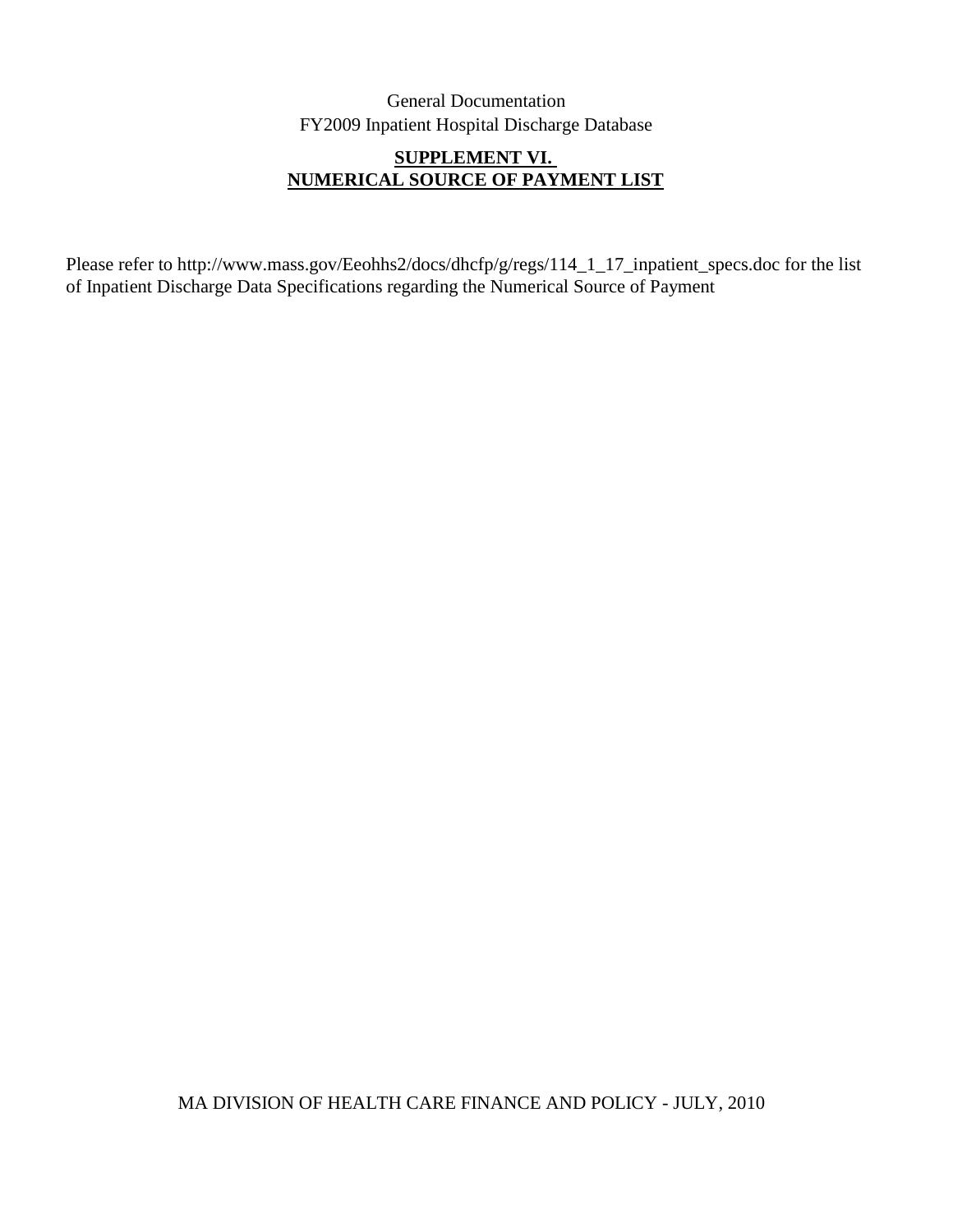# **SECTION II. TECHNICAL DOCUMENTATION**

For your information, we have included a page of physical specifications for the data file at the beginning of this manual. Please refer to CD Specifications on page 2 for further details.

## **Technical Documentation included in this section of the manual is as follows:**

- **Part A. Calculated Field Documentation**
- **Part B. Data File Summary**
- **Part C. Revenue Code Mappings**

Record layout gives a description of each field along with the starting and ending positions. A copy of this layout accompanies this manual for the users' review.

Calculated fields are age, newborn age in weeks, preoperative days, length of stay, Unique Health Information Number (UHIN), and days between stays. Each description has three parts:

First is a description of any Conventions. For example, how are missing values used?

Second is a Brief Description of how the fields are calculated. This description leaves out some of the detail. However, with the first section it gives a good working knowledge of the field.

Third is a Detailed Description of how the calculation is performed. This description follows the code very closely.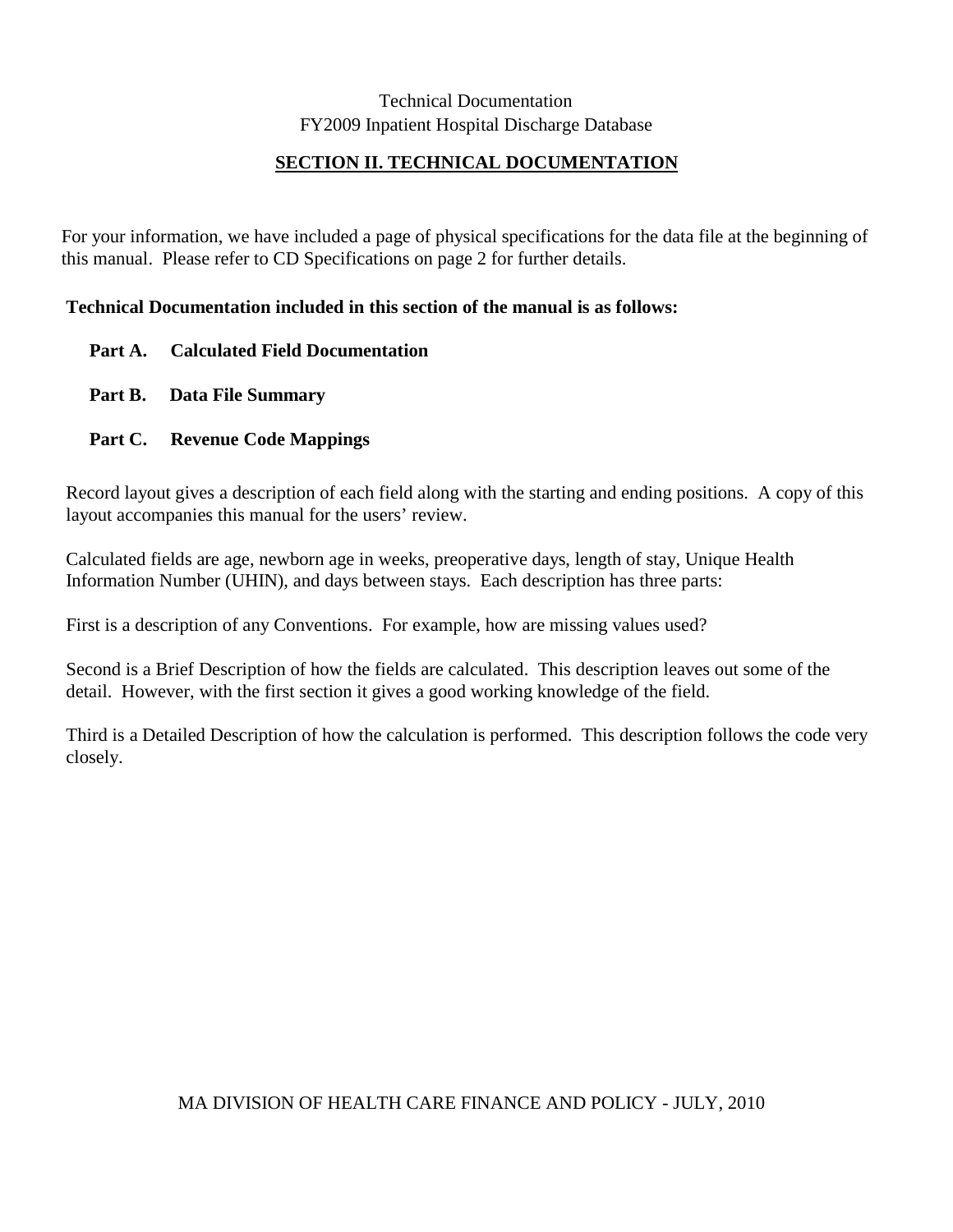## **PART A. CALCULATED FIELD DOCUMENTATION**

## **1. AGE CALCULATIONS**

#### **A) Conventions:**

1) Age is calculated if the date of birth and admission date are valid. If either one is invalid, then '999' is placed in this field.

2) Discretion should be used whenever a questionable age assignment is noted. Researchers are advised to consider other data elements (i.e., if the admission type is newborn) in their analysis of this field.

#### **B) Brief Description:**

Age is calculated by subtracting the date of birth from the admission date.

#### **C) Detailed Description:**

1) If the patient has already had a birthday for the year, his or her age is calculated by subtracting the year of birth from the year of admission. If not, then the patient's age is the year of admission minus the year of birth, minus one.

2) If the age is 99 (the admission date is a year before the admission date or less) and the MDC is 15 (the patient is a newborn), then the age is assumed to be zero.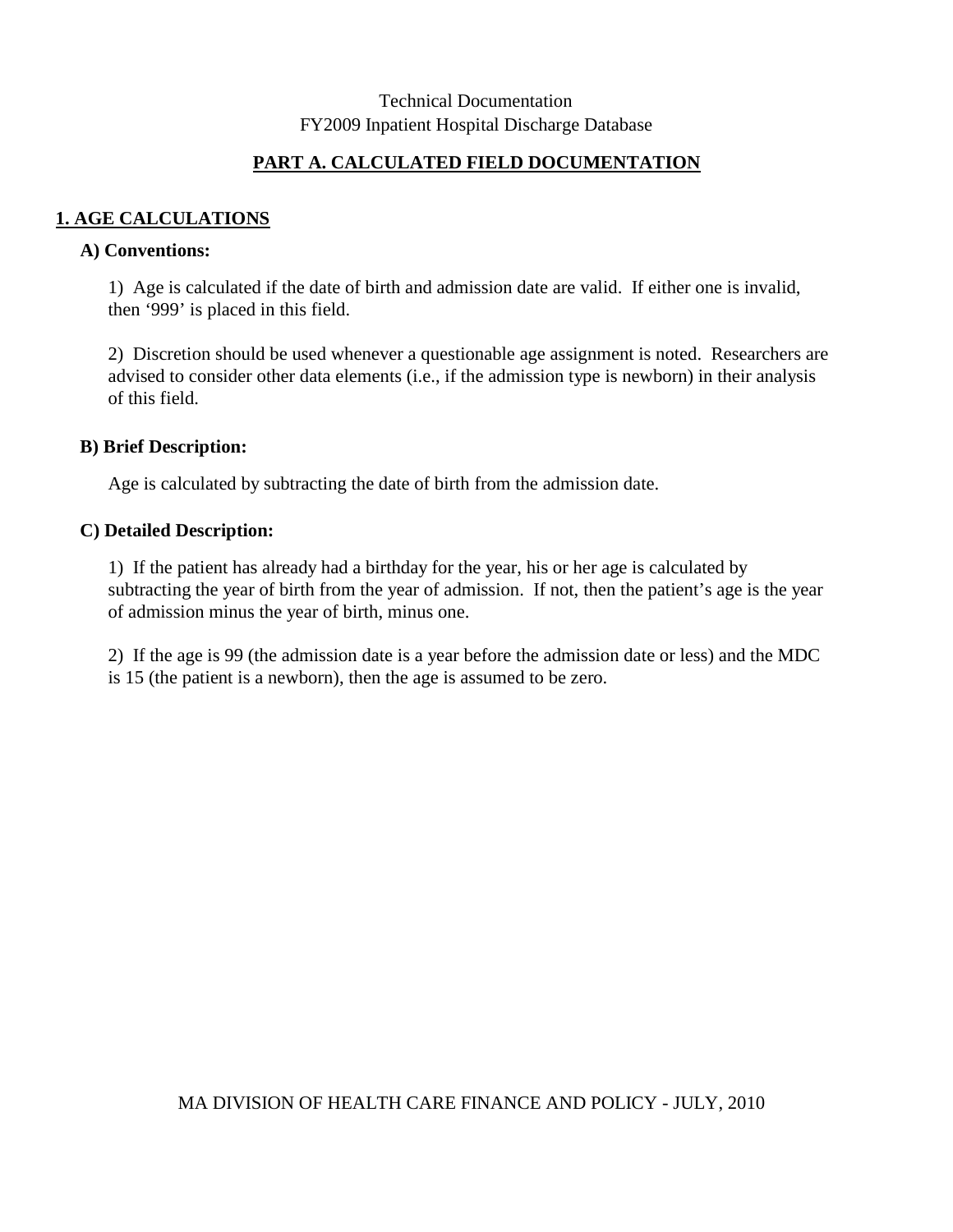## **PART A. CALCULATED FIELD DOCUMENTATION**

#### **2. NEWBORN AGE**

#### **A) Conventions:**

1) Newborn age is calculated to the nearest week (the remainder is dropped). Thus, newborns zero to six days old are considered to be zero weeks old.

2) Discharges that are not newborns have '99' in this field.

#### **B) Brief Description:**

Discharges less than one year old have their age calculated by subtracting the date of birth from the admission date. This gives the patient's age in days. This number is divided by seven, the remainder is dropped.

#### **C) Detailed Description:**

- 1) If a patient is 1 year old or older, the age in weeks is set to '99'.
- 2) If a patient is less than 1 year old then:
	- a) Patients' age is calculated in days using the Length of Stay (LOS) routine, described herein.
	- b) Number of days in step 'a' above is divided by seven, and the remainder is dropped.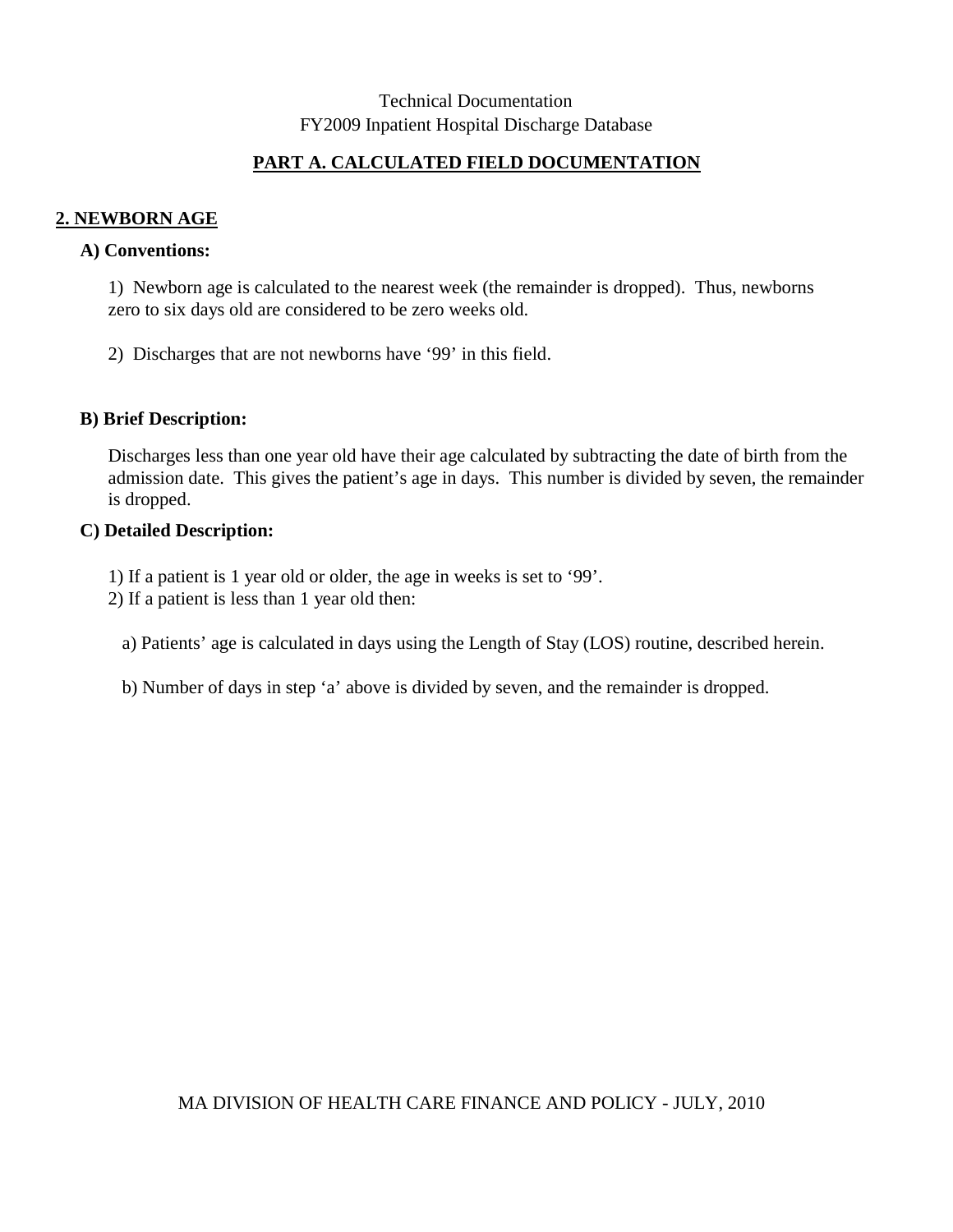## **PART A. CALCULATED FIELD DOCUMENTATION**

## **3. PREOPERATIVE DAYS**

#### **A) Conventions:**

1) A procedure performed on the day of admission will have preoperative days set to zero. One performed on the day after admission will have preoperative days set to 1, etc. A procedure performed on the day before admission will have preoperative days set to negative one (-1).

2) Preoperative days are set to 0000 when preoperative days are not applicable.

3) For procedures performed before the day of admission, a negative sign (-) will appear in the first position of the preoperative day field.

#### **B) Brief Description:**

Preoperative days are calculated by subtracting the patient's admission date from the surgery date.

#### **C) Detailed Description:**

1) If there is no procedure date, or if the procedure date or admission date is invalid, or if the procedure date occurs after the discharge date, then preoperative days is set to 0000. 2) Otherwise preoperative days are calculated using the Length of Stay (LOS) Routine, as described herein.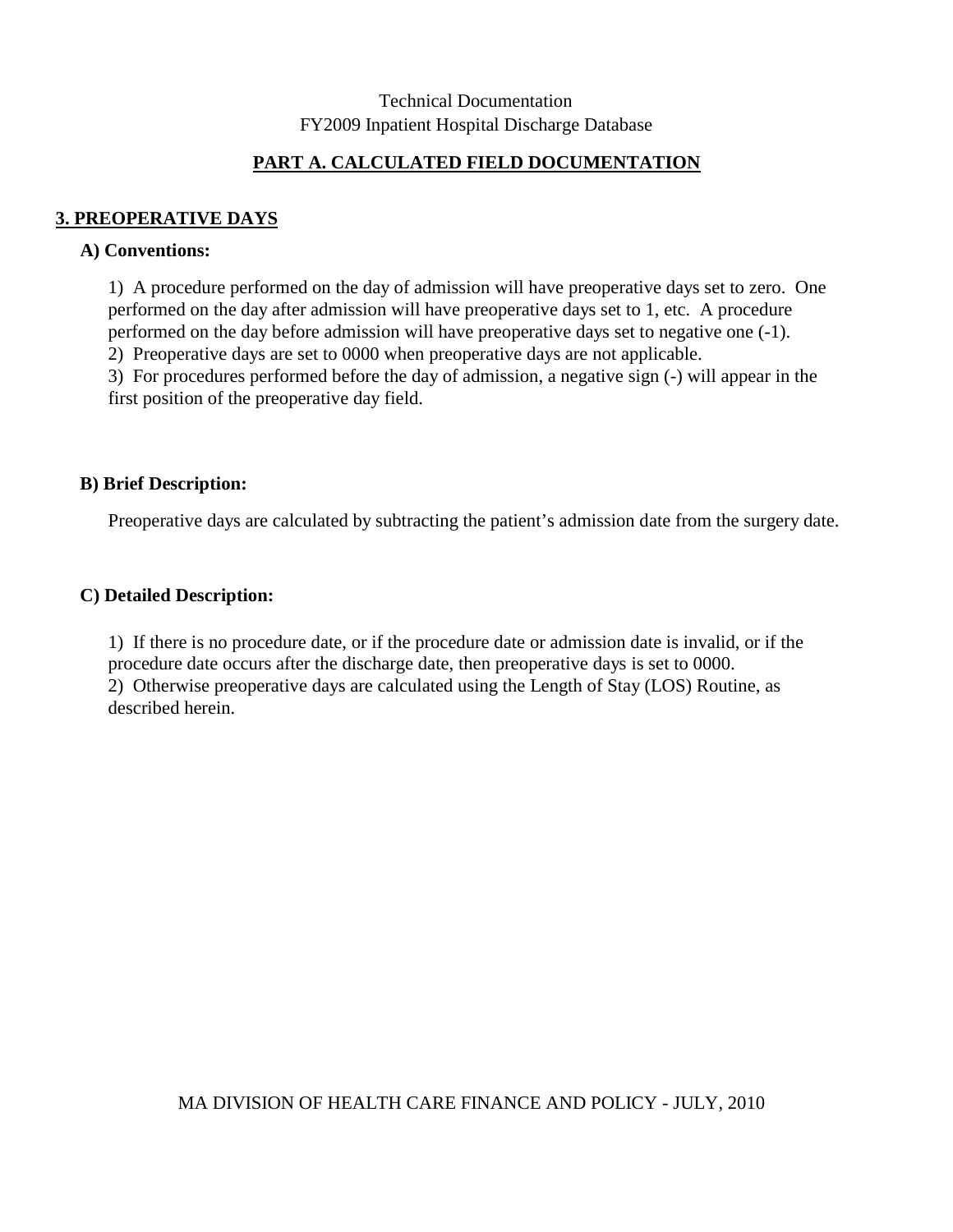## **PART A. CALCULATED FIELD DOCUMENTATION**

# **4. LENGTH OF STAY (LOS) CALCULATIONS**

#### **A) Conventions:**

Same day discharges have a length of stay of 1 day.

#### **B) Brief Description:**

Length of Stay (LOS) is calculated by subtracting the admission date from the discharge date (and then subtracting Leave of Absence Days (LOA) days). If the result is zero (for same day discharges), then the value is changed to 1.

#### **C) Detailed Description:**

1) The length of stay is calculated using the LOS routine.

2) If the value is zero, then it is changed to a 1.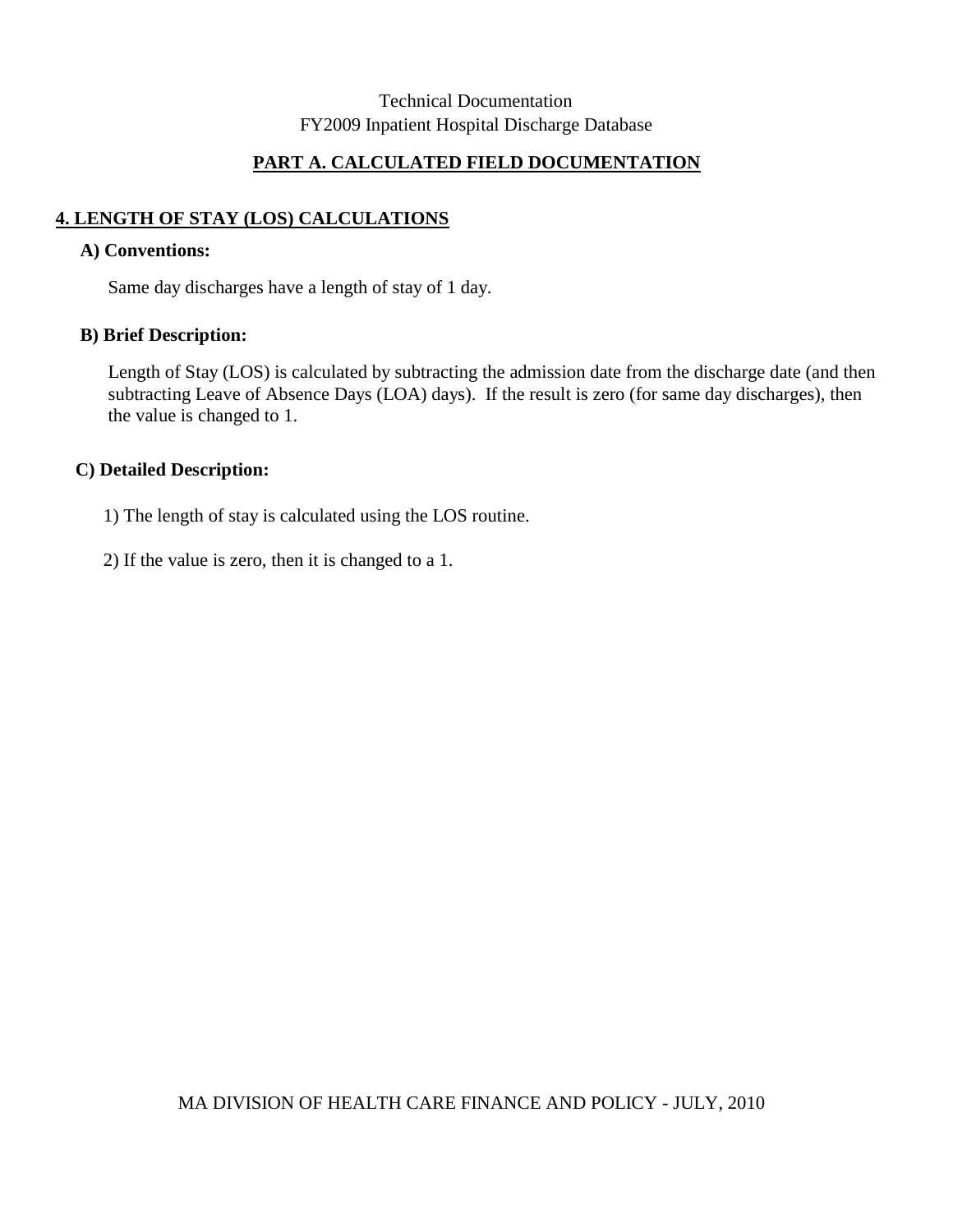## **PART A. CALCULATED FIELD DOCUMENTATION**

## **5. LENGTH OF STAY (LOS) ROUTINE**

### **A) Conventions:**

None.

## **B) Brief Description:**

1) Length of Stay (LOS) is calculated by subtracting the admission date from the Discharge Date and then subtracting the Leave of Absence from the total. If either date is invalid, length of stay  $= 0$ .

2) Days are accumulated a year at a time, until both dates are in the same year. At this point, the algorithm may have counted beyond the ending date or may still fall short of it. The difference is added (or subtracted) to give the correct LOS.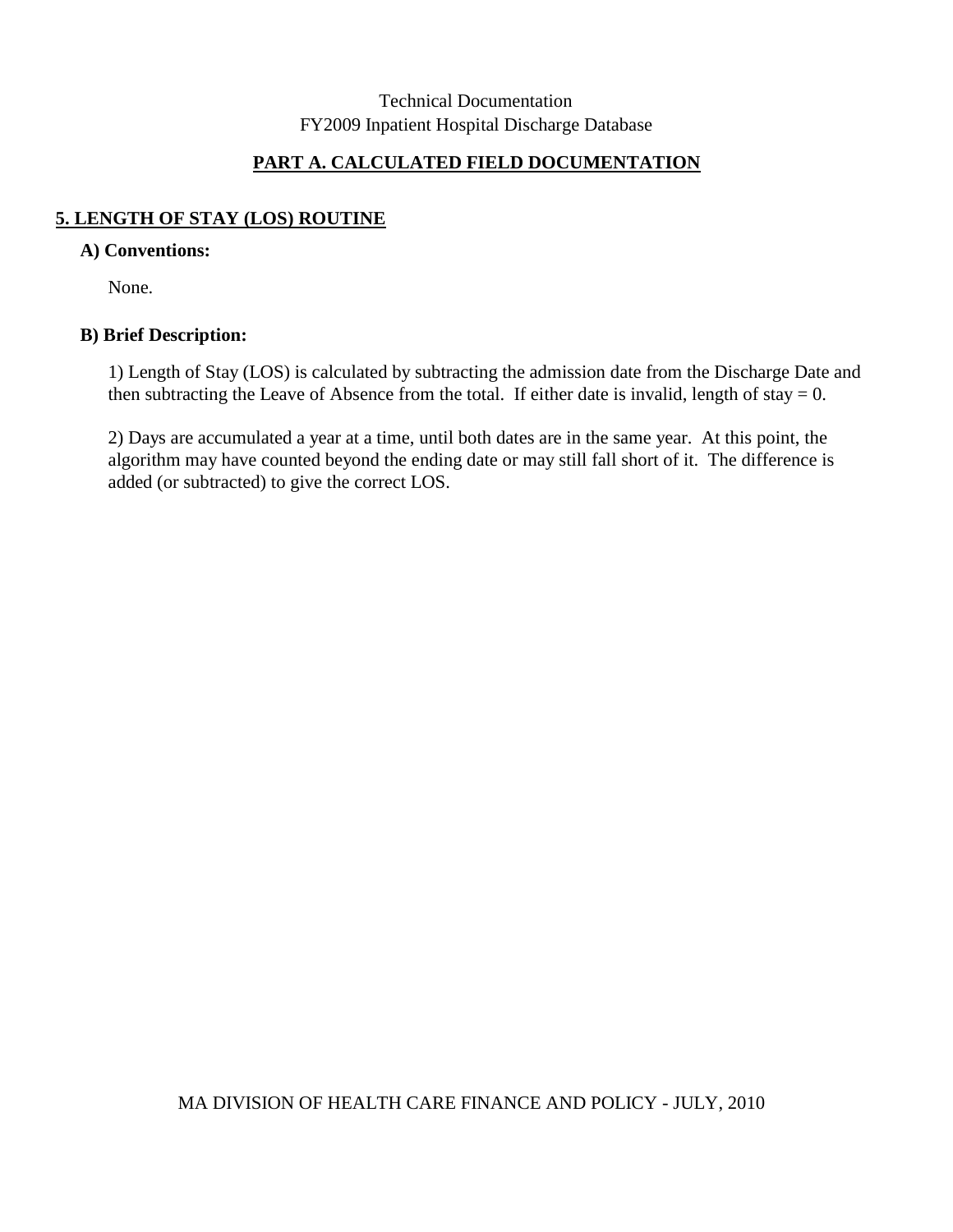## **PART A. CALCULATED FIELD DOCUMENTATION**

### **6. UNIQUE HEALTH INFORMATION NUMBER (UHIN) VISIT SEQUENCE NUMBER**

#### **A) Conventions:**

If the Unique Health Information Number (UHIN) is undefined (not reported, unknown or invalid), the sequence number is set to zero.

#### **B) Brief Description:**

The Sequence Number is calculated by sorting the file by UHIN, admission date, and discharge date. The sequence number is then calculated by incrementing a counter for each UHIN's set of admissions.

#### **C) Detailed Description:**

1) UHIN Sequence Number is calculated by sorting the entire database by UHIN, admission date, then discharge date (both dates are sorted in ascending order).

2) If the UHIN is undefined (not reported, unknown or invalid), the sequence number is set to zero.

3) If the UHIN is valid, the sequence number is calculated by incrementing a counter from 1 to nnnn, where a sequence number of 1 indicates the first admission for the UHIN, and nnnn indicates the last admission for the UHIN.

4) If a UHIN has 2 admissions on the same day, the discharge date is used as the secondary sort key.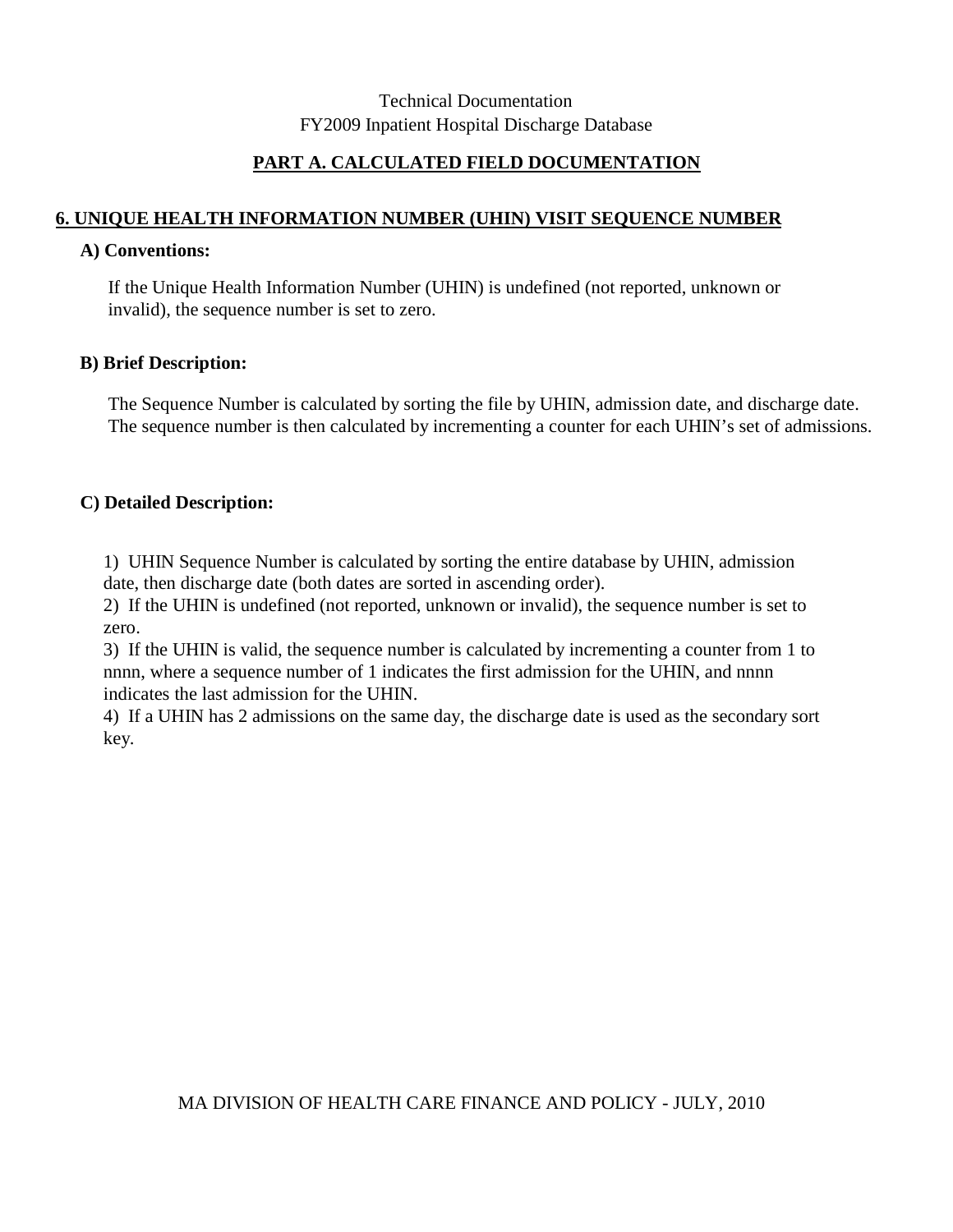## **PART A. CALCULATED FIELD DOCUMENTATION**

## **7. DAYS BETWEEN STAYS**

#### **A) Conventions:**

1) If the UHIN is undefined (not reported unknown or invalid), the days between stays is set to zero.

2) If the previous discharge date is greater than the current admission date or the previous discharge date or current admission date is invalid (i.e., 03/63/95), DAYS BETWEEN STAYS is set to '9999' to indicate an error

#### **B) Brief Description:**

The Days Between Stays is calculated by sorting the file by UHIN, admission date, and discharge date. For UHINs with two or more admissions, the calculation subtracts the previous discharge date from the current admission date to find the Days Between Stays.

## **C) Detailed Description:**

1) The Days Between Stays data element is calculated by sorting the entire database by UHIN, and sequence number.

2) If the UHIN is undefined (not reported, unknown or invalid), the Days Between Stays is set to zero.

3) If the UHIN is valid and this is the first occurrence of the UHIN, the discharge date is saved (in the event there is another occurrence of the UHIN). In this case, the Days Between Stays is set to zero.

4) If a second occurrence of the UHIN is found, Days Between Stays is calculated by finding the number of days between the previous discharge date and the current admission date, with the following caveats:

A) If the previous discharge date is greater than the current admission date; OR

 B) The previous discharge date or current admission date is invalid, (i.e., 03/63/95), Days Between Stays is set to '9999' to indicate an error.

5) Step 4 is repeated for all subsequent re-admissions until the UHIN changes.

6) The method used to calculate Length of Stay is also used to calculate Days Between Stays.

7) If the Discharge Date on the first admission date is the same as the admission date on the first re-admission, Days Between Stays is set to zero. This situation occurs for transfer patients, as well as for women admitted into the hospital with false labor.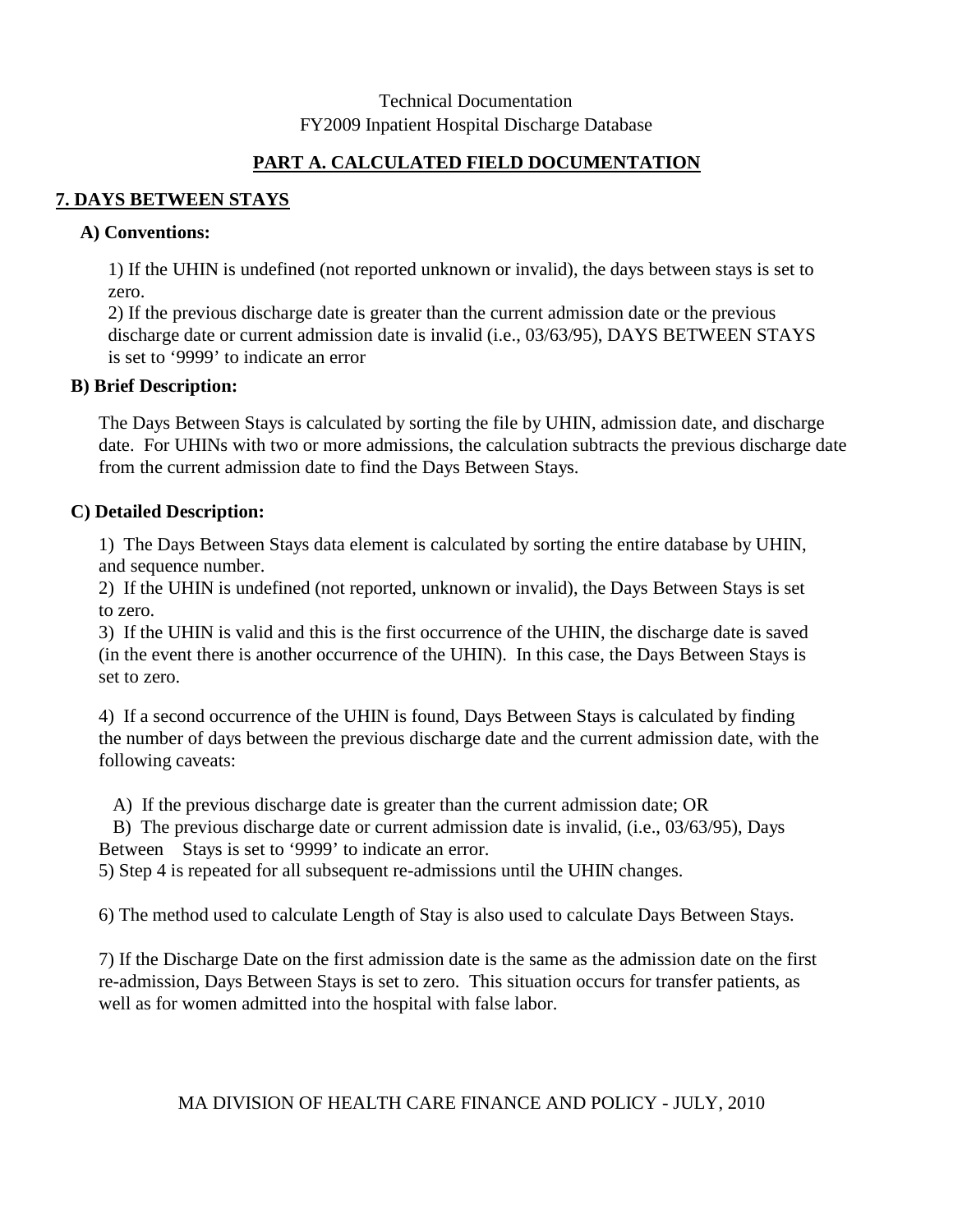# **PART B. DATA FILE SUMMARY**

## **3. INPATIENT DATA CODE TABLES**

Please refer to http://www.mass.gov/Eeohhs2/docs/dhcfp/g/regs/114\_1\_17\_inpatient\_specs.doc for the list of Inpatient Discharge Data Specifications regarding the Inpatient Data Code tables for all data elements requiring codes not otherwise specified in 114.1 CMR 17.00.